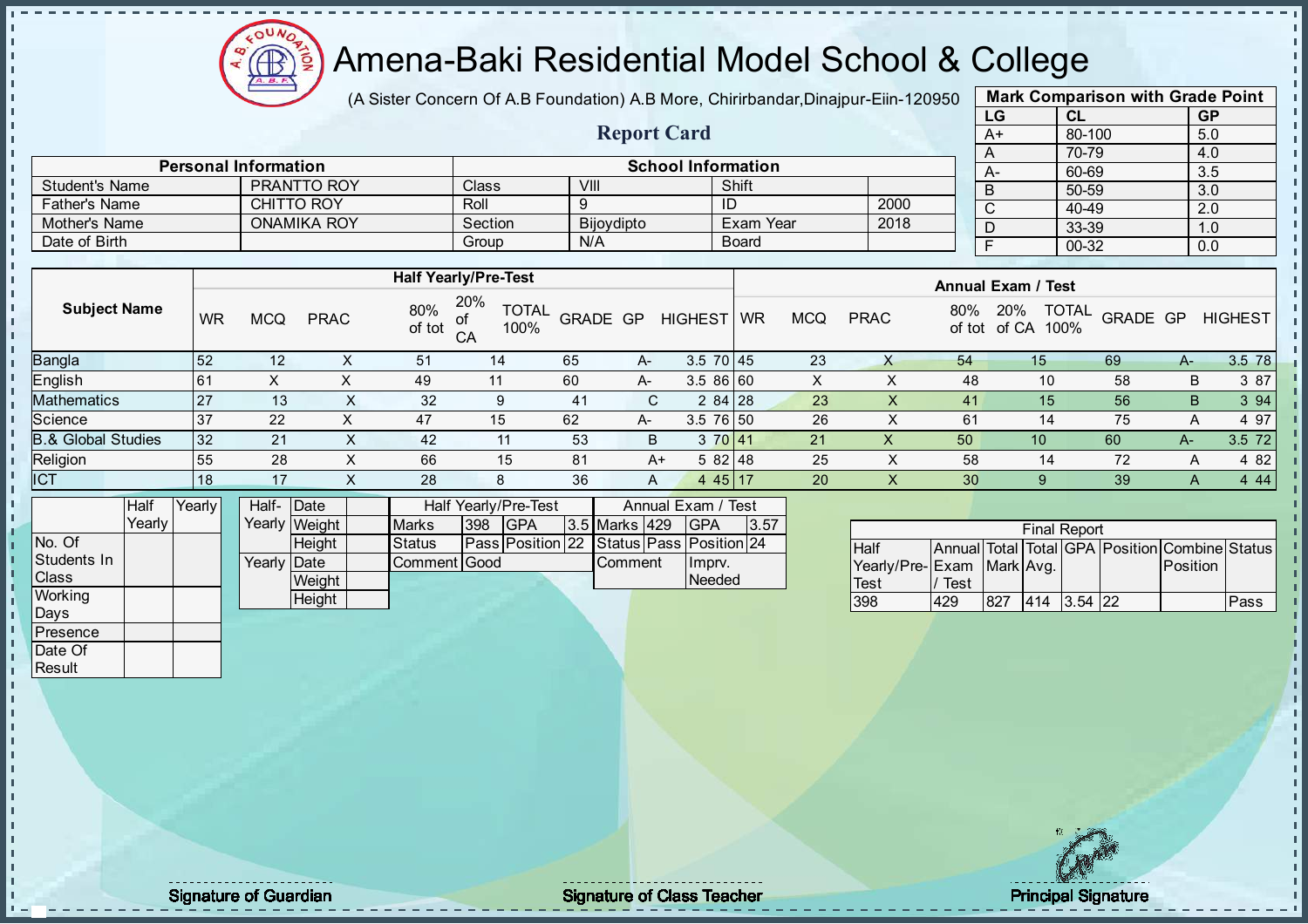

(A Sister Concern Of A.B Foundation) A.B More, Chirirbandar, Dinajpur-Eiin-120950

Report Card

| <b>Mark Comparison with Grade Point</b> |           |           |  |  |  |  |  |  |  |
|-----------------------------------------|-----------|-----------|--|--|--|--|--|--|--|
| LG                                      | <b>CL</b> | <b>GP</b> |  |  |  |  |  |  |  |
| $A+$                                    | 80-100    | 5.0       |  |  |  |  |  |  |  |
| A                                       | 70-79     | 4.0       |  |  |  |  |  |  |  |
| A-                                      | 60-69     | 3.5       |  |  |  |  |  |  |  |
| B                                       | 50-59     | 3.0       |  |  |  |  |  |  |  |
| C                                       | 40-49     | 2.0       |  |  |  |  |  |  |  |
| D                                       | 33-39     | 1.0       |  |  |  |  |  |  |  |
| F                                       | 00-32     | 0.0       |  |  |  |  |  |  |  |

|                      | <b>Personal Information</b> |         | <b>School Information</b> |           |      |  |  |          |  |  |  |  |
|----------------------|-----------------------------|---------|---------------------------|-----------|------|--|--|----------|--|--|--|--|
| Student's Name       | NAHID HASSAN                | Class   | VIII                      | Shift     |      |  |  | 60<br>50 |  |  |  |  |
| <b>Father's Name</b> | ABDUL KADER                 | Roll    |                           |           | 2014 |  |  | 40       |  |  |  |  |
| Mother's Name        | NILUFA YASMIN               | Section | Bijoydipto                | Exam Year | 2018 |  |  | 33       |  |  |  |  |
| Date of Birth        |                             | Group   | N/A                       | Board     |      |  |  | -00      |  |  |  |  |

|                               |     | <b>Half Yearly/Pre-Test</b> |             |               |                                   |          |    |                |           |            | <b>Annual Exam / Test</b> |               |                                      |          |      |                |  |
|-------------------------------|-----|-----------------------------|-------------|---------------|-----------------------------------|----------|----|----------------|-----------|------------|---------------------------|---------------|--------------------------------------|----------|------|----------------|--|
| <b>Subject Name</b>           | WR  | MCQ                         | <b>PRAC</b> | 80%<br>of tot | 20%<br><b>TOTAL</b><br>100%<br>CA | GRADE GP |    | <b>HIGHEST</b> | <b>WR</b> | <b>MCQ</b> | <b>PRAC</b>               | 80%<br>of tot | <b>TOTAL</b><br>20%<br>of CA<br>100% | GRADE GP |      | <b>HIGHEST</b> |  |
| <b>Bangla</b>                 | 145 | 11                          |             | 45            | 15                                | 60       | A- | $3.5$ 70 47    |           | 22         |                           | 55            | 15                                   | 70       | A    | 4 78           |  |
| English                       | 75  |                             |             | 60            | 13                                | 73       | A  | 4 86 75        |           | x          |                           | 60            | 13                                   | 73       |      | 4 87           |  |
| <b>Mathematics</b>            | 36  | 24                          | $\sim$      | 48            | 14                                | 62       | A- | $3.584$ 41     |           | 21         | ∧                         | 50            | 10 <sup>1</sup>                      | 60       | А-   | 3.5 94         |  |
| Science                       | 37  | 24                          |             | 49            | 14                                | 63       | A- | $3.5$ 76 48    |           | 23         |                           | 57            | 15                                   | 72       | A    | 4 97           |  |
| <b>B.&amp; Global Studies</b> | 32  | 23                          | ∧           | 44            | 12                                | 56       | B  | 3 70 34        |           | 22         | X.                        | 45            |                                      | 56       | B    | 3 7 2          |  |
| Religion                      | 53  | 22                          |             | 60            | 16                                | 76       | A  | 4 82 49        |           | 26         |                           | 60            | 16                                   | 76       | A    | 4 82           |  |
| <b>ICT</b>                    | 21  | 21                          | ∧           | 34            |                                   | 41       | A+ | 545 20         |           | 23         | X.                        | 34            |                                      | 42       | $A+$ | 5 4 4          |  |

|                | Half     | Yearly | Half- Date  |               |               |      | Half Yearly/Pre-Test    | Annual Exam / Test |  |                         |      |
|----------------|----------|--------|-------------|---------------|---------------|------|-------------------------|--------------------|--|-------------------------|------|
|                | Yearlv I |        |             | Yearly Weight | <b>Marks</b>  | 1431 | IGPA                    | 3.79 Marks 449     |  | IGPA                    | 3.93 |
| No. Of         |          |        |             | <b>Height</b> | <b>Status</b> |      | <b>Pass Position 13</b> |                    |  | Status Pass Position 16 |      |
| Students In    |          |        | Yearly Date |               | Comment Good  |      |                         | <b>Comment</b>     |  | Imprv.                  |      |
| <b>Class</b>   |          |        |             | Weight        |               |      |                         |                    |  | Needed                  |      |
| <b>Working</b> |          |        |             | Height        |               |      |                         |                    |  |                         |      |

| <b>Final Report</b>       |      |     |     |      |    |                                                |      |  |  |  |  |  |  |
|---------------------------|------|-----|-----|------|----|------------------------------------------------|------|--|--|--|--|--|--|
| <b>Half</b>               |      |     |     |      |    | Annual Total Total GPA Position Combine Status |      |  |  |  |  |  |  |
| Yearly/Pre-Exam Mark Avg. |      |     |     |      |    | Position                                       |      |  |  |  |  |  |  |
| <b>Test</b>               | Test |     |     |      |    |                                                |      |  |  |  |  |  |  |
| 431                       | 449  | 880 | 440 | 3.86 | 15 |                                                | Pass |  |  |  |  |  |  |

Days **Presence** Date Of **Result** 

h J.

 $\begin{bmatrix} 1 \\ 1 \\ 1 \end{bmatrix}$ 

 $\mathbf{I}$ 

extending the Class Teacher Class Teacher Class Teacher Principal Signature of Guardian Class Teacher Principal Signature of Class Teacher Principal Signature of Class Teacher Principal Signature of Class Teacher Class Tea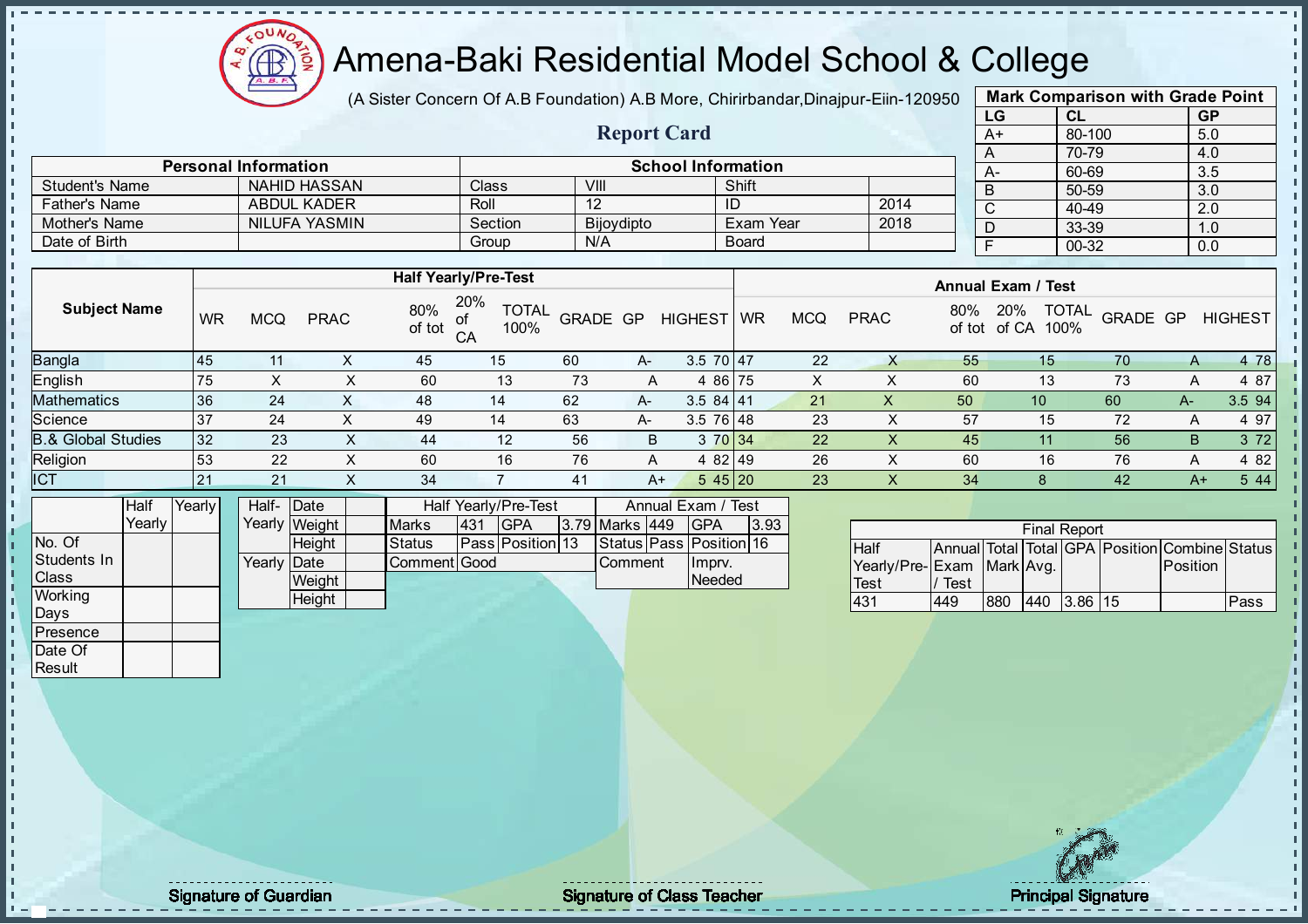

(A Sister Concern Of A.B Foundation) A.B More, Chirirbandar, Dinajpur-Eiin-120950

Report Card

| <b>Mark Comparison with Grade Point</b> |           |  |  |  |  |  |  |  |  |
|-----------------------------------------|-----------|--|--|--|--|--|--|--|--|
| <b>CL</b>                               | <b>GP</b> |  |  |  |  |  |  |  |  |
| 80-100                                  | 5.0       |  |  |  |  |  |  |  |  |
| 70-79                                   | 4.0       |  |  |  |  |  |  |  |  |
| 60-69                                   | 3.5       |  |  |  |  |  |  |  |  |
| 50-59                                   | 3.0       |  |  |  |  |  |  |  |  |
| 40-49                                   | 2.0       |  |  |  |  |  |  |  |  |
| 33-39                                   | 1.0       |  |  |  |  |  |  |  |  |
| $00 - 32$                               | 0.0       |  |  |  |  |  |  |  |  |
|                                         |           |  |  |  |  |  |  |  |  |

|                       | <b>Personal Information</b> |         | <b>School Information</b> |              |      |  |           |  |  |  |  |
|-----------------------|-----------------------------|---------|---------------------------|--------------|------|--|-----------|--|--|--|--|
| <b>Student's Name</b> | NAYMUR RAHMAN               | Class   | VIII                      | Shift        |      |  | $A-$<br>D |  |  |  |  |
| <b>Father's Name</b>  | <b>AZIZUR RAHMAN</b>        | Roll    |                           | ID           | 2016 |  |           |  |  |  |  |
| Mother's Name         | LAILA AKTER                 | Section | <b>Bijoydipto</b>         | Exam Year    | 2018 |  | υ         |  |  |  |  |
| Date of Birth         |                             | Group   | N/A                       | <b>Board</b> |      |  |           |  |  |  |  |

|                     |           |            |             | <b>Half Yearly/Pre-Test</b> |                             |                 |      |                 |           |     |             |               | <b>Annual Exam / Test</b>            |          |       |                |
|---------------------|-----------|------------|-------------|-----------------------------|-----------------------------|-----------------|------|-----------------|-----------|-----|-------------|---------------|--------------------------------------|----------|-------|----------------|
| <b>Subject Name</b> | <b>WR</b> | <b>MCQ</b> | <b>PRAC</b> | 80%<br>οf<br>of tot<br>CA   | 20%<br><b>TOTAL</b><br>100% | <b>GRADE GP</b> |      | <b>HIGHEST</b>  | <b>WR</b> | MCQ | <b>PRAC</b> | 80%<br>of tot | <b>TOTAL</b><br>20%<br>of CA<br>100% | GRADE GP |       | <b>HIGHEST</b> |
| Bangla              | 145       | 17         |             | 50                          | 13                          | 63              | A-   | $3.5 \ 70 \ 45$ |           | 19  | x           | 51            | $12 \,$                              | 63       | $A-$  | 3.5 78         |
| English             | 57        | X          |             | 46                          | 12                          | 58              | B    | 3 86 68         |           | X   |             | 54            | 16                                   | 70       | A     | 4 87           |
| Mathematics         | 121       | 14         | $\sim$      | 28                          | 13                          | 41              | C.   | 284 34          |           | 23  | X           | 46            | 14                                   | 60       | $A -$ | 3.5 94         |
| Science             | 33        | 21         | x           | 43                          | 13                          | 56              | B    | 3 76 42         |           | 25  |             | 54            | 14                                   | 68       | A-    | 3.5 97         |
| 3.& Global Studies  | 31        | 19         | ∧           | 40                          | 11                          | 51              | B    | 3 70 35         |           | 19  | X           | 43            | <sub>9</sub>                         | 52       | B     | 3 7 2          |
| Religion            | <b>42</b> | 23         | X           | 52                          | 15                          | 67              | A-   | $3.582$ 53      |           | 24  | ⌒           | 62            | 14                                   | 76       | Α     | 4 8 2          |
| <b>ICT</b>          | 21        | 22         | v<br>⌒      | 34                          | 8                           | 42              | $A+$ | 545 20          |           | 20  | $\lambda$   | 32            | 9                                    | 41       | A+    | 5 4 4          |
|                     |           |            |             |                             |                             |                 |      |                 |           |     |             |               |                                      |          |       |                |

|                | Half     | Yearlv | Half- Date  |               |                       |     | Half Yearly/Pre-Test     |                       | Annual Exam / Test      |       |
|----------------|----------|--------|-------------|---------------|-----------------------|-----|--------------------------|-----------------------|-------------------------|-------|
|                | Yearlv I |        |             | Yearly Weight | <b>Marks</b>          | 378 | <b>IGPA</b>              | <b>3.29 Marks 430</b> | <b>IGPA</b>             | 13.79 |
| INo. Of        |          |        |             | Heiaht        | <b>Status</b>         |     | <b>IPassIPositionI25</b> |                       | Status Pass Position 18 |       |
| Students In    |          |        | Yearly Date |               | Comment Impry, Needed |     |                          | <b>Comment</b>        | Ilmpry.                 |       |
| <b>Class</b>   |          |        |             | Weight        |                       |     |                          |                       | Needed                  |       |
| <b>Working</b> |          |        |             | Height        |                       |     |                          |                       |                         |       |

|                           |      |     |      | <b>Final Report</b> |                                                |      |
|---------------------------|------|-----|------|---------------------|------------------------------------------------|------|
| <b>Half</b>               |      |     |      |                     | Annual Total Total GPA Position Combine Status |      |
| Yearly/Pre-Exam Mark Avg. |      |     |      |                     | <b>Position</b>                                |      |
| Test                      | Test |     |      |                     |                                                |      |
| 378                       | 430  | 808 | 1404 | $3.54$ 23           |                                                | Pass |

Days **Presence** Date Of **Result** 

л  $\blacksquare$ 

п h J.

 $\begin{bmatrix} 1 \\ 1 \\ 1 \end{bmatrix}$ 

 $\mathbf{I}$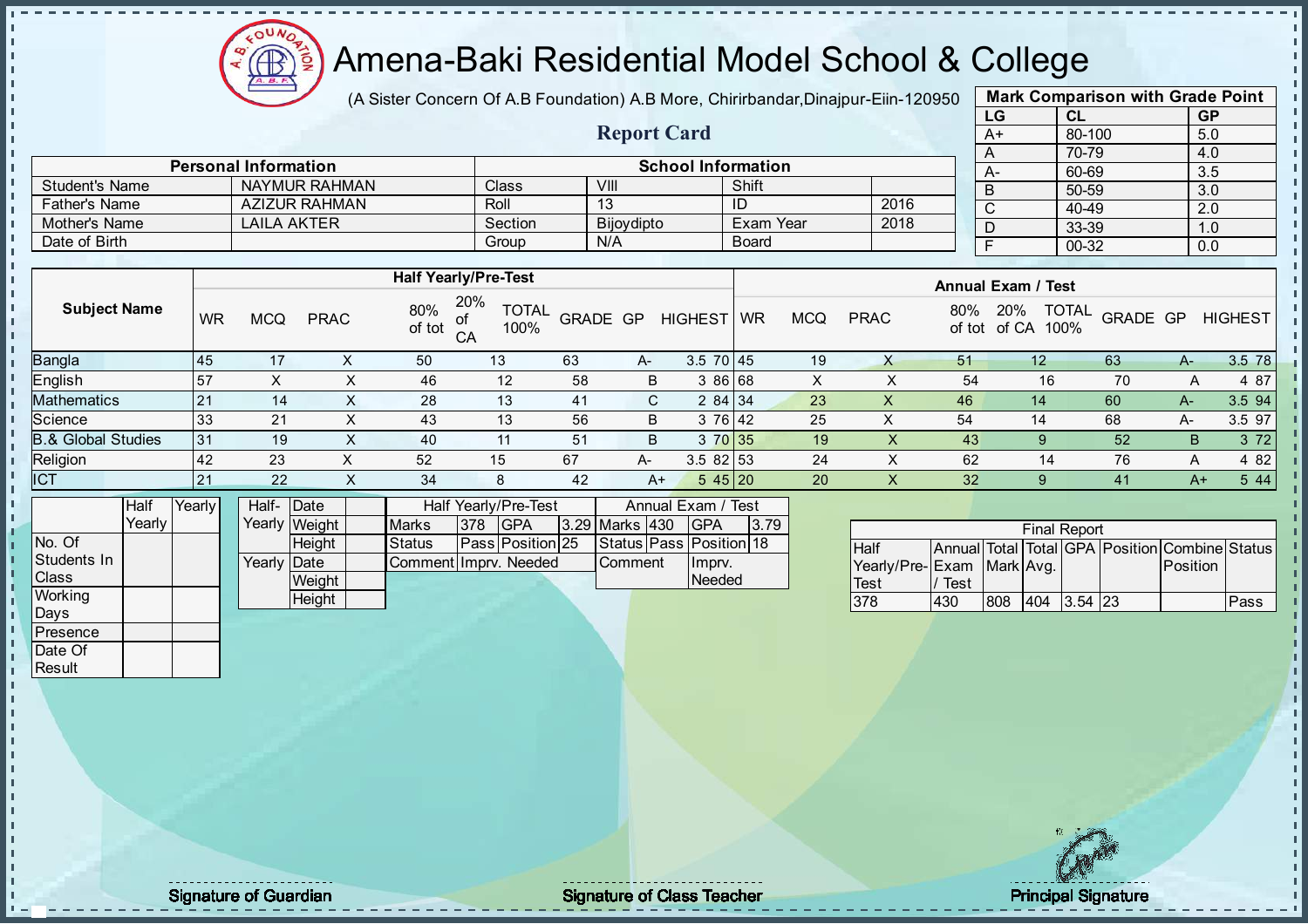Æ

## Amena-Baki Residential Model School & College

(A Sister Concern Of A.B Foundation) A.B More, Chirirbandar, Dinajpur-Eiin-120950

| <b>Mark Comparison with Grade Point</b> |        |           |  |  |  |  |  |  |  |  |  |
|-----------------------------------------|--------|-----------|--|--|--|--|--|--|--|--|--|
| LG                                      | CL     | <b>GP</b> |  |  |  |  |  |  |  |  |  |
| $A+$                                    | 80-100 | 5.0       |  |  |  |  |  |  |  |  |  |
| Α                                       | 70-79  | 4.0       |  |  |  |  |  |  |  |  |  |
| А-                                      | 60-69  | 3.5       |  |  |  |  |  |  |  |  |  |
| B                                       | 50-59  | 3.0       |  |  |  |  |  |  |  |  |  |
| C                                       | 40-49  | 2.0       |  |  |  |  |  |  |  |  |  |
| D                                       | 33-39  | 1.0       |  |  |  |  |  |  |  |  |  |
| F<br>00-32<br>0.0                       |        |           |  |  |  |  |  |  |  |  |  |
|                                         |        |           |  |  |  |  |  |  |  |  |  |

|                      |                             |         | <b>Report Card</b> |                           |      | A+ |
|----------------------|-----------------------------|---------|--------------------|---------------------------|------|----|
|                      |                             |         |                    |                           |      |    |
|                      | <b>Personal Information</b> |         |                    | <b>School Information</b> |      |    |
| Student's Name       | <b>KRISNO KANTO</b>         | Class   | VIII               | Shift                     |      | D. |
| <b>Father's Name</b> | <b>RANJIT KUMAR ROY</b>     | Roll    | 16                 | ID                        | 2055 |    |
| Mother's Name        | <b>PRIANKA ROY</b>          | Section | Bijoydipto         | Exam Year                 | 2018 |    |
| Date of Birth        |                             | Group   | N/A                | <b>Board</b>              |      |    |

|                               |    |            |             |               | <b>Half Yearly/Pre-Test</b>       |          |      |                |           |            |             |               | <b>Annual Exam / Test</b> |                          |    |                |
|-------------------------------|----|------------|-------------|---------------|-----------------------------------|----------|------|----------------|-----------|------------|-------------|---------------|---------------------------|--------------------------|----|----------------|
| <b>Subject Name</b>           | WR | <b>MCQ</b> | <b>PRAC</b> | 80%<br>of tot | 20%<br><b>TOTAL</b><br>100%<br>CA | GRADE GP |      | <b>HIGHEST</b> | <b>WR</b> | <b>MCQ</b> | <b>PRAC</b> | 80%<br>of tot | 20%<br>of CA<br>100%      | <b>TOTAL</b><br>GRADE GP |    | <b>HIGHEST</b> |
| Bangla                        | 35 | 14         | ∧           | 39            | 12                                | 51       | B    | 3 70 40        |           | 19         |             | 47            | 13 <sup>°</sup>           | 60                       | A- | 3.5 78         |
| English                       |    |            | ∧           | 57            | 13                                | 70       | Α    | 4 86 58        |           | X          |             | 46            | 12                        | 58                       | B  | 3 87           |
| <b>Mathematics</b>            | 36 |            | X           | 42            | 14                                | 56       | B    | 384138         |           | 12         |             | 40            | 15                        | 55                       | B  | 3 9 4          |
| Science                       | 31 | 22         | ⋏           | 42            | 10                                | 52       | B    | 3 76 37        |           | 25         | X           | 50            | 12                        | 62                       | A- | 3.5 97         |
| <b>B.&amp; Global Studies</b> | 27 | 21         | X           | 38            | 9                                 | 47       | C.   | 2 70 31        |           | 15         |             | 37            | 10                        | 47                       | C  | 2 7 2          |
| Religion                      | 46 | 20         | ⌒           | 53            | 12                                | 65       | $A-$ | $3.582$   44   |           | 23         | ↗           | 54            | 13                        | 67                       | A- | 3.5 82         |
| <b>ICT</b>                    | 19 | 15         |             | 27            | 6                                 | 33       | $A-$ | $3.545$ 18     |           | 21         | X.          | 31            |                           | 38                       | A  | 4 4 4          |

|                | Half     | Yearly | Half- Date           |               |                       |     | Half Yearly/Pre-Test     |                | Annual Exam / Test      |       |
|----------------|----------|--------|----------------------|---------------|-----------------------|-----|--------------------------|----------------|-------------------------|-------|
|                | Yearlv I |        |                      | Yearly Weight | <b>Marks</b>          | 374 | <b>IGPA</b>              | 3.14 Marks 387 | IGPA                    | 13.21 |
| No. Of         |          |        |                      | <b>Height</b> | <b>Status</b>         |     | <b>IPassIPosition127</b> |                | Status Pass Position 32 |       |
| Students In    |          |        | Yearlv <b>I</b> Date |               | CommentIImprv. Needed |     |                          | <b>Comment</b> | More Impr.              |       |
| <b>Class</b>   |          |        |                      | Weight        |                       |     |                          |                | Needed                  |       |
| <b>Working</b> |          |        |                      | Height        |                       |     |                          |                |                         |       |

|                           |      |     |      | <b>Final Report</b> |                                                |      |
|---------------------------|------|-----|------|---------------------|------------------------------------------------|------|
| <b>Half</b>               |      |     |      |                     | Annual Total Total GPA Position Combine Status |      |
| Yearly/Pre-Exam Mark Avg. |      |     |      |                     | <b>Position</b>                                |      |
| <b>Test</b>               | Test |     |      |                     |                                                |      |
| 374                       | 387  | 761 | 1381 | $-13.18$ $128$      |                                                | Pass |

Days **Presence** Date Of **Result** 

h J. D  $\frac{1}{1}$  $\mathbf{I}$ 

Signature of Guardian **Signature Signature of Class Teacher Principal Signature Principal Signature**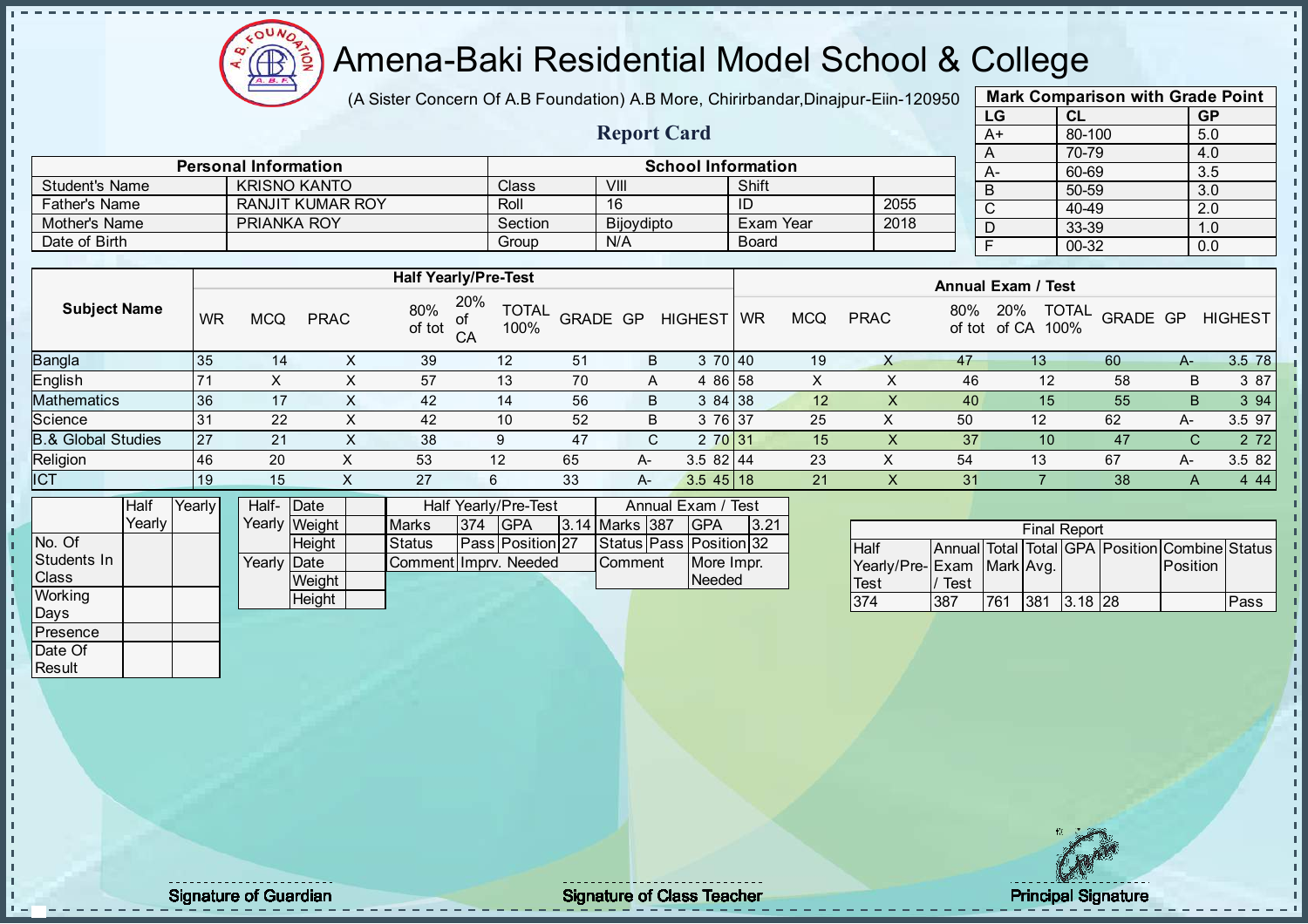

(A Sister Concern Of A.B Foundation) A.B More, Chirirbandar, Dinajpur-Eiin-120950

Report Card

| <b>Mark Comparison with Grade Point</b> |        |           |  |  |  |  |  |  |  |  |  |
|-----------------------------------------|--------|-----------|--|--|--|--|--|--|--|--|--|
| LG                                      | CL     | <b>GP</b> |  |  |  |  |  |  |  |  |  |
| $A+$                                    | 80-100 | 5.0       |  |  |  |  |  |  |  |  |  |
| A                                       | 70-79  | 4.0       |  |  |  |  |  |  |  |  |  |
| А-                                      | 60-69  | 3.5       |  |  |  |  |  |  |  |  |  |
| B                                       | 50-59  | 3.0       |  |  |  |  |  |  |  |  |  |
| C                                       | 40-49  | 2.0       |  |  |  |  |  |  |  |  |  |
| D                                       | 33-39  | 1.0       |  |  |  |  |  |  |  |  |  |
| F<br>00-32<br>0.0                       |        |           |  |  |  |  |  |  |  |  |  |
|                                         |        |           |  |  |  |  |  |  |  |  |  |

|                       |                             |         |                   |                           |      | $\overline{A}$ |
|-----------------------|-----------------------------|---------|-------------------|---------------------------|------|----------------|
|                       | <b>Personal Information</b> |         |                   | <b>School Information</b> |      | $\overline{A}$ |
| <b>Student's Name</b> | <b>PRANTIK CHAKRABATI</b>   | Class   | VIII              | Shift                     |      | $\overline{B}$ |
| <b>Father's Name</b>  | PORAN CHAKROBATY            | Roll    | 18                |                           | 2066 |                |
| Mother's Name         | <b>BINA CHAKROBATY</b>      | Section | <b>Bijoydipto</b> | Exam Year                 | 2018 |                |
| Date of Birth         |                             | Group   | N/A               | <b>Board</b>              |      |                |

|                               |           |            |             |               | <b>Half Yearly/Pre-Test</b>       |                 |    |                     | <b>Annual Exam / Test</b> |            |             |               |                               |          |    |                |
|-------------------------------|-----------|------------|-------------|---------------|-----------------------------------|-----------------|----|---------------------|---------------------------|------------|-------------|---------------|-------------------------------|----------|----|----------------|
| <b>Subject Name</b>           | WR        | <b>MCQ</b> | <b>PRAC</b> | 80%<br>of tot | 20%<br><b>TOTAL</b><br>100%<br>CA | <b>GRADE GP</b> |    | <b>HIGHEST</b>      | <b>WR</b>                 | <b>MCQ</b> | <b>PRAC</b> | 80%<br>of tot | TOTAL<br>20%<br>of CA<br>100% | GRADE GP |    | <b>HIGHEST</b> |
| <b>Bangla</b>                 | <b>42</b> | 17         |             | 47            | 11                                | 58              | B  | 3 70 30             |                           | 27         |             | 46            | 10                            | 56       | B  | 3 78           |
| English                       | 56        |            |             | 45            | 13                                | 58              | B  | 3 86 62             |                           | х          |             | 50            | 12                            | 62       | A- | 3.5 87         |
| <b>Mathematics</b>            | 30        | 18         | ∧           | 38            |                                   | 42              | C. | $284$   22          |                           | 19         | $\lambda$   | 33            |                               | 41       |    | 2 9 4          |
| Science                       | 25        | 25         | x           | 40            |                                   | 51              | B  | 3 76 26             |                           | 20         |             | 37            | 12                            | 49       | C. | 2 97           |
| <b>B.&amp; Global Studies</b> | 25        | 14         | X           | 31            | 9                                 | 40              | C. | 2 70 28             |                           | 16         | X           | 35            |                               | 43       | C. | 2 7 2          |
| Religion                      | 40        | 18         | х           | 46            | 11                                | 57              | B  | $82$ 27<br>3        |                           | 17         |             | 35            | 16                            | 51       | B  | 3 82           |
| <b>ICT</b>                    | 15        | 17         |             | 26            |                                   | 33              | A- | $3.5 \, 45 \,   16$ |                           | 16         |             | 26            | 8                             | 34       | A- | 3.5 44         |

|                | Half     | Yearly | Half-Date   |               |                                   |     | <b>Half Yearly/Pre-Test</b> |                | Annual Exam / Test      |      |
|----------------|----------|--------|-------------|---------------|-----------------------------------|-----|-----------------------------|----------------|-------------------------|------|
|                | Yearlv I |        |             | Yearly Weight | <b>Marks</b>                      | 339 | <b>IGPA</b>                 | 2.79 Marks 336 | <b>IGPA</b>             | 2.71 |
| INo. Of        |          |        |             | <b>Height</b> | <b>Status</b>                     |     | <b>Pass Position 37</b>     |                | Status Pass Position 37 |      |
| Students In    |          |        | Yearly Date |               | Comment More Impr. Needed Comment |     |                             |                | More Impr.              |      |
| <b>Class</b>   |          |        |             | Weight        |                                   |     |                             |                | Needed                  |      |
| <b>Working</b> |          |        |             | Height        |                                   |     |                             |                |                         |      |

| <b>Final Report</b>       |      |     |  |                      |  |                                                |      |  |  |  |
|---------------------------|------|-----|--|----------------------|--|------------------------------------------------|------|--|--|--|
| <b>Half</b>               |      |     |  |                      |  | Annual Total Total GPA Position Combine Status |      |  |  |  |
| Yearly/Pre-Exam Mark Avg. |      |     |  |                      |  | <b>IPosition</b>                               |      |  |  |  |
| <b>Test</b>               | Test |     |  |                      |  |                                                |      |  |  |  |
| 339                       | 336  | 675 |  | $ 338 \t12.75 \t135$ |  |                                                | Pass |  |  |  |

Days **Presence** Date Of **Result** 

h J. D  $\frac{1}{1}$  $\mathbf{I}$ 

Signature of Guardian **Signature Signature of Class Teacher Principal Signature Principal Signature**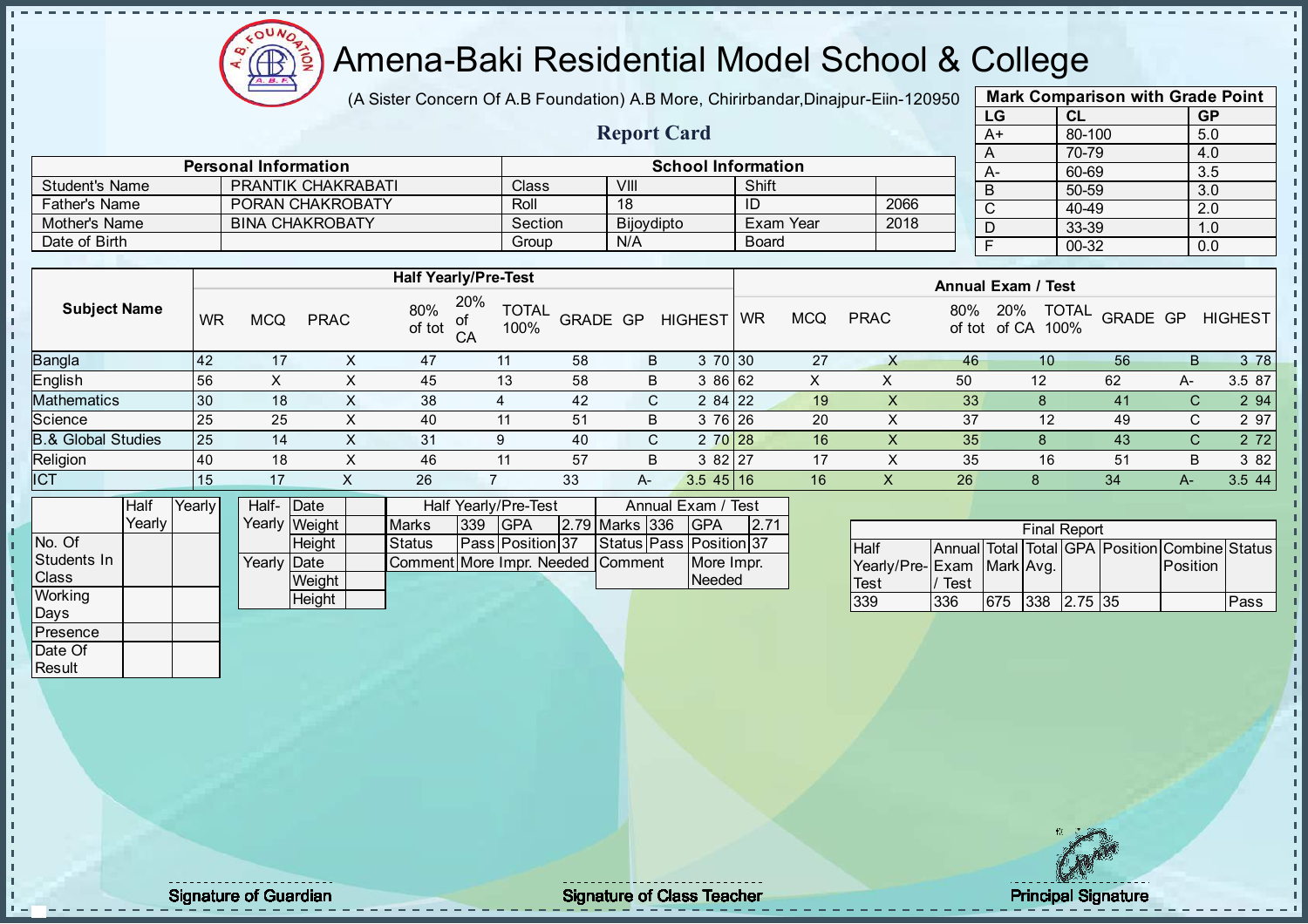

(A Sister Concern Of A.B Foundation) A.B More, Chirirbandar, Dinajpur-Eiin-120950

Report Card

| <b>Mark Comparison with Grade Point</b> |        |           |  |  |  |  |  |  |  |
|-----------------------------------------|--------|-----------|--|--|--|--|--|--|--|
| LG                                      | CL     | <b>GP</b> |  |  |  |  |  |  |  |
| $A+$                                    | 80-100 | 5.0       |  |  |  |  |  |  |  |
| 70-79<br>4.0<br>A                       |        |           |  |  |  |  |  |  |  |
| А-                                      | 60-69  | 3.5       |  |  |  |  |  |  |  |
| B                                       | 50-59  | 3.0       |  |  |  |  |  |  |  |
| C                                       | 40-49  | 2.0       |  |  |  |  |  |  |  |
| D                                       | 33-39  | 1.0       |  |  |  |  |  |  |  |
| F<br>00-32<br>0.0                       |        |           |  |  |  |  |  |  |  |

|                       | <b>Personal Information</b> |              | <b>School Information</b> |              |      |      |  |  |  |  |
|-----------------------|-----------------------------|--------------|---------------------------|--------------|------|------|--|--|--|--|
| <b>Student's Name</b> | ALL MUEEN PEYAS             | <b>Class</b> | VIII                      | Shift        |      | $A-$ |  |  |  |  |
| <b>Father's Name</b>  | <b>BIPLAB HOSSAIN</b>       | Roll         | 24                        | ID           | 2135 |      |  |  |  |  |
| Mother's Name         | <b>MERUNA AKHTER</b>        | Section      | <b>Bijoydipto</b>         | ⊦Exam Year   | 2018 |      |  |  |  |  |
| Date of Birth         |                             | Group        | N/A                       | <b>Board</b> |      |      |  |  |  |  |

|                               |           |            |             |               | <b>Half Yearly/Pre-Test</b>       |          |    |                | <b>Annual Exam / Test</b> |            |             |                 |                                             |          |              |                |
|-------------------------------|-----------|------------|-------------|---------------|-----------------------------------|----------|----|----------------|---------------------------|------------|-------------|-----------------|---------------------------------------------|----------|--------------|----------------|
| <b>Subject Name</b>           | <b>WR</b> | <b>MCQ</b> | <b>PRAC</b> | 80%<br>of tot | 20%<br><b>TOTAL</b><br>100%<br>CA | GRADE GP |    | <b>HIGHEST</b> | <b>WR</b>                 | <b>MCQ</b> | <b>PRAC</b> | 80%             | <b>TOTAL</b><br>20%<br>100%<br>of tot of CA | GRADE GP |              | <b>HIGHEST</b> |
| Bangla                        | 44        | 13         |             | 46            |                                   | 57       | B  | 3 70 47        |                           | 26         |             | 58              | 12                                          | 70       | Α            | 4 78           |
| English                       | 61        |            |             | 49            | 13                                | 62       | A- | 3.5 86 74      |                           | х          |             | 59              | 15                                          | 74       |              | 4 87           |
| <b>Mathematics</b>            | 23        | 19         | $\sim$      | 34            | 13                                | 47       |    | 2 84 14        |                           | 19         | $\sqrt{ }$  | 26              |                                             | 28       |              | 0.094          |
| Science                       | 22        | 21         | ∧           | 34            | 8                                 | 42       | C. | 2 76 31        |                           | 18         |             | 39              | 6                                           | 45       | C.           | 2 97           |
| <b>B.&amp; Global Studies</b> | 24        | 13         | X           | 30            |                                   | 41       | C. | 2 70 28        |                           | 15         |             | 34              | 8                                           | 42       | С            | 2 7 2          |
| Religion                      | 46        | 18         |             | 51            | 14                                | 65       | A- | 3.5 82 53      |                           | 24         | X           | 62              | 12                                          | 74       | A            | 4 8 2          |
| <b>ICT</b>                    |           | 17         |             | 27            |                                   | 34       | A- | $3.545$ 18     |                           | 20         | X           | 30 <sub>l</sub> | 8                                           | 38       | $\mathsf{A}$ | 4 4 4          |
|                               |           |            |             |               |                                   |          |    |                |                           |            |             |                 |                                             |          |              |                |

|                | Half   | Yearly | Half- Date  |               |                                   | Half Yearly/Pre-Test<br>Annual Exam / Test |                         |  |                    |  |                      |      |
|----------------|--------|--------|-------------|---------------|-----------------------------------|--------------------------------------------|-------------------------|--|--------------------|--|----------------------|------|
|                | Yearlv |        |             | Yearly Weight | <b>Marks</b>                      | 348                                        | <b>IGPA</b>             |  | 2.79 Marks 371 GPA |  |                      | 0.00 |
| INo. Of        |        |        |             | <b>Height</b> | <b>Status</b>                     |                                            | <b>Pass Position 36</b> |  |                    |  | Status Fail Position |      |
| Students In    |        |        | Yearly Date |               | Comment More Impr. Needed Comment |                                            |                         |  |                    |  | <b>INot</b>          |      |
| <b>Class</b>   |        |        |             | Weight        |                                   |                                            |                         |  |                    |  | <b>Satisfactory</b>  |      |
| <b>Working</b> |        |        |             | Height        |                                   |                                            |                         |  |                    |  |                      |      |

| <b>Final Report</b>       |      |     |     |  |  |                                                |  |  |  |  |
|---------------------------|------|-----|-----|--|--|------------------------------------------------|--|--|--|--|
| <b>Half</b>               |      |     |     |  |  | Annual Total Total GPA Position Combine Status |  |  |  |  |
| Yearly/Pre-Exam Mark Avg. |      |     |     |  |  | Position                                       |  |  |  |  |
| <b>Test</b>               | Test |     |     |  |  |                                                |  |  |  |  |
| 348                       | 371  | 719 | 338 |  |  |                                                |  |  |  |  |

Days **Presence** Date Of **Result** 

л п  $\frac{1}{1}$  $\mathbf{I}$ 

extending the Class Teacher Class Teacher Class Teacher Principal Signature of Guardian Class Teacher Principal Signature of Class Teacher Principal Signature of Class Teacher Principal Signature of Class Teacher Class Tea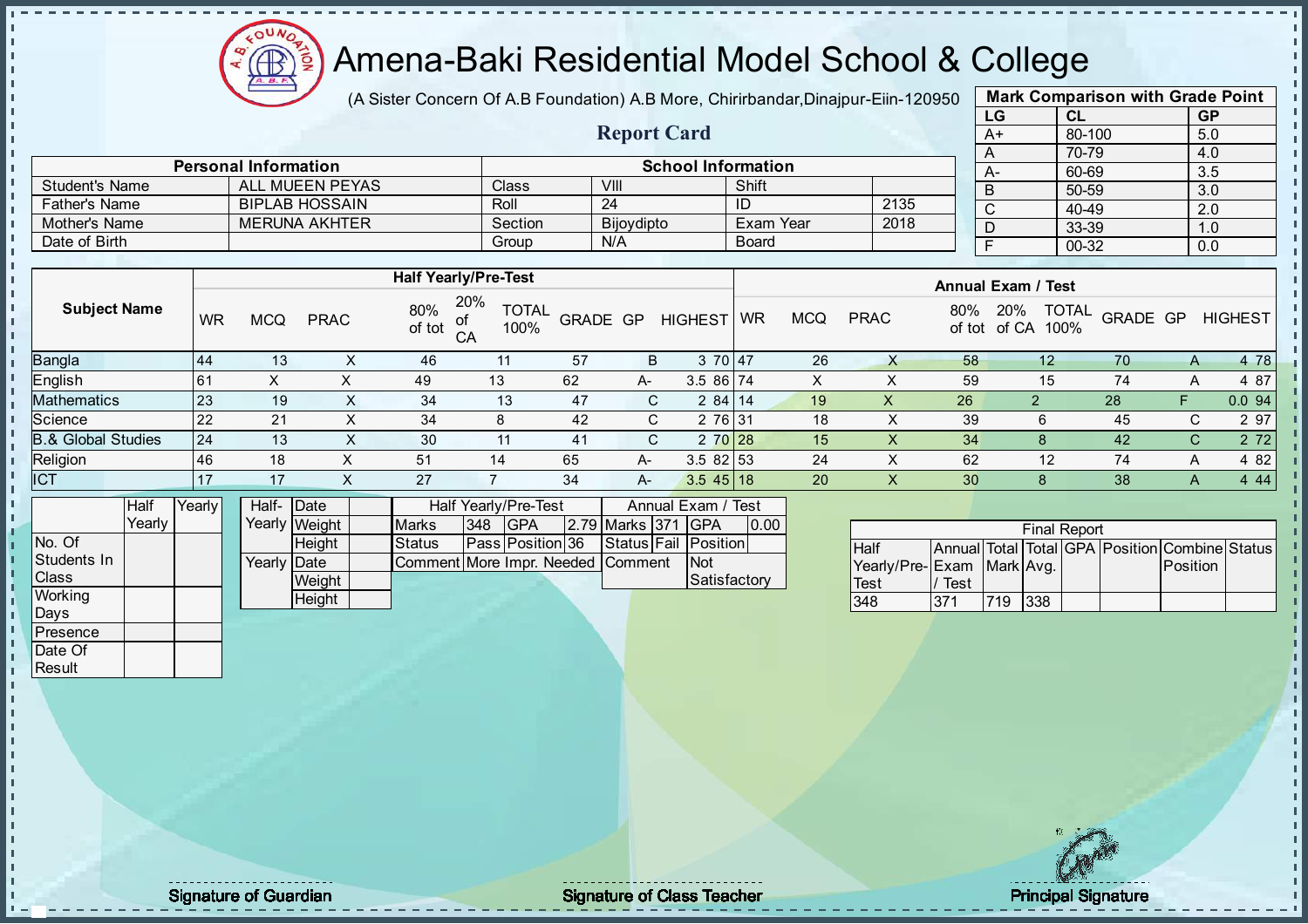

(A Sister Concern Of A.B Foundation) A.B More, Chirirbandar, Dinajpur-Eiin-120950

Report Card

| <b>Mark Comparison with Grade Point</b> |        |           |  |  |  |  |  |  |  |
|-----------------------------------------|--------|-----------|--|--|--|--|--|--|--|
| LG                                      | CL     | <b>GP</b> |  |  |  |  |  |  |  |
| A+                                      | 80-100 | 5.0       |  |  |  |  |  |  |  |
| A                                       | 4.0    |           |  |  |  |  |  |  |  |
| А-                                      | 60-69  | 3.5       |  |  |  |  |  |  |  |
| B                                       | 50-59  | 3.0       |  |  |  |  |  |  |  |
| C                                       | 40-49  | 2.0       |  |  |  |  |  |  |  |
| D                                       | 33-39  | 1.0       |  |  |  |  |  |  |  |
| F<br>00-32<br>0.0                       |        |           |  |  |  |  |  |  |  |
|                                         |        |           |  |  |  |  |  |  |  |

|                      | <b>Personal Information</b> |         | School Information |              |      |  |  |  |
|----------------------|-----------------------------|---------|--------------------|--------------|------|--|--|--|
| Student's Name       | SULTAN ASIF REDWAN          | Class   | VIII               | Shift        |      |  |  |  |
| <b>Father's Name</b> | HAJI MOZAHAR AHMED          | Roll    |                    | ID           | 2199 |  |  |  |
| Mother's Name        | MST. MOHASINA BEGUM         | Section | <b>Bijoydipto</b>  | Exam Year    | 2018 |  |  |  |
| Date of Birth        |                             | Group   | N/A                | <b>Board</b> |      |  |  |  |

|                     |           |            |             |               | <b>Half Yearly/Pre-Test</b>       |                 |    |                | <b>Annual Exam / Test</b> |            |             |               |                                      |          |      |                |
|---------------------|-----------|------------|-------------|---------------|-----------------------------------|-----------------|----|----------------|---------------------------|------------|-------------|---------------|--------------------------------------|----------|------|----------------|
| <b>Subject Name</b> | <b>WR</b> | <b>MCQ</b> | <b>PRAC</b> | 80%<br>of tot | 20%<br><b>TOTAL</b><br>100%<br>CA | <b>GRADE GP</b> |    | <b>HIGHEST</b> | WR                        | <b>MCQ</b> | <b>PRAC</b> | 80%<br>of tot | <b>TOTAL</b><br>20%<br>of CA<br>100% | GRADE GP |      | <b>HIGHEST</b> |
| Bangla              | 143       | 17         |             | 48            | 12                                | 60              | A- | $3.570$   41   |                           | 24         |             | 52            | 13                                   | 65       | A-   | 3.5 78         |
| English             | 75        | х          |             | 60            | 11                                |                 | A  | 4 86 62        |                           | X          |             | 50            | 18                                   | 68       | A-   | 3.5 87         |
| <b>Mathematics</b>  | <b>41</b> | 21         |             | 50            | 12                                | 62              | A- | $3.584$ 36     |                           | 20         |             | 45            | 14                                   | 59       | В    | 3 9 4          |
| Science             | 35        | 22         | х           | 46            | 13                                | 59              | B  | 3 76 46        |                           | 27         |             | 58            | 12                                   | 70       | А    | 4 97           |
| 3.& Global Studies  | 30        | 19         | x           | 39            | 11                                | 50              | B  | 3 70 36        |                           | 23         |             | 47            | 11                                   | 58       | B.   | 3 7 2          |
| Religion            | 51        | 19         | X           | 56            | 16                                | 72              | A  | 4 82 53        |                           | 21         |             | 59            | 15                                   | 74       | А    | 4 8 2          |
| <b>ICT</b>          | 19        | 19         |             | 30            | 8                                 | 38              | A  | 4 4 5 1 1 8    |                           | 21         |             | 31            |                                      | 40       | $A+$ | 5 4 4          |
|                     |           |            |             |               |                                   |                 |    |                |                           |            |             |               |                                      |          |      |                |

|              | Half   | Yearly | Half- Date           |               |              |     | <b>Half Yearly/Pre-Test</b> | Annual Exam / Test |  |                         |      |
|--------------|--------|--------|----------------------|---------------|--------------|-----|-----------------------------|--------------------|--|-------------------------|------|
|              | Yearly |        |                      | Yearly Weight | <b>Marks</b> | 412 | <b>IGPA</b>                 | 3.57 Marks 434     |  | <b>IGPA</b>             | 3.71 |
| INo. Of      |        |        |                      | <b>Height</b> | Status       |     | <b>IPassIPosition19</b>     |                    |  | Status Pass Position 20 |      |
| Students In  |        |        | Yearlv <b>I</b> Date |               | Comment Good |     |                             | <b>Comment</b>     |  | Ilmprv.                 |      |
| <b>Class</b> |        |        |                      | <b>Weight</b> |              |     |                             |                    |  | Needed                  |      |
| Working      |        |        |                      | Height        |              |     |                             |                    |  |                         |      |

| <b>Final Report</b>       |      |     |  |             |  |                                                |      |  |  |  |
|---------------------------|------|-----|--|-------------|--|------------------------------------------------|------|--|--|--|
| <b>Half</b>               |      |     |  |             |  | Annual Total Total GPA Position Combine Status |      |  |  |  |
| Yearly/Pre-Exam Mark Avg. |      |     |  |             |  | <b>IPosition</b>                               |      |  |  |  |
| <b>Test</b>               | Test |     |  |             |  |                                                |      |  |  |  |
| 412                       | 434  | 846 |  | 423 3.64 18 |  |                                                | Pass |  |  |  |

Days Presence Date Of **Result** 

h D  $\frac{1}{1}$  $\mathbf{I}$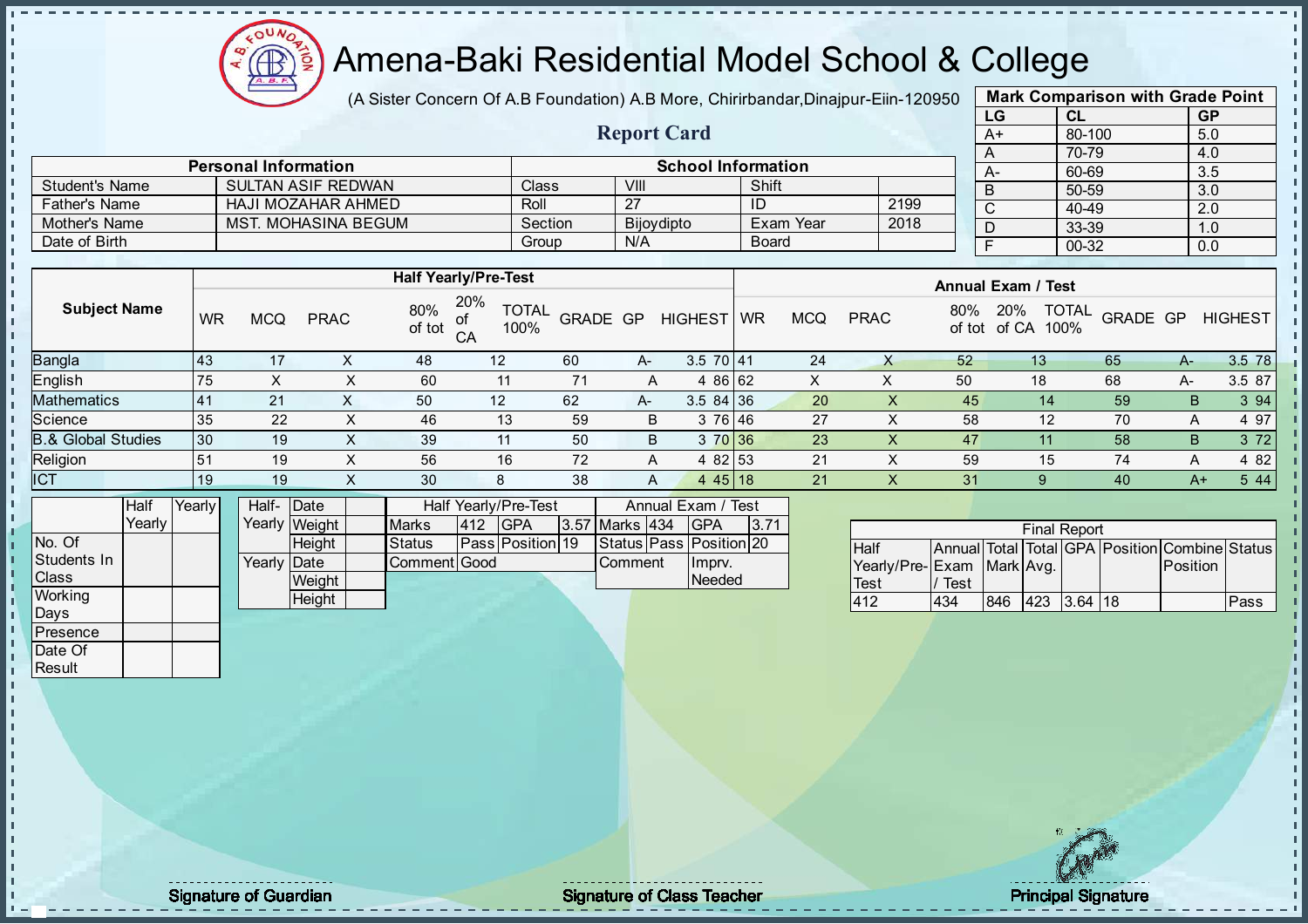

(A Sister Concern Of A.B Foundation) A.B More, Chirirbandar, Dinajpur-Eiin-120950

Report Card

| <b>Mark Comparison with Grade Point</b> |           |  |  |  |  |  |  |  |  |
|-----------------------------------------|-----------|--|--|--|--|--|--|--|--|
| CL                                      | <b>GP</b> |  |  |  |  |  |  |  |  |
| 80-100                                  | 5.0       |  |  |  |  |  |  |  |  |
| 70-79                                   | 4.0       |  |  |  |  |  |  |  |  |
| 60-69                                   | 3.5       |  |  |  |  |  |  |  |  |
| 50-59                                   | 3.0       |  |  |  |  |  |  |  |  |
| 40-49                                   | 2.0       |  |  |  |  |  |  |  |  |
| 33-39                                   | 1.0       |  |  |  |  |  |  |  |  |
| $00 - 32$                               | 0.0       |  |  |  |  |  |  |  |  |
|                                         |           |  |  |  |  |  |  |  |  |

|                      | <b>Personal Information</b> |         |                   | <b>School Information</b> |      | $A-$ |
|----------------------|-----------------------------|---------|-------------------|---------------------------|------|------|
| Student's Name       | SOAYAB AKTER                | Class   | VIII              | Shift                     |      |      |
| <b>Father's Name</b> | <b>MIZANUR RAHMAN</b>       | Roll    | 29                |                           | 2226 |      |
| Mother's Name        | <b>SHARMIN AKTER</b>        | Section | <b>Bijovdipto</b> | Exam Year                 | 2018 |      |
| Date of Birth        |                             | Group   | N/A               | <b>Board</b>              |      |      |

|                               |           |            |             |               | <b>Half Yearly/Pre-Test</b>       |                 |      |                 | <b>Annual Exam / Test</b> |            |             |               |                                      |          |    |                |
|-------------------------------|-----------|------------|-------------|---------------|-----------------------------------|-----------------|------|-----------------|---------------------------|------------|-------------|---------------|--------------------------------------|----------|----|----------------|
| <b>Subject Name</b>           | <b>WR</b> | <b>MCQ</b> | <b>PRAC</b> | 80%<br>of tot | 20%<br><b>TOTAL</b><br>100%<br>CA | <b>GRADE GP</b> |      | <b>HIGHEST</b>  | <b>WR</b>                 | <b>MCQ</b> | <b>PRAC</b> | 80%<br>of tot | <b>TOTAL</b><br>20%<br>of CA<br>100% | GRADE GP |    | <b>HIGHEST</b> |
| <b>Bangla</b>                 | 44        | 19         |             | 50            | 14                                | 64              | $A-$ | $3.5 \ 70 \ 46$ |                           | 28         |             | 59            | 14                                   | 73       | Α  | 4 78           |
| <b>English</b>                | -77       |            |             | 62            | 13                                | 75              | A    | 4 86 78         |                           | X          |             | 62            | 18                                   | 80       | A+ | 5 87           |
| <b>Mathematics</b>            | 33        | 23         |             | 45            | 10                                | 55              | B    | 384 36          |                           | 19         | X           | 44            | 9                                    | 53       | B. | 3 94           |
| Science                       | 40        | 26         | ⌒           | 53            | 14                                | 67              | A-   | $3.5 \ 76 \ 56$ |                           | 28         | ∧           | 67            |                                      | 78       | A  | 4 9 7          |
| <b>B.&amp; Global Studies</b> | 40        | 23         | $\sim$      | 50            | 13                                | 63              | $A-$ | $3.5 \ 70 \ 40$ |                           | 21         | X           | 49            | 13                                   | 62       | A- | 3.5 72         |
| Religion                      | 52        | 22         | х           | 59            | 16                                | 75              | A    | 4 82 53         |                           | 23         | ∧           | 61            |                                      | 72       | A  | 4 82           |
| <b>ICT</b>                    | 20        | 17         |             | 30            |                                   | 39              | A    | 4 4 5 1 9       |                           | 20         | Ā           | 31            |                                      | 39       |    | 4 4 4          |

|                | Half     | Yearly | Half- Date         |               |                     | Half Yearly/Pre-Test    |             |                | Annual Exam / Test      |  |
|----------------|----------|--------|--------------------|---------------|---------------------|-------------------------|-------------|----------------|-------------------------|--|
|                | Yearlv I |        |                    | Yearly Weight | <b>Marks</b><br>438 | 3.64 Marks 457          | <b>IGPA</b> | 3.93           |                         |  |
| INo. Of        |          |        |                    | <b>Height</b> | Status              | <b>Pass Position 17</b> |             |                | Status Pass Position 14 |  |
| Students In    |          |        | Yearly <b>Date</b> |               | Comment Good        |                         |             | <b>Comment</b> | Ilmpry.                 |  |
| <b>Class</b>   |          |        |                    | Weight        |                     |                         |             |                | Needed                  |  |
| <b>Working</b> |          |        |                    | Height        |                     |                         |             |                |                         |  |

|                           |      |     |          | <b>Final Report</b> |    |                                                |      |
|---------------------------|------|-----|----------|---------------------|----|------------------------------------------------|------|
| Half                      |      |     |          |                     |    | Annual Total Total GPA Position Combine Status |      |
| Yearly/Pre-Exam Mark Avg. |      |     |          |                     |    | Position                                       |      |
| <b>Test</b>               | Test |     |          |                     |    |                                                |      |
| 438                       | 457  | 895 | 448 3.79 |                     | 16 |                                                | Pass |

Days Presence Date Of **Result** 

h. h D  $\frac{1}{1}$  $\mathbf{I}$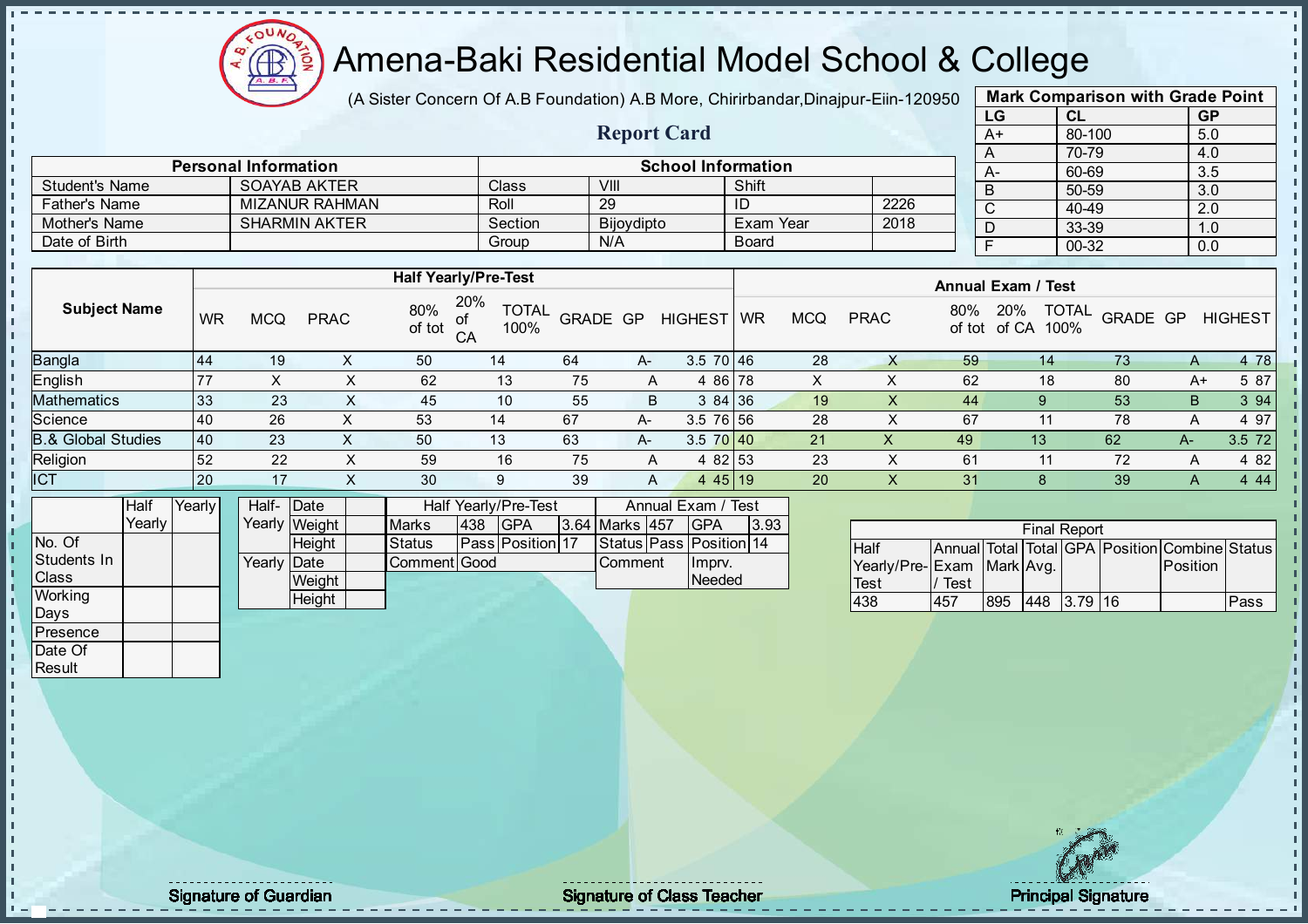

(A Sister Concern Of A.B Foundation) A.B More, Chirirbandar, Dinajpur-Eiin-120950

Report Card

|      | <b>Mark Comparison with Grade Point</b> |           |
|------|-----------------------------------------|-----------|
| LG   | CL                                      | <b>GP</b> |
| $A+$ | 80-100                                  | 5.0       |
| A    | 70-79                                   | 4.0       |
| А-   | 60-69                                   | 3.5       |
| B    | 50-59                                   | 3.0       |
| C    | 40-49                                   | 2.0       |
| D    | 33-39                                   | 1.0       |
| F    | 00-32                                   | 0.0       |
|      |                                         |           |

|                      | <b>Personal Information</b> |         |                   | <b>School Information</b> |      |  | $A-$ |
|----------------------|-----------------------------|---------|-------------------|---------------------------|------|--|------|
| Student's Name       | <b>MAHATHIR MOHAMED</b>     | Class   | VIII              | Shift                     |      |  | B    |
| <b>Father's Name</b> | MIJNUR RAHMAN               | Roll    | 31                | ID                        | 2500 |  | ັ    |
| Mother's Name        | AFSANA KANIJ                | Section | <b>Bijovdipto</b> | Exam Year                 | 2018 |  |      |
| Date of Birth        |                             | Group   | N/A               | <b>Board</b>              |      |  |      |

|                               |           | <b>Half Yearly/Pre-Test</b> |             |               |                                         |          |      |                |           | <b>Annual Exam / Test</b> |             |     |                                             |          |    |                |  |
|-------------------------------|-----------|-----------------------------|-------------|---------------|-----------------------------------------|----------|------|----------------|-----------|---------------------------|-------------|-----|---------------------------------------------|----------|----|----------------|--|
| <b>Subject Name</b>           | <b>WR</b> | <b>MCQ</b>                  | <b>PRAC</b> | 80%<br>of tot | 20%<br><b>TOTAL</b><br>of<br>100%<br>CA | GRADE GP |      | <b>HIGHEST</b> | <b>WR</b> | <b>MCQ</b>                | <b>PRAC</b> | 80% | <b>TOTAL</b><br>20%<br>of tot of CA<br>100% | GRADE GP |    | <b>HIGHEST</b> |  |
| <b>Bangla</b>                 | 36        | 16                          |             | 42            | 11                                      | 53       | B    | 370 42         |           | 17                        |             | 47  |                                             | 59       | B  | 3 78           |  |
| English                       | 73        | ∧                           |             | 58            | 11                                      | 69       | $A-$ | 3.5 86 61      |           |                           |             | 49  | 17                                          | 66       | A- | 3.5 87         |  |
| Mathematics                   | 22        | 17                          |             | 31            | 14                                      | 45       | C.   | 284 11         |           | 18                        | ∧           | 23  | 8                                           | 31       |    | 0.094          |  |
| Science                       | 33        | 17                          |             | 40            | 9                                       | 49       | C.   | 2 76 40        |           | 26                        | ↗           | 53  | 10                                          | 63       | A- | 3.5 97         |  |
| <b>B.&amp; Global Studies</b> | 27        | 22                          | $\sim$      | 39            | 11                                      | 50       | B    | 3 70 25        |           | 26                        | X.          | 41  | 9                                           | 50       | B  | 3 7 2          |  |
| Religion                      | 30        | 24                          |             | 43            | 13                                      | 56       | B    | 3 82 29        |           | 26                        |             | 44  | 15                                          | 59       | B  | 3 8 2          |  |
| <b>ICT</b>                    | 14        | 19                          | $\sim$      | 26            |                                         | 33       | A-   | $3.545$ 15     |           | 18                        | х           | 26  | 8                                           | 34       | А- | 3.5 44         |  |
|                               |           |                             |             |               |                                         |          |      |                |           |                           |             |     |                                             |          |    |                |  |

|                | <b>Half</b> | Yearlv l | Half- Date           |               |                                   |     | Half Yearly/Pre-Test    |  | Annual Exam / Test |                      |      |
|----------------|-------------|----------|----------------------|---------------|-----------------------------------|-----|-------------------------|--|--------------------|----------------------|------|
|                | Yearlv      |          |                      | Yearly Weight | <b>Marks</b>                      | 355 | <b>IGPA</b>             |  | 2.86 Marks 362 GPA |                      | 0.00 |
| INo. Of        |             |          |                      | <b>Height</b> | <b>Status</b>                     |     | <b>Pass Position 34</b> |  |                    | Status Fail Position |      |
| Students In    |             |          | Yearly <b>I</b> Date |               | Comment More Impr. Needed Comment |     |                         |  |                    | <b>INot</b>          |      |
| <b>Class</b>   |             |          |                      | Weight        |                                   |     |                         |  |                    | <b>Satisfactory</b>  |      |
| <b>Working</b> |             |          |                      | Height        |                                   |     |                         |  |                    |                      |      |

|                              |      |     |     | <b>Final Report</b> |                                                |  |
|------------------------------|------|-----|-----|---------------------|------------------------------------------------|--|
| <b>Half</b>                  |      |     |     |                     | Annual Total Total GPA Position Combine Status |  |
| Yearly/Pre- Exam   Mark Avg. |      |     |     |                     | Position                                       |  |
| <b>Test</b>                  | Test |     |     |                     |                                                |  |
| 355                          | 362  | 717 | 448 |                     |                                                |  |

Days Presence Date Of **Result** 

h J. D  $\frac{1}{1}$  $\mathbf{I}$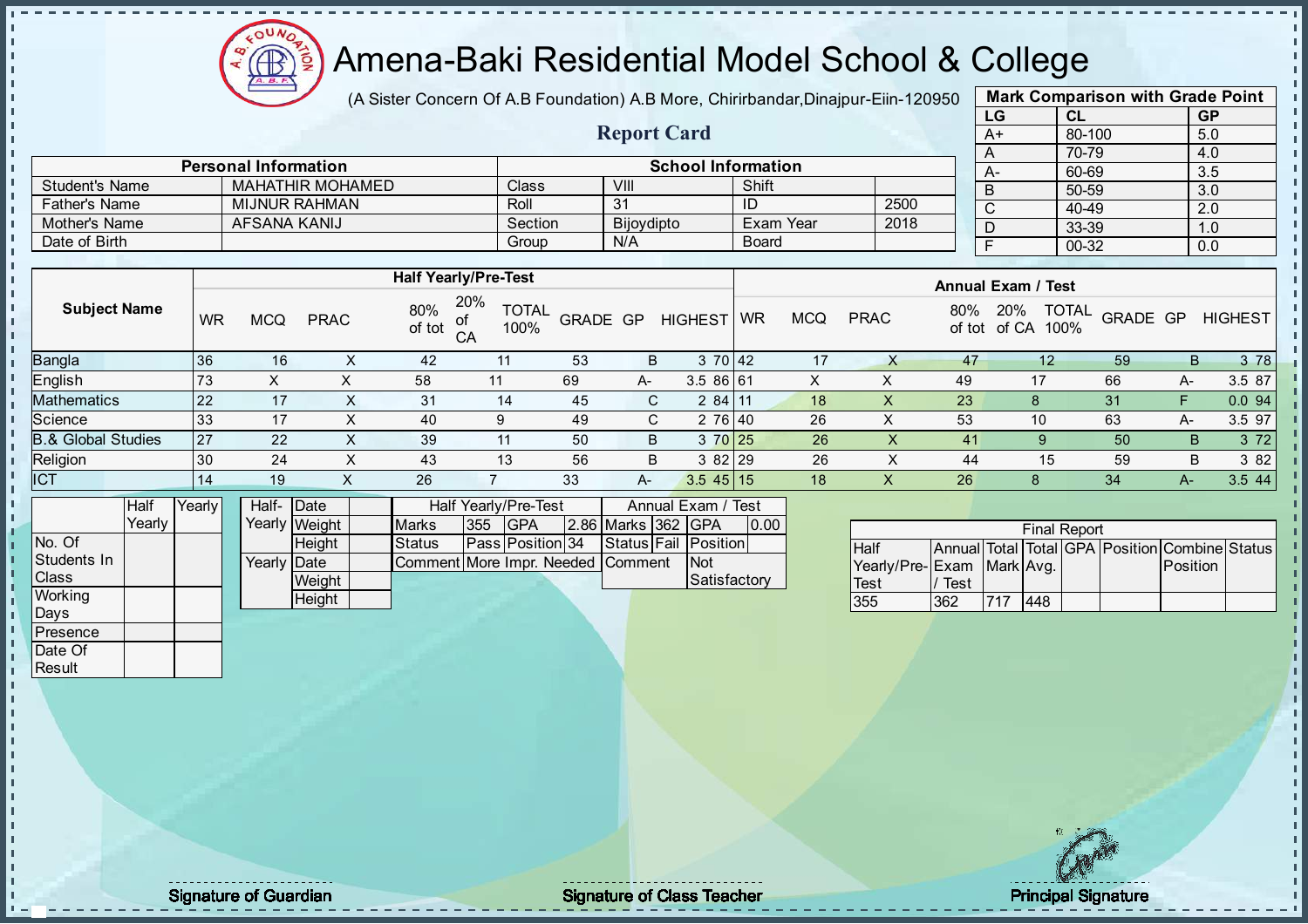

(A Sister Concern Of A.B Foundation) A.B More, Chirirbandar, Dinajpur-Eiin-120950

Report Card

|      | <b>Mark Comparison with Grade Point</b> |           |
|------|-----------------------------------------|-----------|
| LG   | CL                                      | <b>GP</b> |
| $A+$ | 80-100                                  | 5.0       |
| A    | 70-79                                   | 4.0       |
| А-   | 60-69                                   | 3.5       |
| B    | 50-59                                   | 3.0       |
| C    | 40-49                                   | 2.0       |
| D    | 33-39                                   | 1.0       |
| F    | 00-32                                   | 0.0       |
|      |                                         |           |

|                       | <b>Personal Information</b> |         |            | <b>School Information</b> |      |  | $A-$ |
|-----------------------|-----------------------------|---------|------------|---------------------------|------|--|------|
| <b>Student's Name</b> | <b>MD MONJURUL ISLAM</b>    | Class   | VIII       | Shift                     |      |  | B    |
| <b>Father's Name</b>  | <b>HABIBAR RAHMAN</b>       | Roll    | 36         | ID                        | 3219 |  |      |
| Mother's Name         | MONOARA BEGOM               | Section | Bijoydipto | Exam Year                 | 2018 |  |      |
| Date of Birth         |                             | Group   | N/A        | <b>Board</b>              |      |  |      |

|                               |           |            |             |               | <b>Half Yearly/Pre-Test</b>              |          |      |                |           |            |             |               | <b>Annual Exam / Test</b>            |          |      |                |
|-------------------------------|-----------|------------|-------------|---------------|------------------------------------------|----------|------|----------------|-----------|------------|-------------|---------------|--------------------------------------|----------|------|----------------|
| <b>Subject Name</b>           | <b>WR</b> | <b>MCQ</b> | <b>PRAC</b> | 80%<br>of tot | 20%<br><b>TOTAL</b><br>100%<br>$C\Delta$ | GRADE GP |      | <b>HIGHEST</b> | <b>WR</b> | <b>MCQ</b> | <b>PRAC</b> | 80%<br>of tot | <b>TOTAL</b><br>20%<br>100%<br>of CA | GRADE GP |      | <b>HIGHEST</b> |
| <b>Bangla</b>                 | 51        | 19         |             | 56            | 14                                       | 70       | A    | 4 70 51        |           | 25         |             | 61            | 14                                   | 75       | A    | 4 78           |
| <b>English</b>                | 84        |            |             | 67            | 14                                       | 81       | A+   | 5 86 83        |           | X          |             | 66            | 18                                   | 84       | A+   | 5 87           |
| <b>Mathematics</b>            | 56        | 25         |             | 65            | 19                                       | 84       | $A+$ | 584 66         |           | 26         |             | 74            | 20                                   | 94       | $A+$ | 5 94           |
| Science                       | 52        | 21         |             | 58            | 18                                       | 76       | A    | 4 76 61        |           | 29         |             | 72            | 18                                   | 90       | $A+$ | 5 97           |
| <b>B.&amp; Global Studies</b> | 44        | 24         |             | 54            | 13                                       | 67       | $A-$ | $3.5$ 70 49    |           | 23         |             | 58            | 14                                   | 72       | A    | 4 7 2          |
| Religion                      | 55        | 25         |             | 64            | 16                                       | 80       | A+   | 582 56         |           | 22         |             | 62            | 16                                   | 78       | A    | 4 8 2          |
| <b>ICT</b>                    | 22        | 18         |             | 32            | 10                                       | 42       | $A+$ | 545 21         |           | 20         |             | 33            | 10                                   | 43       | $A+$ | 5 4 4          |
|                               |           |            |             |               |                                          |          |      |                |           |            |             |               |                                      |          |      |                |

|              | Half     | Yearly | Half-       | <b>IDate</b>  |                   | Half Yearly/Pre-Test | Annual Exam / Test   |               |  |                              |      |
|--------------|----------|--------|-------------|---------------|-------------------|----------------------|----------------------|---------------|--|------------------------------|------|
|              | Yearlv I |        |             | Yearly Weight | <b>Marks</b>      | 500                  | <b>IGPA</b>          | 4.5 Marks 536 |  | <b>IGPA</b>                  | 4.57 |
| No. Of       |          |        |             | <b>Height</b> | <b>Status</b>     |                      | <b>Pass Position</b> |               |  | Status   Pass   Position   1 |      |
| Students In  |          |        | Yearly Date |               | Comment Very Good |                      |                      | Comment       |  | Good                         |      |
| <b>Class</b> |          |        |             | Weight        |                   |                      |                      |               |  |                              |      |
| Working      |          |        |             | Height        |                   |                      |                      |               |  |                              |      |
| Days         |          |        |             |               |                   |                      |                      |               |  |                              |      |

|                           |      |                 | <b>Final Report</b> |                                                |      |
|---------------------------|------|-----------------|---------------------|------------------------------------------------|------|
| <b>Half</b>               |      |                 |                     | Annual Total Total GPA Position Combine Status |      |
| Yearly/Pre-Exam Mark Avg. |      |                 |                     | <b>Position</b>                                |      |
| <b>Test</b>               | Test |                 |                     |                                                |      |
| 500                       | 536  | 1036 518 4.54 1 |                     |                                                | Pass |

**Presence** Date Of **Result** 

J. J. П İ  $\mathbf{I}$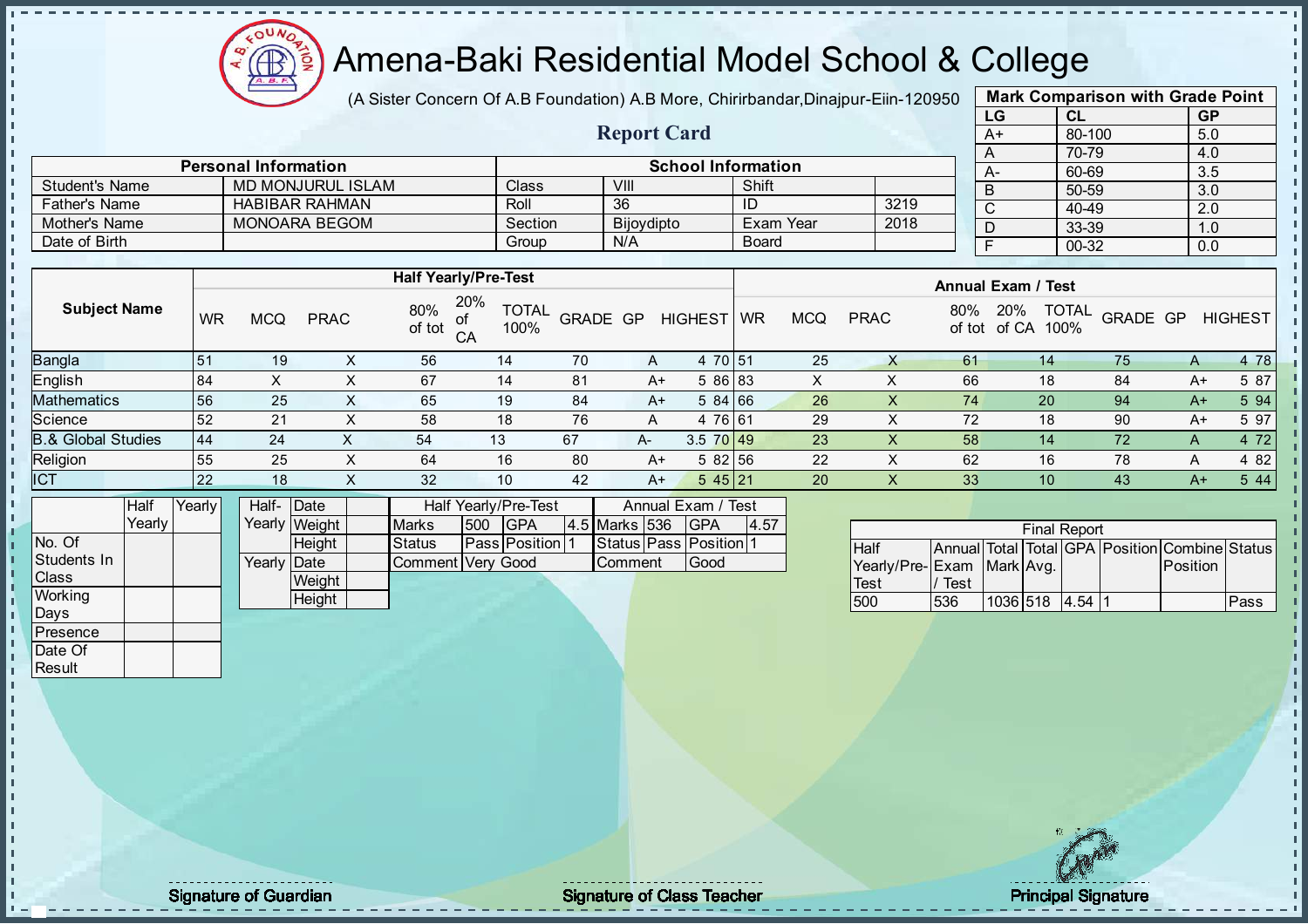

(A Sister Concern Of A.B Foundation) A.B More, Chirirbandar, Dinajpur-Eiin-120950

Report Card

| <b>Mark Comparison with Grade Point</b><br>LG |           |  |  |  |  |  |  |  |  |  |
|-----------------------------------------------|-----------|--|--|--|--|--|--|--|--|--|
| CL                                            | <b>GP</b> |  |  |  |  |  |  |  |  |  |
| 80-100                                        | 5.0       |  |  |  |  |  |  |  |  |  |
| 70-79                                         | 4.0       |  |  |  |  |  |  |  |  |  |
| 60-69                                         | 3.5       |  |  |  |  |  |  |  |  |  |
| 50-59                                         | 3.0       |  |  |  |  |  |  |  |  |  |
| 40-49                                         | 2.0       |  |  |  |  |  |  |  |  |  |
| 33-39                                         | 1.0       |  |  |  |  |  |  |  |  |  |
| $00 - 32$                                     | 0.0       |  |  |  |  |  |  |  |  |  |
|                                               |           |  |  |  |  |  |  |  |  |  |

|                       | <b>Personal Information</b> |         | <b>School Information</b> |                  |      | $A-$ |
|-----------------------|-----------------------------|---------|---------------------------|------------------|------|------|
| <b>Student's Name</b> | <b>RISHAD AMIN BORNO</b>    | Class   | VIII                      | Shift            |      |      |
| <b>Father's Name</b>  | RUHUL AMIN                  | Roll    | ລ                         | ΙD               | 3249 |      |
| Mother's Name         | RASHEDA BEGUM               | Section | Bijoydipto                | <b>Exam Year</b> | 2018 |      |
| Date of Birth         |                             | Group   | N/A                       | <b>Board</b>     |      |      |

|                               |           |            |             |               | <b>Half Yearly/Pre-Test</b>       |                 |      |                     | <b>Annual Exam / Test</b> |            |             |               |                                      |          |              |                |
|-------------------------------|-----------|------------|-------------|---------------|-----------------------------------|-----------------|------|---------------------|---------------------------|------------|-------------|---------------|--------------------------------------|----------|--------------|----------------|
| <b>Subject Name</b>           | <b>WR</b> | <b>MCQ</b> | <b>PRAC</b> | 80%<br>of tot | 20%<br><b>TOTAL</b><br>100%<br>CA | <b>GRADE GP</b> |      | <b>HIGHEST</b>      | <b>WR</b>                 | <b>MCQ</b> | <b>PRAC</b> | 80%<br>of tot | <b>TOTAL</b><br>20%<br>100%<br>of CA | GRADE GP |              | <b>HIGHEST</b> |
| Bangla                        | 42        | 14         | ∧           | 45            | 11                                | 56              | B    | 3 70 43             |                           | 25         | X           | 54            | 10                                   | 64       | A-           | 3.5 78         |
| English                       | 69        |            |             | 55            | 11                                | 66              | $A-$ | $3.586$ 50          |                           | X          | ∧           | 40            | 18                                   | 58       | B            | 3 87           |
| <b>Mathematics</b>            | 30        | 18         | X           | 38            | 11                                | 49              | C.   | 284 35              |                           | 21         |             | 45            | 13                                   | 58       | B            | 3 9 4          |
| Science                       | 28        | 15         | X           | 34            | 12                                | 46              | C.   | 2 76 32             |                           | 22         |             | 43            | 10                                   | 53       | B            | 3 97           |
| <b>B.&amp; Global Studies</b> | 24        | 12         | X           | 29            | 11                                | 40              | C.   | 2 70 31             |                           | 21         |             | 42            | 9                                    | 51       | B            | 3 7 2          |
| Religion                      | 46        | 24         | ⋏           | 56            | 16                                | 72              | Α    | 4 82 51             |                           | 23         |             | 59            | 15                                   | 74       | Α            | 4 8 2          |
| <b>ICT</b>                    | 16        | 15         |             | 25            |                                   | 30              | A-   | $3.5 \, 45 \,   16$ |                           | 20         | Y.          | 29            |                                      | 36       | $\mathsf{A}$ | 4 4 4          |

|                | Half     | Yearly | Half- Date           |               |                                   |      | <b>Half Yearly/Pre-Test</b> |                | Annual Exam / Test      |      |
|----------------|----------|--------|----------------------|---------------|-----------------------------------|------|-----------------------------|----------------|-------------------------|------|
|                | Yearlv I |        |                      | Yearly Weight | <b>Marks</b>                      | 1359 | <b>IGPA</b>                 | 2.86 Marks 394 | <b>IGPA</b>             | 3.36 |
| No. Of         |          |        |                      | <b>Height</b> | <b>Status</b>                     |      | <b>Pass Position 33</b>     |                | Status Pass Position 29 |      |
| Students In    |          |        | Yearlv <b>I</b> Date |               | Comment More Impr. Needed Comment |      |                             |                | More Impr.              |      |
| <b>Class</b>   |          |        |                      | Weight        |                                   |      |                             |                | Needed                  |      |
| <b>Working</b> |          |        |                      | Height        |                                   |      |                             |                |                         |      |

|                              |      |     | <b>Final Report</b> |                                                |      |
|------------------------------|------|-----|---------------------|------------------------------------------------|------|
| <b>Half</b>                  |      |     |                     | Annual Total Total GPA Position Combine Status |      |
| Yearly/Pre- Exam   Mark Avg. |      |     |                     | Position                                       |      |
| <b>Test</b>                  | Test |     |                     |                                                |      |
| 359                          | 394  | 753 | $ 377 $ $ 3.11 30$  |                                                | Pass |

Days **Presence** Date Of **Result** 

п h J. L.  $\frac{1}{1}$  $\mathbf{I}$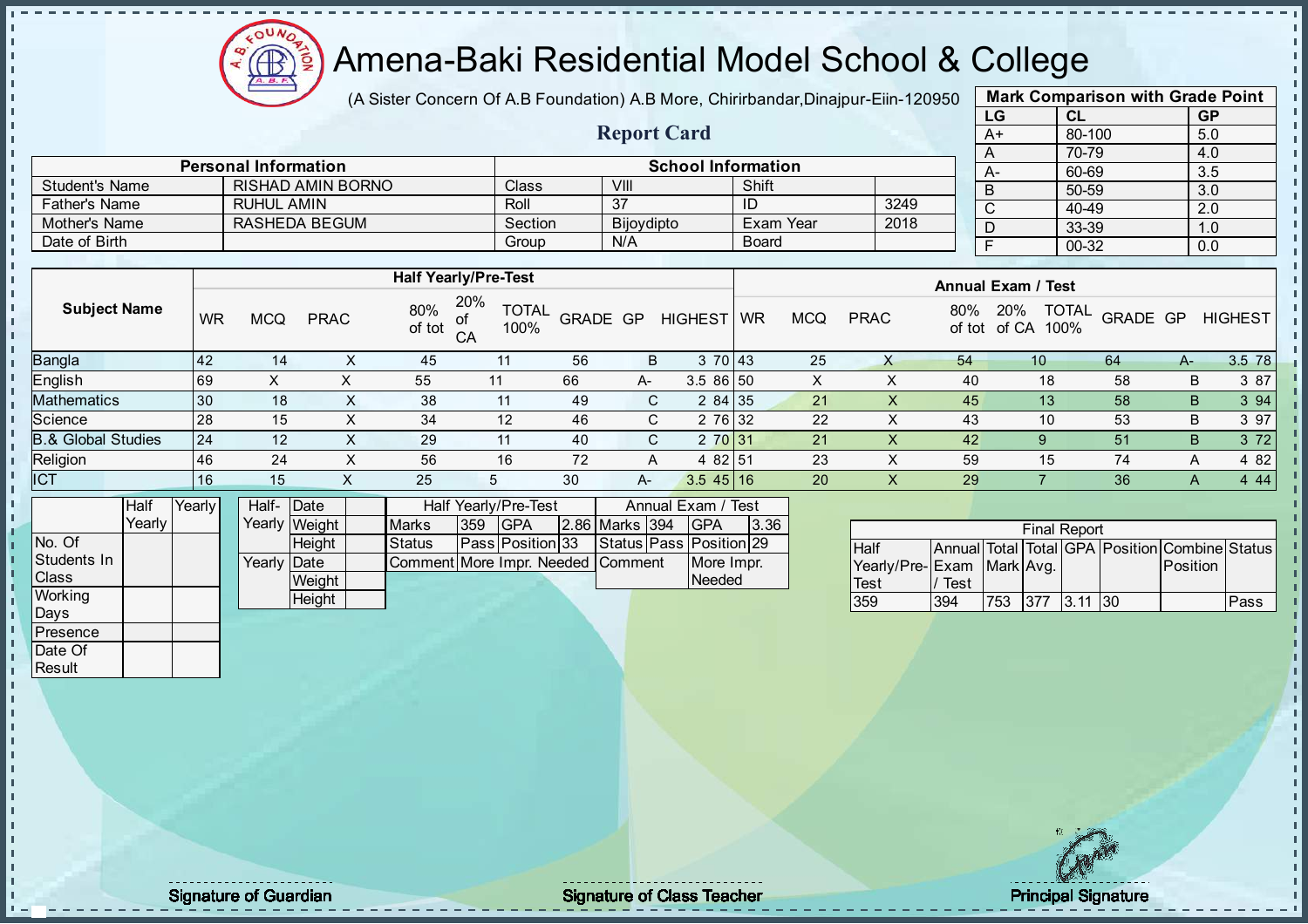

(A Sister Concern Of A.B Foundation) A.B More, Chirirbandar, Dinajpur-Eiin-120950

Report Card

| <b>Mark Comparison with Grade Point</b> |        |           |  |  |  |  |  |  |  |  |
|-----------------------------------------|--------|-----------|--|--|--|--|--|--|--|--|
| LG                                      | CL     | <b>GP</b> |  |  |  |  |  |  |  |  |
| $A+$                                    | 80-100 | 5.0       |  |  |  |  |  |  |  |  |
| A                                       | 70-79  | 4.0       |  |  |  |  |  |  |  |  |
| А-                                      | 60-69  | 3.5       |  |  |  |  |  |  |  |  |
| B                                       | 50-59  | 3.0       |  |  |  |  |  |  |  |  |
| $\mathsf{C}$                            | 40-49  | 2.0       |  |  |  |  |  |  |  |  |
| D                                       | 33-39  | 1.0       |  |  |  |  |  |  |  |  |
| F                                       | 00-32  | 0.0       |  |  |  |  |  |  |  |  |
|                                         |        |           |  |  |  |  |  |  |  |  |

|                       | <b>Personal Information</b> |         |                   | <b>School Information</b> |      |  |
|-----------------------|-----------------------------|---------|-------------------|---------------------------|------|--|
| <b>Student's Name</b> | <b>MD NAIM BABU</b>         | Class   | VIII              | Shift                     |      |  |
| <b>Father's Name</b>  | <b>MD MIZANUR RAHMAN</b>    | Roll    | 39                |                           | 3329 |  |
| Mother's Name         | KANIZ PARVIN                | Section | <b>Bijoydipto</b> | Exam Year                 | 2018 |  |
| Date of Birth         |                             | Group   | N/A               | <b>Board</b>              |      |  |

|                     |           |            |             |               | <b>Half Yearly/Pre-Test</b>       |                 |      |                | <b>Annual Exam / Test</b> |            |             |               |                                      |                 |      |                |
|---------------------|-----------|------------|-------------|---------------|-----------------------------------|-----------------|------|----------------|---------------------------|------------|-------------|---------------|--------------------------------------|-----------------|------|----------------|
| <b>Subject Name</b> | <b>WR</b> | <b>MCG</b> | <b>PRAC</b> | 80%<br>of tot | 20%<br><b>TOTAL</b><br>100%<br>CA | <b>GRADE GP</b> |      | <b>HIGHEST</b> | <b>WR</b>                 | <b>MCQ</b> | <b>PRAC</b> | 80%<br>of tot | <b>TOTAL</b><br>20%<br>100%<br>of CA | <b>GRADE GP</b> |      | <b>HIGHEST</b> |
| Bangla              | 145       | 14         |             | 47            | 13                                | 60              | A-   | $3.570$ 47     |                           | 22         |             | 55            | 14                                   | 69              | A-   | 3.5 78         |
| English             | 76        | X          | ∧           | 61            | 11                                | 72              | A    | 4 86 62        |                           | X          | ↗           | 50            | 16                                   | 66              | A-   | 3.5 87         |
| Mathematics         | 27        | 18         | $\sim$      | 36            | 10                                | 46              | C.   | $284$   23     |                           | 19         | $\lambda$   | 34            | 10                                   | 44              | С    | 2 94           |
| Science             | l 41      | 19         |             | 48            | 16                                | 64              | A-   | 3.5 76 47      |                           | 24         | ∧           | 57            | 15                                   | 72              | A    | 4 97           |
| 3.& Global Studies  | 34        | 15         | X           | 39            | 12                                | 51              | B    | 3 70 33        |                           | 20         | х           | 42            | 12                                   | 54              | B    | 3 7 2          |
| Religion            | 56        | 26         | X           | 66            | 16                                | 82              | $A+$ | 5 82 56        |                           | 24         | ∧           | 64            | 16                                   | 80              | $A+$ | 5 82           |
| <b>ICT</b>          | 19        | 20         |             | 31            | 9                                 | 40              | $A+$ | $545$ 18       |                           | 21         |             | 31            |                                      | 40              | $A+$ | 5 4 4          |
|                     |           |            |             |               |                                   |                 |      |                |                           |            |             |               |                                      |                 |      |                |

|                | Half   | YearlvT | Half-Date            |               |               |      | Half Yearly/Pre-Test    | Annual Exam / Test |  |                         |      |
|----------------|--------|---------|----------------------|---------------|---------------|------|-------------------------|--------------------|--|-------------------------|------|
|                | Yearly |         |                      | Yearly Weight | <b>Marks</b>  | 1415 | <b>IGPA</b>             | 3.71 Marks 425     |  | IGPA                    | 3.71 |
| INo. Of        |        |         |                      | <b>Height</b> | <b>Status</b> |      | <b>Pass Position 16</b> |                    |  | Status Pass Position 21 |      |
| Students In    |        |         | Yearlv <b>I</b> Date |               | Comment Good  |      |                         | <b>Comment</b>     |  | Imprv.                  |      |
| <b>Class</b>   |        |         |                      | Weight        |               |      |                         |                    |  | Needed                  |      |
| <b>Working</b> |        |         |                      | Height        |               |      |                         |                    |  |                         |      |

|                           |      |     | <b>Final Report</b> |                                                |      |
|---------------------------|------|-----|---------------------|------------------------------------------------|------|
| <b>Half</b>               |      |     |                     | Annual Total Total GPA Position Combine Status |      |
| Yearly/Pre-Exam Mark Avg. |      |     |                     | <b>IPosition</b>                               |      |
| <b>Test</b>               | Test |     |                     |                                                |      |
| 415                       | 425  | 840 | 420 3.71 17         |                                                | Pass |

Days Presence Date Of **Result** 

 $\mathbf{r}$ 

h J. D  $\frac{1}{1}$  $\mathbf{I}$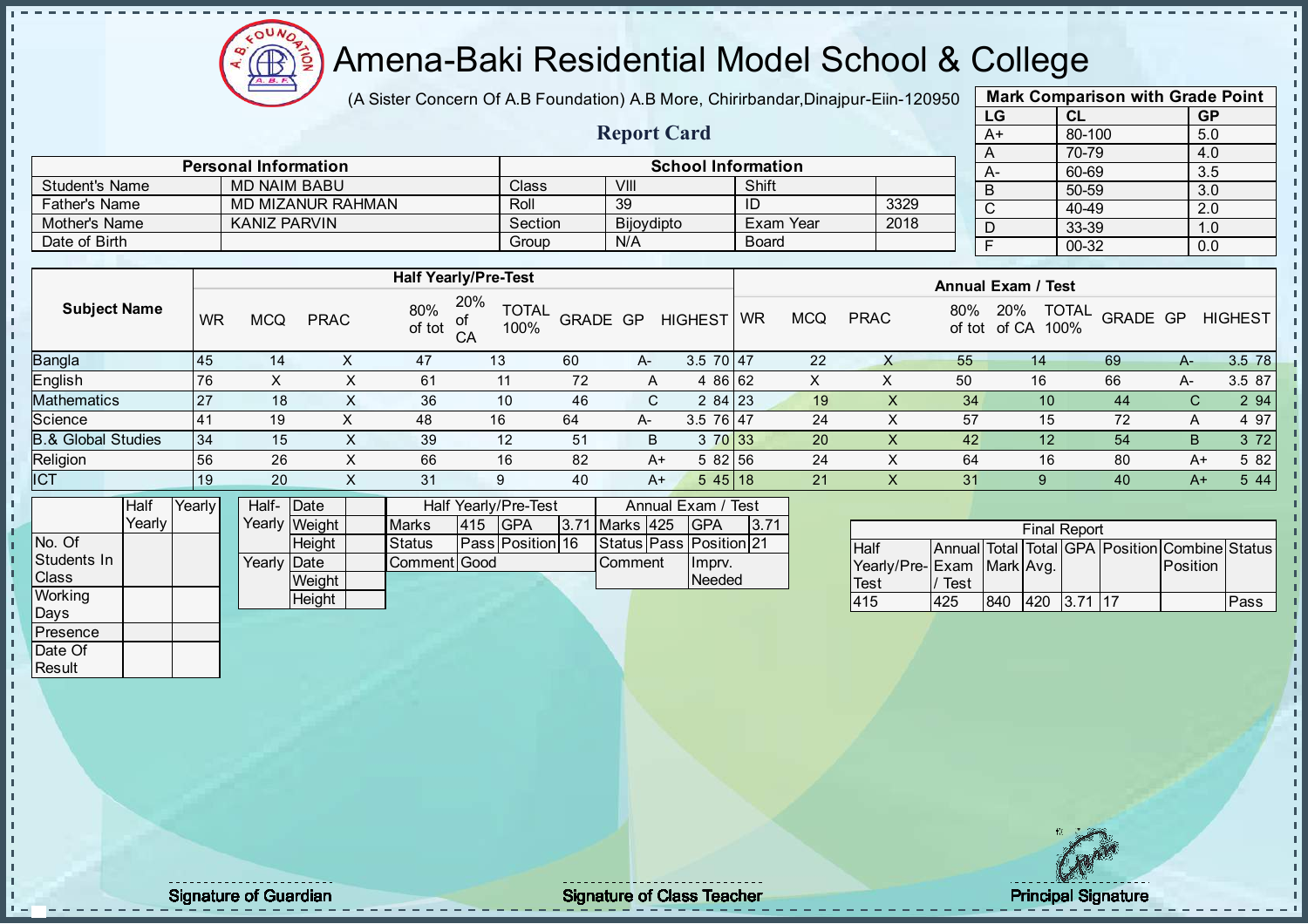

(A Sister Concern Of A.B Foundation) A.B More, Chirirbandar, Dinajpur-Eiin-120950

Report Card

| <b>Mark Comparison with Grade Point</b> |        |           |  |  |  |  |  |  |
|-----------------------------------------|--------|-----------|--|--|--|--|--|--|
| LG                                      | CL     | <b>GP</b> |  |  |  |  |  |  |
| $A+$                                    | 80-100 | 5.0       |  |  |  |  |  |  |
| A                                       | 70-79  | 4.0       |  |  |  |  |  |  |
| A-                                      | 60-69  | 3.5       |  |  |  |  |  |  |
| B                                       | 50-59  | 3.0       |  |  |  |  |  |  |
| C                                       | 40-49  | 2.0       |  |  |  |  |  |  |
| D                                       | 33-39  | 1.0       |  |  |  |  |  |  |
| F                                       | 00-32  | 0.0       |  |  |  |  |  |  |
|                                         |        |           |  |  |  |  |  |  |

|                      | <b>Personal Information</b> |         | <b>School Information</b> |            |      |            |  |  |  |  |
|----------------------|-----------------------------|---------|---------------------------|------------|------|------------|--|--|--|--|
| Student's Name       | MD SHAJADUR RAHMAN          | Class   | VIII                      | Shift      |      | $A -$<br>B |  |  |  |  |
| <b>Father's Name</b> | <b>ASMOT ALI</b>            | Roll    |                           | ID         | 1937 |            |  |  |  |  |
| Mother's Name        | SHAHANAJ                    | Section | <b>Bijoydipto</b>         | ੋExam Year | 2018 |            |  |  |  |  |
| Date of Birth        |                             | Group   | N/A                       | Board      |      |            |  |  |  |  |

| 20%<br>80%<br><b>Subject Name</b><br><b>TOTAL</b><br><b>TOTAL</b><br>20%<br>80%<br>GRADE GP<br><b>PRAC</b><br><b>WR</b><br><b>MCQ</b><br><b>GRADE GP</b><br><b>HIGHEST</b><br><b>PRAC</b><br><b>MCQ</b><br><b>WR</b><br>of tot<br>100%<br>100%<br>of tot of CA<br>CA<br><b>Bangla</b><br>3 70 41<br>43<br>57<br>B.<br>42<br>56<br>14<br>12<br>13<br>B<br>13<br>44<br>∧<br>English<br>47<br>56<br>3 86 39<br>31<br>40<br>C.<br>X<br>59<br>B<br>9<br>$\sim$<br><b>Mathematics</b><br>23<br>29<br>F.<br>$0.084$ 22<br>33<br>43<br>C.<br>17<br>12<br>19<br>10<br>6<br>∧<br>Science<br>38<br>$0.076$ 36<br>21<br>56<br>26<br>F<br>12<br>46<br>10<br>B<br>21<br>11<br>⌒<br><b>B.&amp; Global Studies</b><br>$0.070$ 33<br>20<br>26<br>37<br>F.<br>21<br>53<br>B<br>43<br>13<br>10<br>11<br>∧<br>Religion<br>3.582152<br>27<br>52<br>67<br>78<br>21<br>15<br>63<br>15<br>44<br>A-<br>A<br><b>ICT</b><br>38<br>28<br>35<br>445 19<br>18<br>17<br>19<br>30<br>X<br>8<br>A<br>A<br>$\sim$ |  | <b>Half Yearly/Pre-Test</b> |  |  |  |  |  |  |  |  | <b>Annual Exam / Test</b> |  |  |  |  |                |  |
|---------------------------------------------------------------------------------------------------------------------------------------------------------------------------------------------------------------------------------------------------------------------------------------------------------------------------------------------------------------------------------------------------------------------------------------------------------------------------------------------------------------------------------------------------------------------------------------------------------------------------------------------------------------------------------------------------------------------------------------------------------------------------------------------------------------------------------------------------------------------------------------------------------------------------------------------------------------------------------|--|-----------------------------|--|--|--|--|--|--|--|--|---------------------------|--|--|--|--|----------------|--|
|                                                                                                                                                                                                                                                                                                                                                                                                                                                                                                                                                                                                                                                                                                                                                                                                                                                                                                                                                                                 |  |                             |  |  |  |  |  |  |  |  |                           |  |  |  |  | <b>HIGHEST</b> |  |
|                                                                                                                                                                                                                                                                                                                                                                                                                                                                                                                                                                                                                                                                                                                                                                                                                                                                                                                                                                                 |  |                             |  |  |  |  |  |  |  |  |                           |  |  |  |  | 3 78           |  |
|                                                                                                                                                                                                                                                                                                                                                                                                                                                                                                                                                                                                                                                                                                                                                                                                                                                                                                                                                                                 |  |                             |  |  |  |  |  |  |  |  |                           |  |  |  |  | 2 87           |  |
|                                                                                                                                                                                                                                                                                                                                                                                                                                                                                                                                                                                                                                                                                                                                                                                                                                                                                                                                                                                 |  |                             |  |  |  |  |  |  |  |  |                           |  |  |  |  | 2 9 4          |  |
|                                                                                                                                                                                                                                                                                                                                                                                                                                                                                                                                                                                                                                                                                                                                                                                                                                                                                                                                                                                 |  |                             |  |  |  |  |  |  |  |  |                           |  |  |  |  | 3 97           |  |
|                                                                                                                                                                                                                                                                                                                                                                                                                                                                                                                                                                                                                                                                                                                                                                                                                                                                                                                                                                                 |  |                             |  |  |  |  |  |  |  |  |                           |  |  |  |  | 3 7 2          |  |
|                                                                                                                                                                                                                                                                                                                                                                                                                                                                                                                                                                                                                                                                                                                                                                                                                                                                                                                                                                                 |  |                             |  |  |  |  |  |  |  |  |                           |  |  |  |  | 4 8 2          |  |
|                                                                                                                                                                                                                                                                                                                                                                                                                                                                                                                                                                                                                                                                                                                                                                                                                                                                                                                                                                                 |  |                             |  |  |  |  |  |  |  |  |                           |  |  |  |  | 4 4 4          |  |

|              | Half   | Yearly | Half-                | Date          | Half Yearly/Pre-Test     |  |                      |  | Annual Exam / Test |                         |  |
|--------------|--------|--------|----------------------|---------------|--------------------------|--|----------------------|--|--------------------|-------------------------|--|
|              | Yearlv |        |                      | Yearly Weight | <b>Marks</b>             |  | <b>318 GPA</b>       |  | 0.00 Marks 365     | <b>IGPA</b>             |  |
| INo. Of      |        |        |                      | <b>Height</b> | <b>Status</b>            |  | <b>Fail Position</b> |  |                    | Status Pass Position 34 |  |
| Students In  |        |        | Yearlv <b>I</b> Date |               | Comment Not Satisfactory |  |                      |  | <b>I</b> Comment   | More Impr.              |  |
| <b>Class</b> |        |        |                      | Weight        |                          |  |                      |  |                    | Needed                  |  |
| Working      |        |        |                      | Height        |                          |  |                      |  |                    |                         |  |

| <b>Final Report</b>                            |      |     |  |                 |  |          |      |  |  |  |  |  |
|------------------------------------------------|------|-----|--|-----------------|--|----------|------|--|--|--|--|--|
| Annual Total Total GPA Position Combine Status |      |     |  |                 |  |          |      |  |  |  |  |  |
| <b>Half</b>                                    |      |     |  |                 |  |          |      |  |  |  |  |  |
| Yearly/Pre-Exam Mark Avg.                      |      |     |  |                 |  | Position |      |  |  |  |  |  |
| Test                                           | Test |     |  |                 |  |          |      |  |  |  |  |  |
| 318                                            | 365  | 683 |  | $ 342 $ 2.46 36 |  |          | Pass |  |  |  |  |  |

Days **Presence** Date Of **Result** 

п h J. D  $\frac{1}{1}$  $\mathbf{I}$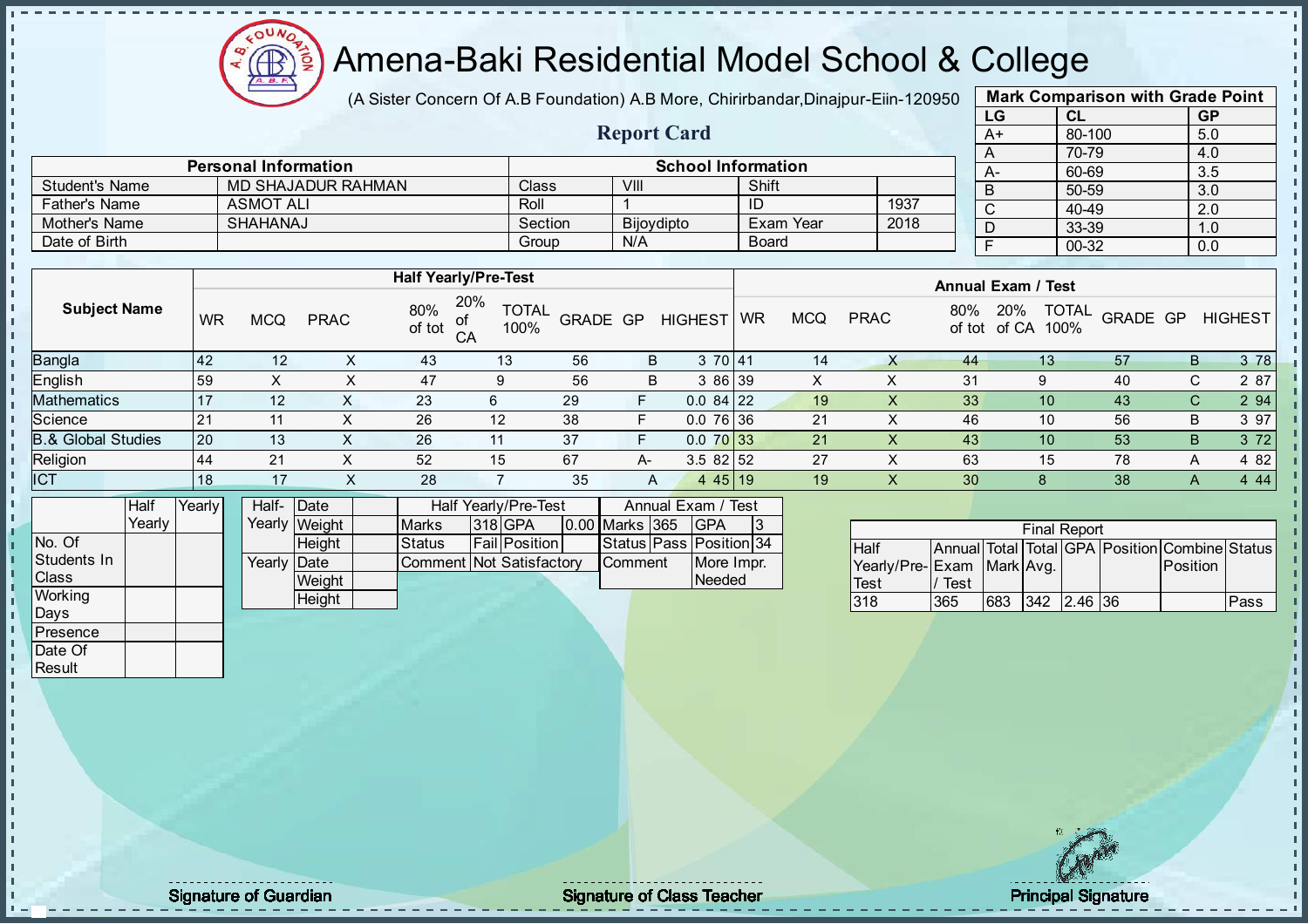

(A Sister Concern Of A.B Foundation) A.B More, Chirirbandar, Dinajpur-Eiin-120950

Report Card

| <b>Mark Comparison with Grade Point</b> |        |           |  |  |  |  |  |  |  |
|-----------------------------------------|--------|-----------|--|--|--|--|--|--|--|
| LG                                      | CL     | <b>GP</b> |  |  |  |  |  |  |  |
| $A+$                                    | 80-100 | 5.0       |  |  |  |  |  |  |  |
| A                                       | 70-79  | 4.0       |  |  |  |  |  |  |  |
| А-                                      | 60-69  | 3.5       |  |  |  |  |  |  |  |
| B                                       | 50-59  | 3.0       |  |  |  |  |  |  |  |
| C                                       | 40-49  | 2.0       |  |  |  |  |  |  |  |
| D                                       | 33-39  | 1.0       |  |  |  |  |  |  |  |
| F                                       | 00-32  | 0.0       |  |  |  |  |  |  |  |
|                                         |        |           |  |  |  |  |  |  |  |

|                      | <b>Personal Information</b> | <b>School Information</b> |                   |              |      |  |   |  |  |  |
|----------------------|-----------------------------|---------------------------|-------------------|--------------|------|--|---|--|--|--|
| Student's Name       | <b>SHIHAB RABBI</b>         | Class                     | VIII              | Shift        |      |  | B |  |  |  |
| <b>Father's Name</b> | RAJUN ALI TALUKDAR          | Roll                      | 10                |              | 2004 |  |   |  |  |  |
| Mother's Name        | <b>SHAHINA AFROJ</b>        | Section                   | <b>Bijoydipto</b> | Exam Year    | 2018 |  |   |  |  |  |
| Date of Birth        |                             | Group                     | N/A               | <b>Board</b> |      |  |   |  |  |  |

|                     |            |            |             |               | <b>Half Yearly/Pre-Test</b>             |                 |    |                        | <b>Annual Exam / Test</b> |            |             |               |                 |                                  |    |                |
|---------------------|------------|------------|-------------|---------------|-----------------------------------------|-----------------|----|------------------------|---------------------------|------------|-------------|---------------|-----------------|----------------------------------|----|----------------|
| <b>Subject Name</b> | <b>WR</b>  | <b>MCQ</b> | <b>PRAC</b> | 80%<br>of tot | 20%<br><b>TOTAL</b><br>0t<br>100%<br>CA | <b>GRADE GP</b> |    | <b>HIGHEST</b>         | <b>WR</b>                 | <b>MCQ</b> | <b>PRAC</b> | 80%<br>of tot | 20%<br>of CA    | <b>TOTAL</b><br>GRADE GP<br>100% |    | <b>HIGHEST</b> |
| Bangla              | <b>143</b> | 14         |             | 46            | 10                                      | 56              | B  | 3 70 37                |                           | 17         |             | 43            |                 | 52                               | В  | 3 78           |
| English             | 54         | Χ          | х           | 43            | 8                                       | 51              | B  | 3 86 70                |                           | X          |             | 56            |                 | 60                               | A- | 3.5 87         |
| Mathematics         | 26         | 20         | $\sim$      | 37            | 8                                       | 45              | C. | $284$   29             |                           | 17         | $\lambda$   | 37            |                 | 45                               | С  | 2 9 4          |
| Science             | 32         | 15         | х           | 38            | 12                                      | 50              | B  | 3 76 43                |                           | 20         |             | 50            | 10              | 60                               | A- | 3.5 97         |
| 3.& Global Studies  | 21         | 16         | X           | 30            | 10                                      | 40              | C. | 2 70 27                |                           | 11         | х           | 30            | 10 <sup>°</sup> | 40                               | С  | 2 7 2          |
| Religion            | 42         | 18         |             | 48            | 12                                      | 60              | A- | $3.582$   45           |                           | 23         |             | 54            | 11              | 65                               | A- | 3.5 82         |
| <b>ICT</b>          |            | 14         |             | 25            |                                         | 32              | A- | $3.5 \, 45 \,   \, 16$ |                           | 14         |             | 24            |                 | 32                               | A- | 3.5 44         |
|                     |            |            |             |               |                                         |                 |    |                        |                           |            |             |               |                 |                                  |    |                |

|                | <b>Half</b> | Yearlv l | Half- Date           |               |                                   |     | Half Yearly/Pre-Test    | Annual Exam / Test |                         |  |
|----------------|-------------|----------|----------------------|---------------|-----------------------------------|-----|-------------------------|--------------------|-------------------------|--|
|                | Yearlv I    |          |                      | Yearly Weight | <b>Marks</b>                      | 334 | <b>IGPA</b>             | 2.86 Marks 354     | IGPA                    |  |
| INo. Of        |             |          |                      | <b>Height</b> | <b>Status</b>                     |     | <b>Pass Position 35</b> |                    | Status Pass Position 35 |  |
| Students In    |             |          | Yearly <b>I</b> Date |               | Comment More Impr. Needed Comment |     |                         |                    | More Impr.              |  |
| <b>Class</b>   |             |          |                      | Weight        |                                   |     |                         |                    | <b>Needed</b>           |  |
| <b>Working</b> |             |          |                      | Height        |                                   |     |                         |                    |                         |  |

| <b>Final Report</b>       |      |     |     |                         |  |                                                |      |  |  |  |  |
|---------------------------|------|-----|-----|-------------------------|--|------------------------------------------------|------|--|--|--|--|
| <b>Half</b>               |      |     |     |                         |  | Annual Total Total GPA Position Combine Status |      |  |  |  |  |
| Yearly/Pre-Exam Mark Avg. |      |     |     |                         |  | Position                                       |      |  |  |  |  |
| <b>Test</b>               | Test |     |     |                         |  |                                                |      |  |  |  |  |
| 334                       | 354  | 688 | 344 | $\vert$ 2.93 $\vert$ 34 |  |                                                | Pass |  |  |  |  |

Days Presence Date Of **Result** 

h J. D  $\frac{1}{1}$  $\mathbf{I}$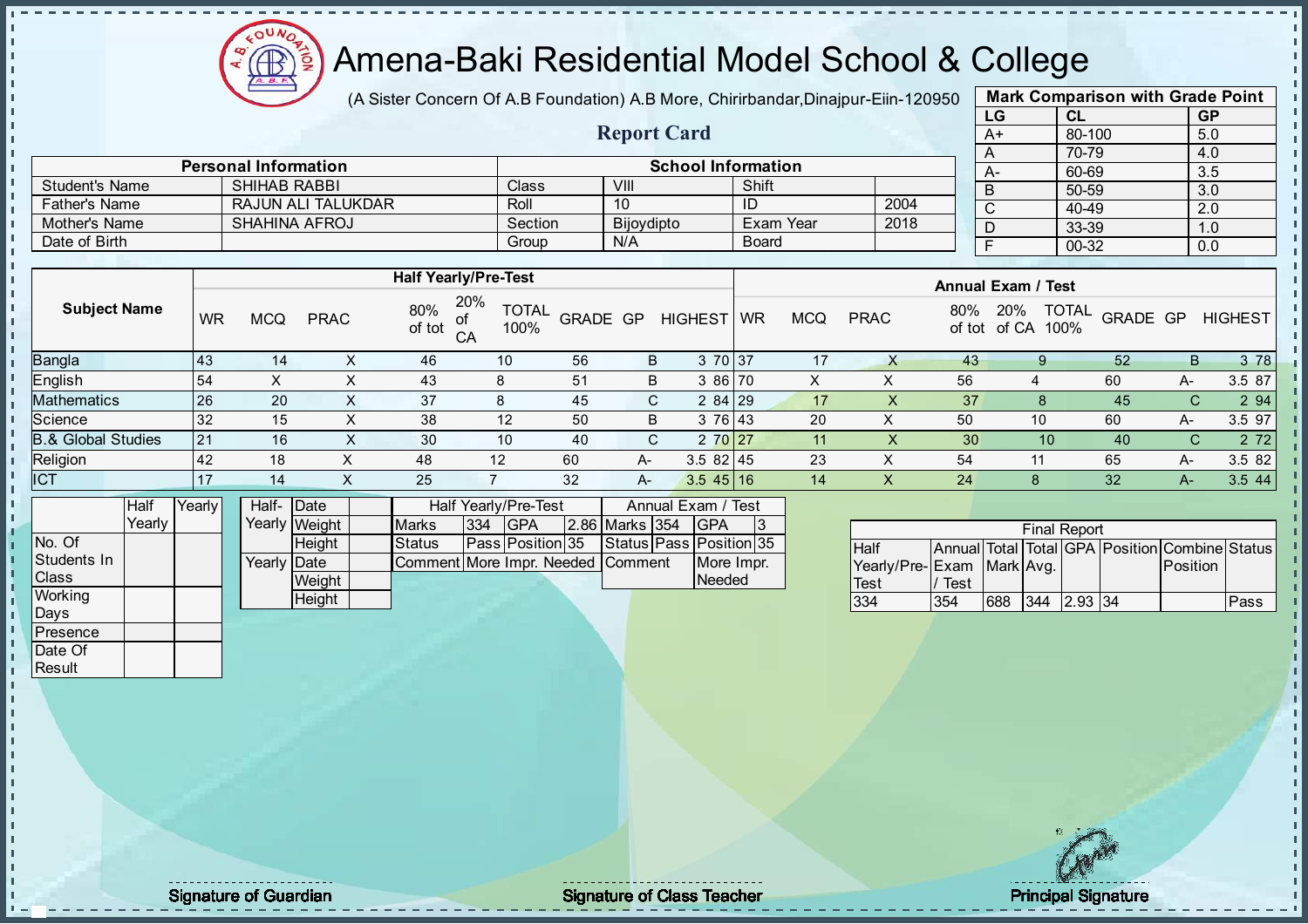

(A Sister Concern Of A.B Foundation) A.B More, Chirirbandar, Dinajpur-Eiin-120950

Report Card

| <b>Mark Comparison with Grade Point</b> |        |           |  |  |  |  |  |  |  |
|-----------------------------------------|--------|-----------|--|--|--|--|--|--|--|
| LG                                      | CL     | <b>GP</b> |  |  |  |  |  |  |  |
| $A+$                                    | 80-100 | 5.0       |  |  |  |  |  |  |  |
| A                                       | 70-79  | 4.0       |  |  |  |  |  |  |  |
| А-                                      | 60-69  | 3.5       |  |  |  |  |  |  |  |
| B                                       | 50-59  | 3.0       |  |  |  |  |  |  |  |
| C                                       | 40-49  | 2.0       |  |  |  |  |  |  |  |
| D                                       | 33-39  | 1.0       |  |  |  |  |  |  |  |
| F                                       | 00-32  | 0.0       |  |  |  |  |  |  |  |
|                                         |        |           |  |  |  |  |  |  |  |

|                       | <b>Personal Information</b> |              | <b>School Information</b> |           |      |  |  |  |  |  |  |
|-----------------------|-----------------------------|--------------|---------------------------|-----------|------|--|--|--|--|--|--|
| <b>Student's Name</b> | ASIM MURTAKIM               | <b>Class</b> | VIII                      | Shift     |      |  |  |  |  |  |  |
| <b>Father's Name</b>  | MOSTOFA KAMAL               | Roll         | 23                        | ID        | 2109 |  |  |  |  |  |  |
| Mother's Name         | ANU POMA BEGUM              | Section      | <b>Bijovdipto</b>         | Exam Year | 2018 |  |  |  |  |  |  |
| Date of Birth         |                             | Group        | N/A                       | Board     |      |  |  |  |  |  |  |

|                               |           |            |             |               | <b>Half Yearly/Pre-Test</b>       |          |      |                |           |            |             |               | <b>Annual Exam / Test</b>            |          |    |                |
|-------------------------------|-----------|------------|-------------|---------------|-----------------------------------|----------|------|----------------|-----------|------------|-------------|---------------|--------------------------------------|----------|----|----------------|
| <b>Subject Name</b>           | WR        | <b>MCQ</b> | <b>PRAC</b> | 80%<br>of tot | 20%<br><b>TOTAL</b><br>100%<br>CA | GRADE GP |      | <b>HIGHEST</b> | <b>WR</b> | <b>MCQ</b> | <b>PRAC</b> | 80%<br>of tot | <b>TOTAL</b><br>20%<br>of CA<br>100% | GRADE GP |    | <b>HIGHEST</b> |
| <b>Bangla</b>                 | 136       | 14         | ⋏           | 40            | 11                                | 51       | B    | 3 70 44        |           | 13         |             | 46            | 12                                   | 58       | B  | 3 78           |
| English                       | 64        |            |             | 51            | 8                                 | 59       | B    | 86 63          |           |            |             | 50            | 15                                   | 65       | A- | 3.5 87         |
| <b>Mathematics</b>            | 123       | 18         | X           | 33            | 0                                 | 33       | D    | 84 16          |           | 15         | х           | 25            |                                      | 27       |    | 0.0 94         |
| Science                       | 33        | 20         | X           | 42            | 10                                | 52       | B    | 3 76 35        |           | 20         |             | 44            | 10                                   | 54       | B  | 3 97           |
| <b>B.&amp; Global Studies</b> | l 31      | 23         | X           | 43            | 6                                 | 49       | C    | 2 70 31        |           | 18         | ∧           | 39            | 12                                   | 51       | B  | 3 7 2          |
| Religion                      | 44        | 24         |             | 54            |                                   | 62       | $A-$ | $3.582$   47   |           | 21         |             | 54            | 12                                   | 66       | A- | 3.5 82         |
| ICT                           | <b>22</b> | 17         | X           | 31            |                                   | 38       | A    | 4 4 5 21       |           | 17         | X           | 30            |                                      | 38       | A  | 4 4 4          |

|                | Half   | YearlvT | Half- Date  |               |                                   |     | Half Yearly/Pre-Test    |                    | Annual Exam / Test   |      |
|----------------|--------|---------|-------------|---------------|-----------------------------------|-----|-------------------------|--------------------|----------------------|------|
|                | Yearlv |         |             | Yearly Weight | <b>Marks</b>                      | 344 | IGPA                    | 2.79 Marks 359 GPA |                      | 0.00 |
| INo. Of        |        |         |             | <b>Height</b> | <b>Status</b>                     |     | <b>Pass Position 32</b> |                    | Status Fail Position |      |
| Students In    |        |         | Yearly Date |               | Comment More Impr. Needed Comment |     |                         |                    | <b>INot</b>          |      |
| <b>Class</b>   |        |         |             | Weight        |                                   |     |                         |                    | Satisfactory         |      |
| <b>Working</b> |        |         |             | Height        |                                   |     |                         |                    |                      |      |

|                           | <b>Final Report</b> |      |     |  |  |                                                |  |  |  |  |  |  |  |  |  |
|---------------------------|---------------------|------|-----|--|--|------------------------------------------------|--|--|--|--|--|--|--|--|--|
| <b>Half</b>               |                     |      |     |  |  | Annual Total Total GPA Position Combine Status |  |  |  |  |  |  |  |  |  |
| Yearly/Pre-Exam Mark Avg. |                     |      |     |  |  | <b>Position</b>                                |  |  |  |  |  |  |  |  |  |
| <b>Test</b>               | Test                |      |     |  |  |                                                |  |  |  |  |  |  |  |  |  |
| 344                       | 359                 | 1703 | 344 |  |  |                                                |  |  |  |  |  |  |  |  |  |

Days Presence Date Of **Result** 

J. D  $\frac{1}{1}$  $\mathbf{I}$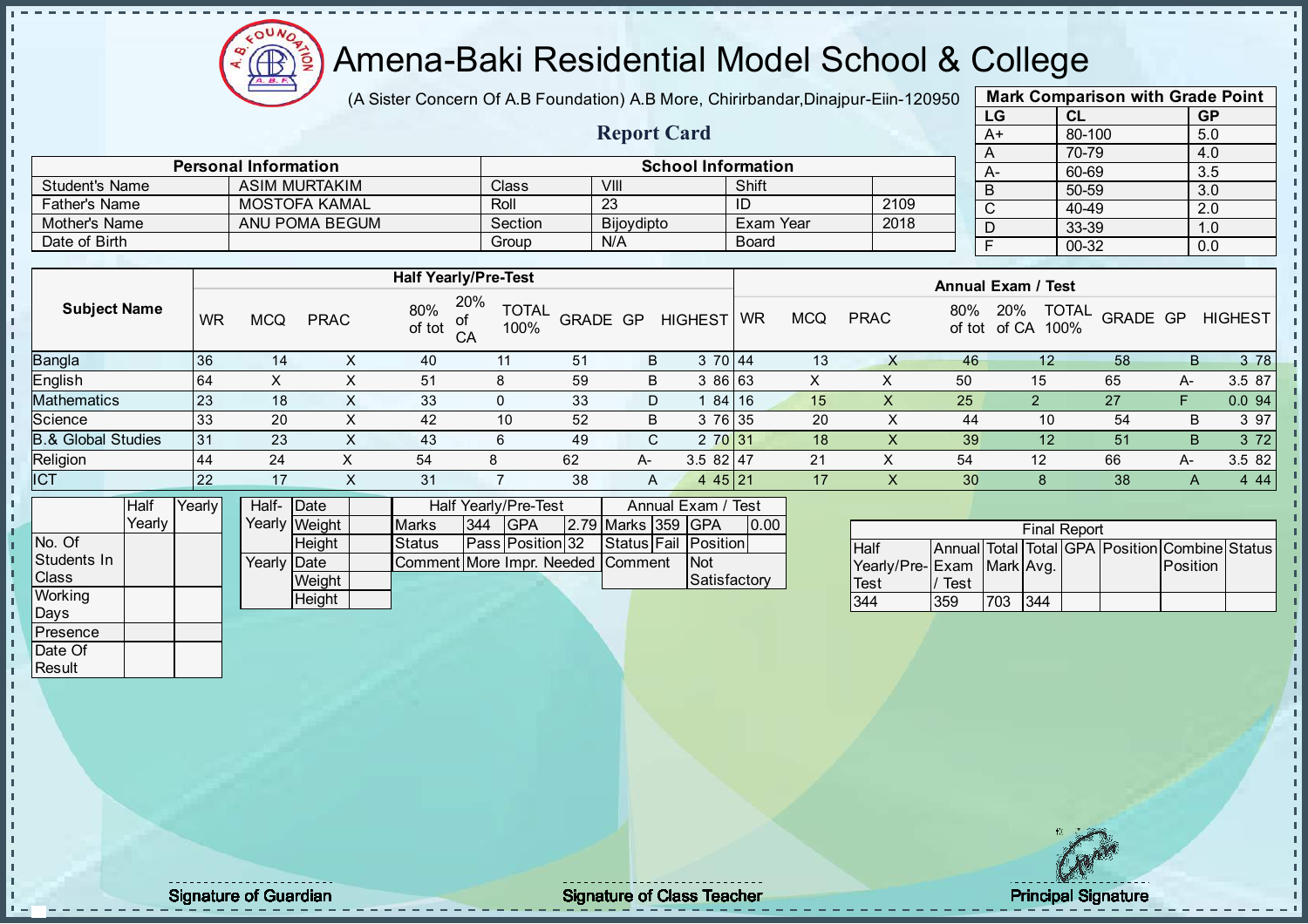

(A Sister Concern Of A.B Foundation) A.B More, Chirirbandar, Dinajpur-Eiin-120950

Report Card

| <b>Mark Comparison with Grade Point</b> |           |           |  |  |  |  |  |  |  |  |  |  |
|-----------------------------------------|-----------|-----------|--|--|--|--|--|--|--|--|--|--|
| LG                                      | <b>CL</b> | <b>GP</b> |  |  |  |  |  |  |  |  |  |  |
| $A+$                                    | 80-100    | 5.0       |  |  |  |  |  |  |  |  |  |  |
| A                                       | 70-79     | 4.0       |  |  |  |  |  |  |  |  |  |  |
|                                         | 60-69     | 3.5       |  |  |  |  |  |  |  |  |  |  |
| B                                       | 50-59     | 3.0       |  |  |  |  |  |  |  |  |  |  |
| C                                       | 40-49     | 2.0       |  |  |  |  |  |  |  |  |  |  |
|                                         | 33-39     | 1.0       |  |  |  |  |  |  |  |  |  |  |
|                                         | 00-32     | 0.0       |  |  |  |  |  |  |  |  |  |  |
|                                         |           |           |  |  |  |  |  |  |  |  |  |  |

|                      | <b>Personal Information</b> |         |                   | <b>School Information</b> |      | A- |
|----------------------|-----------------------------|---------|-------------------|---------------------------|------|----|
| Student's Name       | <b>MAHIN SHAHRIAR</b>       | Class   | VIII              | Shift                     |      |    |
| <b>Father's Name</b> | ROSIDUL ISLAM               | Roll    | 28                | ID                        | 2216 |    |
| Mother's Name        | <b>MAFRUHA BEGUM</b>        | Section | <b>Bijovdipto</b> | Exam Year                 | 2018 |    |
| Date of Birth        |                             | Group   | N/A               | <b>Board</b>              |      |    |

|                               |      |     |             | <b>Half Yearly/Pre-Test</b>      |                      |                 |                |                |           |            |             |               | <b>Annual Exam / Test</b>            |          |    |                |
|-------------------------------|------|-----|-------------|----------------------------------|----------------------|-----------------|----------------|----------------|-----------|------------|-------------|---------------|--------------------------------------|----------|----|----------------|
| <b>Subject Name</b>           | WR   | MCQ | <b>PRAC</b> | 20%<br>80%<br>of<br>of tot<br>CA | <b>TOTAL</b><br>100% | <b>GRADE GP</b> |                | <b>HIGHEST</b> | <b>WR</b> | <b>MCQ</b> | <b>PRAC</b> | 80%<br>of tot | <b>TOTAL</b><br>20%<br>of CA<br>100% | GRADE GP |    | <b>HIGHEST</b> |
| <b>Bangla</b>                 | l 37 | 17  | ∧           | 43                               | 13                   | 56              | B              | 370 41         |           | 29         |             | 56            | 12                                   | 68       | A- | 3.5 78         |
| English                       | 160  |     |             | 48                               | 11                   | 59              | B              | 3 86 64        |           | X.         |             | 51            | 13                                   | 64       | A- | 3.5 87         |
| <b>Mathematics</b>            | 18   | 28  | X.          | 37                               | 8                    | 45              | C              | $284$   23     |           | 22         |             | 36            |                                      | 44       |    | 2 9 4          |
| Science                       | 23   | 19  | ⋏           | 34                               | 9                    | 43              | <b>CV</b><br>U | 2 76 43        |           | 26         |             | 55            | 9                                    | 64       | A- | 3.5 97         |
| <b>B.&amp; Global Studies</b> | 27   | 20  | X.          | 38                               | 11                   | 49              | C.             | 2 70 31        |           | 22         | ∧           | 42            | 10                                   | 52       | B  | 3 7 2          |
| Religion                      | 148  | 21  | х           | 55                               | 16                   |                 | A              | 82 52<br>4     |           | 23         |             | 60            | 16                                   | 76       | A  | 4 8 2          |
| ICT                           | 19   | 21  | X           | 32                               | 8                    | 40              | A+             | $545$   18     |           | 20         | $\lambda$   | 30            |                                      | 39       | Α  | 4 4 4          |

|                    | <b>Half</b> | Yearly | Half- Date  |               |                         |     | Half Yearly/Pre-Test                     |                  | Annual Exam / Test |      |
|--------------------|-------------|--------|-------------|---------------|-------------------------|-----|------------------------------------------|------------------|--------------------|------|
|                    | Yearlv      |        |             | Yearly Weight | <b>Marks</b>            | 363 | <b>IGPA</b>                              | Marks 407        | <b>IGPA</b>        | 3.36 |
| No. Of             |             |        |             | Heiaht        | <b>Status</b>           |     | Pass Position 30 Status Pass Position 28 |                  |                    |      |
| <b>Students In</b> |             |        | Yearly Date |               | Comment I Impry, Needed |     |                                          | <b>I</b> Comment | More Impr.         |      |
| <b>Class</b>       |             |        |             | Weight        |                         |     |                                          |                  | Needed             |      |
| <b>Working</b>     |             |        |             | Height        |                         |     |                                          |                  |                    |      |

|                              |      |     | <b>Final Report</b> |                                                |      |
|------------------------------|------|-----|---------------------|------------------------------------------------|------|
| <b>Half</b>                  |      |     |                     | Annual Total Total GPA Position Combine Status |      |
| Yearly/Pre- Exam   Mark Avg. |      |     |                     | Position                                       |      |
| <b>Test</b>                  | Test |     |                     |                                                |      |
| 363                          | 407  | 770 | 385 3.18 27         |                                                | Pass |

Days **Presence** Date Of **Result** 

л п п T. J. D  $\frac{1}{1}$  $\mathbf{I}$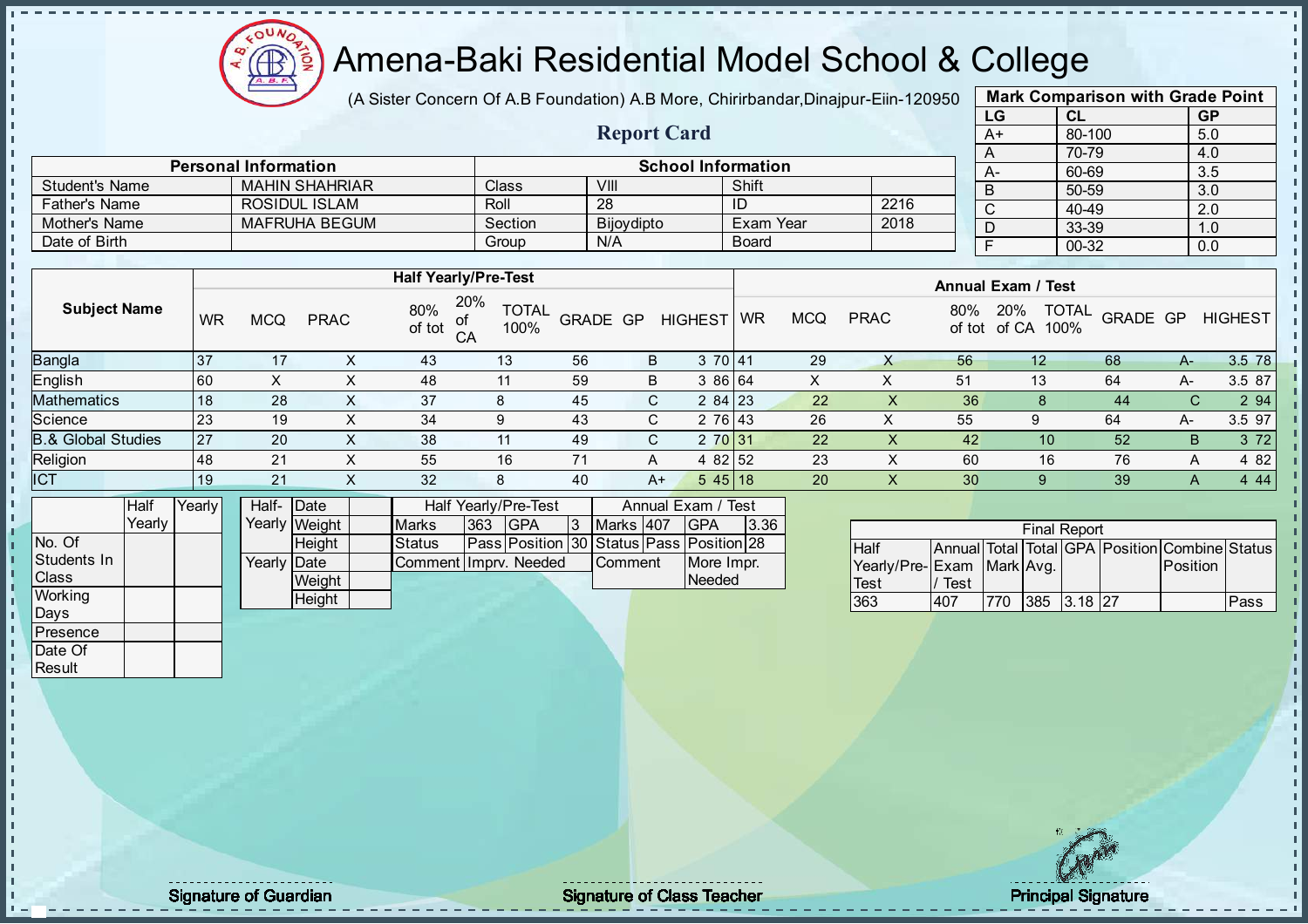

(A Sister Concern Of A.B Foundation) A.B More, Chirirbandar, Dinajpur-Eiin-120950

Report Card

| <b>Mark Comparison with Grade Point</b> |           |           |  |  |  |  |  |  |  |  |  |  |
|-----------------------------------------|-----------|-----------|--|--|--|--|--|--|--|--|--|--|
| LG                                      | CL        | <b>GP</b> |  |  |  |  |  |  |  |  |  |  |
| $A+$                                    | 80-100    | 5.0       |  |  |  |  |  |  |  |  |  |  |
| A                                       | 70-79     | 4.0       |  |  |  |  |  |  |  |  |  |  |
| А-                                      | 60-69     | 3.5       |  |  |  |  |  |  |  |  |  |  |
| B                                       | 50-59     | 3.0       |  |  |  |  |  |  |  |  |  |  |
| C                                       | 40-49     | 2.0       |  |  |  |  |  |  |  |  |  |  |
| D                                       | 33-39     | 1.0       |  |  |  |  |  |  |  |  |  |  |
| F                                       | $00 - 32$ | 0.0       |  |  |  |  |  |  |  |  |  |  |

|                      | <b>Personal Information</b> |         | <b>School Information</b> |              |      | А- |
|----------------------|-----------------------------|---------|---------------------------|--------------|------|----|
| Student's Name       | JUNAID RAHMAN               | Class   | VIII                      | Shift        |      |    |
| <b>Father's Name</b> | <b>HOBIBAR RAHMAN</b>       | Roll    | 30                        |              | 2499 |    |
| Mother's Name        | <b>JABUN NAHAR</b>          | Section | <b>Bijoydipto</b>         | Exam Year    | 2018 |    |
| Date of Birth        |                             | Group   | N/A                       | <b>Board</b> |      |    |

|                     |           |            |             |               | <b>Half Yearly/Pre-Test</b>       |                 |    |                |           |            |                  |               | <b>Annual Exam / Test</b> |                                  |   |                |
|---------------------|-----------|------------|-------------|---------------|-----------------------------------|-----------------|----|----------------|-----------|------------|------------------|---------------|---------------------------|----------------------------------|---|----------------|
| <b>Subject Name</b> | <b>WR</b> | <b>MCQ</b> | <b>PRAC</b> | 80%<br>of tot | 20%<br><b>TOTAL</b><br>100%<br>CA | <b>GRADE GP</b> |    | <b>HIGHEST</b> | <b>WR</b> | <b>MCQ</b> | <b>PRAC</b>      | 80%<br>of tot | 20%<br>of CA              | <b>TOTAL</b><br>GRADE GP<br>100% |   | <b>HIGHEST</b> |
| Bangla              | 130       | 9          | ∧           | 31            | 11                                | 42              | C. | 2 70 21        |           | 14         | Χ                | 28            |                           | 37                               |   | 0.078          |
| English             | 55        | X          | X           | 44            | 10                                | 54              | B  | 3 86 33        |           | X          | X                | 26            |                           | 31                               | F | 0.087          |
| Mathematics         |           |            | X           | 11            |                                   | 12              | F  | 0.084 8        |           | 20         | X                | 22            |                           | 24                               |   | 0.094          |
| Science             | 18        | 13         |             | 25            |                                   | 34              | F  | $0.076$ 24     |           | 18         | $\check{ }$<br>∧ | 34            | 9                         | 43                               |   | 2 97<br>C.     |
| 3.& Global Studies  | 12        | 14         |             | 21            | 10                                | 31              | F  | 0.07017        |           | 25         | X                | 34            | 9                         | 43                               |   | 2 7 2<br>C.    |
| Religion            | 36        | 12         | ∧           | 38            | 13                                | 51              | B  | 3 82 39        |           | 18         | X                | 46            | 12                        | 58                               | В | 3 8 2          |
| <b>ICT</b>          | $12$      | 9          | ∧           | 17            | 5                                 | 22              | C. | 245 13         |           | 14         | X                | 22            |                           | 29                               | B | 3 4 4          |
|                     |           |            |             |               |                                   |                 |    |                |           |            |                  |               |                           |                                  |   |                |

|                | <b>Half</b> | YearlvT | Half- Date  |               |                          | Half Yearly/Pre-Test |                    | Annual Exam / Test   |      |
|----------------|-------------|---------|-------------|---------------|--------------------------|----------------------|--------------------|----------------------|------|
|                | Yearlv      |         |             | Yearly Weight | <b>Marks</b>             | $246$ GPA            | 0.00 Marks 265 GPA |                      | 0.00 |
| No. Of         |             |         |             | <b>Height</b> | Status                   | <b>Fail Position</b> |                    | Status Fail Position |      |
| Students In    |             |         | Yearly Date |               | Comment Not Satisfactory |                      | <b>Comment</b>     | <b>Not</b>           |      |
| <b>Class</b>   |             |         |             | Weight        |                          |                      |                    | Satisfactory         |      |
| <b>Working</b> |             |         |             | Height        |                          |                      |                    |                      |      |

|                           | <b>Final Report</b> |     |     |  |  |                                                |  |  |  |  |  |
|---------------------------|---------------------|-----|-----|--|--|------------------------------------------------|--|--|--|--|--|
| <b>Half</b>               |                     |     |     |  |  | Annual Total Total GPA Position Combine Status |  |  |  |  |  |
| Yearly/Pre-Exam Mark Avg. |                     |     |     |  |  | <b>Position</b>                                |  |  |  |  |  |
| <b>Test</b>               | Test                |     |     |  |  |                                                |  |  |  |  |  |
| 246                       | 265                 | 511 | 385 |  |  |                                                |  |  |  |  |  |

Days Presence Date Of **Result** 

 $\blacksquare$ 

 $\mathbf{r}$ 

h J. D  $\frac{1}{1}$  $\mathbf{I}$ 

experiment to the state of Class Teacher and the Signature of Class Teacher and the Signature of Class Teacher Principal Signature of Class Teacher and the Principal Signature of Class Teacher and the Principal Signature o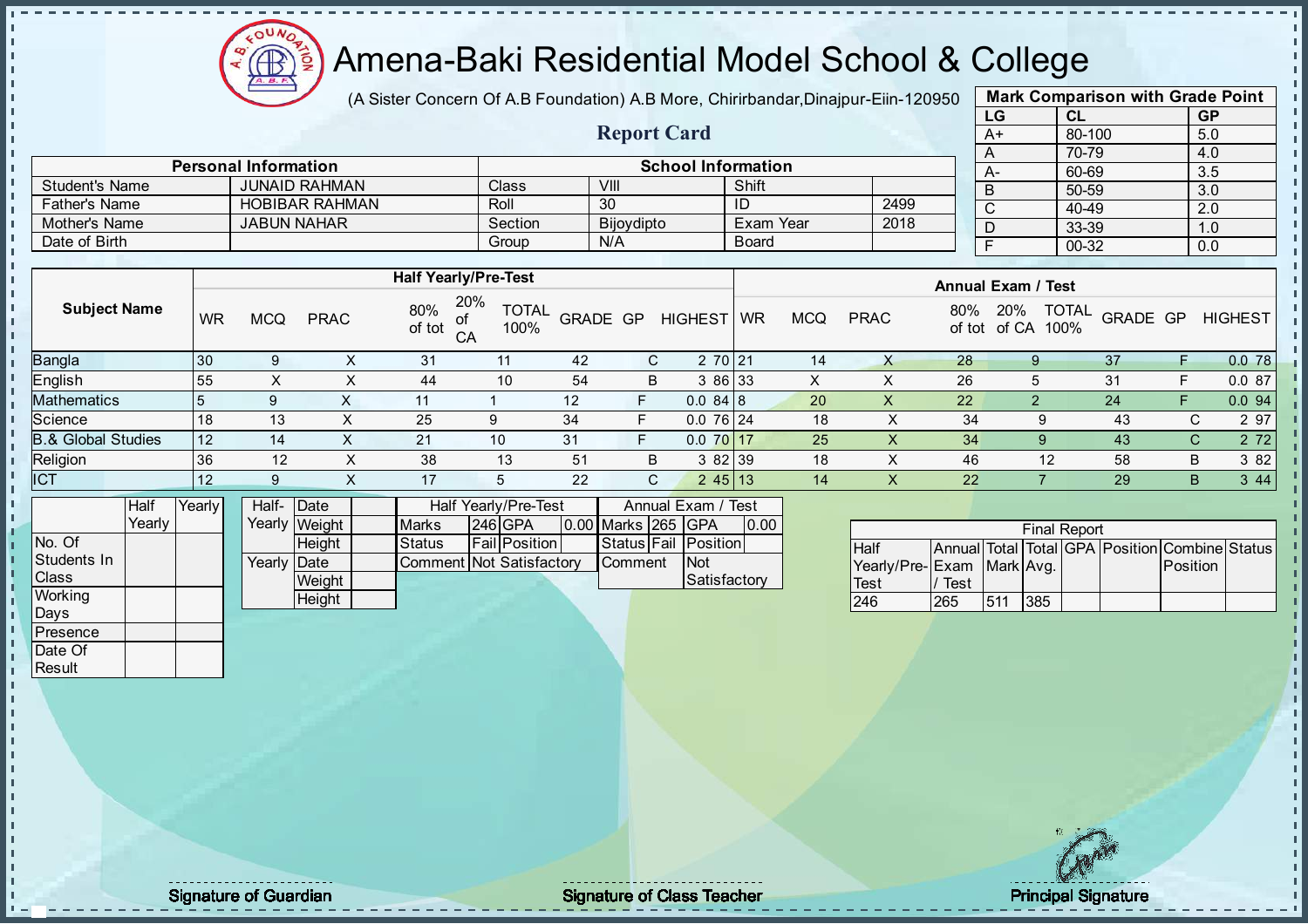

(A Sister Concern Of A.B Foundation) A.B More, Chirirbandar, Dinajpur-Eiin-120950

Report Card

| <b>Mark Comparison with Grade Point</b> |           |     |  |  |  |  |  |  |  |
|-----------------------------------------|-----------|-----|--|--|--|--|--|--|--|
| LG<br>CL<br><b>GP</b>                   |           |     |  |  |  |  |  |  |  |
| $A+$                                    | 80-100    | 5.0 |  |  |  |  |  |  |  |
| A                                       | 70-79     | 4.0 |  |  |  |  |  |  |  |
| А-                                      | 60-69     | 3.5 |  |  |  |  |  |  |  |
| B                                       | 50-59     | 3.0 |  |  |  |  |  |  |  |
| C                                       | $40 - 49$ | 2.0 |  |  |  |  |  |  |  |
| D                                       | 33-39     | 1.0 |  |  |  |  |  |  |  |
| F                                       | 0.0       |     |  |  |  |  |  |  |  |
|                                         |           |     |  |  |  |  |  |  |  |

|                       | <b>Personal Information</b> |         | <b>School Information</b> |              |      |  |   |  |  |  |
|-----------------------|-----------------------------|---------|---------------------------|--------------|------|--|---|--|--|--|
| <b>Student's Name</b> | CHAYAN GHOSH                | Class   | VIII                      | Shift        |      |  | B |  |  |  |
| <b>Father's Name</b>  | <b>GOPAL CHANDRA GOSH</b>   | Roll    | 33                        | ID           | 3181 |  |   |  |  |  |
| Mother's Name         | LILY RANI GOSH              | Section | Bijoydipto                | Exam Year    | 2018 |  |   |  |  |  |
| Date of Birth         |                             | Group   | N/A                       | <b>Board</b> |      |  |   |  |  |  |

|                               |           | <b>Half Yearly/Pre-Test</b> |             |               |                                   |                 |    |                 |           |            | <b>Annual Exam / Test</b> |               |                                      |          |      |                |  |
|-------------------------------|-----------|-----------------------------|-------------|---------------|-----------------------------------|-----------------|----|-----------------|-----------|------------|---------------------------|---------------|--------------------------------------|----------|------|----------------|--|
| <b>Subject Name</b>           | <b>WR</b> | <b>MCQ</b>                  | <b>PRAC</b> | 80%<br>of tot | 20%<br><b>TOTAL</b><br>100%<br>CA | <b>GRADE GP</b> |    | <b>HIGHEST</b>  | <b>WR</b> | <b>MCQ</b> | <b>PRAC</b>               | 80%<br>of tot | <b>TOTAL</b><br>20%<br>of CA<br>100% | GRADE GP |      | <b>HIGHEST</b> |  |
| <b>Bangla</b>                 | 44        | 17                          |             | 49            | 13                                | 62              | A- | $3.5 \ 70 \ 45$ |           | 25         |                           | 56            | 10 <sup>°</sup>                      | 66       | A-   | 3.5 78         |  |
| English                       | 87        |                             |             | 70            | 11                                | 81              | A+ | 5 86 82         |           | х          |                           | 66            | 18                                   | 84       | A+   | 5 87           |  |
| <b>Mathematics</b>            | 36        | 23                          | ∧           | 47            | 14                                | 61              | A- | $3.584$ 38      |           | 25         |                           | 50            | 11                                   | 61       | A-   | 3.5 94         |  |
| Science                       | 38        | 23                          | x           | 49            | 17                                | 66              | A- | $3.5 \ 76 \ 44$ |           | 27         |                           | 57            | 16                                   | 73       | A    | 4 97           |  |
| <b>B.&amp; Global Studies</b> | 34        | 25                          | X.          | 47            | 11                                | 58              | B  | 3 70 21         |           | 26         | X                         | 38            | 10 <sup>°</sup>                      | 48       | C.   | 2 7 2          |  |
| Religion                      | 51        | 23                          | X           | 59            | 15                                | 74              | A  | $482$ 46        |           | 20         | ⌒                         | 53            | 16                                   | 69       | $A-$ | 3.5 82         |  |
| <b>ICT</b>                    | 20        | 22                          | X           | 34            | 9                                 | 43              | A+ | $545$   19      |           | 20         | X.                        | 31            | 10 <sup>°</sup>                      | 41       | $A+$ | 5 4 4          |  |

|                | Half   | YearlvT | Half-Date            |               |               | Half Yearly/Pre-Test |                         |  |                | Annual Exam / Test |                         |      |  |
|----------------|--------|---------|----------------------|---------------|---------------|----------------------|-------------------------|--|----------------|--------------------|-------------------------|------|--|
|                | Yearly |         |                      | Yearly Weight | <b>Marks</b>  | 445                  | <b>IGPA</b>             |  | 3.93 Marks 442 |                    | IGPA                    | 3.79 |  |
| INo. Of        |        |         |                      | <b>Height</b> | <b>Status</b> |                      | <b>Pass Position 11</b> |  |                |                    | Status Pass Position 17 |      |  |
| Students In    |        |         | Yearlv <b>I</b> Date |               | Comment Good  |                      |                         |  | <b>Comment</b> |                    | Imprv.                  |      |  |
| <b>Class</b>   |        |         |                      | Weight        |               |                      |                         |  |                |                    | Needed                  |      |  |
| <b>Working</b> |        |         |                      | Height        |               |                      |                         |  |                |                    |                         |      |  |

|                           | <b>Final Report</b> |     |     |         |  |                                                |      |  |  |  |  |
|---------------------------|---------------------|-----|-----|---------|--|------------------------------------------------|------|--|--|--|--|
| <b>Half</b>               |                     |     |     |         |  | Annual Total Total GPA Position Combine Status |      |  |  |  |  |
| Yearly/Pre-Exam Mark Avg. |                     |     |     |         |  | <b>Position</b>                                |      |  |  |  |  |
| <b>Test</b>               | Test                |     |     |         |  |                                                |      |  |  |  |  |
| 445                       | AA Q                | 887 | 444 | 3.86 14 |  |                                                | Pass |  |  |  |  |

Days Presence Date Of **Result** 

h D  $\frac{1}{1}$  $\mathbf{I}$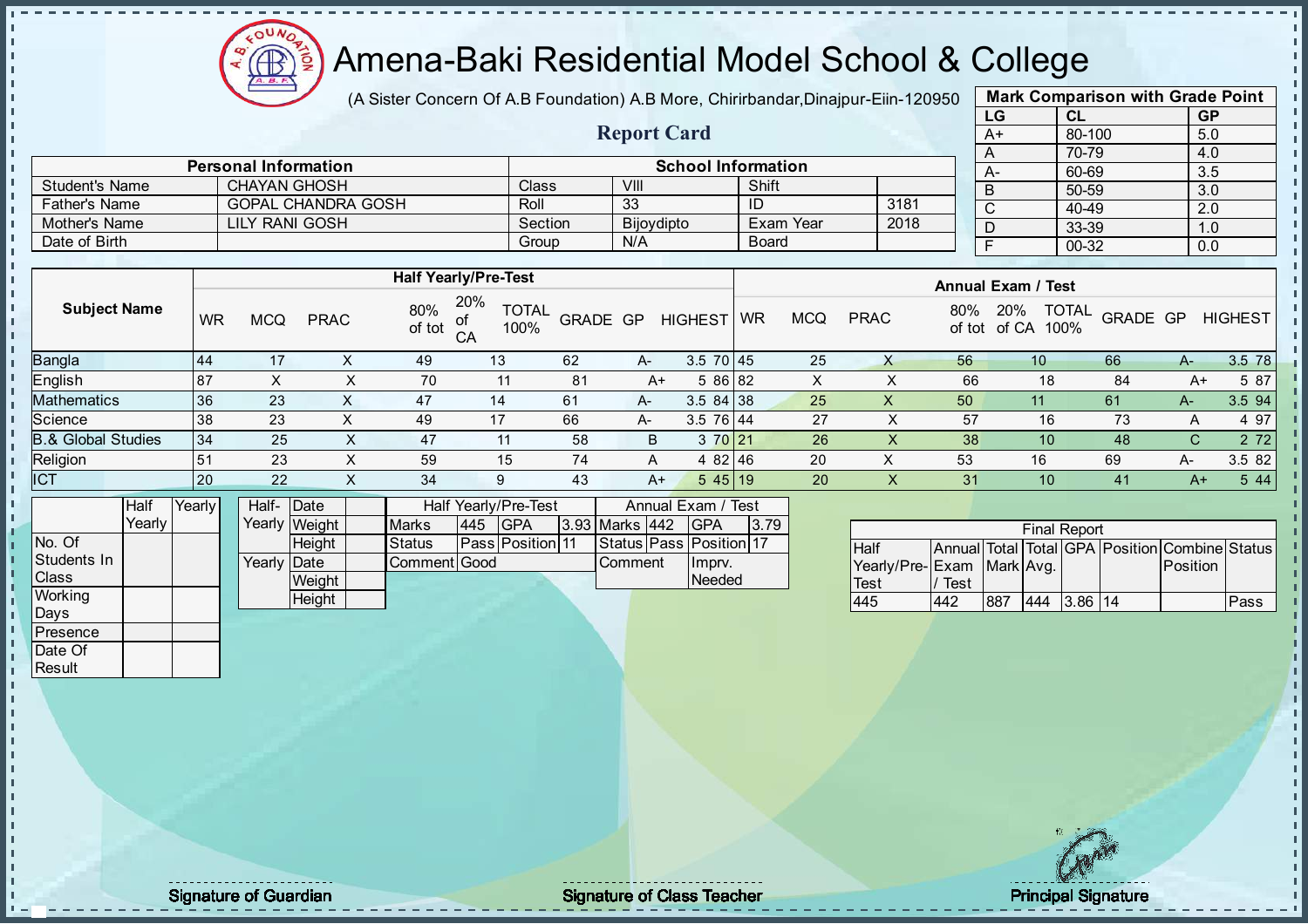

(A Sister Concern Of A.B Foundation) A.B More, Chirirbandar, Dinajpur-Eiin-120950

Report Card

| <b>Mark Comparison with Grade Point</b> |        |     |  |  |  |  |  |  |  |
|-----------------------------------------|--------|-----|--|--|--|--|--|--|--|
| LG<br><b>GP</b><br><b>CL</b>            |        |     |  |  |  |  |  |  |  |
| $A+$                                    | 80-100 | 5.0 |  |  |  |  |  |  |  |
| A                                       | 70-79  | 4.0 |  |  |  |  |  |  |  |
| A-                                      | 60-69  | 3.5 |  |  |  |  |  |  |  |
| B                                       | 50-59  | 3.0 |  |  |  |  |  |  |  |
| C                                       | 40-49  | 2.0 |  |  |  |  |  |  |  |
| D                                       | 33-39  | 1.0 |  |  |  |  |  |  |  |
| F                                       | 00-32  | 0.0 |  |  |  |  |  |  |  |
|                                         |        |     |  |  |  |  |  |  |  |

|                       | <b>Personal Information</b> |                |                   | $A-$      |      |   |
|-----------------------|-----------------------------|----------------|-------------------|-----------|------|---|
| <b>Student's Name</b> | <b>MD SHAMS SHINE</b>       | <b>Class</b>   | VIII              | Shift     |      | B |
| <b>Father's Name</b>  | <b>NURUL AMIN</b>           | Roll           | 34                | ID        | 3208 |   |
| Mother's Name         | SUILTANA RAZIA              | <b>Section</b> | <b>Bijoydipto</b> | Exam Year | 2018 |   |
| Date of Birth         |                             | Group          | N/A               | Board     |      |   |

|                               |    | <b>Half Yearly/Pre-Test</b> |             |               |                                   |          |      |                |           |            | <b>Annual Exam / Test</b> |               |              |                                  |      |                |  |
|-------------------------------|----|-----------------------------|-------------|---------------|-----------------------------------|----------|------|----------------|-----------|------------|---------------------------|---------------|--------------|----------------------------------|------|----------------|--|
| <b>Subject Name</b>           | WR | <b>MCQ</b>                  | <b>PRAC</b> | 80%<br>of tot | 20%<br><b>TOTAL</b><br>100%<br>CA | GRADE GP |      | <b>HIGHEST</b> | <b>WR</b> | <b>MCQ</b> | <b>PRAC</b>               | 80%<br>of tot | 20%<br>of CA | <b>TOTAL</b><br>GRADE GP<br>100% |      | <b>HIGHEST</b> |  |
| Bangla                        | 48 | 18                          |             | 53            | 15                                | 68       | $A-$ | $3.5$ 70 $53$  |           | 25         |                           | 62            | 14           | 76                               | A    | 4 78           |  |
| English                       | 86 |                             |             | 69            | 14                                | 83       | A+   | 86186          |           | х          |                           | 69            | 18           | 87                               | A+   | 5 87           |  |
| <b>Mathematics</b>            | 48 | 25                          | $\sim$      | 58            | 17                                | 75       | A    | 4 84 39        |           | 26         |                           | 52            | 20           | 72                               | A    | 4 9 4          |  |
| Science                       | 50 | 24                          |             | 59            | 17                                | 76       |      | 4 76 52        |           | 27         |                           | 63            | 18           | 81                               | A+   | 5 97           |  |
| <b>B.&amp; Global Studies</b> | 36 | 28                          | X           | 51            | 14                                | 65       | A-   | $3.5$ 70 43    |           | 23         | $\lambda$                 | 53            | 14           | 67                               | A-   | 3.5 72         |  |
| Religion                      | 54 | 26                          | $\sim$      | 64            | 16                                | 80       | A+   | 582 56         |           | 24         |                           | 64            | 16           | 80                               | A+   | 5 82           |  |
| <b>ICT</b>                    | 21 | 22                          | X           | 34            | 9                                 | 43       | A+   | 545 20         |           | 23         | X.                        | 34            | 10           | 44                               | $A+$ | 5 4 4          |  |

|              | Half     | Yearly | Half- Date  |               | Half Yearly/Pre-Test |     |                        |  | Annual Exam / Test |  |                        |     |
|--------------|----------|--------|-------------|---------------|----------------------|-----|------------------------|--|--------------------|--|------------------------|-----|
|              | Yearlv I |        |             | Yearly Weight | <b>Marks</b>         | 490 | <b>IGPA</b>            |  | 4.29 Marks 507     |  | <b>IGPA</b>            | 4.5 |
| No. Of       |          |        |             | <b>Height</b> | <b>Status</b>        |     | <b>Pass Position 2</b> |  |                    |  | Status Pass Position 2 |     |
| Students In  |          |        | Yearly Date |               | <b>Comment Good</b>  |     |                        |  | Comment            |  | <b>Good</b>            |     |
| <b>Class</b> |          |        |             | Weight        |                      |     |                        |  |                    |  |                        |     |
| Working      |          |        |             | Height        |                      |     |                        |  |                    |  |                        |     |
| Days         |          |        |             |               |                      |     |                        |  |                    |  |                        |     |

| <b>Final Report</b>       |      |     |     |        |  |                                                |      |  |  |  |
|---------------------------|------|-----|-----|--------|--|------------------------------------------------|------|--|--|--|
| <b>Half</b>               |      |     |     |        |  | Annual Total Total GPA Position Combine Status |      |  |  |  |
| Yearly/Pre-Exam Mark Avg. |      |     |     |        |  | <b>IPosition</b>                               |      |  |  |  |
| Test                      | Test |     |     |        |  |                                                |      |  |  |  |
| 490                       | 507  | 997 | 499 | 4.39 2 |  |                                                | Pass |  |  |  |

**Presence** Date Of **Result** 

J. T. J. İ  $\blacksquare$ 

experiment to the state of Class Teacher and the Signature of Class Teacher and the Signature of Class Teacher Principal Signature of Class Teacher and the Principal Signature of Class Teacher and the Principal Signature o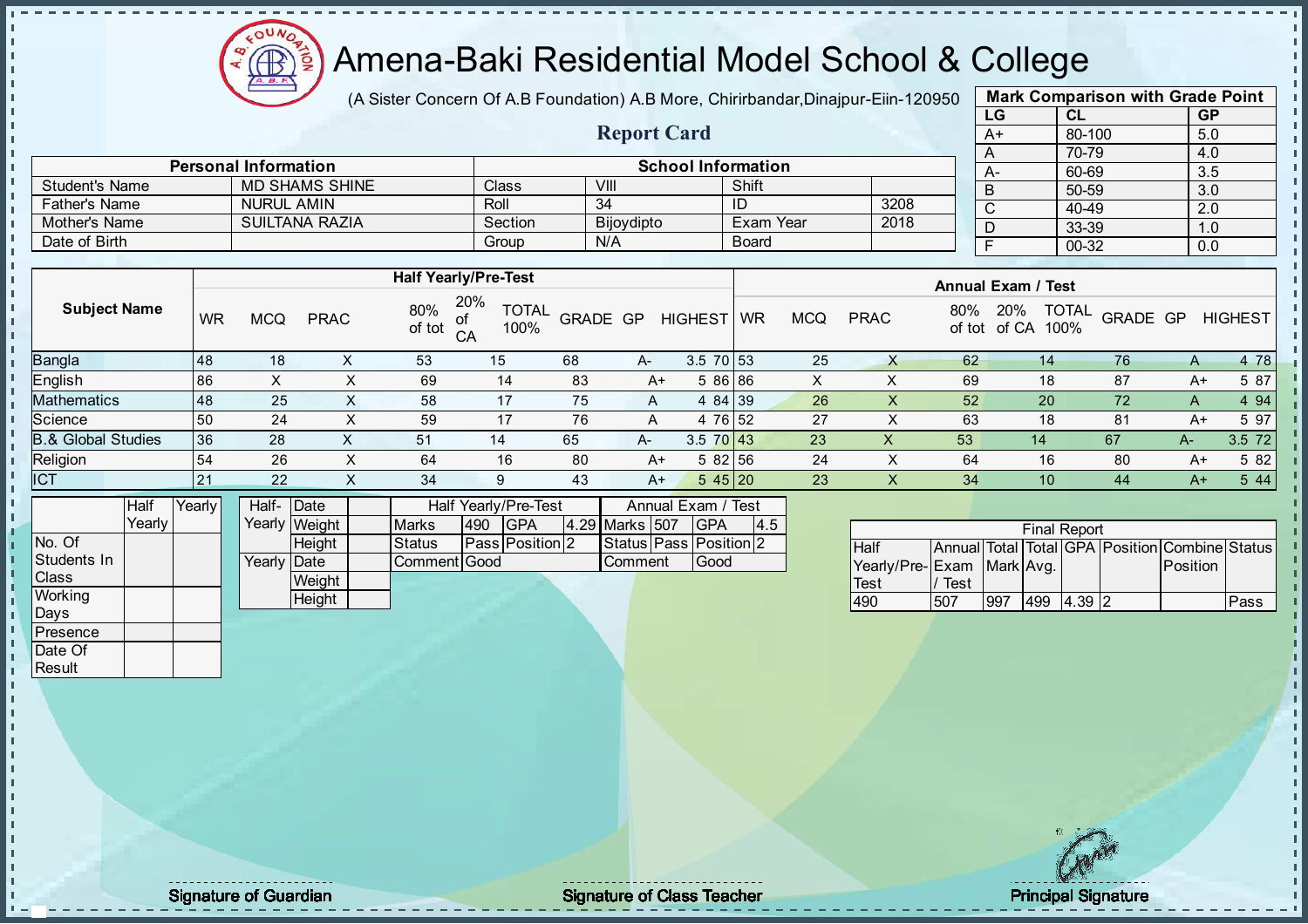Æ

## Amena-Baki Residential Model School & College

(A Sister Concern Of A.B Foundation) A.B More, Chirirbandar, Dinajpur-Eiin-120950

Report Card

| <b>Mark Comparison with Grade Point</b> |        |     |  |  |  |  |  |  |  |  |
|-----------------------------------------|--------|-----|--|--|--|--|--|--|--|--|
| LG<br><b>GP</b><br><b>CL</b>            |        |     |  |  |  |  |  |  |  |  |
| $A+$                                    | 80-100 | 5.0 |  |  |  |  |  |  |  |  |
| A                                       | 70-79  | 4.0 |  |  |  |  |  |  |  |  |
| A-                                      | 60-69  | 3.5 |  |  |  |  |  |  |  |  |
| B                                       | 50-59  | 3.0 |  |  |  |  |  |  |  |  |
| $\mathsf{C}$                            | 40-49  | 2.0 |  |  |  |  |  |  |  |  |
| D                                       | 33-39  | 1.0 |  |  |  |  |  |  |  |  |
| F                                       | 00-32  | 0.0 |  |  |  |  |  |  |  |  |
|                                         |        |     |  |  |  |  |  |  |  |  |

|                | <b>Personal Information</b> |         | <b>School Information</b> |              |      |
|----------------|-----------------------------|---------|---------------------------|--------------|------|
| Student's Name | MD MOSHIUR RAHMAN MASUD     | Class   | VIII                      | Shift        |      |
| Father's Name  | MOSTOFA KAMAL               | Roll    | 35                        |              | 3209 |
| Mother's Name  | MARUFA BEGUM                | Section | Bijoydipto                | Exam Year    | 2018 |
| Date of Birth  |                             | Group   | N/A                       | <b>Board</b> |      |

| 20%<br>80%<br><b>Subject Name</b><br><b>TOTAL</b><br><b>TOTAL</b><br>80%<br>20%<br>GRADE GP<br><b>HIGHEST</b><br><b>PRAC</b><br><b>WR</b><br>GRADE GP<br>MCQ<br><b>HIGHEST</b><br><b>PRAC</b><br>WR<br><b>MCQ</b><br>of tot<br>100%<br>of CA<br>100%<br>of tot<br>CA<br>4 78<br>3.5 70 50<br>54<br>25<br>68<br>60<br>74<br>150<br>18<br>14<br>14<br>A-<br>A<br>4 87<br>76<br>75<br>4 86 76<br>61<br>79<br>6 <sup>1</sup><br>14<br>18<br>A<br>⌒<br>Mathematics<br>4 94<br>18<br>72<br>25<br>56<br><b>47</b><br>21<br>54<br>4 84 45<br>75<br>19<br>A<br>A<br>⌒<br>5 97<br>4 76 55<br>23<br>21<br>55<br>18<br>73<br>62<br>80<br>48<br>18<br>A+<br>A<br>8.& Global Studies<br>4 7 2<br>23<br> 41<br>24<br>$3.5 \ 70 \ 48$<br>57<br>52<br>65<br>70<br>13<br>13 <sup>°</sup><br>A-<br>A<br>$\lambda$<br>5 82<br>27<br>66<br>56<br>26<br>82<br>5 82 56<br>82<br>66<br>16<br>16<br>$A+$<br>$A+$<br>5 4 4<br>17<br>545 22<br>23<br>19<br>32<br>33<br>42<br>X<br>$A+$<br>9<br>$A+$<br>41<br>9<br>$\lambda$ |            |  |  | <b>Half Yearly/Pre-Test</b> |  | <b>Annual Exam / Test</b> |  |  |  |  |  |  |  |
|--------------------------------------------------------------------------------------------------------------------------------------------------------------------------------------------------------------------------------------------------------------------------------------------------------------------------------------------------------------------------------------------------------------------------------------------------------------------------------------------------------------------------------------------------------------------------------------------------------------------------------------------------------------------------------------------------------------------------------------------------------------------------------------------------------------------------------------------------------------------------------------------------------------------------------------------------------------------------------------------------|------------|--|--|-----------------------------|--|---------------------------|--|--|--|--|--|--|--|
|                                                                                                                                                                                                                                                                                                                                                                                                                                                                                                                                                                                                                                                                                                                                                                                                                                                                                                                                                                                                  |            |  |  |                             |  |                           |  |  |  |  |  |  |  |
|                                                                                                                                                                                                                                                                                                                                                                                                                                                                                                                                                                                                                                                                                                                                                                                                                                                                                                                                                                                                  | Bangla     |  |  |                             |  |                           |  |  |  |  |  |  |  |
|                                                                                                                                                                                                                                                                                                                                                                                                                                                                                                                                                                                                                                                                                                                                                                                                                                                                                                                                                                                                  | English    |  |  |                             |  |                           |  |  |  |  |  |  |  |
|                                                                                                                                                                                                                                                                                                                                                                                                                                                                                                                                                                                                                                                                                                                                                                                                                                                                                                                                                                                                  |            |  |  |                             |  |                           |  |  |  |  |  |  |  |
|                                                                                                                                                                                                                                                                                                                                                                                                                                                                                                                                                                                                                                                                                                                                                                                                                                                                                                                                                                                                  | Science    |  |  |                             |  |                           |  |  |  |  |  |  |  |
|                                                                                                                                                                                                                                                                                                                                                                                                                                                                                                                                                                                                                                                                                                                                                                                                                                                                                                                                                                                                  |            |  |  |                             |  |                           |  |  |  |  |  |  |  |
|                                                                                                                                                                                                                                                                                                                                                                                                                                                                                                                                                                                                                                                                                                                                                                                                                                                                                                                                                                                                  | Religion   |  |  |                             |  |                           |  |  |  |  |  |  |  |
|                                                                                                                                                                                                                                                                                                                                                                                                                                                                                                                                                                                                                                                                                                                                                                                                                                                                                                                                                                                                  | <b>ICT</b> |  |  |                             |  |                           |  |  |  |  |  |  |  |

|              | Half   | Yearly | Half- Date  |               |               |     | Half Yearly/Pre-Test   |                | Annual Exam / Test           |      |
|--------------|--------|--------|-------------|---------------|---------------|-----|------------------------|----------------|------------------------------|------|
|              | Yearlv |        |             | Yearly Weight | <b>Marks</b>  | 476 | <b>IGPA</b>            | 4.14 Marks 502 | <b>IGPA</b>                  | 4.43 |
| No. Of       |        |        |             | Height        | <b>Status</b> |     | <b>Pass Position 5</b> |                | Status   Pass   Position   3 |      |
| Students In  |        |        | Yearly Date |               | Comment Good  |     |                        | lComment       | lGood                        |      |
| <b>Class</b> |        |        |             | Weight        |               |     |                        |                |                              |      |
| Working      |        |        |             | Height        |               |     |                        |                |                              |      |
| Days         |        |        |             |               |               |     |                        |                |                              |      |

|                           |      |     |     | <b>Final Report</b> |                                                |      |
|---------------------------|------|-----|-----|---------------------|------------------------------------------------|------|
| Half                      |      |     |     |                     | Annual Total Total GPA Position Combine Status |      |
| Yearly/Pre-Exam Mark Avg. |      |     |     |                     | Position                                       |      |
| Test                      | Test |     |     |                     |                                                |      |
| 476                       | 502  | 978 | 489 | 4.29                |                                                | Pass |

Presence Date Of **Result** 

J. J. J. h  $\mathbf{I}$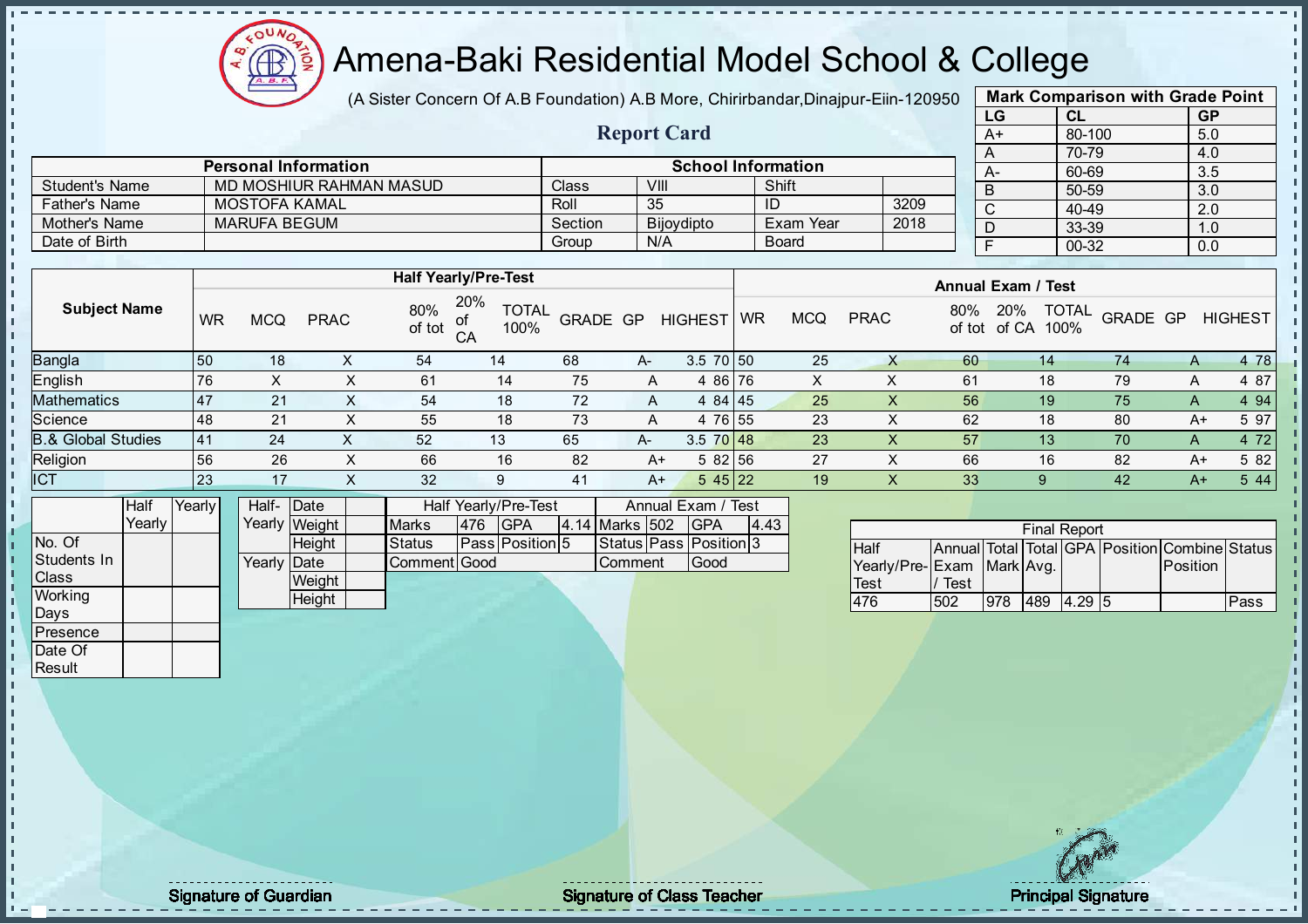

(A Sister Concern Of A.B Foundation) A.B More, Chirirbandar, Dinajpur-Eiin-120950

Report Card

|    | <b>Mark Comparison with Grade Point</b> |           |
|----|-----------------------------------------|-----------|
| LG | CL                                      | <b>GP</b> |
| A+ | 80-100                                  | 5.0       |
| A  | 70-79                                   | 4.0       |
| А- | 60-69                                   | 3.5       |
| B  | 50-59                                   | 3.0       |
| C  | 40-49                                   | 2.0       |
| D  | 33-39                                   | 1.0       |
| F  | $00 - 32$                               | 0.0       |
|    |                                         |           |

|                       |                             |                           |            |              |      |          | $70 - 7$ |
|-----------------------|-----------------------------|---------------------------|------------|--------------|------|----------|----------|
|                       | <b>Personal Information</b> | <b>School Information</b> |            |              | $A-$ | $60 - 6$ |          |
| <b>Student's Name</b> | <b>MANOJ ROY</b>            | Class                     | VIII       | Shift        |      |          | $50 - 5$ |
| <b>Father's Name</b>  | <b>KARUNA ROY</b>           | Roll                      | -38        | ıυ           | 3320 |          | $40 - 4$ |
| Mother's Name         | RADHIKA ROY                 | Section                   | Bijoydipto | Exam Year    | 2018 | ◡        | $33 - 3$ |
| Date of Birth         |                             | Group                     | N/A        | <b>Board</b> |      |          | $00 - 3$ |

| 20%<br>80%<br><b>Subject Name</b><br><b>TOTAL</b><br><b>TOTAL</b><br>20%<br>80%<br>GRADE GP<br><b>PRAC</b><br><b>WR</b><br><b>MCQ</b><br>GRADE GP<br><b>HIGHEST</b><br><b>PRAC</b><br>of<br><b>WR</b><br><b>MCQ</b><br>of tot<br>100%<br>100%<br>of tot of CA<br>CA<br><b>Bangla</b><br>3 70 46<br>23<br>59<br>B<br>55<br>45<br>46<br>13<br>68<br>13<br>13<br>$A-$<br>↗<br><b>English</b><br>3.5 86 75<br>75<br>72<br>58<br>69<br>60<br>15<br>11<br>$A-$<br>∧<br>384 42<br>B<br>21<br>17<br>40<br>67<br>$A-$ |             |    |  | <b>Half Yearly/Pre-Test</b> |    |  | <b>Annual Exam / Test</b> |  |  |    |  |  |  |                |
|--------------------------------------------------------------------------------------------------------------------------------------------------------------------------------------------------------------------------------------------------------------------------------------------------------------------------------------------------------------------------------------------------------------------------------------------------------------------------------------------------------------|-------------|----|--|-----------------------------|----|--|---------------------------|--|--|----|--|--|--|----------------|
|                                                                                                                                                                                                                                                                                                                                                                                                                                                                                                              |             |    |  |                             |    |  |                           |  |  |    |  |  |  | <b>HIGHEST</b> |
|                                                                                                                                                                                                                                                                                                                                                                                                                                                                                                              |             |    |  |                             |    |  |                           |  |  |    |  |  |  | 3.5 78         |
|                                                                                                                                                                                                                                                                                                                                                                                                                                                                                                              |             |    |  |                             |    |  |                           |  |  |    |  |  |  | 4 87           |
|                                                                                                                                                                                                                                                                                                                                                                                                                                                                                                              | Mathematics | 33 |  | 15                          | 55 |  |                           |  |  | 50 |  |  |  | 3.5 94         |
| Science<br>2 76 30<br>20<br>30<br>48<br>C.<br>53<br>34<br>40<br>В<br>13<br>13<br>14                                                                                                                                                                                                                                                                                                                                                                                                                          |             |    |  |                             |    |  |                           |  |  |    |  |  |  | 3 97           |
| <b>B.&amp; Global Studies</b><br>23<br>2 70 33<br>53<br>20<br>45<br>19<br>42<br>B<br>34<br>C.<br>X<br>11<br>$\sim$                                                                                                                                                                                                                                                                                                                                                                                           |             |    |  |                             |    |  |                           |  |  |    |  |  |  | 3 7 2          |
| Religion<br>26<br>22<br>59<br>75<br>48<br>56<br>70<br>4 82 48<br>16<br>14<br>A<br>A<br>⌒                                                                                                                                                                                                                                                                                                                                                                                                                     |             |    |  |                             |    |  |                           |  |  |    |  |  |  | 4 8 2          |
| <b>ICT</b><br>20<br>38<br>37<br>30<br>4 4 5 1 8<br>30<br>19<br>19<br>X<br>8<br>A<br>A<br>$\sim$                                                                                                                                                                                                                                                                                                                                                                                                              |             |    |  |                             |    |  |                           |  |  |    |  |  |  | 4 4 4          |

|                | Half     | Yearly | Half- Date  |               |                      |     | Half Yearly/Pre-Test    |                        | Annual Exam / Test      |      |
|----------------|----------|--------|-------------|---------------|----------------------|-----|-------------------------|------------------------|-------------------------|------|
|                | Yearlv I |        |             | Yearly Weight | <b>Marks</b>         | 383 | IGPA                    | <b>13.07 Marks 429</b> | <b>IGPA</b>             | 3.57 |
| INo. Of        |          |        |             | Height        | <b>Status</b>        |     | <b>Pass Position 28</b> |                        | Status Pass Position 24 |      |
| Students In    |          |        | Yearly Date |               | CommentHmpry, Needed |     |                         | <b>Comment</b>         | Ilmpry.                 |      |
| <b>Class</b>   |          |        |             | Weight        |                      |     |                         |                        | Needed                  |      |
| <b>Working</b> |          |        |             | Height        |                      |     |                         |                        |                         |      |

|                           |      |     | <b>Final Report</b> |                                                |      |
|---------------------------|------|-----|---------------------|------------------------------------------------|------|
| <b>Half</b>               |      |     |                     | Annual Total Total GPA Position Combine Status |      |
| Yearly/Pre-Exam Mark Avg. |      |     |                     | Position                                       |      |
| <b>Test</b>               | Test |     |                     |                                                |      |
| 383                       | 429  | 812 | 406 3.32 25         |                                                | Pass |

Days **Presence** Date Of **Result** 

h J.

 $\begin{bmatrix} 1 \\ 1 \\ 1 \\ 1 \end{bmatrix}$ 

 $\mathbf{I}$ 

experiment of Guardian and Signature of Class Teacher Principal Signature of Class Teacher Principal Signature<br>Signature of Class Teacher Principal Signature of Class Teacher Principal Signature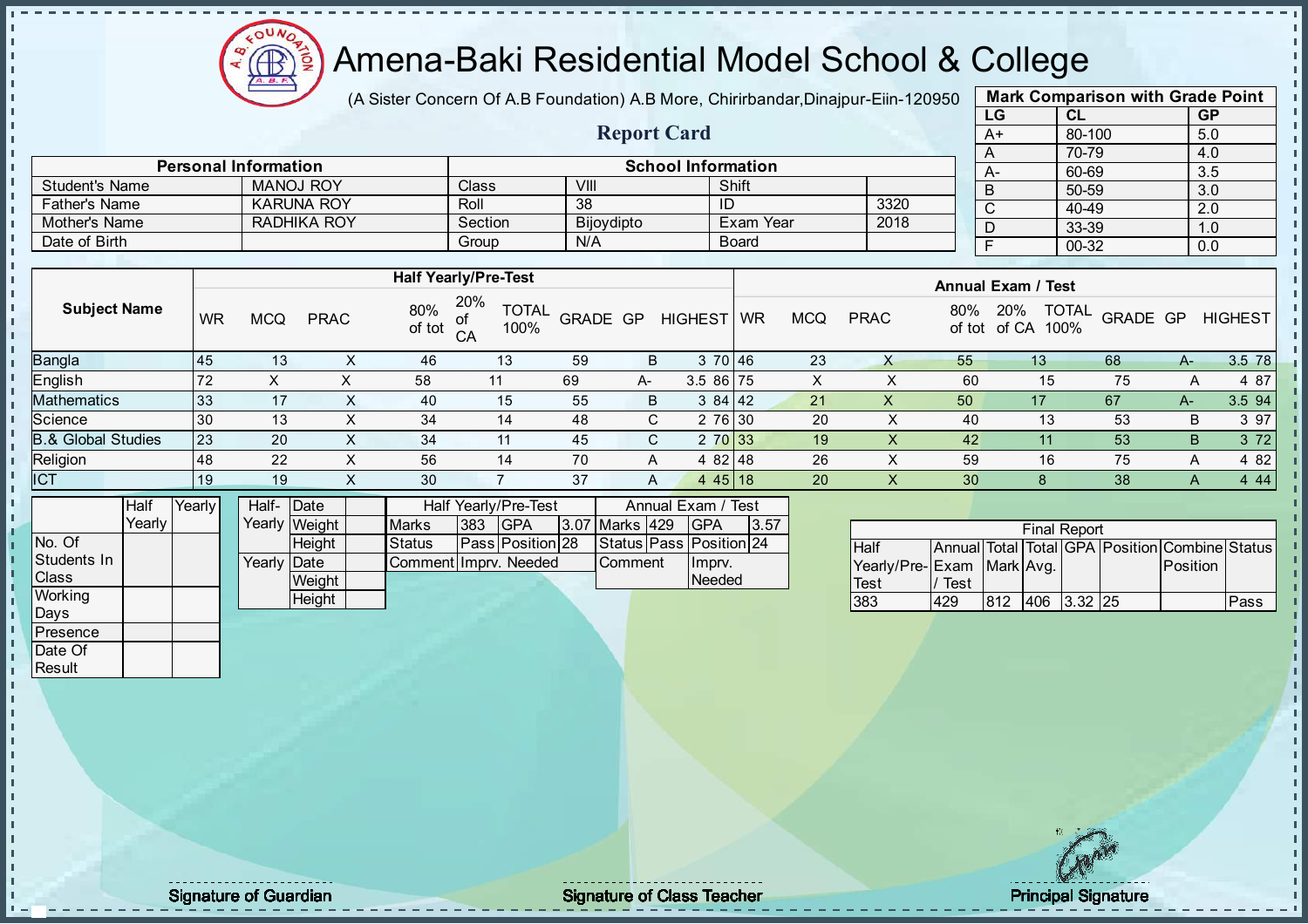

(A Sister Concern Of A.B Foundation) A.B More, Chirirbandar, Dinajpur-Eiin-120950

Report Card

|    | <b>Mark Comparison with Grade Point</b> |           |  |  |  |  |  |  |  |  |  |
|----|-----------------------------------------|-----------|--|--|--|--|--|--|--|--|--|
| LG | CL                                      | <b>GP</b> |  |  |  |  |  |  |  |  |  |
| A+ | 80-100                                  | 5.0       |  |  |  |  |  |  |  |  |  |
| A  | 70-79                                   | 4.0       |  |  |  |  |  |  |  |  |  |
| А- | 60-69                                   | 3.5       |  |  |  |  |  |  |  |  |  |
| B  | 50-59                                   | 3.0       |  |  |  |  |  |  |  |  |  |
| C  | 40-49                                   | 2.0       |  |  |  |  |  |  |  |  |  |
| D  | 33-39                                   | 1.0       |  |  |  |  |  |  |  |  |  |
| F  | 00-32                                   | 0.0       |  |  |  |  |  |  |  |  |  |
|    |                                         |           |  |  |  |  |  |  |  |  |  |

|                       | <b>Personal Information</b> |              | <b>School Information</b> |           |      | А-             |
|-----------------------|-----------------------------|--------------|---------------------------|-----------|------|----------------|
| <b>Student's Name</b> | MD SHARIA AL SHAON          | <b>Class</b> | VIII                      | Shift     |      | $\overline{B}$ |
| <b>Father's Name</b>  | MD.KHADEMUL ISLAM           | Roll         | 40                        | ID        | 3347 | C              |
| Mother's Name         | <b>MOST.SHARIFA BEGUM</b>   | Section      | Bijoydipto                | Exam Year | 2018 |                |
| Date of Birth         |                             | Group        | N/A                       | Board     |      |                |

|                               |     |     |             |               | <b>Half Yearly/Pre-Test</b> |          |      |                 | <b>Annual Exam / Test</b> |            |             |     |                                             |          |      |                |
|-------------------------------|-----|-----|-------------|---------------|-----------------------------|----------|------|-----------------|---------------------------|------------|-------------|-----|---------------------------------------------|----------|------|----------------|
| <b>Subject Name</b>           | WR  | MCQ | <b>PRAC</b> | 80%<br>of tot | 20%<br><b>TOTAL</b><br>100% | GRADE GP |      | <b>HIGHEST</b>  | <b>WR</b>                 | <b>MCQ</b> | <b>PRAC</b> | 80% | <b>TOTAL</b><br>20%<br>of tot of CA<br>100% | GRADE GP |      | <b>HIGHEST</b> |
| <b>Bangla</b>                 | 147 | 21  |             | 54            | 14                          | 68       | $A-$ | $3.5$ 70 $52$   |                           | 26         | $\sim$      | 62  | 14                                          | 76       | A    | 4 78           |
| English                       | 74  |     |             | 59            | 13                          | 72       | A    | 4 86 69         |                           | X          | ↗           | 55  | 13                                          | 68       | A-   | 3.5 87         |
| <b>Mathematics</b>            | 26  | 22  |             | 38            |                             | 46       | C.   | 2 84 45         |                           | 21         |             | 53  |                                             | 61       | A-   | 3.5 94         |
| Science                       | 46  | 20  | $\sim$      | 53            | 13                          | 66       | A-   | $3.5 \ 76 \ 48$ |                           | 26         |             | 59  | 12                                          |          | A    | 4 97           |
| <b>B.&amp; Global Studies</b> | 47  | 25  |             | 58            | 12                          | 70       | A    | 4 70 42         |                           | 25         |             | 54  | 13                                          | 67       | A-   | 3.5 72         |
| Religion                      | 52  | 26  | х           | 62            | 16                          | 78       | A    | 4 82 56         |                           | 26         | ⌒           | 66  | 16                                          | 82       | A+   | 5 82           |
| <b>ICT</b>                    | 20  | 24  |             | 35            |                             | 44       | $A+$ | 545 19          |                           | 22         |             | 33  |                                             | 42       | $A+$ | 5 4 4          |
|                               |     |     |             |               |                             |          |      |                 |                           |            |             |     |                                             |          |      |                |

|              | Half     | Yearly | Half-Date   |               |              | Half Yearly/Pre-Test | Annual Exam / Test      |                |  |                               |      |
|--------------|----------|--------|-------------|---------------|--------------|----------------------|-------------------------|----------------|--|-------------------------------|------|
|              | Yearlv l |        |             | Yearly Weight | <b>Marks</b> | 444                  | <b>IGPA</b>             | 3.71 Marks 467 |  | IGPA                          | 4.07 |
| No. Of       |          |        |             | <b>Height</b> | Status       |                      | <b>Pass Position 15</b> |                |  | Status   Pass   Position   11 |      |
| Students In  |          |        | Yearly Date |               | Comment Good |                      |                         | l Comment      |  | Good                          |      |
| <b>Class</b> |          |        |             | Weight        |              |                      |                         |                |  |                               |      |
| Working      |          |        |             | <b>Height</b> |              |                      |                         |                |  |                               |      |
| Days         |          |        |             |               |              |                      |                         |                |  |                               |      |

|                           |      |     | <b>Final Report</b> |                                                |      |
|---------------------------|------|-----|---------------------|------------------------------------------------|------|
| <b>Half</b>               |      |     |                     | Annual Total Total GPA Position Combine Status |      |
| Yearly/Pre-Exam Mark Avg. |      |     |                     | Position                                       |      |
| Test                      | Test |     |                     |                                                |      |
| 444                       | 467  | 911 | 456 3.89 12         |                                                | Pass |

**Presence** Date Of **Result** 

- n -f J. İ  $\blacksquare$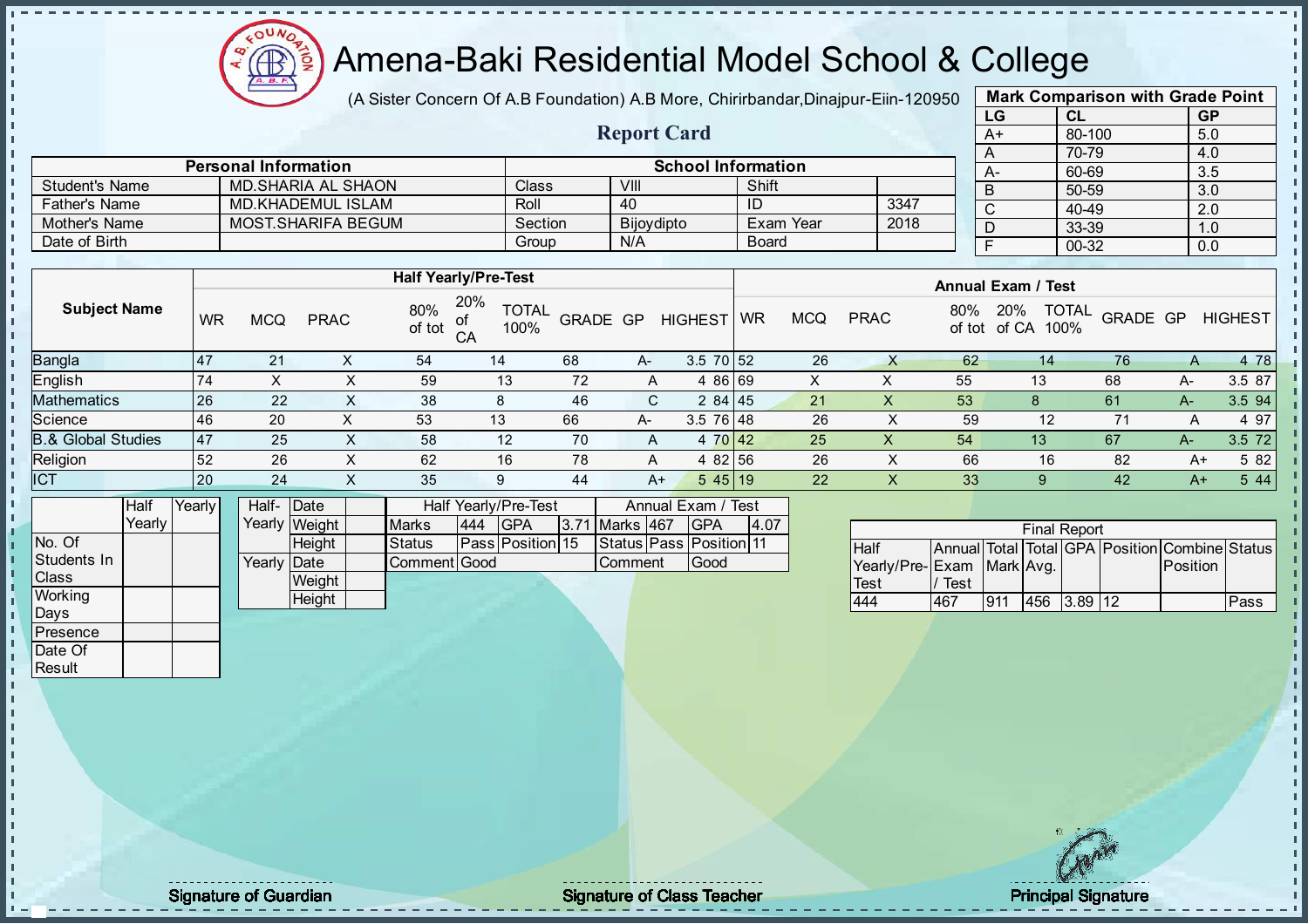

(A Sister Concern Of A.B Foundation) A.B More, Chirirbandar, Dinajpur-Eiin-120950

Report Card

| <b>Mark Comparison with Grade Point</b> |        |           |  |  |  |  |  |  |  |  |
|-----------------------------------------|--------|-----------|--|--|--|--|--|--|--|--|
| LG                                      | CL     | <b>GP</b> |  |  |  |  |  |  |  |  |
| $A+$                                    | 80-100 | 5.0       |  |  |  |  |  |  |  |  |
| A                                       | 70-79  | 4.0       |  |  |  |  |  |  |  |  |
| A-                                      | 60-69  | 3.5       |  |  |  |  |  |  |  |  |
| B                                       | 50-59  | 3.0       |  |  |  |  |  |  |  |  |
| C                                       | 40-49  | 2.0       |  |  |  |  |  |  |  |  |
| D                                       | 33-39  | 1.0       |  |  |  |  |  |  |  |  |
| F                                       | 00-32  | 0.0       |  |  |  |  |  |  |  |  |
|                                         |        |           |  |  |  |  |  |  |  |  |

|                       | <b>Personal Information</b> |              | <b>School Information</b> |              |      |  |
|-----------------------|-----------------------------|--------------|---------------------------|--------------|------|--|
| <b>Student's Name</b> | MD. LAFIZUR RAHMAN          | <b>Class</b> | VIII                      | Shift        |      |  |
| <b>Father's Name</b>  | MD. FAZLAR RAHMAN           | Roll         |                           | ID           | 1941 |  |
| Mother's Name         | <b>MOST LAILA AKTER</b>     | Section      | Bijoydipto                | Exam Year    | 2018 |  |
| Date of Birth         |                             | Group        | N/A                       | <b>Board</b> |      |  |

|                               |           |            |             |               | <b>Half Yearly/Pre-Test</b>       |                 |    |                |           | <b>Annual Exam / Test</b> |             |     |                             |                          |    |                |
|-------------------------------|-----------|------------|-------------|---------------|-----------------------------------|-----------------|----|----------------|-----------|---------------------------|-------------|-----|-----------------------------|--------------------------|----|----------------|
| <b>Subject Name</b>           | <b>WR</b> | <b>MCQ</b> | <b>PRAC</b> | 80%<br>of tot | 20%<br><b>TOTAL</b><br>100%<br>CA | <b>GRADE GP</b> |    | <b>HIGHEST</b> | <b>WR</b> | <b>MCQ</b>                | <b>PRAC</b> | 80% | 20%<br>of tot of CA<br>100% | <b>TOTAL</b><br>GRADE GP |    | <b>HIGHEST</b> |
| Bangla                        | 120       | 17         |             | 30            | 6                                 | 36              | F  | $0.070$ 30     |           | 21                        |             | 41  |                             | 47                       | C. | 2 78           |
| English                       | <b>40</b> | X          | X           | 32            |                                   | 39              |    | $0.086$ 44     |           | X                         |             | 35  | 6                           | 41                       | C. | 2 87           |
| <b>Mathematics</b>            | 115       | 19         |             | 27            |                                   | 32              | F  | $0.084$ 39     |           | 20                        |             | 47  | 10                          | 57                       | B  | 3 9 4          |
| Science                       | -17       | 22         |             | 31            | 6                                 | 37              | F  | $0.076$ 31     |           | 22                        |             | 42  |                             | 50                       | В  | 3 97           |
| <b>B.&amp; Global Studies</b> | 18        | 13         |             | 25            | 10                                | 35              | F  | $0.070$ 23     |           | 22                        | X           | 36  | 10                          | 46                       | C. | 2 7 2          |
| Religion                      | 30        | 24         |             | 43            | 11                                | 54              |    | 382 38<br>B    |           | 28                        | ∧           | 53  | 10                          | 63                       | А- | 3.5 82         |
| <b>ICT</b>                    | 16        | 17         |             | 26            | 8                                 | 34              | A- | $3.545$ 17     |           | 21                        | ⋏           | 30  |                             | 39                       |    | 4 4 4          |
|                               |           |            |             |               |                                   |                 |    |                |           |                           |             |     |                             |                          |    |                |

|                | Half   | Yearly | Half- Date  |               | Half Yearly/Pre-Test     |  |                      |  |                | Annual Exam / Test |                         |      |  |
|----------------|--------|--------|-------------|---------------|--------------------------|--|----------------------|--|----------------|--------------------|-------------------------|------|--|
|                | Yearlv |        |             | Yearly Weight | <b>Marks</b>             |  | 267 GPA              |  | 0.00 Marks 343 |                    | <b>IGPA</b>             | 2.79 |  |
| No. Of         |        |        |             | <b>Height</b> | <b>Status</b>            |  | <b>Fail Position</b> |  |                |                    | Status Pass Position 36 |      |  |
| Students In    |        |        | Yearly Date |               | Comment Not Satisfactory |  |                      |  | <b>Comment</b> |                    | More Impr.              |      |  |
| <b>Class</b>   |        |        |             | Weight        |                          |  |                      |  |                |                    | Needed                  |      |  |
| <b>Working</b> |        |        |             | Height        |                          |  |                      |  |                |                    |                         |      |  |
| <b>Days</b>    |        |        |             |               |                          |  |                      |  |                |                    |                         |      |  |

|                            |      |     | <b>Final Report</b> |                                                |      |
|----------------------------|------|-----|---------------------|------------------------------------------------|------|
| <b>Half</b>                |      |     |                     | Annual Total Total GPA Position Combine Status |      |
| Yearly/Pre- Exam Mark Avg. |      |     |                     | <b>Position</b>                                |      |
| <b>Test</b>                | Test |     |                     |                                                |      |
| 267                        | 343  | 610 | 305 1.86 37         |                                                | Pass |

**Presence** Date Of **Result** 

п T. J. D  $\frac{1}{1}$  $\mathbf{I}$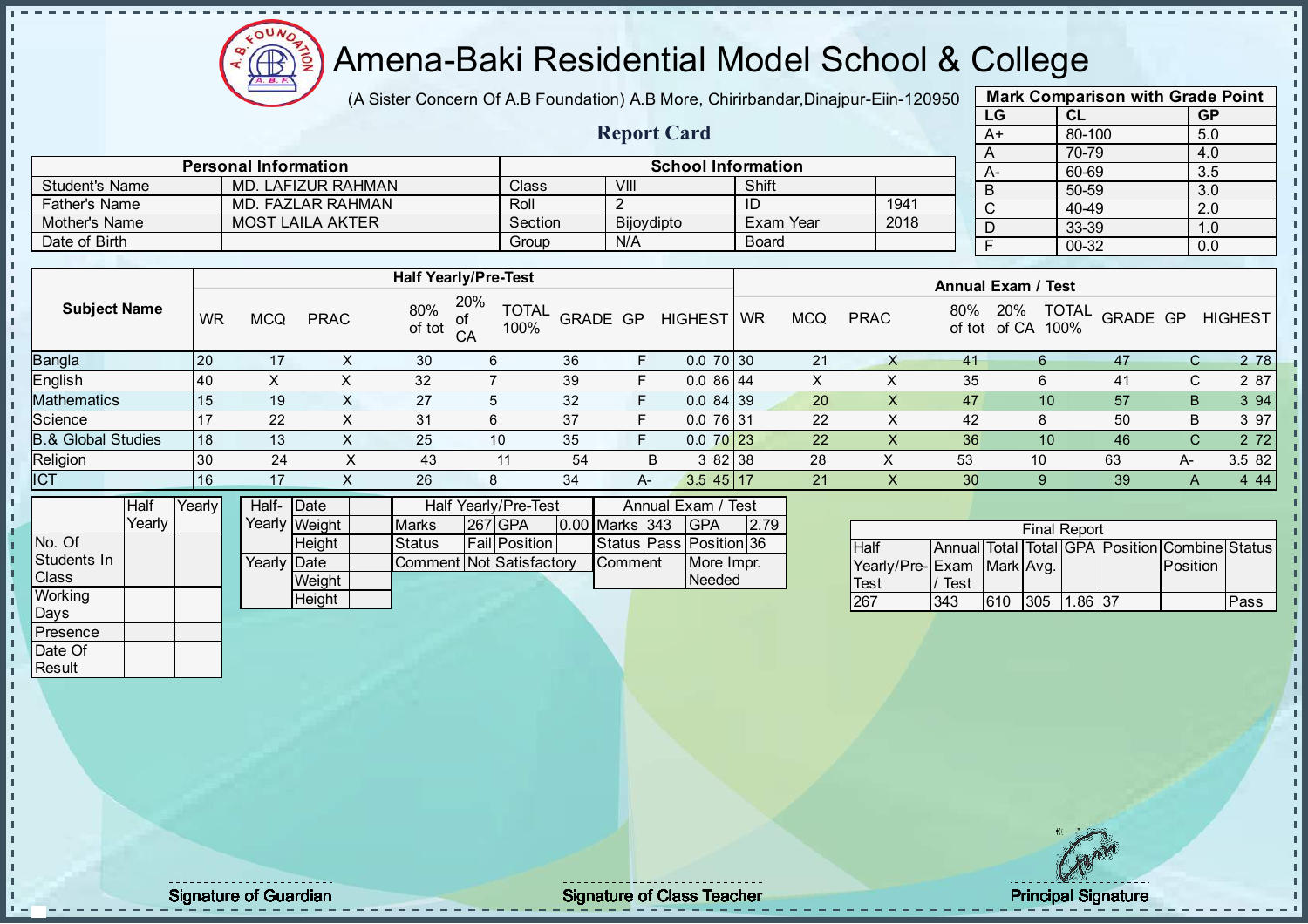

(A Sister Concern Of A.B Foundation) A.B More, Chirirbandar, Dinajpur-Eiin-120950

Report Card

| <b>Mark Comparison with Grade Point</b> |           |           |  |  |  |  |  |  |  |  |
|-----------------------------------------|-----------|-----------|--|--|--|--|--|--|--|--|
| LG                                      | <b>CL</b> | <b>GP</b> |  |  |  |  |  |  |  |  |
| $A+$                                    | 80-100    | 5.0       |  |  |  |  |  |  |  |  |
| A                                       | 70-79     | 4.0       |  |  |  |  |  |  |  |  |
|                                         | 60-69     | 3.5       |  |  |  |  |  |  |  |  |
| B                                       | 50-59     | 3.0       |  |  |  |  |  |  |  |  |
| C                                       | 40-49     | 2.0       |  |  |  |  |  |  |  |  |
|                                         | 33-39     | 1.0       |  |  |  |  |  |  |  |  |
|                                         | 00-32     | 0.0       |  |  |  |  |  |  |  |  |
|                                         |           |           |  |  |  |  |  |  |  |  |

|                | <b>Personal Information</b> |         | <b>School Information</b> |              |      |
|----------------|-----------------------------|---------|---------------------------|--------------|------|
| Student's Name | PIASH KUMAR SHAHA           | Class   | VIII                      | Shift        |      |
| Father's Name  | JOYDAVE SHAHA               | Roll    |                           | - ID         | 1944 |
| Mother's Name  | <b>PUTULSHAHA</b>           | Section | Bijoydipto                | Exam Year    | 2018 |
| Date of Birth  |                             | Group   | N/A                       | <b>Board</b> |      |

|                     |           |            |             | <b>Half Yearly/Pre-Test</b> |                             |          |              |                |           |            |             |     | <b>Annual Exam / Test</b>                   |          |    |                |  |  |
|---------------------|-----------|------------|-------------|-----------------------------|-----------------------------|----------|--------------|----------------|-----------|------------|-------------|-----|---------------------------------------------|----------|----|----------------|--|--|
| <b>Subject Name</b> | <b>WR</b> | <b>MCQ</b> | <b>PRAC</b> | 80%<br>of tot<br>CA         | 20%<br><b>TOTAL</b><br>100% | GRADE GP |              | <b>HIGHEST</b> | <b>WR</b> | <b>MCQ</b> | <b>PRAC</b> | 80% | <b>TOTAL</b><br>20%<br>of tot of CA<br>100% | GRADE GP |    | <b>HIGHEST</b> |  |  |
| Bangla              | 49        | 16         |             | 52                          |                             | 63       | A-           | $3.5$ 70 51    |           | 20         |             | 57  | 11                                          | 68       | A- | 3.5 78         |  |  |
| English             | 75        | X          | х           | 60                          | 12                          | 72       | $\mathsf{A}$ | 4 86 72        |           | X          | ᄉ           | 58  | 9                                           | 67       | А- | 3.5 87         |  |  |
| Mathematics         | <b>29</b> | 13         |             | 34                          | 12                          | 46       | C.           | $284$ 47       |           | 23         | X           | 56  | 10                                          | 66       | A- | 3.5 94         |  |  |
| Science             | 36        | 22         | х           | 46                          | 13                          | 59       | B            | 3 76 43        |           | 23         | ∧           | 53  | 10                                          | 63       | A- | 3.5 97         |  |  |
| 8.& Global Studies  | 23        | 13         | X           | 29                          | 11                          | 40       | C.           | 2 70 41        |           | 19         |             | 48  | 10                                          | 58       | B. | 3 7 2          |  |  |
| Religion            | <b>48</b> | 23         |             | 57                          | 12                          | 69       | A-           | $3.582$ 46     |           | 24         | ∧           | 56  | 11                                          | 67       | А- | 3.5 82         |  |  |
| <b>ICT</b>          | 19        | 20         | v<br>⌒      | 31                          | 9                           | 40       | $A+$         | $545$ 18       |           | 21         | $\sim$      | 31  | 9                                           | 40       | A+ | 5 4 4          |  |  |
|                     |           |            |             |                             |                             |          |              |                |           |            |             |     |                                             |          |    |                |  |  |

|                | <b>Half</b> | Yearly | Half- Date           |               |                       |     | Half Yearly/Pre-Test    | Annual Exam / Test |  |                         |      |
|----------------|-------------|--------|----------------------|---------------|-----------------------|-----|-------------------------|--------------------|--|-------------------------|------|
|                | Yearlv I    |        |                      | Yearly Weight | <b>Marks</b>          | 389 | <b>IGPA</b>             | 3.29 Marks 429     |  | IGPA                    | 3.64 |
| INo. Of        |             |        |                      | <b>Height</b> | <b>Status</b>         |     | <b>Pass Position 24</b> |                    |  | Status Pass Position 22 |      |
| Students In    |             |        | Yearlv <b>I</b> Date |               | Comment Impry, Needed |     |                         | <b>Comment</b>     |  | Imprv.                  |      |
| <b>Class</b>   |             |        |                      | Weight        |                       |     |                         |                    |  | Needed                  |      |
| <b>Working</b> |             |        |                      | Height        |                       |     |                         |                    |  |                         |      |

|                           |      |     | <b>Final Report</b> |                                                |      |
|---------------------------|------|-----|---------------------|------------------------------------------------|------|
| <b>Half</b>               |      |     |                     | Annual Total Total GPA Position Combine Status |      |
| Yearly/Pre-Exam Mark Avg. |      |     |                     | Position                                       |      |
| <b>Test</b>               | Test |     |                     |                                                |      |
| 389                       | 429  | 818 | 409 3.46 24         |                                                | Pass |

Days **Presence** Date Of **Result** 

J. D  $\frac{1}{1}$  $\mathbf{I}$ 

extending the Class Teacher Class Teacher Class Teacher Principal Signature of Guardian Class Teacher Principal Signature of Class Teacher Principal Signature of Class Teacher Principal Signature of Class Teacher Class Tea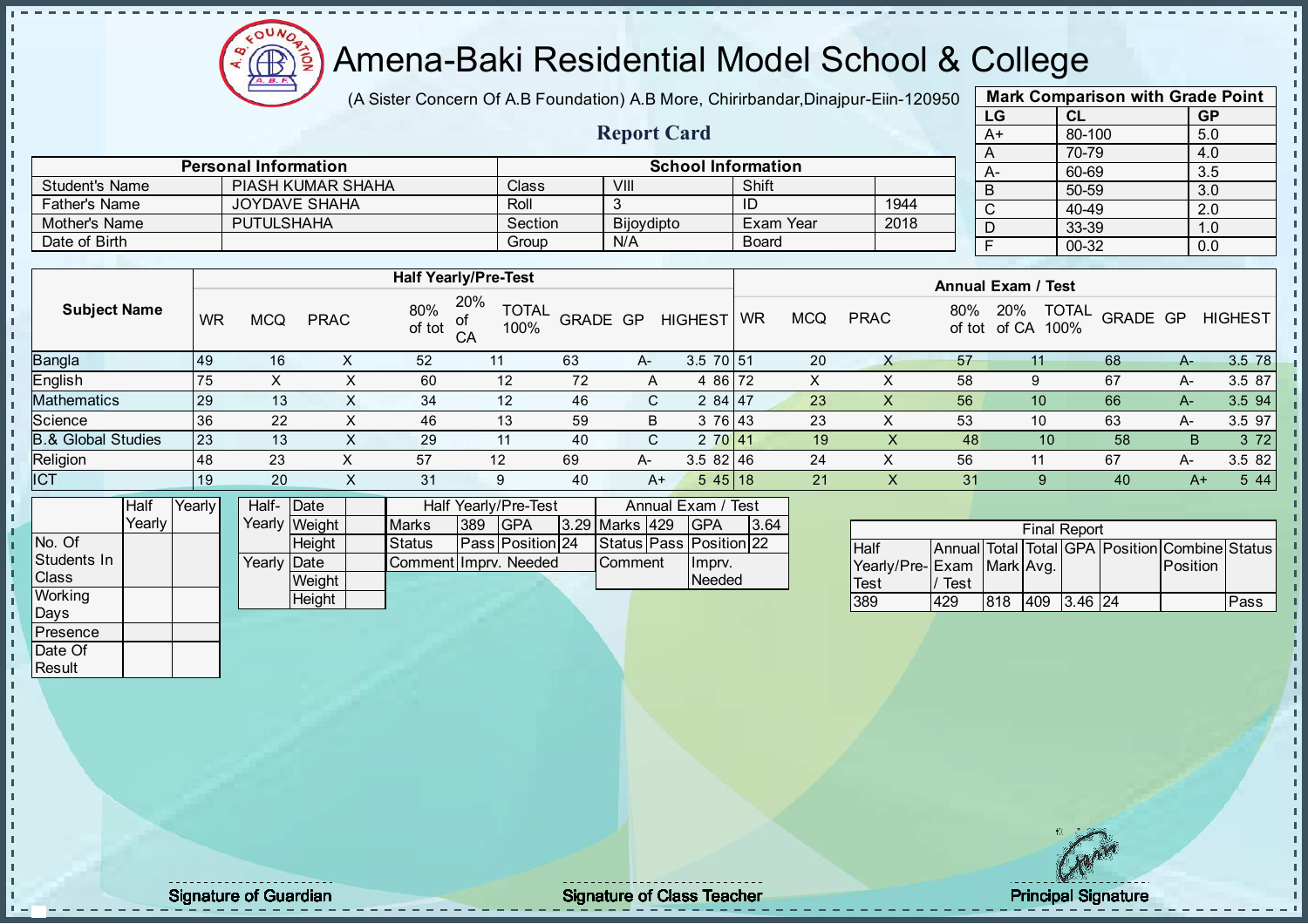

(A Sister Concern Of A.B Foundation) A.B More, Chirirbandar, Dinajpur-Eiin-120950

Report Card

| <b>Mark Comparison with Grade Point</b> |           |           |  |  |  |  |  |  |  |  |
|-----------------------------------------|-----------|-----------|--|--|--|--|--|--|--|--|
| LG                                      | <b>CL</b> | <b>GP</b> |  |  |  |  |  |  |  |  |
| $A+$                                    | 80-100    | 5.0       |  |  |  |  |  |  |  |  |
| A                                       | 70-79     | 4.0       |  |  |  |  |  |  |  |  |
|                                         | 60-69     | 3.5       |  |  |  |  |  |  |  |  |
| B                                       | 50-59     | 3.0       |  |  |  |  |  |  |  |  |
| С                                       | 40-49     | 2.0       |  |  |  |  |  |  |  |  |
|                                         | 33-39     | 1.0       |  |  |  |  |  |  |  |  |
|                                         | 00-32     | 0.0       |  |  |  |  |  |  |  |  |
|                                         |           |           |  |  |  |  |  |  |  |  |

|                | <b>Personal Information</b> |         | <b>School Information</b> |              |      |
|----------------|-----------------------------|---------|---------------------------|--------------|------|
| Student's Name | NORA ALOM SIDDIK            | Class   | VIII                      | Shift        |      |
| Father's Name  | MD. HARAJ UDDIN             | Roll    |                           |              | 1964 |
| Mother's Name  | MOST BABI NAZMIN            | Section | <b>Bijoydipto</b>         | Exam Year    | 2018 |
| Date of Birth  |                             | Group   | N/A                       | <b>Board</b> |      |

|                               |           |                         |             | <b>Half Yearly/Pre-Test</b> |                                                                                                                                                                                                                                                                                                                                                    |          |    |                |           |            |             |               | <b>Annual Exam / Test</b> |                      |          |    |                |
|-------------------------------|-----------|-------------------------|-------------|-----------------------------|----------------------------------------------------------------------------------------------------------------------------------------------------------------------------------------------------------------------------------------------------------------------------------------------------------------------------------------------------|----------|----|----------------|-----------|------------|-------------|---------------|---------------------------|----------------------|----------|----|----------------|
| <b>Subject Name</b>           | <b>WR</b> | <b>MCQ</b>              | <b>PRAC</b> | 80%<br>0f<br>of tot<br>CA   | 20%<br><b>TOTAL</b><br>100%                                                                                                                                                                                                                                                                                                                        | GRADE GP |    | <b>HIGHEST</b> | <b>WR</b> | <b>MCQ</b> | <b>PRAC</b> | 80%<br>of tot | 20%<br>of CA              | <b>TOTAL</b><br>100% | GRADE GP |    | <b>HIGHEST</b> |
| <b>Bangla</b>                 | 43        | 15                      |             | 46                          | 13                                                                                                                                                                                                                                                                                                                                                 | 59       | B  | 3 70 52        |           | 22         |             | 59            | 14                        |                      | 73       |    | 4 78           |
| <b>English</b>                | 52        |                         |             | 42                          | 8                                                                                                                                                                                                                                                                                                                                                  | 50       | В  | 3 86 56        |           |            |             | 45            |                           |                      | 53       | B  | 3 87           |
| Mathematics                   | 13        | 18                      |             | 25                          | ġ                                                                                                                                                                                                                                                                                                                                                  | 34       | F  | $0.084$ 20     |           | 21         |             | 33            | <u>ະ</u>                  |                      | 41       | C. | 2 94           |
| Science                       | 28        | 17                      |             | 36                          |                                                                                                                                                                                                                                                                                                                                                    | 43       | C. | 2 76 35        |           | 21         |             | 45            | 8                         |                      | 53       | B  | 3 97           |
| <b>B.&amp; Global Studies</b> | 23        | 15                      |             | 30                          | 11                                                                                                                                                                                                                                                                                                                                                 | 41       | C. | 2 70 38        |           | 13         |             | 41            | -9                        |                      | 50       | B  | 3 7 2          |
| Religion                      | 44        | 25                      |             | 55                          | 16                                                                                                                                                                                                                                                                                                                                                 |          | A  | 4 82 56        |           | 22         |             | 62            | 16                        |                      | 78       |    | 4 8 2          |
| <b>ICT</b>                    | <b>20</b> | 18                      | X           | 30                          | 8                                                                                                                                                                                                                                                                                                                                                  | 38       | A  | 4 4 5 1 9      |           | 18         | ∧           | 30            |                           |                      | 38       | A  | 4 4 4          |
| lu un                         | <b>K</b>  | $\mathbf{r}$ is the set |             |                             | $\mathbf{1}$ $\mathbf{1}$ $\mathbf{1}$ $\mathbf{1}$ $\mathbf{1}$ $\mathbf{1}$ $\mathbf{1}$ $\mathbf{1}$ $\mathbf{1}$ $\mathbf{1}$ $\mathbf{1}$ $\mathbf{1}$ $\mathbf{1}$ $\mathbf{1}$ $\mathbf{1}$ $\mathbf{1}$ $\mathbf{1}$ $\mathbf{1}$ $\mathbf{1}$ $\mathbf{1}$ $\mathbf{1}$ $\mathbf{1}$ $\mathbf{1}$ $\mathbf{1}$ $\mathbf{$<br>$\mathbf{r}$ |          |    |                |           |            |             |               |                           |                      |          |    |                |

|                | <b>Half</b> | Yearly | Half- Date          |               |                          | Half Yearly/Pre-Test |                  | Annual Exam / Test      |      |
|----------------|-------------|--------|---------------------|---------------|--------------------------|----------------------|------------------|-------------------------|------|
|                | Yearlv      |        |                     | Yearly Weight | <b>Marks</b>             | 336 GPA              | 0.00 Marks 386   | <b>IGPA</b>             | 3.29 |
| No. Of         |             |        |                     | <b>Height</b> | <b>Status</b>            | <b>Fail Position</b> |                  | Status Pass Position 31 |      |
| Students In    |             |        | Yearly <b>IDate</b> |               | Comment Not Satisfactory |                      | <b>I</b> Comment | More Impr.              |      |
| <b>Class</b>   |             |        |                     | Weight        |                          |                      |                  | Needed                  |      |
| <b>Working</b> |             |        |                     | <b>Height</b> |                          |                      |                  |                         |      |

|                           | <b>Final Report</b><br>Annual Total Total GPA Position Combine Status |     |     |         |  |          |      |  |  |  |  |  |
|---------------------------|-----------------------------------------------------------------------|-----|-----|---------|--|----------|------|--|--|--|--|--|
| <b>Half</b>               |                                                                       |     |     |         |  |          |      |  |  |  |  |  |
| Yearly/Pre-Exam Mark Avg. |                                                                       |     |     |         |  | Position |      |  |  |  |  |  |
| Test                      | Test                                                                  |     |     |         |  |          |      |  |  |  |  |  |
| 336                       | 386                                                                   | 722 | 361 | 2.93 33 |  |          | Pass |  |  |  |  |  |

Days **Presence** Date Of **Result** 

п h J. п  $\frac{1}{1}$  $\mathbf{I}$ 

extending the Class Teacher Class Teacher Class Teacher Principal Signature of Guardian Class Teacher Principal Signature of Class Teacher Principal Signature of Class Teacher Principal Signature of Class Teacher Class Tea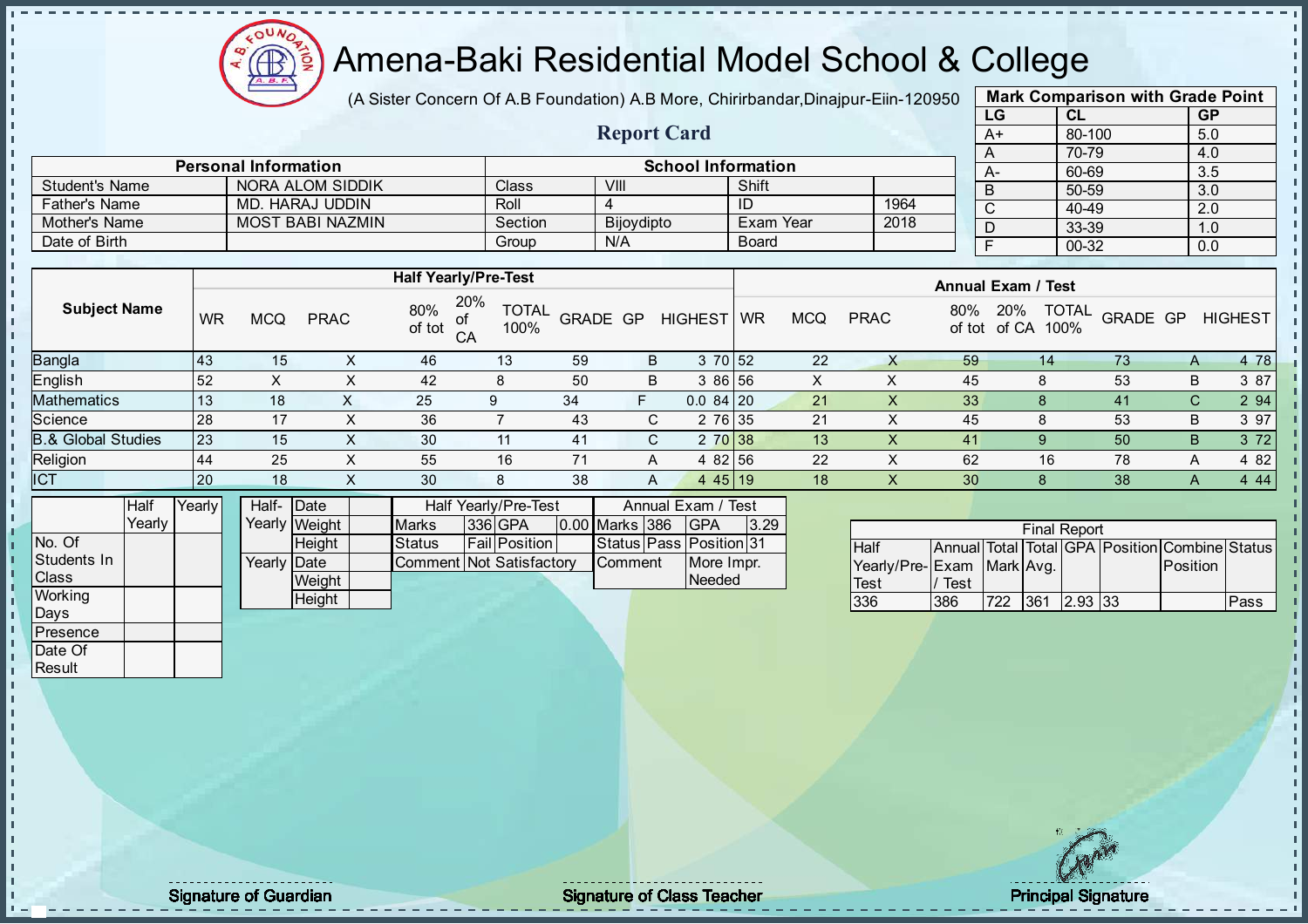

(A Sister Concern Of A.B Foundation) A.B More, Chirirbandar, Dinajpur-Eiin-120950

Report Card

| <b>Mark Comparison with Grade Point</b> |           |           |  |  |  |  |  |  |  |  |
|-----------------------------------------|-----------|-----------|--|--|--|--|--|--|--|--|
| LG                                      | <b>CL</b> | <b>GP</b> |  |  |  |  |  |  |  |  |
| $A+$                                    | 80-100    | 5.0       |  |  |  |  |  |  |  |  |
| A                                       | 70-79     | 4.0       |  |  |  |  |  |  |  |  |
| А-                                      | 60-69     | 3.5       |  |  |  |  |  |  |  |  |
| B                                       | 50-59     | 3.0       |  |  |  |  |  |  |  |  |
| C                                       | 40-49     | 2.0       |  |  |  |  |  |  |  |  |
|                                         | 33-39     | 1.0       |  |  |  |  |  |  |  |  |
|                                         | $00 - 32$ | 0.0       |  |  |  |  |  |  |  |  |
|                                         |           |           |  |  |  |  |  |  |  |  |

|                       |    |                  |                     |                             |                    |                            |                 | ____________________ |                 |            |      |     | - A-                      | פס-טס                    |                | .ა.ა           |
|-----------------------|----|------------------|---------------------|-----------------------------|--------------------|----------------------------|-----------------|----------------------|-----------------|------------|------|-----|---------------------------|--------------------------|----------------|----------------|
| <b>Student's Name</b> |    |                  | <b>JATIRMOY ROY</b> |                             | Class <sup>1</sup> |                            | VIII            |                      | Shift           |            |      |     | B                         | 50-59                    |                | 3.0            |
| Father's Name         |    |                  | <b>PORIMOLROY</b>   |                             | Roll               |                            |                 |                      | ID              |            | 1968 |     |                           | 40-49                    |                | 2.0            |
| Mother's Name         |    | <b>MISTY ROY</b> |                     |                             |                    | Section                    | Bijoydipto      |                      | Exam Year       |            | 2018 |     |                           | 33-39                    |                | 1.0            |
| Date of Birth         |    |                  |                     |                             | Group              |                            | N/A             |                      | Board           |            |      |     |                           | 00-32                    |                | 0.0            |
|                       |    |                  |                     |                             |                    |                            |                 |                      |                 |            |      |     |                           |                          |                |                |
|                       |    |                  |                     | <b>Half Yearly/Pre-Test</b> |                    |                            |                 |                      |                 |            |      |     | <b>Annual Exam / Test</b> |                          |                |                |
| <b>Subject Name</b>   | WR | <b>MCQ</b>       | <b>PRAC</b>         | 80%<br>$-111$               | 20%                | <b>TOTAL</b><br>$\sqrt{2}$ | <b>GRADE GP</b> | <b>HIGHEST</b>       | WR <sup>1</sup> | <b>MCQ</b> | PRAC | 80% | 20%                       | $-11 - 1$ $-101$ $-1001$ | TOTAL GRADE GP | <b>HIGHEST</b> |

Personal Information School Information

| $\sim$ $\sim$ $\sim$ $\sim$ $\sim$ $\sim$ $\sim$ | WR             | <b>MCQ</b> | <b>PRAC</b> | <u> 70 v</u><br>of tot | ∟רו שו<br>100%<br>CΑ | <b>GRADE GP</b> |    | <b>HIGHEST</b> | WR | MCQ | <b>PRAC</b> | 0070<br>of tot | 20 / U<br>of CA<br>100% | $\sim$<br>GRADE GP |      | HIGHEST    |
|--------------------------------------------------|----------------|------------|-------------|------------------------|----------------------|-----------------|----|----------------|----|-----|-------------|----------------|-------------------------|--------------------|------|------------|
| Bangla                                           | 33             |            |             | 35                     |                      | 46              |    | 2 70 42        |    |     |             | 47             |                         | 58                 |      | 3 7 8<br>B |
| English                                          | 6 <sup>′</sup> |            |             | 49                     |                      | 56              | В  | 3 86 52        |    |     |             | 42             |                         | 47                 |      | 2 87       |
| <b>Mathematics</b>                               | 21             | 16         |             | 30                     |                      | 36              |    | $0.084$ 22     |    |     |             | 31             |                         | -32                |      | 0.094      |
| Science                                          | 28             |            |             | 36                     | 9                    | 45              |    | 2 76 29        |    | 20  |             | 39             |                         | 48                 |      | 2 97       |
| <b>B.&amp; Global Studies</b>                    | 24             | 18         |             | 34                     | 11                   | 45              |    | 2 70 26        |    | 13  |             | 31             | 10                      | 41                 |      | 2 7 2      |
| Religion                                         | 48             | 23         |             | 57                     | 12                   | 69              | A- | $3.582$   43   |    | 19  |             | 50             | 10                      | 60                 | A-   | 3.5 82     |
| <b>ICT</b>                                       | 19             | 21         |             | 32                     | 6                    | 38              | A  | 4 4 5 1 1 8    |    | 14  | ∧           | 26             |                         | 33                 | $A-$ | 3.544      |

|                | <b>Half</b> | Yearly | Half- Date  |               |                          | <b>Half Yearly/Pre-Test</b> |                    | Annual Exam / Test   |      |
|----------------|-------------|--------|-------------|---------------|--------------------------|-----------------------------|--------------------|----------------------|------|
|                | Yearly      |        |             | Yearly Weight | <b>Marks</b>             | 335 GPA                     | 0.00 Marks 319 GPA |                      | 0.00 |
| No. Of         |             |        |             | <b>Height</b> | <b>Status</b>            | <b>Fail Position</b>        |                    | Status Fail Position |      |
| Students In    |             |        | Yearly Date |               | Comment Not Satisfactory |                             | <b>Comment</b>     | <b>INot</b>          |      |
| <b>I</b> Class |             |        |             | Weight        |                          |                             |                    | Satisfactory         |      |
| Working        |             |        |             | Height        |                          |                             |                    |                      |      |

| <b>Final Report</b><br>Annual Total Total GPA Position Combine Status |      |     |     |  |  |                 |  |  |  |  |  |
|-----------------------------------------------------------------------|------|-----|-----|--|--|-----------------|--|--|--|--|--|
| <b>Half</b>                                                           |      |     |     |  |  |                 |  |  |  |  |  |
| Yearly/Pre- Exam Mark Avg.                                            |      |     |     |  |  | <b>Position</b> |  |  |  |  |  |
| <b>Test</b>                                                           | Test |     |     |  |  |                 |  |  |  |  |  |
| 335                                                                   | 319  | 654 | 361 |  |  |                 |  |  |  |  |  |

Days Presence Date Of Result

J. D h İ

Signature of Guardian Signature Signature of Class Teacher Number of Class Teacher Principal Signature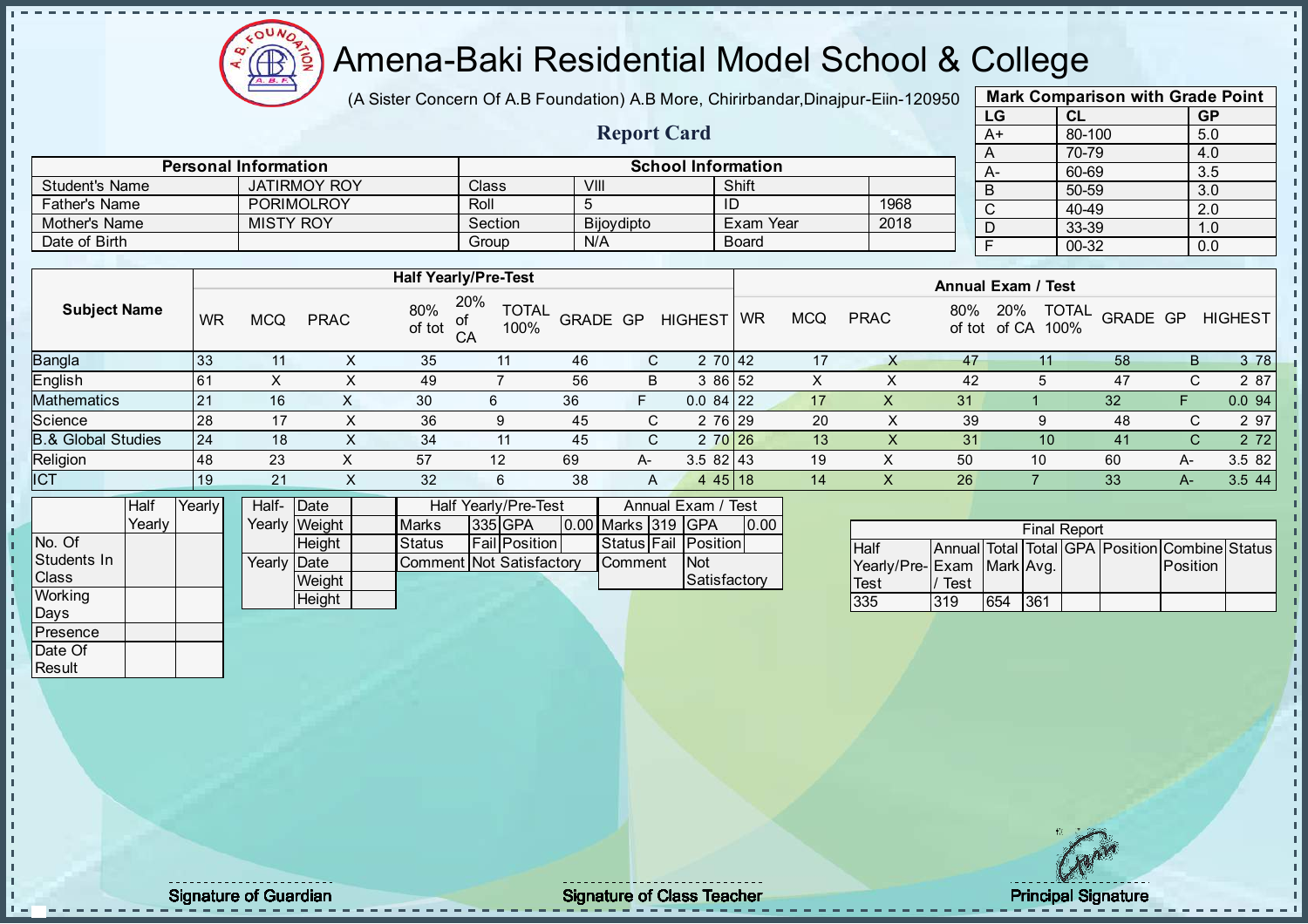Æ

## Amena-Baki Residential Model School & College

(A Sister Concern Of A.B Foundation) A.B More, Chirirbandar, Dinajpur-Eiin-120950

Report Card

| <b>Mark Comparison with Grade Point</b> |        |           |  |  |  |  |  |  |  |  |
|-----------------------------------------|--------|-----------|--|--|--|--|--|--|--|--|
| LG                                      | CL     | <b>GP</b> |  |  |  |  |  |  |  |  |
| A+                                      | 80-100 | 5.0       |  |  |  |  |  |  |  |  |
| A                                       | 70-79  | 4.0       |  |  |  |  |  |  |  |  |
| А-                                      | 60-69  | 3.5       |  |  |  |  |  |  |  |  |
| B                                       | 50-59  | 3.0       |  |  |  |  |  |  |  |  |
| C                                       | 40-49  | 2.0       |  |  |  |  |  |  |  |  |
| D                                       | 33-39  | 1.0       |  |  |  |  |  |  |  |  |
| F                                       | 00-32  | 0.0       |  |  |  |  |  |  |  |  |
|                                         |        |           |  |  |  |  |  |  |  |  |

|                | <b>Personal Information</b> |              | <b>School Information</b> |              |      |
|----------------|-----------------------------|--------------|---------------------------|--------------|------|
| Student's Name | MD. KHURSHIDUZZAMAN         | <b>Class</b> | VIII                      | Shift        |      |
| Father's Name  | MD.ABDUS SALAM              | Roll         |                           | ID           | 1969 |
| Mother's Name  | KHADIZA BEGUM               | Section      | Bijoydipto                | Exam Year    | 2018 |
| Date of Birth  |                             | Group        | N/A                       | <b>Board</b> |      |

|                               |           |     |                   |               | <b>Half Yearly/Pre-Test</b>       |          |      |                | <b>Annual Exam / Test</b> |            |             |               |                      |                          |    |                |
|-------------------------------|-----------|-----|-------------------|---------------|-----------------------------------|----------|------|----------------|---------------------------|------------|-------------|---------------|----------------------|--------------------------|----|----------------|
| <b>Subject Name</b>           | <b>WR</b> | MCQ | <b>PRAC</b>       | 80%<br>of tot | 20%<br><b>TOTAL</b><br>0ľ<br>100% | GRADE GP |      | <b>HIGHEST</b> | <b>WR</b>                 | <b>MCQ</b> | <b>PRAC</b> | 80%<br>of tot | 20%<br>100%<br>of CA | <b>TOTAL</b><br>GRADE GP |    | <b>HIGHEST</b> |
| <b>Bangla</b>                 | 39        | 15  |                   | 43            | 12                                | 55       | B    | 3 70 47        |                           | 23         |             | 56            |                      | 67                       | A- | 3.5 78         |
| English                       | 82        |     |                   | 66            | 15                                | 81       | $A+$ | 5 86 78        |                           | Ā          |             | 62            |                      | 79                       | A  | 4 87           |
| <b>Mathematics</b>            | 36        | 25  |                   | 49            | 14                                | 63       | A-   | $3.584$ 38     |                           | 19         | ∧           | 46            | 14                   | 60                       | A- | 3.5 94         |
| Science                       | 35        | 20  | $\sim$            | 44            | 14                                | 58       | B    | 3 76 46        |                           | 26         |             | 58            | 15                   | 73                       | A  | 4 97           |
| <b>B.&amp; Global Studies</b> | 37        | 18  | $\sim$            | 44            | 11                                | 55       | B    | 3 70 41        |                           | 25         | ∧           | 53            | 10                   | 63                       | A- | 3.5 72         |
| Religion                      | 53        | 24  | $\checkmark$<br>∧ | 62            | 16                                | 78       | A    | 4 82 51        |                           | 24         |             | 60            | 16                   | 76                       | Α  | 4 8 2          |
| <b>ICT</b>                    | 18        | 23  | $\lambda$         | 33            |                                   | 40       | A+   | 545 19         |                           | 21         | $\lambda$   | 32            |                      | 40                       | A+ | 5 4 4          |
|                               |           |     |                   |               |                                   |          |      |                |                           |            |             |               |                      |                          |    |                |

|                | Half   | Yearlv l | Half-                | <b>IDate</b>  |               |      | Half Yearly/Pre-Test    |                | Annual Exam / Test      |      |
|----------------|--------|----------|----------------------|---------------|---------------|------|-------------------------|----------------|-------------------------|------|
|                | Yearlv |          |                      | Yearly Weight | <b>Marks</b>  | 1430 | IGPA                    | 3.79 Marks 458 | <b>IGPA</b>             | 3.93 |
| INo. Of        |        |          |                      | <b>Height</b> | <b>Status</b> |      | <b>Pass Position 14</b> |                | Status Pass Position 13 |      |
| Students In    |        |          | Yearly <b>I</b> Date |               | Comment Good  |      |                         | <b>Comment</b> | Imprv.                  |      |
| <b>Class</b>   |        |          |                      | Weight        |               |      |                         |                | Needed                  |      |
| <b>Working</b> |        |          |                      | Height        |               |      |                         |                |                         |      |

|                           |      |     | <b>Final Report</b> |         |                                                |      |
|---------------------------|------|-----|---------------------|---------|------------------------------------------------|------|
| <b>Half</b>               |      |     |                     |         | Annual Total Total GPA Position Combine Status |      |
| Yearly/Pre-Exam Mark Avg. |      |     |                     |         | Position                                       |      |
| Test                      | Test |     |                     |         |                                                |      |
| 430                       | 458  | 888 | 444                 | 3.86 13 |                                                | Pass |

Days Presence Date Of **Result** 

h. J. D  $\frac{1}{1}$  $\mathbf{I}$ 

Signature of Guardian **Signature Signature of Class Teacher Principal Signature Principal Signature**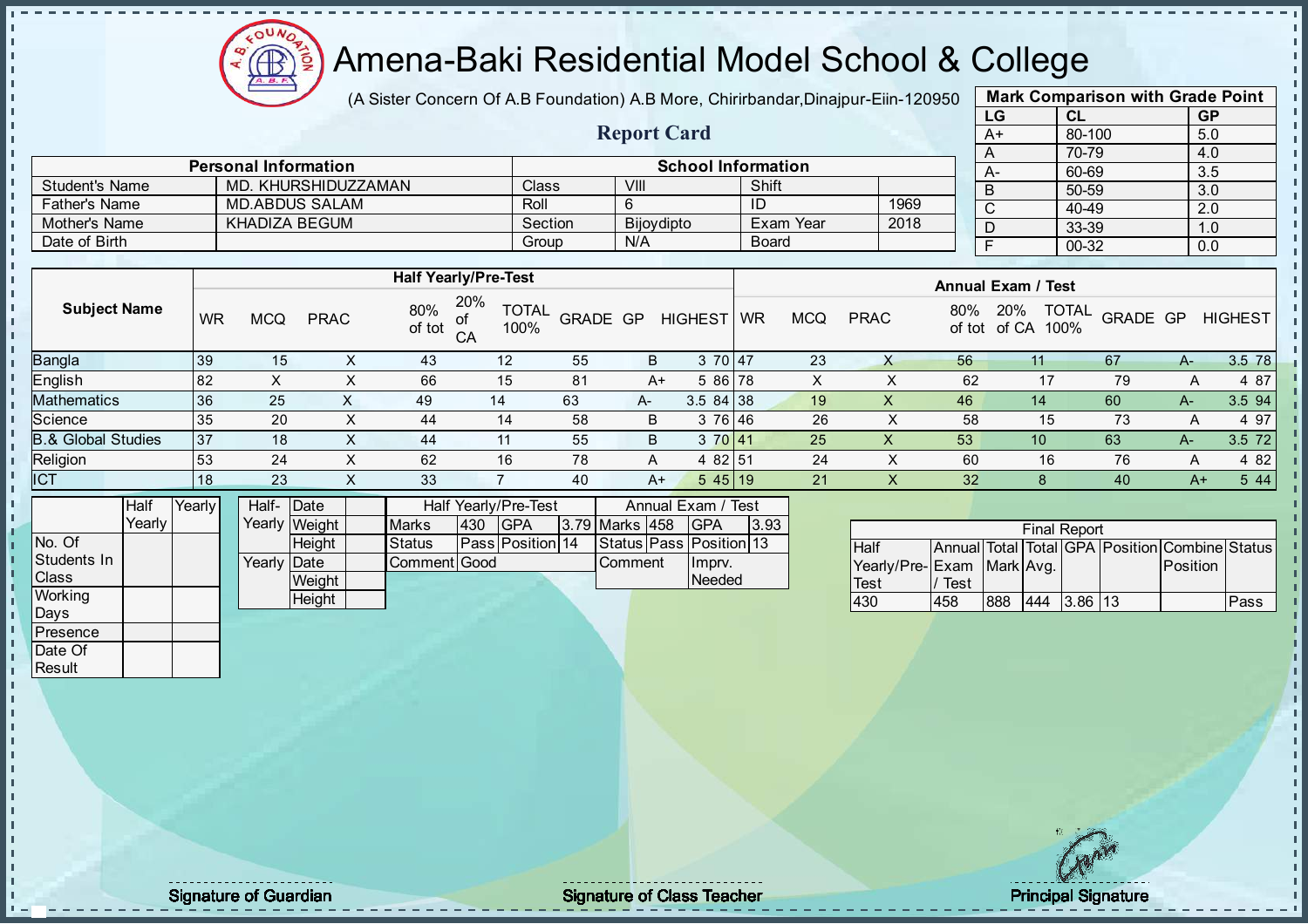

(A Sister Concern Of A.B Foundation) A.B More, Chirirbandar, Dinajpur-Eiin-120950

Report Card

| <b>Mark Comparison with Grade Point</b> |        |           |  |  |  |  |  |  |  |  |
|-----------------------------------------|--------|-----------|--|--|--|--|--|--|--|--|
| LG                                      | CL     | <b>GP</b> |  |  |  |  |  |  |  |  |
| A+                                      | 80-100 | 5.0       |  |  |  |  |  |  |  |  |
| A                                       | 70-79  | 4.0       |  |  |  |  |  |  |  |  |
| A-                                      | 60-69  | 3.5       |  |  |  |  |  |  |  |  |
| B                                       | 50-59  | 3.0       |  |  |  |  |  |  |  |  |
| C                                       | 40-49  | 2.0       |  |  |  |  |  |  |  |  |
| D                                       | 33-39  | 1.0       |  |  |  |  |  |  |  |  |
| F                                       | 00-32  | 0.0       |  |  |  |  |  |  |  |  |
|                                         |        |           |  |  |  |  |  |  |  |  |

|                      |           |     |                         |                             |                      |          |            |                |              |            |              |     | ◡                           | ∪−∪ບ                         |  |
|----------------------|-----------|-----|-------------------------|-----------------------------|----------------------|----------|------------|----------------|--------------|------------|--------------|-----|-----------------------------|------------------------------|--|
| <b>Father's Name</b> |           |     | MD.AZIZUL ISLAM         |                             | Roll                 |          |            |                | ID           |            | 1973         |     | $\sim$                      | 40-49                        |  |
| Mother's Name        |           |     | <b>MST.JASMIN AKTER</b> |                             | Section              |          | Bijoydipto |                |              | Exam Year  | 2018         |     |                             | 33-39                        |  |
| Date of Birth        |           |     |                         |                             | Group                |          | N/A        |                | <b>Board</b> |            |              |     |                             | 00-32                        |  |
|                      |           |     |                         |                             |                      |          |            |                |              |            |              |     |                             |                              |  |
|                      |           |     |                         | <b>Half Yearly/Pre-Test</b> |                      |          |            |                |              |            |              |     | <b>Annual Exam / Test</b>   |                              |  |
| <b>Subject Name</b>  | <b>WR</b> | MCQ | <b>PRAC</b>             | 20%<br>80%<br>of tot<br>CA  | <b>TOTAL</b><br>100% | GRADE GP |            | <b>HIGHEST</b> | <b>WR</b>    | <b>MCQ</b> | <b>PRAC</b>  | 80% | 20%<br>of tot of CA<br>100% | <b>TOTAL</b><br><b>GRADE</b> |  |
| Bangla               | 42        | 15  | X                       | 46                          | 11                   | 57       | B          | 3 70 38        |              | 22         | X            | 48  | 12                          | 60                           |  |
| English              | <b>90</b> |     | X                       | 72                          | 14                   | 86       | A+         | 5 86 72        |              | X          | $\mathbf{v}$ | 58  | 16                          | 74                           |  |
| Mathematics          | 18        | 13  | X                       | 17                          | 10                   | 27       |            | 0.084116       |              | 11         |              | 22  | 10                          | 32                           |  |

Comment Not Satisfactory

Personal Information and School Information

Student's Name MD.SHAREYA ISLAM Class VIII Shift

|                     |           |            |               |               |                      |                                         |                    |                      |      | AIIIUAI LAAIII / IGJL |             |               |                                                |                 |      |                |
|---------------------|-----------|------------|---------------|---------------|----------------------|-----------------------------------------|--------------------|----------------------|------|-----------------------|-------------|---------------|------------------------------------------------|-----------------|------|----------------|
| <b>Subject Name</b> | <b>WR</b> | <b>MCQ</b> | <b>PRAC</b>   | 80%<br>of tot | 20%<br>οl<br>CA      | <b>TOTAL</b><br><b>GRADE GP</b><br>100% |                    | HIGHEST   WR         |      | <b>MCQ</b>            | <b>PRAC</b> | 80%<br>of tot | <b>TOTAL</b><br>20%<br>of CA<br>100%           | <b>GRADE GP</b> |      | <b>HIGHEST</b> |
| Bangla              | 42        | 15         |               | 46            | 11                   | 57                                      | B                  | 3 70 38              |      | 22                    |             | 48            | 12 <sup>°</sup>                                | 60              | A-   | 3.5 78         |
| English             | <b>90</b> | X          |               | 72            | 14                   | 86                                      | A+                 | 5 86 72              |      |                       | ⋏           | 58            | 16                                             | 74              | A    | 4 87           |
| Mathematics         |           | 13         | X             | 17            | 10                   | 27                                      | F.                 | 0.084116             |      | 11                    |             | 22            | 10                                             | 32              |      | 0.094          |
| Science             |           | 10         | ⋏             | 22            |                      | 29                                      |                    | 0.076140             |      | 12                    | х           | 42            | 8                                              | 50              | B    | 3 97           |
| 8.& Global Studies  | 19        | 16         |               | 28            | 10                   | 38                                      | F.                 | $0.070$ 26           |      | 14                    | X           | 32            | 11                                             | 43              | C.   | 2 7 2          |
| Religion            | 33        | 17         |               | 40            | 15                   | 55                                      | B                  | 3 82 49              |      | 17                    |             | 53            | 13                                             | 66              | A-   | 3.582          |
| <b>ICT</b>          | 16        | 10         |               | 21            | 6                    | 27                                      | B                  | 345117               |      | 16                    |             | 26            |                                                | 33              | $A-$ | 3.544          |
| Half                | Yearly    | Half-Date  |               |               | Half Yearly/Pre-Test |                                         |                    | Annual Exam / Test   |      |                       |             |               |                                                |                 |      |                |
| Yearly              |           |            | Yearly Weight | <b>Marks</b>  | 319 GPA              |                                         | 0.00 Marks 358 GPA |                      | 0.00 |                       |             |               | <b>Final Report</b>                            |                 |      |                |
| No. Of              |           |            | Height        | <b>Status</b> | <b>Fail Position</b> |                                         |                    | Status Fail Position |      |                       | <b>Half</b> |               | Annual Total Total GPA Position Combine Status |                 |      |                |

Comment Not

| IGPA         | 10.00 |                           |      |      |     | <b>Final Report</b> |                                                |  |
|--------------|-------|---------------------------|------|------|-----|---------------------|------------------------------------------------|--|
| Position     |       | <b>Half</b>               |      |      |     |                     | Annual Total Total GPA Position Combine Status |  |
| <b>Not</b>   |       | Yearly/Pre-Exam Mark Avg. |      |      |     |                     | <b>Position</b>                                |  |
| Satisfactory |       | Test                      | Test |      |     |                     |                                                |  |
|              |       | 319                       | 358  | 1677 | 444 |                     |                                                |  |
|              |       |                           |      |      |     |                     |                                                |  |

Yearly Date

**Weight Height** 

Students In Class **Working** Days Presence Date Of **Result** 

 $\mathbf{I}$ J. - II

J. - II J.  $\mathbf{I}$  $\mathbf{I}$  $\blacksquare$ - II  $\mathbf{r}$  $\mathbf{I}$  $\mathbf{I}$  $\mathbf{I}$  $\mathbf{I}$  $\mathbf{I}$  $\mathbf{I}$  $\mathbf{I}$ J.

 $\blacksquare$ 

J.  $\mathbf{I}$ þ. Ŀ h l  $\mathbf{I}$ j,  $\mathbf{I}$  $\mathbf{I}$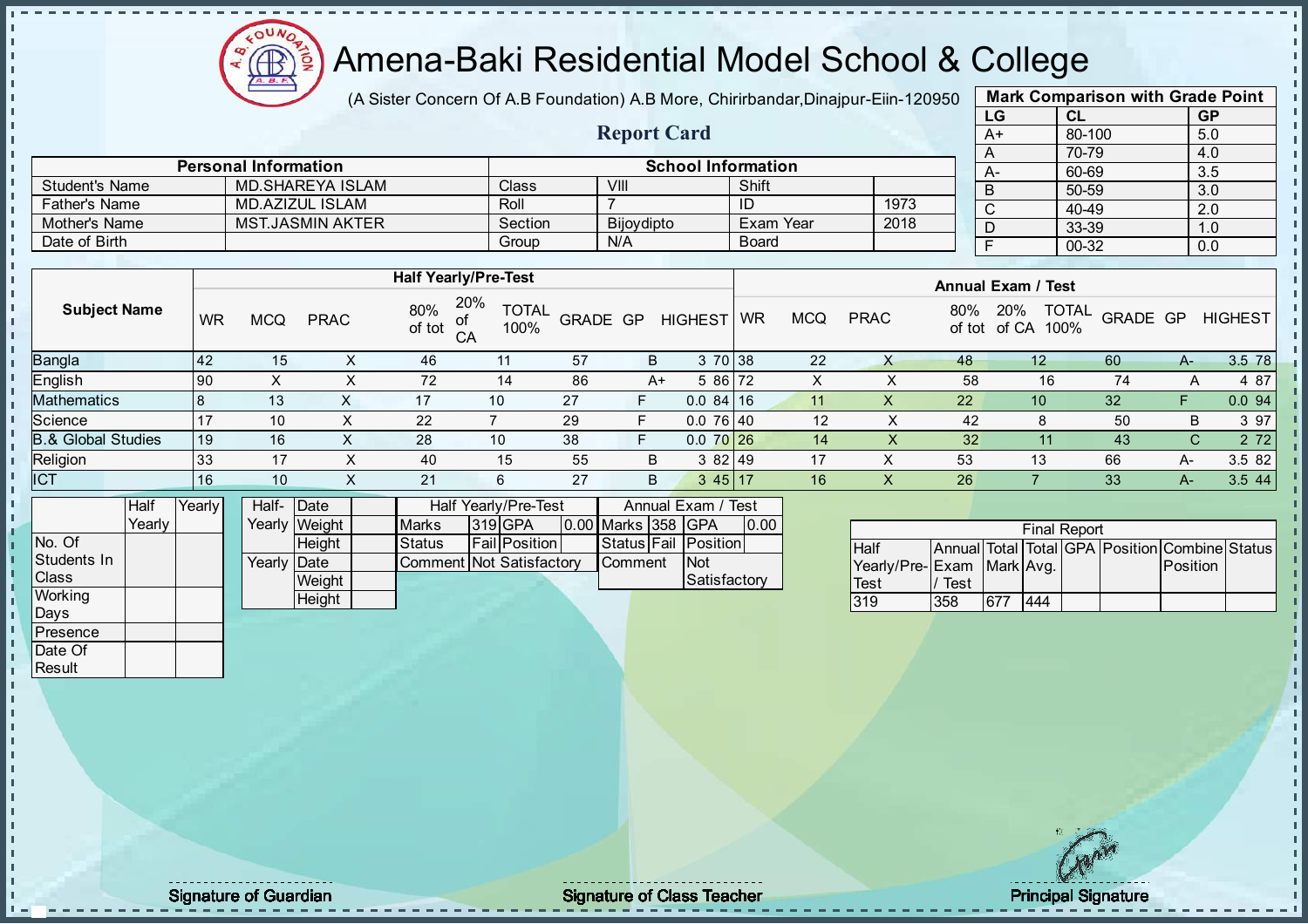

(A Sister Concern Of A.B Foundation) A.B More, Chirirbandar, Dinajpur-Eiin-120950

Report Card

| <b>Mark Comparison with Grade Point</b> |           |           |  |  |  |  |  |  |  |  |
|-----------------------------------------|-----------|-----------|--|--|--|--|--|--|--|--|
| LG                                      | CL        | <b>GP</b> |  |  |  |  |  |  |  |  |
| $A+$                                    | 80-100    | 5.0       |  |  |  |  |  |  |  |  |
| A                                       | 70-79     | 4.0       |  |  |  |  |  |  |  |  |
| А-                                      | 60-69     | 3.5       |  |  |  |  |  |  |  |  |
| B                                       | 50-59     | 3.0       |  |  |  |  |  |  |  |  |
| C                                       | $40 - 49$ | 2.0       |  |  |  |  |  |  |  |  |
| D                                       | 33-39     | 1.0       |  |  |  |  |  |  |  |  |
| F                                       | $00 - 32$ | 0.0       |  |  |  |  |  |  |  |  |
|                                         |           |           |  |  |  |  |  |  |  |  |

|                       | <b>Personal Information</b> |         |            | <b>School Information</b> |      |  | $A-$ |
|-----------------------|-----------------------------|---------|------------|---------------------------|------|--|------|
| <b>Student's Name</b> | <b>MD.SHAREYA ISLAM</b>     | Classi  | VIII       | Shift                     |      |  | -B   |
| <b>Father's Name</b>  | <b>MD.SIRAJUL ISLAM</b>     | Roll    |            | ID                        | 1984 |  |      |
| Mother's Name         | <b>UMMA KULSUM</b>          | Section | Bijoydipto | Exam Year                 | 2018 |  |      |
| Date of Birth         |                             | Group   | N/A        | Board                     |      |  |      |

|                               |           |            |             |               | <b>Half Yearly/Pre-Test</b>              |          |    |                | <b>Annual Exam / Test</b> |            |             |     |                                             |          |    |                |
|-------------------------------|-----------|------------|-------------|---------------|------------------------------------------|----------|----|----------------|---------------------------|------------|-------------|-----|---------------------------------------------|----------|----|----------------|
| <b>Subject Name</b>           | <b>WR</b> | <b>MCQ</b> | <b>PRAC</b> | 80%<br>of tot | 20%<br><b>TOTAL</b><br>100%<br>$C\Delta$ | GRADE GP |    | <b>HIGHEST</b> | <b>WR</b>                 | <b>MCQ</b> | <b>PRAC</b> | 80% | <b>TOTAL</b><br>20%<br>100%<br>of tot of CA | GRADE GP |    | <b>HIGHEST</b> |
| Bangla                        | 36        | 14         |             | 40            | 10                                       | 50       | B  | 3 70 45        |                           | 17         | х           | 50  |                                             | 61       | A- | 3.5 78         |
| English                       | 68        | X          | X           | 54            | 13                                       | 67       | A- | 3.5 86 51      |                           | X          |             | 41  | 13                                          | 54       | В  | 3 87           |
| Mathematics                   | 15        | 19         |             | 27            |                                          | 32       | F  | $0.084$ 17     |                           | 15         | х           | 26  |                                             | 34       |    | 0.094          |
| Science                       | 27        | 18         |             | 36            | 9                                        | 45       | C. | 2 76 32        |                           | 20         | X           | 42  | 8                                           | 50       | В  | 3 97           |
| <b>B.&amp; Global Studies</b> | 22        | 18         | ∧           | 32            | 11                                       | 43       | C. | 2 70 24        |                           | 19         | X           | 34  | 12 <sup>°</sup>                             | 46       | C. | 2 7 2          |
| Religion                      | 44        | 24         |             | 54            | 13                                       | 67       | A- | $3.582$   47   |                           | 23         | х           | 56  | 13                                          | 69       | A- | 3.5 82         |
| <b>ICT</b>                    | 12        | 17         |             | 23            |                                          | 30       | A- | $3.545$ 14     |                           | 20         | X           | 27  |                                             | 35       | A  | 4 4 4          |
|                               |           |            |             |               |                                          |          |    |                |                           |            |             |     |                                             |          |    |                |

|                | <b>Half</b> | Yearly | Half- Date  |               |                          | Half Yearly/Pre-Test |                      |  |                    | Annual Exam / Test |                      |      |
|----------------|-------------|--------|-------------|---------------|--------------------------|----------------------|----------------------|--|--------------------|--------------------|----------------------|------|
|                | Yearlv      |        |             | Yearly Weight | <b>Marks</b>             |                      | 334 GPA              |  | 0.00 Marks 349 GPA |                    |                      | 0.00 |
| No. Of         |             |        |             | <b>Height</b> | <b>Status</b>            |                      | <b>Fail Position</b> |  |                    |                    | Status Fail Position |      |
| Students In    |             |        | Yearly Date |               | Comment Not Satisfactory |                      |                      |  | <b>Comment</b>     |                    | <b>INot</b>          |      |
| <b>Class</b>   |             |        |             | Weight        |                          |                      |                      |  |                    |                    | Satisfactory         |      |
| <b>Working</b> |             |        |             | Height        |                          |                      |                      |  |                    |                    |                      |      |

|                           |      |     | <b>Final Report</b> |  |                                                |  |
|---------------------------|------|-----|---------------------|--|------------------------------------------------|--|
| <b>Half</b>               |      |     |                     |  | Annual Total Total GPA Position Combine Status |  |
| Yearly/Pre-Exam Mark Avg. |      |     |                     |  | <b>Position</b>                                |  |
| <b>Test</b>               | Test |     |                     |  |                                                |  |
| 334                       | 349  | 683 | 444                 |  |                                                |  |

Days **Presence** Date Of **Result** 

h J.

 $\begin{bmatrix} 1 \\ 1 \\ 1 \end{bmatrix}$ 

 $\mathbf{I}$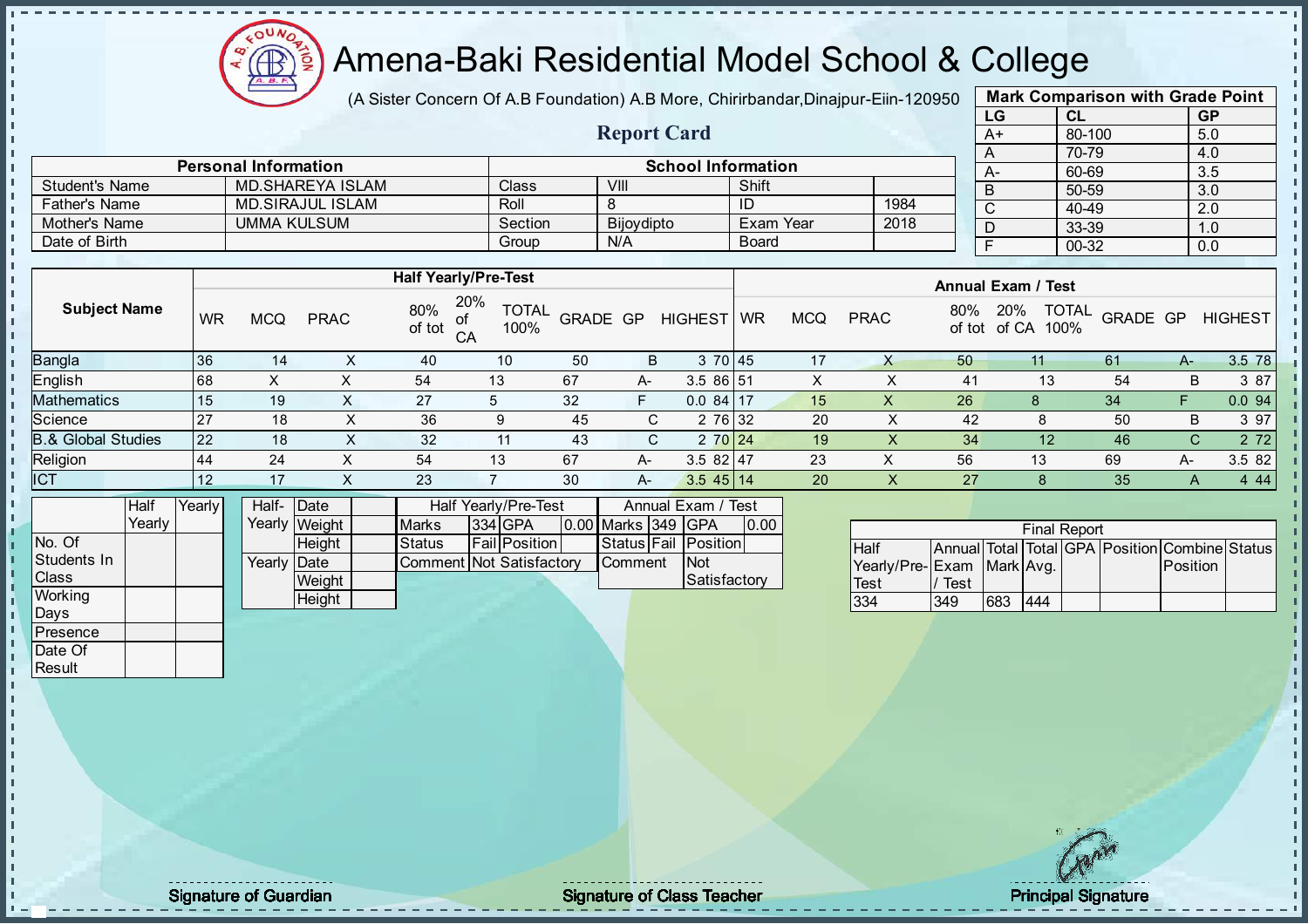

(A Sister Concern Of A.B Foundation) A.B More, Chirirbandar, Dinajpur-Eiin-120950

| <b>Mark Comparison with Grade Point</b> |           |           |  |  |  |  |  |  |
|-----------------------------------------|-----------|-----------|--|--|--|--|--|--|
| LG                                      | CL        | <b>GP</b> |  |  |  |  |  |  |
| A+                                      | 80-100    | 5.0       |  |  |  |  |  |  |
| A                                       | 70-79     | 4.0       |  |  |  |  |  |  |
| A-                                      | 60-69     | 3.5       |  |  |  |  |  |  |
| B                                       | 50-59     | 3.0       |  |  |  |  |  |  |
| C                                       | $40 - 49$ | 2.0       |  |  |  |  |  |  |
| D                                       | 33-39     | 1.0       |  |  |  |  |  |  |
| F                                       | $00 - 32$ | 0.0       |  |  |  |  |  |  |
|                                         |           |           |  |  |  |  |  |  |

|                       |                             |         | <b>Report Card</b> |                           |      | A+   |
|-----------------------|-----------------------------|---------|--------------------|---------------------------|------|------|
|                       |                             |         |                    |                           |      |      |
|                       | <b>Personal Information</b> |         |                    | <b>School Information</b> |      | $A-$ |
| <b>Student's Name</b> | MD MEHERAB HOSSAIN          | Class   | VIII               | Shift                     |      | D    |
| <b>Father's Name</b>  | MOSSARROF HOSSAIN           | Roll    |                    | ID                        | 2010 |      |
| Mother's Name         | <b>MOMOTAJ PARVIN</b>       | Section | Bijoydipto         | Exam Year                 | 2018 |      |
| Date of Birth         |                             | Group   | N/A                | <b>Board</b>              |      |      |

|                               |           | <b>Half Yearly/Pre-Test</b> |             |               |                                   |          |    |                |           |            | <b>Annual Exam / Test</b> |     |                                             |          |   |                |  |  |
|-------------------------------|-----------|-----------------------------|-------------|---------------|-----------------------------------|----------|----|----------------|-----------|------------|---------------------------|-----|---------------------------------------------|----------|---|----------------|--|--|
| <b>Subject Name</b>           | <b>WR</b> | <b>MCQ</b>                  | <b>PRAC</b> | 80%<br>of tot | 20%<br><b>TOTAL</b><br>100%<br>CA | GRADE GP |    | <b>HIGHEST</b> | <b>WR</b> | <b>MCQ</b> | <b>PRAC</b>               | 80% | <b>TOTAL</b><br>20%<br>100%<br>of tot of CA | GRADE GP |   | <b>HIGHEST</b> |  |  |
| <b>Bangla</b>                 | 31        | 12                          |             | 34            |                                   | 43       | C. | 2 70 31        |           | 19         |                           | 40  | 10                                          | 50       | B | 3 78           |  |  |
| <b>English</b>                | 60        |                             |             | 48            | 13                                | 61       | A- | 3.5 86 52      |           | $\sim$     |                           | 42  | 9                                           | 51       | В | 3 87           |  |  |
| Mathematics                   | 10        | 18                          |             | 22            |                                   | 27       | F  | $0.084$ 13     |           | 13         | ↗                         | 21  |                                             | 29       |   | 0.094          |  |  |
| Science                       | 24        | 14                          |             | 30            | 10                                | 40       | C. | 2 76 34        |           | 16         |                           | 40  |                                             | 51       | В | 3 97           |  |  |
| <b>B.&amp; Global Studies</b> | 18        | 20                          |             | 30            | 8                                 | 38       | F  | $0.070$ 33     |           | 18         | X                         | 41  | 9                                           | 50       | B | 3 7 2          |  |  |
| Religion                      | 36        | 20                          |             | 45            | 13                                | 58       | B  | 382 41         |           | 14         | х                         | 44  | 12                                          | 56       | В | 3 8 2          |  |  |
| <b>ICT</b>                    | 20        | 16                          | $\sim$      | 29            | 6                                 | 35       | A  | 445 19         |           | 20         | X                         | 31  |                                             | 38       | A | 4 4 4          |  |  |
|                               |           |                             |             |               |                                   |          |    |                |           |            |                           |     |                                             |          |   |                |  |  |

|              | Half   | Yearly <mark>I</mark> | Half- Date  |               |                          | Half Yearly/Pre-Test | Annual Exam / Test   |  |                    |  |                      |      |
|--------------|--------|-----------------------|-------------|---------------|--------------------------|----------------------|----------------------|--|--------------------|--|----------------------|------|
|              | Yearlv |                       |             | Yearly Weight | <b>Marks</b>             |                      | 302 GPA              |  | 0.00 Marks 325 GPA |  |                      | 0.00 |
| INo. Of      |        |                       |             | <b>Height</b> | <b>Status</b>            |                      | <b>Fail Position</b> |  |                    |  | Status Fail Position |      |
| Students In  |        |                       | Yearly Date |               | Comment Not Satisfactory |                      |                      |  | <b>Comment</b>     |  | <b>INot</b>          |      |
| <b>Class</b> |        |                       |             | Weight        |                          |                      |                      |  |                    |  | Satisfactory         |      |
| Working      |        |                       |             | Height        |                          |                      |                      |  |                    |  |                      |      |

| <b>Final Report</b>       |      |     |     |  |  |                                                |  |  |  |  |  |  |
|---------------------------|------|-----|-----|--|--|------------------------------------------------|--|--|--|--|--|--|
| <b>Half</b>               |      |     |     |  |  | Annual Total Total GPA Position Combine Status |  |  |  |  |  |  |
| Yearly/Pre-Exam Mark Avg. |      |     |     |  |  | Position                                       |  |  |  |  |  |  |
| <b>Test</b>               | Test |     |     |  |  |                                                |  |  |  |  |  |  |
| 302                       | 325  | 627 | 444 |  |  |                                                |  |  |  |  |  |  |

Days Presence Date Of **Result** 

J. D h i, J.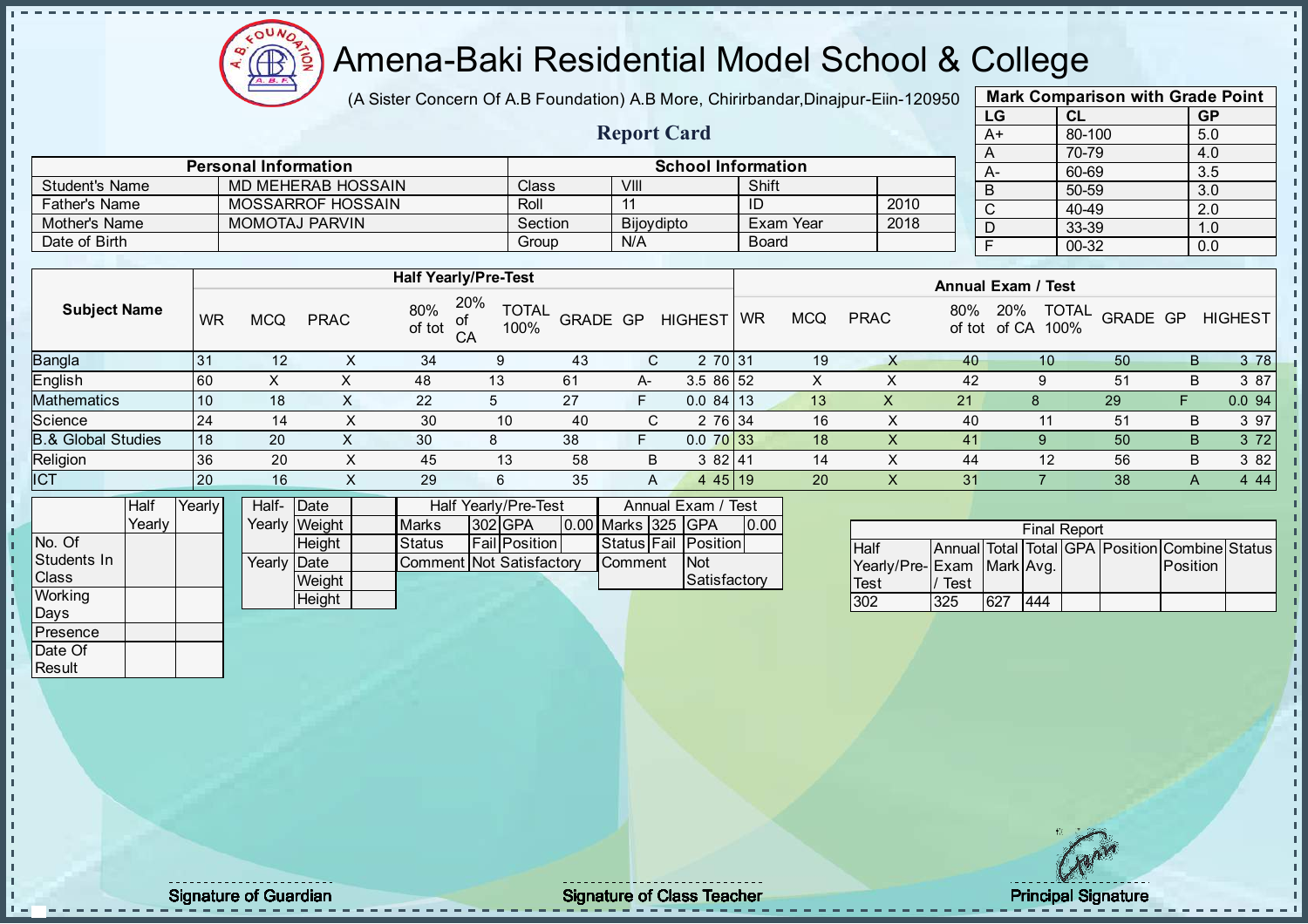

(A Sister Concern Of A.B Foundation) A.B More, Chirirbandar, Dinajpur-Eiin-120950

| <b>Mark Comparison with Grade Point</b> |           |           |  |  |  |  |  |  |  |
|-----------------------------------------|-----------|-----------|--|--|--|--|--|--|--|
| LG                                      | CL        | <b>GP</b> |  |  |  |  |  |  |  |
| $A+$                                    | 80-100    | 5.0       |  |  |  |  |  |  |  |
| A                                       | 70-79     | 4.0       |  |  |  |  |  |  |  |
| A-                                      | 60-69     | 3.5       |  |  |  |  |  |  |  |
| B                                       | 50-59     | 3.0       |  |  |  |  |  |  |  |
| C                                       | 40-49     | 2.0       |  |  |  |  |  |  |  |
| D                                       | 33-39     | 1.0       |  |  |  |  |  |  |  |
| F                                       | $00 - 32$ | 0.0       |  |  |  |  |  |  |  |

|                      |                             |         | <b>Report Card</b>        |              |      | --<br>A+ |  |  |  |  |
|----------------------|-----------------------------|---------|---------------------------|--------------|------|----------|--|--|--|--|
|                      | <b>Personal Information</b> |         | <b>School Information</b> |              |      |          |  |  |  |  |
| Student's Name       | <b>LABIB SHAHARIAR</b>      | Class   | VIII                      | Shift        |      | $A-$     |  |  |  |  |
| <b>Father's Name</b> | <b>JAKIR HOSSAIN</b>        | Roll    |                           | ID           | 2017 |          |  |  |  |  |
| Mother's Name        | LIPI ARA                    | Section | Bijoydipto                | Exam Year    | 2018 |          |  |  |  |  |
| Date of Birth        |                             | Group   | N/A                       | <b>Board</b> |      |          |  |  |  |  |

|                     |           |            |             | <b>Half Yearly/Pre-Test</b> |                             |                 |    |                | <b>Annual Exam / Test</b> |            |             |               |                                      |          |    |                |
|---------------------|-----------|------------|-------------|-----------------------------|-----------------------------|-----------------|----|----------------|---------------------------|------------|-------------|---------------|--------------------------------------|----------|----|----------------|
| <b>Subject Name</b> | WR        | <b>MCQ</b> | <b>PRAC</b> | 80%<br>οf<br>of tot<br>CA   | 20%<br><b>TOTAL</b><br>100% | <b>GRADE GP</b> |    | <b>HIGHEST</b> | <b>WR</b>                 | <b>MCQ</b> | <b>PRAC</b> | 80%<br>of tot | <b>TOTAL</b><br>20%<br>of CA<br>100% | GRADE GP |    | <b>HIGHEST</b> |
| Bangla              | <b>42</b> | 11         |             | 42                          | 15                          | 57              | B  | 3 70 47        |                           | 15         | X           | 50            | 14                                   | 64       | A- | 3.5 78         |
| English             | 67        | Χ          | ∧           | 54                          | 16                          | 70              | A  | 4 86 74        |                           | x          |             | 59            | 18                                   | 77       |    | 4 87           |
| Mathematics         | 27        | 17         | $\sim$      | 35                          | 10                          | 45              | C. | 284 50         |                           | 16         | X           | 53            | 10                                   | 63       | A- | 3.5 94         |
| Science             | 36        | 19         | X           | 44                          | 15                          | 59              | B  | 3 76 45        |                           | 24         | X           | 55            | 14                                   | 69       | A- | 3.5 97         |
| 3.& Global Studies  | 26        | 14         | v<br>$\sim$ | 32                          | 12                          | 44              | C. | 2 70 32        |                           | 14         | X           | 37            | 12                                   | 49       | С  | 2 7 2          |
| Religion            | 50        | 18         | X           | 54                          | 16                          | 70              | A  | 4 82 54        |                           | 24         | ㅅ           | 62            | 16                                   | 78       | A  | 4 8 2          |
| <b>ICT</b>          | 17        | 13         |             | 24                          |                             | 31              | A- | $3.545$ 18     |                           | 21         | $\lambda$   | 31            | 8                                    | 39       | A  | 4 4 4          |
|                     |           |            |             |                             |                             |                 |    |                |                           |            |             |               |                                      |          |    |                |

|              | Half     | Yearlv | Half- Date  |               |                       | Half Yearly/Pre-Test | Annual Exam / Test      |                       |  |                         |     |
|--------------|----------|--------|-------------|---------------|-----------------------|----------------------|-------------------------|-----------------------|--|-------------------------|-----|
|              | Yearlv I |        |             | Yearly Weight | <b>Marks</b>          | 376                  | <b>IGPA</b>             | <b>3.07 Marks 439</b> |  | <b>IGPA</b>             | 3.5 |
| No. Of       |          |        |             | <b>Height</b> | <b>Status</b>         |                      | <b>Pass Position 29</b> |                       |  | Status Pass Position 26 |     |
| Students In  |          |        | Yearly Date |               | Comment Impry, Needed |                      |                         | <b>Comment</b>        |  | Ilmpry.                 |     |
| <b>Class</b> |          |        |             | Weight        |                       |                      |                         |                       |  | Needed                  |     |
| Working      |          |        |             | Height        |                       |                      |                         |                       |  |                         |     |

| <b>Final Report</b>       |      |      |  |             |  |                                                |      |  |  |  |  |
|---------------------------|------|------|--|-------------|--|------------------------------------------------|------|--|--|--|--|
| <b>Half</b>               |      |      |  |             |  | Annual Total Total GPA Position Combine Status |      |  |  |  |  |
| Yearly/Pre-Exam Mark Avg. |      |      |  |             |  | Position                                       |      |  |  |  |  |
| <b>Test</b>               | Test |      |  |             |  |                                                |      |  |  |  |  |
| 376                       | 439  | 1815 |  | 408 3.29 26 |  |                                                | Pass |  |  |  |  |

Days **Presence** Date Of **Result** 

 $\mathbf{I}$ 

п h J.

 $\begin{bmatrix} 1 \\ 1 \\ 1 \end{bmatrix}$ 

 $\mathbf{I}$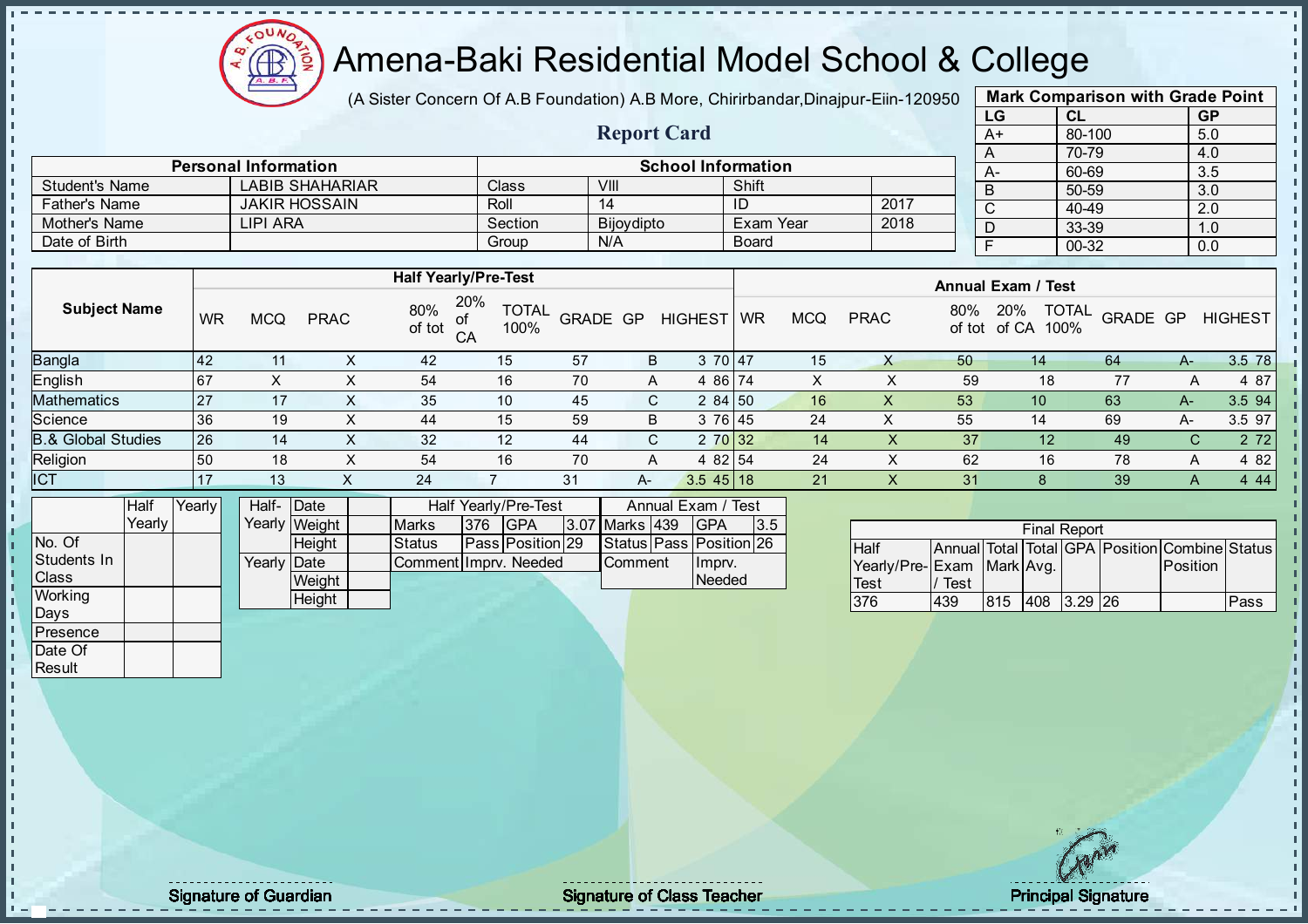

(A Sister Concern Of A.B Foundation) A.B More, Chirirbandar, Dinajpur-Eiin-120950

Report Card

| <b>Mark Comparison with Grade Point</b> |        |           |  |  |  |  |  |  |
|-----------------------------------------|--------|-----------|--|--|--|--|--|--|
| LG                                      | CL     | <b>GP</b> |  |  |  |  |  |  |
| A+                                      | 80-100 | 5.0       |  |  |  |  |  |  |
| A                                       | 70-79  | 4.0       |  |  |  |  |  |  |
| A-                                      | 60-69  | 3.5       |  |  |  |  |  |  |
| B                                       | 50-59  | 3.0       |  |  |  |  |  |  |
| C                                       | 40-49  | 2.0       |  |  |  |  |  |  |
| D                                       | 33-39  | 1.0       |  |  |  |  |  |  |
| F                                       | 00-32  | 0.0       |  |  |  |  |  |  |

|                      | <b>Personal Information</b> | <b>School Information</b> |                   |              |      |  |  |  |  |
|----------------------|-----------------------------|---------------------------|-------------------|--------------|------|--|--|--|--|
| Student's Name       | AL SHAHAREAR SHAHID         | <b>Class</b>              | VIII              | Shift        |      |  |  |  |  |
| <b>Father's Name</b> | MD ABDUS SALAM              | Roll                      | 15                |              | 2024 |  |  |  |  |
| Mother's Name        | <b>MOST SHAHEN BILKISH</b>  | Section                   | <b>Bijoydipto</b> | Exam Year    | 2018 |  |  |  |  |
| Date of Birth        |                             | Group                     | N/A               | <b>Board</b> |      |  |  |  |  |

|                               |           |            |             |               | <b>Half Yearly/Pre-Test</b>             |          |    |                | <b>Annual Exam / Test</b> |            |             |     |                     |                                  |    |                |  |
|-------------------------------|-----------|------------|-------------|---------------|-----------------------------------------|----------|----|----------------|---------------------------|------------|-------------|-----|---------------------|----------------------------------|----|----------------|--|
| <b>Subject Name</b>           | <b>WR</b> | <b>MCQ</b> | <b>PRAC</b> | 80%<br>of tot | 20%<br><b>TOTAL</b><br>of<br>100%<br>CA | GRADE GP |    | <b>HIGHEST</b> | <b>WR</b>                 | <b>MCQ</b> | <b>PRAC</b> | 80% | 20%<br>of tot of CA | <b>TOTAL</b><br>GRADE GP<br>100% |    | <b>HIGHEST</b> |  |
| <b>Bangla</b>                 | <b>42</b> | 12         |             | 43            | 11                                      | 54       | B  | 3 70 39        |                           | 27         | х           | 53  | 11                  | 64                               | A- | 3.5 78         |  |
| <b>English</b>                | 60        | $\sim$     |             | 48            | 12                                      | 60       | A- | 3.5 86 58      |                           | X          |             | 46  | 13                  | 59                               | B  | 3 87           |  |
| Mathematics                   | 23        | 19         | $\lambda$   | 34            |                                         | 43       | C. | 284 24         |                           | 14         | х           | 30  | 10                  | 40                               | С  | 2 94           |  |
| Science                       | 28        | 18         |             | 37            | 14                                      | 51       | B  | 3 76 32        |                           | 20         |             | 42  | 15                  | 57                               | B  | 3 97           |  |
| <b>B.&amp; Global Studies</b> | 28        | 22         |             | 40            | 10                                      | 50       | B  | 3 70 32        |                           | 12         | X           | 35  | 10                  | 45                               | C  | 2 7 2          |  |
| Religion                      | 49        | 21         |             | 56            | 14                                      | 70       | A  | 4 82 46        |                           | 26         | ∧           | 58  |                     | 69                               | A- | 3.5 82         |  |
| <b>ICT</b>                    | 19        | 21         | $\sim$      | 32            | 5                                       | 37       | A  | 4 4 5 1 8      |                           | 20         | X           | 30  |                     | 37                               | A  | 4 4 4          |  |
|                               |           |            |             |               |                                         |          |    |                |                           |            |             |     |                     |                                  |    |                |  |

|                | Half   | YearlvT | Half-       | <b>Date</b>   |                       |     | Half Yearly/Pre-Test |                | Annual Exam / Test            |  |
|----------------|--------|---------|-------------|---------------|-----------------------|-----|----------------------|----------------|-------------------------------|--|
|                | Yearly |         |             | Yearly Weight | <b>Marks</b>          | 365 | <b>IGPA</b>          | 3.21 Marks 371 | <b>IGPA</b>                   |  |
| INo. Of        |        |         |             | <b>Height</b> | Status                |     | Pass Position 26     |                | Status   Pass   Position   33 |  |
| Students In    |        |         | Yearly Date |               | CommentIImprv. Needed |     |                      | <b>Comment</b> | More Impr.                    |  |
| <b>Class</b>   |        |         |             | Weight        |                       |     |                      |                | Needed                        |  |
| <b>Working</b> |        |         |             | Height        |                       |     |                      |                |                               |  |

|                            |      |     | <b>Final Report</b> |                                                |      |
|----------------------------|------|-----|---------------------|------------------------------------------------|------|
| <b>Half</b>                |      |     |                     | Annual Total Total GPA Position Combine Status |      |
| Yearly/Pre- Exam Mark Avg. |      |     |                     | <b>Position</b>                                |      |
| <b>Test</b>                | Test |     |                     |                                                |      |
| 365                        | 371  | 736 | 368 3.11 32         |                                                | Pass |

Days **Presence** Date Of **Result** 

h D  $\frac{1}{1}$  $\mathbf{I}$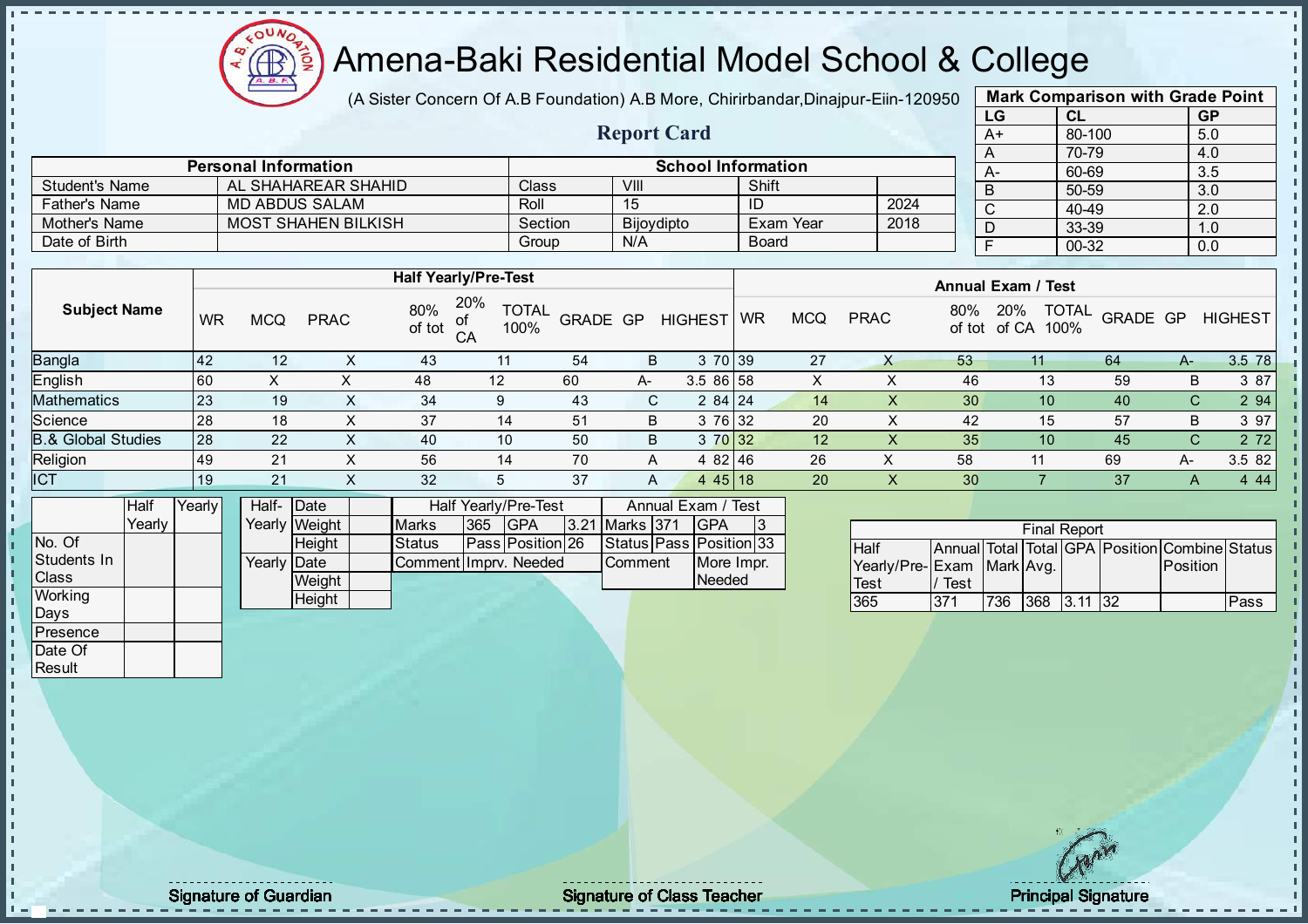

(A Sister Concern Of A.B Foundation) A.B More, Chirirbandar, Dinajpur-Eiin-120950

Report Card

| <b>Mark Comparison with Grade Point</b> |           |           |  |  |  |  |  |  |  |  |  |  |
|-----------------------------------------|-----------|-----------|--|--|--|--|--|--|--|--|--|--|
| LG                                      | <b>CL</b> | <b>GP</b> |  |  |  |  |  |  |  |  |  |  |
| $A+$                                    | 80-100    | 5.0       |  |  |  |  |  |  |  |  |  |  |
| A                                       | 70-79     | 4.0       |  |  |  |  |  |  |  |  |  |  |
| А-                                      | 60-69     | 3.5       |  |  |  |  |  |  |  |  |  |  |
| B                                       | 50-59     | 3.0       |  |  |  |  |  |  |  |  |  |  |
| $\mathsf{C}$                            | 40-49     | 2.0       |  |  |  |  |  |  |  |  |  |  |
| D                                       | 33-39     | 1.0       |  |  |  |  |  |  |  |  |  |  |
| F                                       | 00-32     | 0.0       |  |  |  |  |  |  |  |  |  |  |
|                                         |           |           |  |  |  |  |  |  |  |  |  |  |

|                      | <b>Personal Information</b> |         |            | <b>School Information</b> |      |   |
|----------------------|-----------------------------|---------|------------|---------------------------|------|---|
| Student's Name       | SHUVO KUMAR DAS             | Class   | VIII       | Shift                     |      | B |
| <b>Father's Name</b> | RANJAN KUMAR DAS            | Roll    |            |                           | 2056 |   |
| Mother's Name        | <b>BOBITA RANI DAS</b>      | Section | Bijoydipto | Exam Year                 | 2018 |   |
| Date of Birth        |                             | Group   | N/A        | <b>Board</b>              |      |   |

|                               |              |            |             |               | <b>Half Yearly/Pre-Test</b>       |          |    |                |           |            |             |               | <b>Annual Exam / Test</b> |                          |      |                |
|-------------------------------|--------------|------------|-------------|---------------|-----------------------------------|----------|----|----------------|-----------|------------|-------------|---------------|---------------------------|--------------------------|------|----------------|
| <b>Subject Name</b>           | WR           | <b>MCQ</b> | <b>PRAC</b> | 80%<br>of tot | 20%<br><b>TOTAL</b><br>100%<br>CA | GRADE GP |    | <b>HIGHEST</b> | <b>WR</b> | <b>MCQ</b> | <b>PRAC</b> | 80%<br>of tot | 20%<br>of CA<br>100%      | <b>TOTAL</b><br>GRADE GP |      | <b>HIGHEST</b> |
| Bangla                        | 46           | 18         |             | 51            | 12                                | 63       | A- | $3.5$ 70 47    |           | 26         |             | 58            | 13                        | 71                       | A    | 4 78           |
| English                       | 150          | X          | х           | 40            | 10                                | 50       | B  | 3 86 51        |           | X          |             | 41            | 9                         | 50                       | B    | 3 87           |
| Mathematics                   | 14           | 16         |             | 24            | 9                                 | 33       | F  | $0.084$ 26     |           | 29         | X           | 44            |                           | 52                       | B.   | 3 94           |
| Science                       | <b>25</b>    | 20         | X           | 36            | 9                                 | 45       | C. | 2 76 40        |           | 26         | х           | 53            |                           | 61                       | A-   | 3.5 97         |
| <b>B.&amp; Global Studies</b> | 27           | 15         | х           | 34            | 11                                | 45       | C. | 2 70 36        |           | 24         | x           | 48            |                           | 59                       | B.   | 3 7 2          |
| Religion                      | 49           | 19         | X           | 54            | 14                                | 68       | A- | 3.582 51       |           | 24         | ∧           | 60            | 10                        | 70                       | A    | 4 8 2          |
| ICT                           | $ 20\rangle$ | 17         |             | 30            |                                   | 37       | A  | $445$   19     |           | 23         | $\lambda$   | 34            | 8                         | 42                       | $A+$ | 5 4 4          |
|                               |              |            |             |               |                                   |          |    |                |           |            |             |               |                           |                          |      |                |

|              | Half   | Yearlvl | Half- Date  |               |                          | Half Yearly/Pre-Test |                       | Annual Exam / Test      |      |
|--------------|--------|---------|-------------|---------------|--------------------------|----------------------|-----------------------|-------------------------|------|
|              | Yearlv |         |             | Yearly Weight | <b>Marks</b>             | 341 GPA              | <b>0.00 Marks 405</b> | IGPA                    | 3.64 |
| No. Of       |        |         |             | <b>Height</b> | <b>Status</b>            | <b>Fail</b> Position |                       | Status Pass Position 23 |      |
| Students In  |        |         | Yearly Date |               | Comment Not Satisfactory |                      | <b>Comment</b>        | Imprv.                  |      |
| <b>Class</b> |        |         |             | Weight        |                          |                      |                       | Needed                  |      |
| Working      |        |         |             | Height        |                          |                      |                       |                         |      |

|                           |      |                 | <b>Final Report</b> |                                                |      |
|---------------------------|------|-----------------|---------------------|------------------------------------------------|------|
| <b>Half</b>               |      |                 |                     | Annual Total Total GPA Position Combine Status |      |
| Yearly/Pre-Exam Mark Avg. |      |                 |                     | Position                                       |      |
| Test                      | Test |                 |                     |                                                |      |
| 341                       | 405  | 746 373 3.11 31 |                     |                                                | Pass |

Days **Presence** Date Of **Result** 

п h J. D  $\frac{1}{1}$  $\mathbf{I}$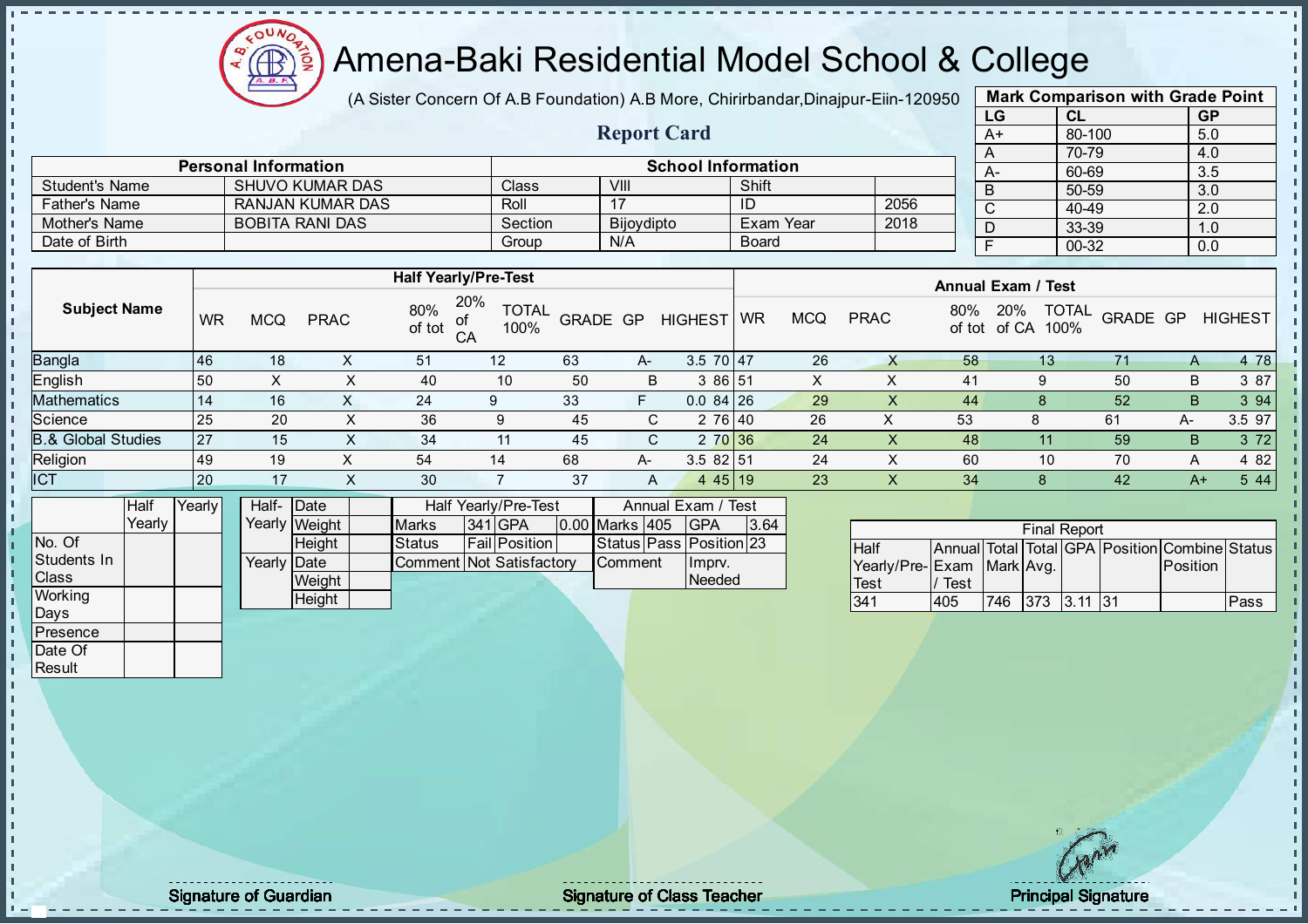

(A Sister Concern Of A.B Foundation) A.B More, Chirirbandar, Dinajpur-Eiin-120950

| <b>Mark Comparison with Grade Point</b> |        |           |  |  |  |  |  |  |  |  |  |  |
|-----------------------------------------|--------|-----------|--|--|--|--|--|--|--|--|--|--|
| LG                                      | CL     | <b>GP</b> |  |  |  |  |  |  |  |  |  |  |
| $A+$                                    | 80-100 | 5.0       |  |  |  |  |  |  |  |  |  |  |
| A                                       | 70-79  | 4.0       |  |  |  |  |  |  |  |  |  |  |
| A-                                      | 60-69  | 3.5       |  |  |  |  |  |  |  |  |  |  |
| B                                       | 50-59  | 3.0       |  |  |  |  |  |  |  |  |  |  |
| $\overline{\text{c}}$                   | 40-49  | 2.0       |  |  |  |  |  |  |  |  |  |  |
| D                                       | 33-39  | 1.0       |  |  |  |  |  |  |  |  |  |  |
| F                                       | 00-32  | 0.0       |  |  |  |  |  |  |  |  |  |  |
|                                         |        |           |  |  |  |  |  |  |  |  |  |  |

|                       |                             |         | <b>Report Card</b> |                           |      | --<br>$A+$ |
|-----------------------|-----------------------------|---------|--------------------|---------------------------|------|------------|
|                       |                             |         |                    |                           |      |            |
|                       | <b>Personal Information</b> |         |                    | <b>School Information</b> |      | $A-$       |
| <b>Student's Name</b> | <b>SHARIRA AHAMED</b>       | Class   | VIII               | Shift                     |      |            |
| <b>Father's Name</b>  | RAFIK SHAH                  | Roll    | 19                 | ID                        | 2069 |            |
| Mother's Name         | <b>REJINA PARVIN</b>        | Section | Bijoydipto         | Exam Year                 | 2018 |            |
| Date of Birth         |                             | Group   | N/A                | Board                     |      |            |

|                               |           |            |             |               | <b>Half Yearly/Pre-Test</b>       |                 |      |                 |           |            |             |               | <b>Annual Exam / Test</b>            |          |      |                |
|-------------------------------|-----------|------------|-------------|---------------|-----------------------------------|-----------------|------|-----------------|-----------|------------|-------------|---------------|--------------------------------------|----------|------|----------------|
| <b>Subject Name</b>           | WR        | <b>MCQ</b> | <b>PRAC</b> | 80%<br>of tot | 20%<br><b>TOTAL</b><br>100%<br>CA | <b>GRADE GP</b> |      | <b>HIGHEST</b>  | <b>WR</b> | <b>MCQ</b> | <b>PRAC</b> | 80%<br>of tot | <b>TOTAL</b><br>20%<br>of CA<br>100% | GRADE GP |      | <b>HIGHEST</b> |
| Bangla                        | 143       | 19         |             | 50            | 13                                | 63              | $A-$ | $3.5 \ 70 \ 52$ |           | 21         |             | 58            | 14                                   | 72       | A    | 4 78           |
| English                       | 78        | х          |             | 62            | 18                                | 80              | $A+$ | 5 86 79         |           | ∧          |             | 63            | 18                                   | 81       | A+   | 5 87           |
| Mathematics                   | 26        | 18         |             | 35            | 12                                | 47              | C.   | 284 49          |           | 19         | х           | 54            | 14                                   | 68       | A-   | 3.5 94         |
| Science                       | <b>42</b> | 19         |             | 49            | 16                                | 65              | A-   | 3.5 76 61       |           | 22         | ∧           | 66            | 17                                   | 83       | $A+$ | 5 97           |
| <b>B.&amp; Global Studies</b> | <b>40</b> | 19         | X           | 47            | 8                                 | 55              | B    | 3 70 39         |           | 21         | x           | 48            | 10                                   | 58       | B    | 3 7 2          |
| Religion                      | 52        | 23         | $\sim$      | 60            | 16                                | 76              | A    | 4 82 55         |           | 26         | ∧           | 65            | 15                                   | 80       | A+   | 5 82           |
| <b>ICT</b>                    | 21        | 16         | v<br>$\sim$ | 30            | 8                                 | 38              | A    | $445$   20      |           | 19         | $\lambda$   | 31            | 9                                    | 40       | $A+$ | 5 4 4          |
|                               |           |            |             |               |                                   |                 |      |                 |           |            |             |               |                                      |          |      |                |

|                | Half     | Yearly | Half- Date           |               |              |     | Half Yearly/Pre-Test    |                | Annual Exam / Test           |      |
|----------------|----------|--------|----------------------|---------------|--------------|-----|-------------------------|----------------|------------------------------|------|
|                | Yearlv I |        |                      | Yearly Weight | <b>Marks</b> | 424 | <b>IGPA</b>             | 3.57 Marks 482 | <b>IGPA</b>                  | 4.36 |
| No. Of         |          |        |                      | <b>Height</b> | Status       |     | <b>Pass Position 18</b> |                | Status   Pass   Position   7 |      |
| Students In    |          |        | Yearlv <b>I</b> Date |               | Comment Good |     |                         | <b>Comment</b> | lGood                        |      |
| <b>Class</b>   |          |        |                      | Weight        |              |     |                         |                |                              |      |
| <b>Working</b> |          |        |                      | Height        |              |     |                         |                |                              |      |
| Days           |          |        |                      |               |              |     |                         |                |                              |      |

|                           | <b>Final Report</b> |     |  |             |  |                                                |      |  |  |  |  |
|---------------------------|---------------------|-----|--|-------------|--|------------------------------------------------|------|--|--|--|--|
| Half                      |                     |     |  |             |  | Annual Total Total GPA Position Combine Status |      |  |  |  |  |
| Yearly/Pre-Exam Mark Avg. |                     |     |  |             |  | <b>IPosition</b>                               |      |  |  |  |  |
| Test                      | Test                |     |  |             |  |                                                |      |  |  |  |  |
| 424                       | 482                 | 906 |  | 453 3.96 11 |  |                                                | Pass |  |  |  |  |

**Presence** Date Of **Result** 

 $\blacksquare$ 

 $\mathbf{I}$ 

J. T. J. li.  $\mathbf{r}$ J.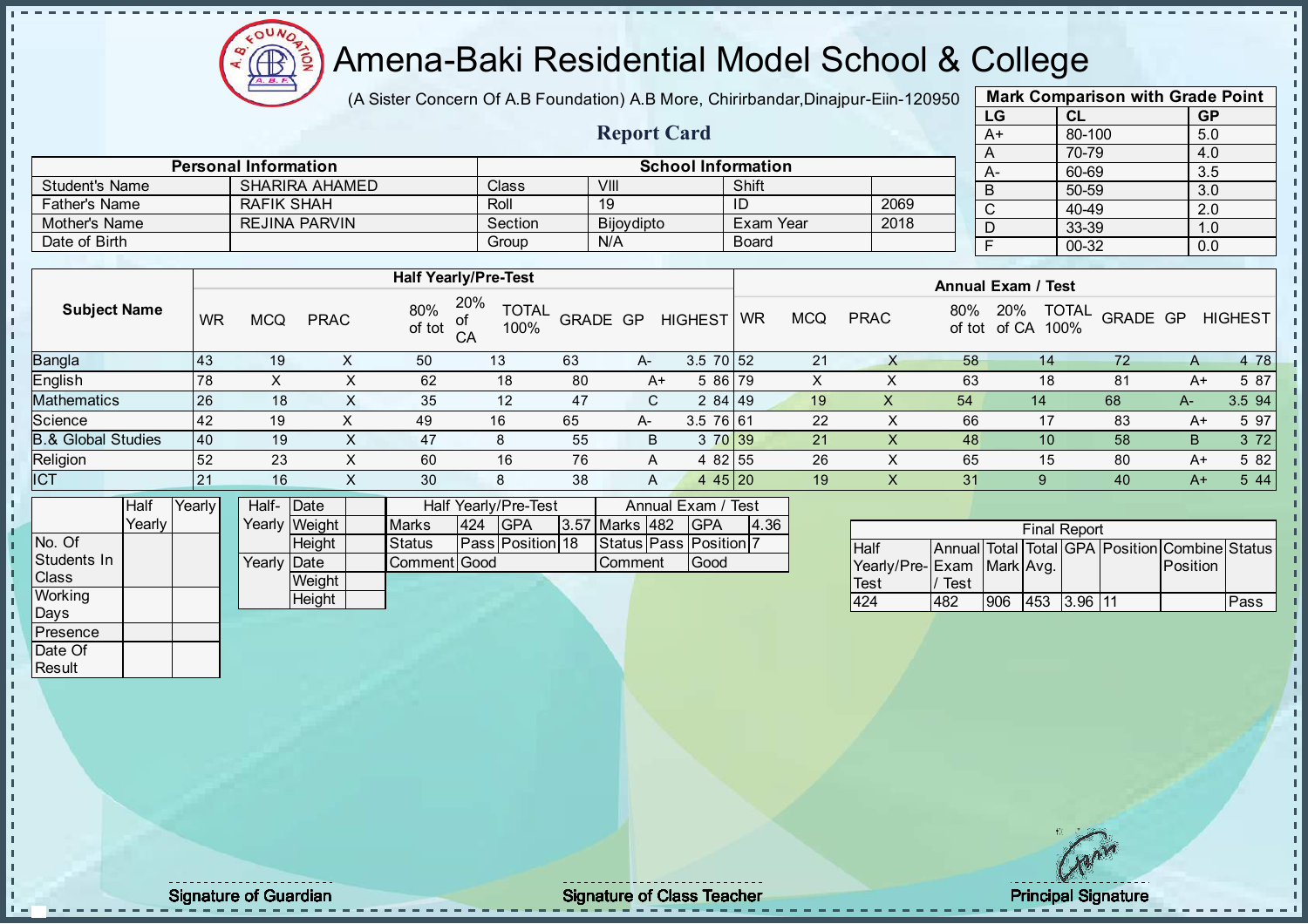Æ

## Amena-Baki Residential Model School & College

(A Sister Concern Of A.B Foundation) A.B More, Chirirbandar, Dinajpur-Eiin-120950

Report Card

| <b>Mark Comparison with Grade Point</b> |           |           |  |  |  |  |  |  |  |
|-----------------------------------------|-----------|-----------|--|--|--|--|--|--|--|
| LG                                      | <b>CL</b> | <b>GP</b> |  |  |  |  |  |  |  |
| $A+$                                    | 80-100    | 5.0       |  |  |  |  |  |  |  |
| A                                       | 70-79     | 4.0       |  |  |  |  |  |  |  |
|                                         | 60-69     | 3.5       |  |  |  |  |  |  |  |
| B                                       | 50-59     | 3.0       |  |  |  |  |  |  |  |
| C                                       | 40-49     | 2.0       |  |  |  |  |  |  |  |
|                                         | 33-39     | 1.0       |  |  |  |  |  |  |  |
|                                         | 00-32     | 0.0       |  |  |  |  |  |  |  |
|                                         |           |           |  |  |  |  |  |  |  |

|                | <b>Personal Information</b> |         | <b>School Information</b> |              |      |  |  |  |
|----------------|-----------------------------|---------|---------------------------|--------------|------|--|--|--|
| Student's Name | <b>MILTON ROY</b>           | Class   | VIII                      | Shift        |      |  |  |  |
| Father's Name  | KHOKON CHANDRO ROY          | Roll    | 20                        |              | 2070 |  |  |  |
| Mother's Name  | MINATI RANI ROY             | Section | Bijoydipto                | Exam Year    | 2018 |  |  |  |
| Date of Birth  |                             | Group   | N/A                       | <b>Board</b> |      |  |  |  |

|                               |                  | <b>Half Yearly/Pre-Test</b> |             |               |                                   |                 |    |                |           |            | <b>Annual Exam / Test</b> |               |                                      |          |      |                |
|-------------------------------|------------------|-----------------------------|-------------|---------------|-----------------------------------|-----------------|----|----------------|-----------|------------|---------------------------|---------------|--------------------------------------|----------|------|----------------|
| <b>Subject Name</b>           | WR               | <b>MCQ</b>                  | <b>PRAC</b> | 80%<br>of tot | 20%<br><b>TOTAL</b><br>100%<br>CA | <b>GRADE GP</b> |    | <b>HIGHEST</b> | <b>WR</b> | <b>MCQ</b> | <b>PRAC</b>               | 80%<br>of tot | <b>TOTAL</b><br>20%<br>of CA<br>100% | GRADE GP |      | <b>HIGHEST</b> |
| <b>Bangla</b>                 | $\overline{147}$ | 15                          |             | 50            |                                   | 61              | A- | $3.5$ 70 50    |           | 23         | х                         | 58            | 10                                   | 68       | A-   | 3.5 78         |
| <b>English</b>                | 70               |                             |             | 56            | 14                                | 70              | A  | 4 86 65        |           | x          |                           | 52            | 14                                   | 66       | A-   | 3.5 87         |
| <b>Mathematics</b>            | 32               | 16                          | ∧           | 38            | 14                                | 52              | B  | 384124         |           | 20         |                           | 35            | 14                                   | 49       | С    | 2 9 4          |
| Science                       | <b>42</b>        | 18                          |             | 48            | 14                                | 62              | A- | $3.5$ 76 44    |           | 25         | X                         | 55            | 13                                   | 68       | A-   | 3.5 97         |
| <b>B.&amp; Global Studies</b> | 31               | 18                          | ∧           | 39            | 11                                | 50              | B. | 3 70 31        |           | 21         | ∧                         | 42            |                                      | 50       | B    | 3 7 2          |
| Religion                      | 53               | 24                          | ⋏           | 62            | 15                                | 77              | A  | 4 82 53        |           | 24         |                           | 62            | 16                                   | 78       | A    | 4 8 2          |
| <b>ICT</b>                    | 21               | 16                          |             | 30            | 8                                 | 38              | A  | 4 4 5 2 0      |           | 19         |                           | 31            |                                      | 40       | $A+$ | 5 4 4          |
|                               |                  |                             |             |               |                                   |                 |    |                |           |            |                           |               |                                      |          |      |                |

|              | Half     | YearlvT | Half- Date  |               |               |     | Half Yearly/Pre-Test |                | Annual Exam / Test            |      |
|--------------|----------|---------|-------------|---------------|---------------|-----|----------------------|----------------|-------------------------------|------|
|              | Yearlv I |         |             | Yearly Weight | <b>Marks</b>  | 410 | IGPA                 | 3.57 Marks 419 | <b>IGPA</b>                   | 13.5 |
| INo. Of      |          |         |             | <b>Height</b> | <b>Status</b> |     | Pass Position 20     |                | Status   Pass   Position   27 |      |
| Students In  |          |         | Yearly Date |               | Comment Good  |     |                      | <b>Comment</b> | Ilmpry.                       |      |
| <b>Class</b> |          |         |             | Weight        |               |     |                      |                | <b>Needed</b>                 |      |
| Working      |          |         |             | Height        |               |     |                      |                |                               |      |

| <b>Final Report</b>       |      |     |                 |  |  |                                                |      |  |  |
|---------------------------|------|-----|-----------------|--|--|------------------------------------------------|------|--|--|
| <b>Half</b>               |      |     |                 |  |  | Annual Total Total GPA Position Combine Status |      |  |  |
| Yearly/Pre-Exam Mark Avg. |      |     |                 |  |  | <b>Position</b>                                |      |  |  |
| <b>Test</b>               | Test |     |                 |  |  |                                                |      |  |  |
| 410                       | 419  | 829 | $ 415 $ 3.54 21 |  |  |                                                | Pass |  |  |

Days **Presence** Date Of **Result** 

J. D  $\frac{1}{1}$  $\mathbf{I}$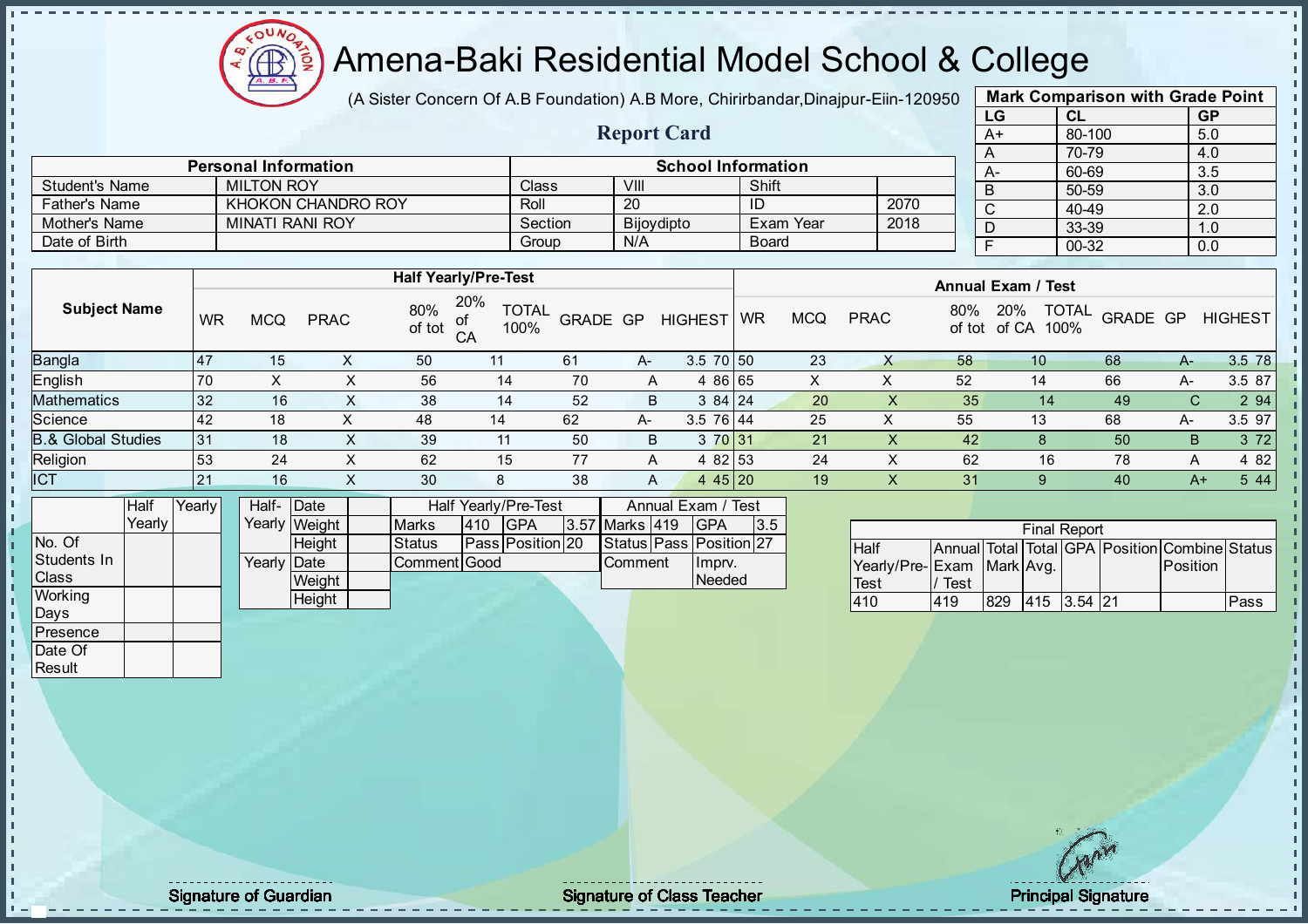

(A Sister Concern Of A.B Foundation) A.B More, Chirirbandar, Dinajpur-Eiin-120950

Report Card

| <b>Mark Comparison with Grade Point</b> |           |           |  |  |  |  |  |  |  |
|-----------------------------------------|-----------|-----------|--|--|--|--|--|--|--|
| LG                                      | <b>CL</b> | <b>GP</b> |  |  |  |  |  |  |  |
| $A+$                                    | 80-100    | 5.0       |  |  |  |  |  |  |  |
| A                                       | 70-79     | 4.0       |  |  |  |  |  |  |  |
|                                         | 60-69     | 3.5       |  |  |  |  |  |  |  |
| B                                       | 50-59     | 3.0       |  |  |  |  |  |  |  |
| C                                       | 40-49     | 2.0       |  |  |  |  |  |  |  |
|                                         | 33-39     | 1.0       |  |  |  |  |  |  |  |
|                                         | 00-32     | 0.0       |  |  |  |  |  |  |  |
|                                         |           |           |  |  |  |  |  |  |  |

|                       | <b>Personal Information</b> |         |            | <b>School Information</b> |      | $A-$ | 60             |
|-----------------------|-----------------------------|---------|------------|---------------------------|------|------|----------------|
| <b>Student's Name</b> | <b>SHAKIL AHMED</b>         | Class   | VIII       | Shift                     |      | D    |                |
| <b>Father's Name</b>  | <b>HALALUDDIN</b>           | Roll    | 21         | ID                        | 2084 |      |                |
| Mother's Name         | <b>SAHIDUN NAHAR</b>        | Section | Bijoydipto | Exam Year                 | 2018 | D    | ົ              |
| Date of Birth         |                             | Group   | N/A        | <b>Board</b>              |      |      | $\overline{0}$ |

|                               |           | <b>Half Yearly/Pre-Test</b> |             |               |                                   |          |    |                |           |            | <b>Annual Exam / Test</b> |     |                             |                          |      |                |
|-------------------------------|-----------|-----------------------------|-------------|---------------|-----------------------------------|----------|----|----------------|-----------|------------|---------------------------|-----|-----------------------------|--------------------------|------|----------------|
| <b>Subject Name</b>           | <b>WR</b> | <b>MCQ</b>                  | <b>PRAC</b> | 80%<br>of tot | 20%<br><b>TOTAL</b><br>100%<br>CA | GRADE GP |    | <b>HIGHEST</b> | <b>WR</b> | <b>MCQ</b> | <b>PRAC</b>               | 80% | 20%<br>100%<br>of tot of CA | <b>TOTAL</b><br>GRADE GP |      | <b>HIGHEST</b> |
| <b>Bangla</b>                 | 44        | 15                          |             | 47            | 12                                | 59       | B  | 3 70 37        |           | 23         | X                         | 48  | 12                          | 60                       | А-   | 3.5 78         |
| <b>English</b>                | 61        | X                           |             | 49            | 11                                | 60       | A- | 3.5 86 64      |           | X          | $\lambda$                 | 51  | 11                          | 62                       | A-   | 3.5 87         |
| <b>Mathematics</b>            | 20        | 16                          | $\sim$      | 29            |                                   | 33       | F  | $0.084$   20   |           | 18         | ∧                         | 30  |                             | 38                       |      | 0.094          |
| Science                       | 32        | 18                          |             | 40            | 9                                 | 49       | C. | 2 76 45        |           | 23         | х                         | 54  |                             | 63                       | A-   | 3.5 97         |
| <b>B.&amp; Global Studies</b> | 29        | 14                          | X           | 34            | 12                                | 46       | C. | 2 70 32        |           | 18         | X                         | 40  | 11                          | 51                       | B.   | 3 7 2          |
| Religion                      | 49        | 24                          | x           | 58            | 16                                | 74       | A  | 4 82 52        |           | 20         | X                         | 58  | 13                          | 71                       | A    | 4 8 2          |
| <b>ICT</b>                    | 20        | 18                          |             | 30            | 8                                 | 38       | A  | $445$   19     |           | 21         | Ā                         | 32  | 9                           | 41                       | $A+$ | 5 4 4          |
|                               |           |                             |             |               |                                   |          |    |                |           |            |                           |     |                             |                          |      |                |

|                | <b>Half</b> | Yearlvll | Half- Date  |               | Half Yearly/Pre-Test     |  |                     | Annual Exam / Test |                    |  |                      |      |
|----------------|-------------|----------|-------------|---------------|--------------------------|--|---------------------|--------------------|--------------------|--|----------------------|------|
|                | Yearly      |          |             | Yearly Weight | <b>Marks</b>             |  | <b>359 GPA</b>      |                    | 0.00 Marks 386 GPA |  |                      | 0.00 |
| No. Of         |             |          |             | <b>Height</b> | <b>I</b> Status          |  | <b>FailPosition</b> |                    |                    |  | Status Fail Position |      |
| Students In    |             |          | Yearly Date |               | Comment Not Satisfactory |  |                     |                    | <b>Comment</b>     |  | <b>INot</b>          |      |
| <b>Class</b>   |             |          |             | Weight        |                          |  |                     |                    |                    |  | Satisfactory         |      |
| <b>Working</b> |             |          |             | Height        |                          |  |                     |                    |                    |  |                      |      |

|                              | <b>Final Report</b> |         |  |  |  |                                                |  |  |  |  |  |
|------------------------------|---------------------|---------|--|--|--|------------------------------------------------|--|--|--|--|--|
| <b>Half</b>                  |                     |         |  |  |  | Annual Total Total GPA Position Combine Status |  |  |  |  |  |
| Yearly/Pre- Exam   Mark Avg. |                     |         |  |  |  | <b>Position</b>                                |  |  |  |  |  |
| Test                         | Test                |         |  |  |  |                                                |  |  |  |  |  |
| 359                          | 386                 | 745 415 |  |  |  |                                                |  |  |  |  |  |

Days **Presence** Date Of **Result** 

J. D  $\frac{1}{1}$  $\mathbf{I}$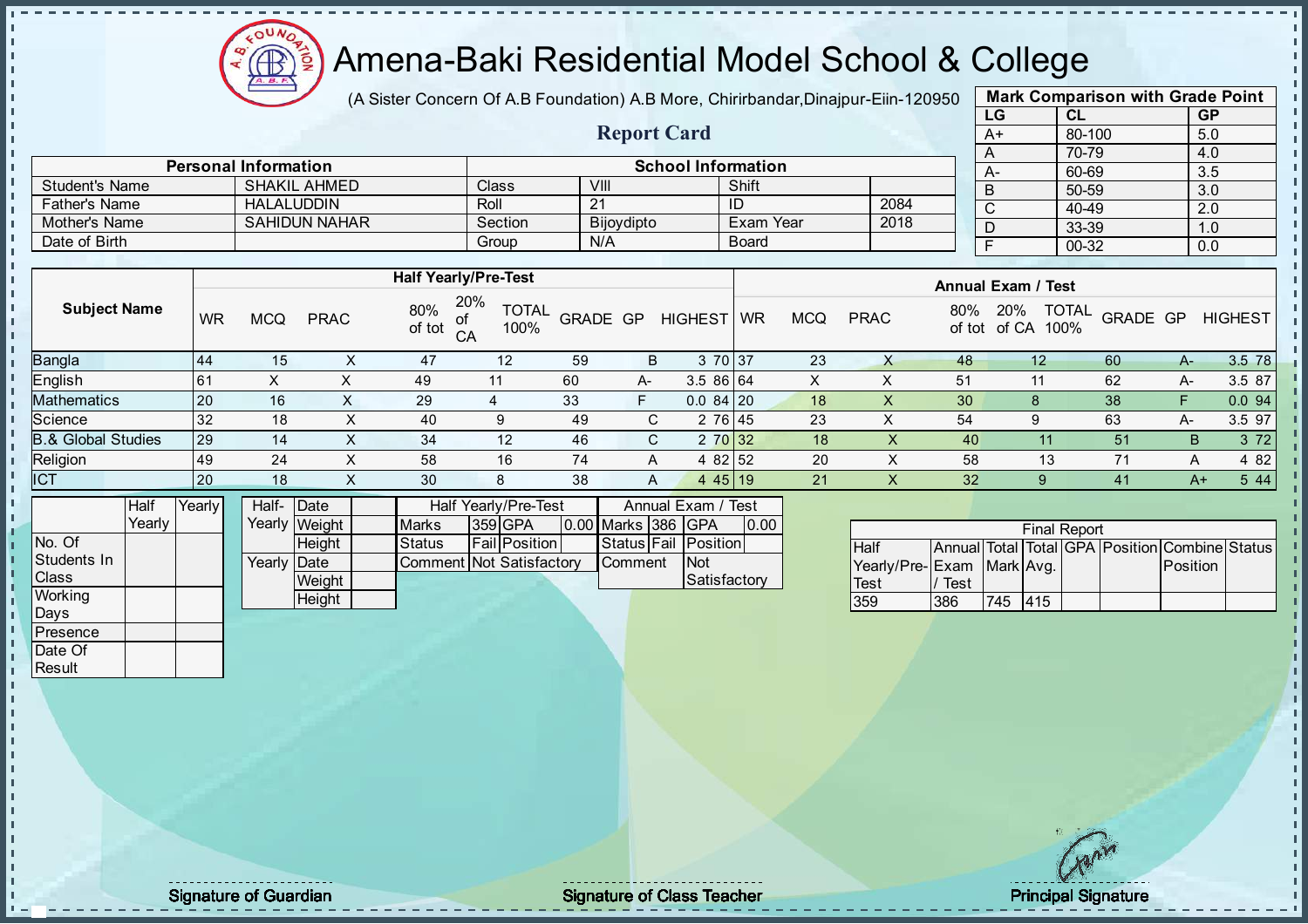

(A Sister Concern Of A.B Foundation) A.B More, Chirirbandar, Dinajpur-Eiin-120950

Report Card

| <b>Mark Comparison with Grade Point</b> |        |           |  |  |  |  |  |  |  |
|-----------------------------------------|--------|-----------|--|--|--|--|--|--|--|
| LG                                      | CL     | <b>GP</b> |  |  |  |  |  |  |  |
| A+                                      | 80-100 | 5.0       |  |  |  |  |  |  |  |
| A                                       | 70-79  | 4.0       |  |  |  |  |  |  |  |
| А-                                      | 60-69  | 3.5       |  |  |  |  |  |  |  |
| B                                       | 50-59  | 3.0       |  |  |  |  |  |  |  |
| C                                       | 40-49  | 2.0       |  |  |  |  |  |  |  |
| D                                       | 33-39  | 1.0       |  |  |  |  |  |  |  |
| F                                       | 00-32  | 0.0       |  |  |  |  |  |  |  |
|                                         |        |           |  |  |  |  |  |  |  |

|                | <b>Personal Information</b> |                             |            | <b>School Information</b> |                           | $A-$ | 60-69 |
|----------------|-----------------------------|-----------------------------|------------|---------------------------|---------------------------|------|-------|
| Student's Name | <b>RIFAT ISLAM</b>          | <b>Class</b>                | VIII       | Shift                     |                           |      | 50-59 |
| Father's Name  | <b>ALTAF HOSSIAN</b>        | Roll                        | 22         | ID                        | 2088                      |      | 40-49 |
| Mother's Name  | LILUFA YASMIN               | Section                     | Bijoydipto | Exam Year                 | 2018                      |      | 33-39 |
| Date of Birth  |                             | Group                       | N/A        | Board                     |                           |      | 00-32 |
|                |                             |                             |            |                           |                           |      |       |
|                |                             | <b>Half Yearly/Pre-Test</b> |            |                           | <b>Annual Exam / Test</b> |      |       |
|                |                             | $- - - -$                   |            |                           |                           |      |       |

| <b>Subject Name</b>           | <b>WR</b> | <b>MCQ</b> | <b>PRAC</b> | 80%<br>of tot | 20%<br><b>TOTAL</b><br>100%<br>CA |    | <b>GRADE GP</b> | <b>HIGHEST</b> | <b>WR</b> | <b>MCQ</b> | <b>PRAC</b> | 80%<br>of tot | <b>TOTAL</b><br>20%<br>of CA<br>100% | GRADE GP        |              | <b>HIGHEST</b> |
|-------------------------------|-----------|------------|-------------|---------------|-----------------------------------|----|-----------------|----------------|-----------|------------|-------------|---------------|--------------------------------------|-----------------|--------------|----------------|
| <b>Bangla</b>                 | 47        | 16         |             | 50            | 13 <sup>°</sup>                   | 63 | $A-$            | $3.5$ 70 53    |           | 25         |             | 62            | 14                                   | 76              | $\mathsf{A}$ | 4 78           |
| English                       | 62        |            |             | 50            | 18                                | 68 | A-              | 3.586 62       |           |            |             | 50            | 17                                   | 67              | A-           | 3.5 87         |
| <b>Mathematics</b>            | 21        | 15         | ^           | 29            | 11                                | 40 | C.              | 284 25         |           | 18         | X.          | 34            | 10                                   | 44              | С            | 2 9 4          |
| Science                       | 43        | 17         |             | 48            | 14                                | 62 | A-              | 3.5 76 56      |           | 20         |             | 61            | 13                                   | 74              | A            | 4 97           |
| <b>B.&amp; Global Studies</b> | 37        | 21         |             | 46            | 12                                | 58 | B               | 3 70 48        |           | 23         | X           | 57            | 11                                   | 68              | A-           | 3.5 72         |
| Religion                      | 53        | 25         | X           | 62            | 15                                | 77 | A               | 4 82 56        |           | 25         |             | 65            | 12                                   | 77              | $\mathsf{A}$ | 4 8 2          |
| <b>ICT</b>                    | 20        | 19         | $\sim$      | 31            | 8                                 | 39 | A               | 4 4 5 1 9      |           | 22         | X.          | 33            | 9                                    | 42 <sup>°</sup> | $A+$         | 5 4 4          |
|                               |           |            |             |               |                                   |    |                 |                |           |            |             |               |                                      |                 |              |                |

|                | Half     | Yearly | Half-Date   |               |                       |      | Half Yearly/Pre-Test    |                       | Annual Exam / Test      |      |
|----------------|----------|--------|-------------|---------------|-----------------------|------|-------------------------|-----------------------|-------------------------|------|
|                | Yearlv I |        |             | Yearly Weight | <b>Marks</b>          | 1407 | <b>IGPA</b>             | <b>3.36 Marks 448</b> | <b>IGPA</b>             | 3.71 |
| No. Of         |          |        |             | <b>Height</b> | <b>Status</b>         |      | <b>Pass Position 23</b> |                       | Status Pass Position 19 |      |
| Students In    |          |        | Yearly Date |               | Comment Imprv. Needed |      |                         | <b>Comment</b>        | Ilmpry.                 |      |
| <b>Class</b>   |          |        |             | Weight        |                       |      |                         |                       | Needed                  |      |
| <b>Working</b> |          |        |             | Height        |                       |      |                         |                       |                         |      |

|                           |      |     | <b>Final Report</b> |  |                                                |      |
|---------------------------|------|-----|---------------------|--|------------------------------------------------|------|
| <b>Half</b>               |      |     |                     |  | Annual Total Total GPA Position Combine Status |      |
| Yearly/Pre-Exam Mark Avg. |      |     |                     |  | <b>Position</b>                                |      |
| <b>Test</b>               | Test |     |                     |  |                                                |      |
| 407                       | 448  | 855 | 428 3.54 20         |  |                                                | Pass |

Days **Presence** Date Of **Result** 

h

 $\begin{bmatrix} 1 \\ 1 \\ 1 \end{bmatrix}$ 

 $\mathbf{I}$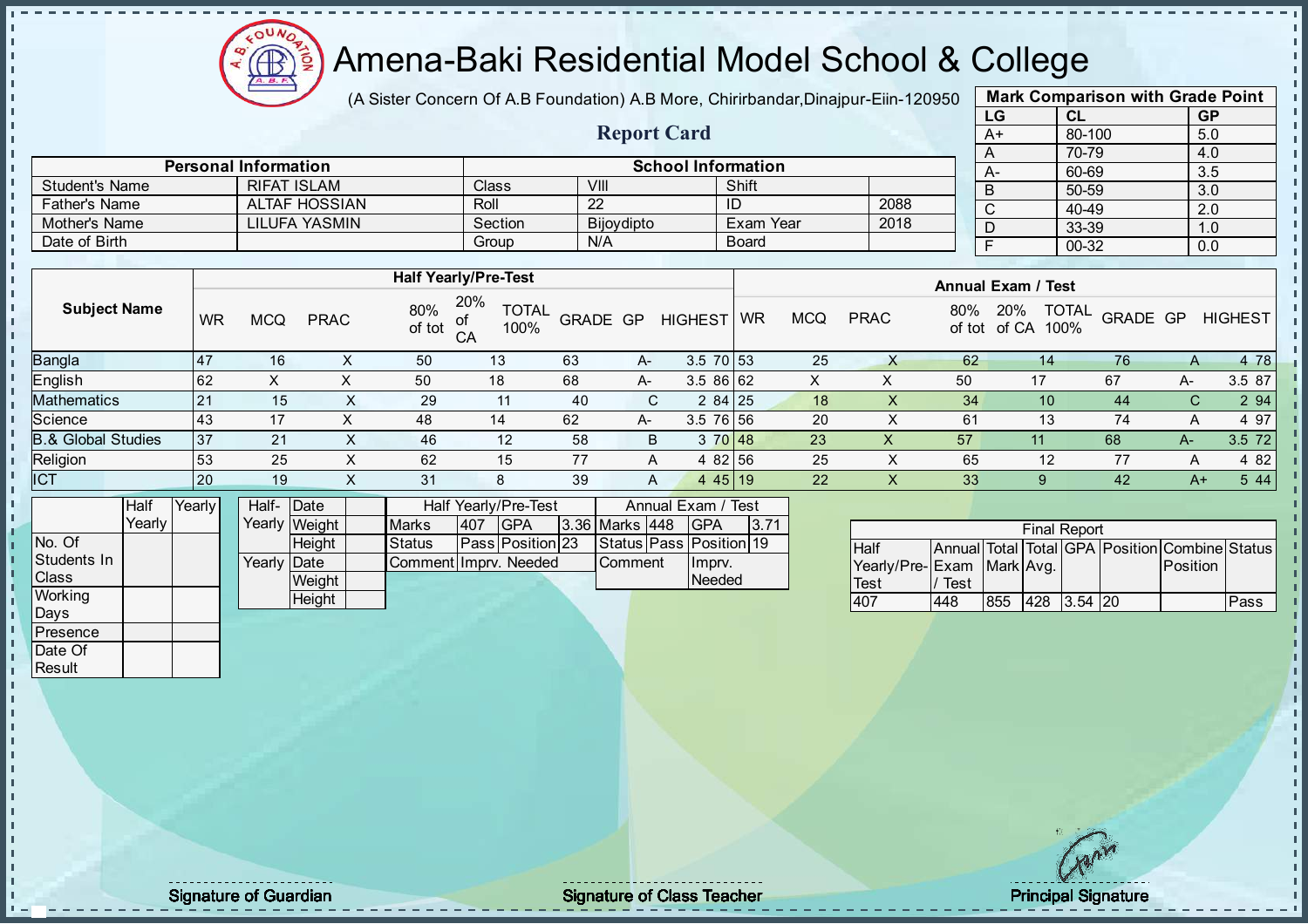oυ Æ

#### Amena-Baki Residential Model School & College

(A Sister Concern Of A.B Foundation) A.B More, Chirirbandar, Dinajpur-Eiin-120950

Report Card

|      | <b>Mark Comparison with Grade Point</b> |           |  |  |  |  |  |  |  |  |  |  |
|------|-----------------------------------------|-----------|--|--|--|--|--|--|--|--|--|--|
| LG   | CL                                      | <b>GP</b> |  |  |  |  |  |  |  |  |  |  |
| $A+$ | 80-100                                  | 5.0       |  |  |  |  |  |  |  |  |  |  |
| Α    | 70-79                                   | 4.0       |  |  |  |  |  |  |  |  |  |  |
| A-   | 60-69                                   | 3.5       |  |  |  |  |  |  |  |  |  |  |
| B    | 50-59                                   | 3.0       |  |  |  |  |  |  |  |  |  |  |
| C    | 40-49                                   | 2.0       |  |  |  |  |  |  |  |  |  |  |
| D    | 33-39                                   | 1.0       |  |  |  |  |  |  |  |  |  |  |
| F    | 00-32                                   | 0.0       |  |  |  |  |  |  |  |  |  |  |
|      |                                         |           |  |  |  |  |  |  |  |  |  |  |

|                               |      |           |            |                         |               |                                         |    |            |                    |              |            |             |               |                           | .                    |              | <u></u>        |
|-------------------------------|------|-----------|------------|-------------------------|---------------|-----------------------------------------|----|------------|--------------------|--------------|------------|-------------|---------------|---------------------------|----------------------|--------------|----------------|
| Mother's Name                 |      |           |            | <b>SHAHIN ARA BEGUM</b> |               | Section                                 |    | Bijoydipto |                    |              | Exam Year  | 2018        |               | D                         | 33-39                |              | 1.0            |
| Date of Birth                 |      |           |            |                         |               | Group                                   |    | N/A        |                    | <b>Board</b> |            |             |               |                           | 00-32                |              | 0.0            |
|                               |      |           |            |                         |               |                                         |    |            |                    |              |            |             |               |                           |                      |              |                |
|                               |      |           |            |                         |               | <b>Half Yearly/Pre-Test</b>             |    |            |                    |              |            |             |               | <b>Annual Exam / Test</b> |                      |              |                |
| <b>Subject Name</b>           |      | <b>WR</b> | <b>MCQ</b> | <b>PRAC</b>             | 80%<br>of tot | 20%<br><b>TOTAL</b><br>of<br>100%<br>CA |    | GRADE GP   | <b>HIGHEST</b>     | <b>WR</b>    | <b>MCQ</b> | <b>PRAC</b> | 80%<br>of tot | <b>20%</b><br>of CA       | <b>TOTAL</b><br>100% | GRADE GP     | <b>HIGHEST</b> |
| Bangla                        |      | 43        | 14         | x                       | 46            | 13                                      | 59 | B          | 3 70 47            |              | 19         | X           | 53            | 11                        | 64                   | $A-$         | 3.5 78         |
| English                       |      | 56        | X          | X                       | 45            | 13                                      | 58 | B          | 3 86 61            |              | X.         | Χ           | 49            | 13                        | 62                   | A-           | 3.5 87         |
| <b>Mathematics</b>            |      | 24        | 16         | X.                      | 32            | 9                                       | 41 | C.         | $284$   29         |              | 19         | X.          | 38            | 8                         | 46                   | C.           | 2 94           |
| Science                       |      | 33        | 21         | X                       | 43            | 12                                      | 55 | B          | 3 76 43            |              | 24         | X           | 54            | 10                        | 64                   | A-           | 3.5 97         |
| <b>B.&amp; Global Studies</b> |      | 29        | 13         | X                       | 34            | 12                                      | 46 | C.         | 2 70 23            |              | 20         | X.          | 34            | 12                        | 46                   | $\mathsf{C}$ | 2 7 2          |
| Religion                      |      | 41        | 22         | X                       | 50            | 12                                      | 62 | A-         | $3.582$   47       |              | 26         | X.          | 58            | 12                        | 70                   | A            | 4 8 2          |
| ICT                           |      | 17        | 15         | X                       | 26            | 9                                       | 35 | A          | $445$ 18           |              | 21         | X           | 31            | 9                         | 40                   | $A+$         | 5 4 4          |
|                               | Half | Yearly    | Half- Date |                         |               | Half Yearly/Pre-Test                    |    |            | Annual Exam / Test |              |            |             |               |                           |                      |              |                |

|              | ı ıalı | <b>TEQUE</b> | ∣ iali=     | ιυαισ         |                                   |     | וומוו וכסווע/דו <del>כ-</del> וכאנ |                       | AIIIIUAI LAAIII / TUJU        |      |  |
|--------------|--------|--------------|-------------|---------------|-----------------------------------|-----|------------------------------------|-----------------------|-------------------------------|------|--|
|              | Yearlv |              |             | Yearly Weight | <b>Marks</b>                      | 356 | <b>IGPA</b>                        | <b>2.93 Marks 392</b> | <b>IGPA</b>                   | 3.36 |  |
| No. Of       |        |              |             | Height        | Status                            |     | <b>Pass Position 31</b>            |                       | Status   Pass   Position   30 |      |  |
| Students In  |        |              | Yearly Date |               | Comment More Impr. Needed Comment |     |                                    |                       | More Impr.                    |      |  |
| <b>Class</b> |        |              |             | Weight        |                                   |     |                                    |                       | Needed                        |      |  |
| Working      |        |              |             | Heiaht        |                                   |     |                                    |                       |                               |      |  |
| Days         |        |              |             |               |                                   |     |                                    |                       |                               |      |  |

Student's Name SM FAHIM MORSHED Class VIII Shift<br>
Father's Name MD SAIDUR RAHMAN Roll 25 ID

Personal Information and The School Information

Father's Name MD SAIDUR RAHMAN ROLL 25 1D<br>
Mother's Name SHAHIN ARA BEGUM Section Bijoydipto Exam Year 2018

|                           |      |     | <b>Final Report</b> |            |                                                |      |
|---------------------------|------|-----|---------------------|------------|------------------------------------------------|------|
| <b>Half</b>               |      |     |                     |            | Annual Total Total GPA Position Combine Status |      |
| Yearly/Pre-Exam Mark Avg. |      |     |                     |            | <b>Position</b>                                |      |
| <b>Test</b>               | Test |     |                     |            |                                                |      |
| 356                       | 392  | 748 | 1374                | $13.14$ 29 |                                                | Pass |

Presence Date Of **Result** 

J.

п T. J. T. J. İ  $\mathbf{I}$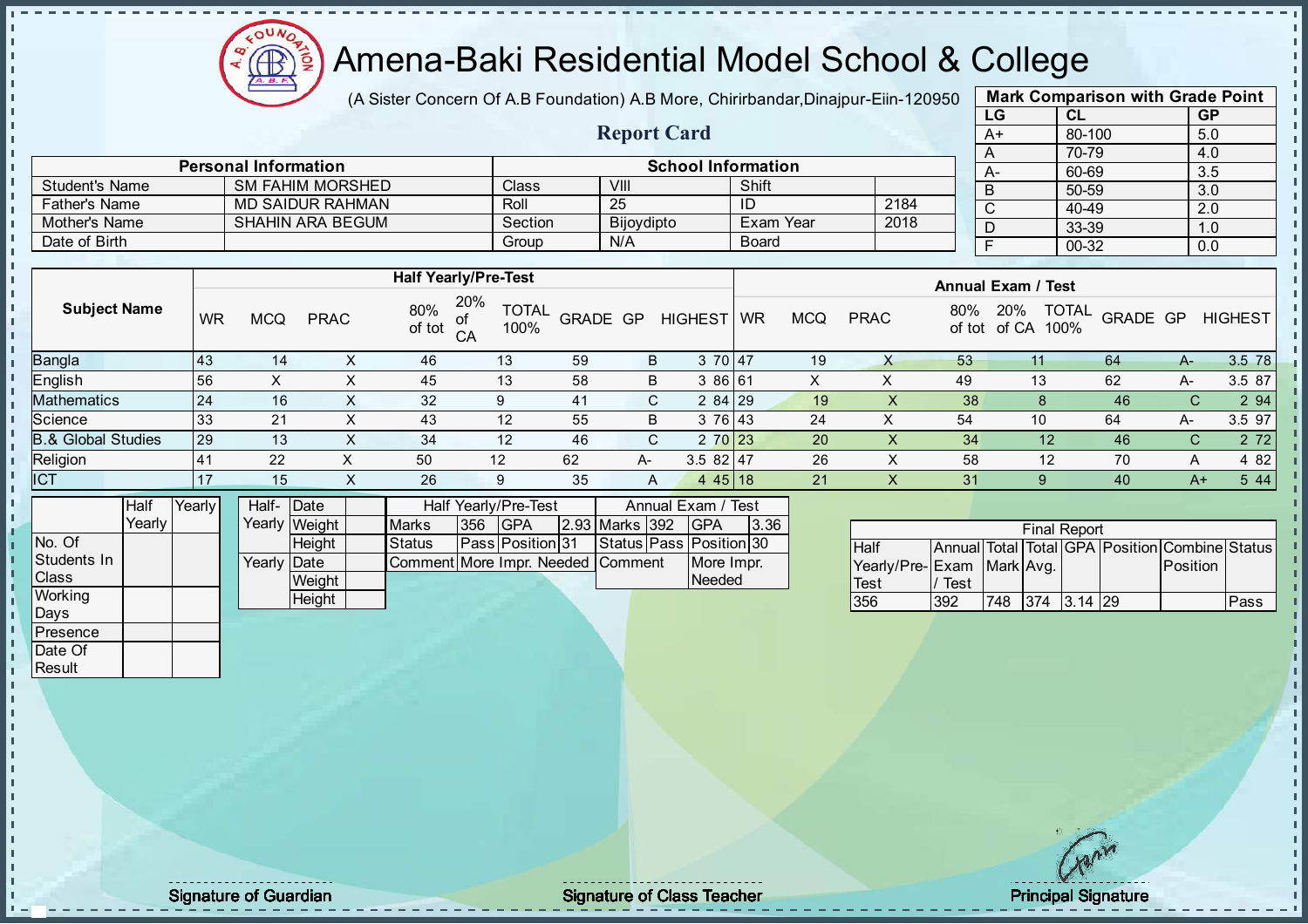

(A Sister Concern Of A.B Foundation) A.B More, Chirirbandar, Dinajpur-Eiin-120950

Report Card

|      | <b>Mark Comparison with Grade Point</b> |                  |
|------|-----------------------------------------|------------------|
| LG   | <b>CL</b>                               | <b>GP</b>        |
| $A+$ | 80-100                                  | 5.0              |
| A    | 70-79                                   | 4.0              |
| А-   | 60-69                                   | $\overline{3.5}$ |
| B    | 50-59                                   | 3.0              |
| C    | 40-49                                   | 2.0              |
| D    | 33-39                                   | 1.0              |
| F    | 00-32                                   | 0.0              |
|      |                                         |                  |

|                      | <b>Personal Information</b> |         |                   | <b>School Information</b> |      |  |
|----------------------|-----------------------------|---------|-------------------|---------------------------|------|--|
| Student's Name       | MD ASADUZZAMAN AKASH        | Class   | VIII              | Shift                     |      |  |
| <b>Father's Name</b> | MD ABUL KALAM AZAD          | Roll    | 26                | ID                        | 2187 |  |
| Mother's Name        | MOST AYSHA SIDDIKA          | Section | <b>Bijoydipto</b> | <b>Exam Year</b>          | 2018 |  |
| Date of Birth        |                             | Group   | N/A               | Board                     |      |  |

|                               |           |            |             |               | <b>Half Yearly/Pre-Test</b>       |          |    |                | <b>Annual Exam / Test</b> |            |             |     |                                             |          |    |                |
|-------------------------------|-----------|------------|-------------|---------------|-----------------------------------|----------|----|----------------|---------------------------|------------|-------------|-----|---------------------------------------------|----------|----|----------------|
| <b>Subject Name</b>           | <b>WR</b> | <b>MCQ</b> | <b>PRAC</b> | 80%<br>of tot | 20%<br><b>TOTAL</b><br>of<br>100% | GRADE GP |    | <b>HIGHEST</b> | <b>WR</b>                 | <b>MCQ</b> | <b>PRAC</b> | 80% | <b>TOTAL</b><br>20%<br>100%<br>of tot of CA | GRADE GP |    | <b>HIGHEST</b> |
| <b>Bangla</b>                 | 36        | 16         | x           | 42            | 10                                | 52       | B  | 3 70 40        |                           | 25         | X           | 52  |                                             | 63       | A- | 3.5 78         |
| <b>English</b>                | 63        | X          |             | 50            | 11                                | 61       | A- | 3.5 86 63      |                           | X          | ⌒           | 50  | 10                                          | 60       | A- | 3.5 87         |
| Mathematics                   | 13        | 16         | ^           | 23            | 6                                 | 29       | F. | $0.084$ 14     |                           | 16         | х           | 24  |                                             | 28       |    | 0.094          |
| Science                       | 24        | 17         |             | 33            | 11                                | 44       | C. | 2 76 29        |                           | 21         |             | 40  | 10                                          | 50       | В  | 3 97           |
| <b>B.&amp; Global Studies</b> | 21        | 13         | ㅅ           | 27            | 10                                | 37       | F  | $0.070$ 24     |                           | 13         | X           | 30  | 9                                           | 39       |    | 0.072          |
| Religion                      | 39        | 22         |             | 49            | 13                                | 62       | A- | $3.582$ 37     |                           | 23         | Χ           | 48  | 16                                          | 64       | A- | 3.5 82         |
| ICT                           | 20        | 16         |             | 29            |                                   | 36       | A  | 445 19         |                           | 22         | X           | 33  | 8                                           | 41       | A+ | 5 4 4          |
|                               |           |            |             |               |                                   |          |    |                |                           |            |             |     |                                             |          |    |                |

|              | Half   | Yearly | Half- Date  |               |                          | Half Yearly/Pre-Test |                    | Annual Exam / Test   |      |
|--------------|--------|--------|-------------|---------------|--------------------------|----------------------|--------------------|----------------------|------|
|              | Yearlv |        |             | Yearly Weight | <b>Marks</b>             | 321 GPA              | 0.00 Marks 345 GPA |                      | 0.00 |
| INo. Of      |        |        |             | <b>Height</b> | Status                   | <b>Fail Position</b> |                    | Status Fail Position |      |
| Students In  |        |        | Yearly Date |               | Comment Not Satisfactory |                      | Comment            | <b>INot</b>          |      |
| <b>Class</b> |        |        |             | Weight        |                          |                      |                    | Satisfactory         |      |
| Working      |        |        |             | Height        |                          |                      |                    |                      |      |

| <b>Final Report</b>       |      |         |  |  |  |                                                |  |  |  |  |
|---------------------------|------|---------|--|--|--|------------------------------------------------|--|--|--|--|
| <b>Half</b>               |      |         |  |  |  | Annual Total Total GPA Position Combine Status |  |  |  |  |
| Yearly/Pre-Exam Mark Avg. |      |         |  |  |  | <b>Position</b>                                |  |  |  |  |
| Test                      | Test |         |  |  |  |                                                |  |  |  |  |
| 321                       | 345  | 666 374 |  |  |  |                                                |  |  |  |  |

Days Presence Date Of **Result** 

h. h D  $\frac{1}{1}$  $\mathbf{I}$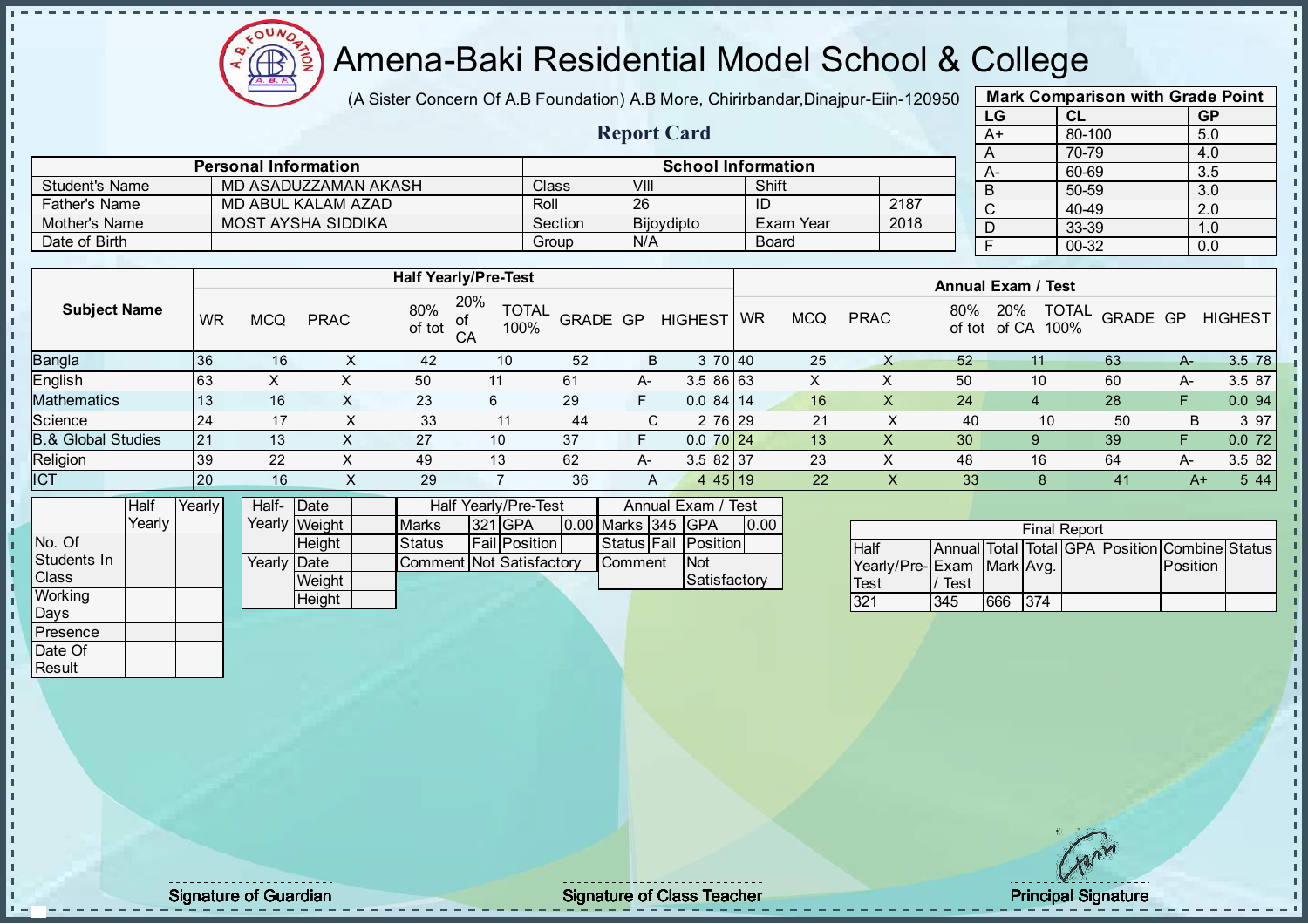(A Sister Concern Of A.B Foundation) A.B More, Chirirbandar, Dinajpur-Eiin-120950

Report Card

| <b>Mark Comparison with Grade Point</b> |           |     |  |  |  |  |  |  |  |
|-----------------------------------------|-----------|-----|--|--|--|--|--|--|--|
| LG                                      | <b>GP</b> |     |  |  |  |  |  |  |  |
| A+                                      | 80-100    | 5.0 |  |  |  |  |  |  |  |
| A                                       | 70-79     | 4.0 |  |  |  |  |  |  |  |
| А-                                      | 60-69     | 3.5 |  |  |  |  |  |  |  |
| B                                       | 50-59     | 3.0 |  |  |  |  |  |  |  |
| C                                       | 40-49     | 2.0 |  |  |  |  |  |  |  |
| D                                       | 33-39     | 1.0 |  |  |  |  |  |  |  |
| F                                       | $00 - 32$ | 0.0 |  |  |  |  |  |  |  |
|                                         |           |     |  |  |  |  |  |  |  |

|                      | <b>Personal Information</b> |         | <b>School Information</b> |                  |      |  |  |  |
|----------------------|-----------------------------|---------|---------------------------|------------------|------|--|--|--|
| Student's Name       | <b>HASIN MISBAH PRITOM</b>  | Classi  | VIII                      | Shift            |      |  |  |  |
| <b>Father's Name</b> | <b>GOLAM MASUD</b>          | Roll    | -32                       |                  | 2759 |  |  |  |
| Mother's Name        | HAFIZA PARVIN               | Section | <b>Bijoydipto</b>         | <b>Exam Year</b> | 2018 |  |  |  |
| Date of Birth        |                             | Group   | N/A                       | <b>Board</b>     |      |  |  |  |

|                               |           |            |             |               | <b>Half Yearly/Pre-Test</b>       |          |       |                | <b>Annual Exam / Test</b> |            |             |               |                                      |          |      |                |
|-------------------------------|-----------|------------|-------------|---------------|-----------------------------------|----------|-------|----------------|---------------------------|------------|-------------|---------------|--------------------------------------|----------|------|----------------|
| <b>Subject Name</b>           | <b>WR</b> | <b>MCQ</b> | <b>PRAC</b> | 80%<br>of tot | 20%<br><b>TOTAL</b><br>100%<br>CA | GRADE GP |       | <b>HIGHEST</b> | <b>WR</b>                 | <b>MCQ</b> | <b>PRAC</b> | 80%<br>of tot | <b>TOTAL</b><br>20%<br>100%<br>of CA | GRADE GP |      | <b>HIGHEST</b> |
| <b>Bangla</b>                 | 50        | 18         |             | 54            | 14                                | 68       | A-    | $3.5$ 70 46    |                           | 22         | X           | 54            | 14                                   | 68       | $A-$ | 3.5 78         |
| <b>English</b>                | 81        |            |             | 65            | 12                                | 77       | A     | 4 86 82        |                           | Y.         |             | 66            |                                      | 83       | A+   | 5 87           |
| <b>Mathematics</b>            | 43        | 20         |             | 50            | 13                                | 63       | $A -$ | $3.584$ 46     |                           | 23         |             | 55            | 15                                   | 70       | A    | 4 9 4          |
| Science                       | 49        | 22         | ∧           | 57            | 15                                | 72       | A     | 4 76 55        |                           | 28         |             | 66            | 15                                   | 81       | A+   | 5 97           |
| <b>B.&amp; Global Studies</b> | 37        | 14         |             | 41            | 13                                | 54       | B.    | 3 70 37        |                           | 27         | $\lambda$   | 51            | 14                                   | 65       | A-   | 3.5 72         |
| Religion                      | 54        | 28         |             | 66            | 16                                | 82       | A+    | 5 82 54        |                           | 25         | X           | 63            | 15                                   | 78       | Α    | 4 8 2          |
| <b>ICT</b>                    | 18        | 22         | $\lambda$   | 32            | 8                                 | 40       | A+    | $545$   17     |                           | 20         | X           | 30            | 8                                    | 38       | A    | 4 4 4          |
|                               |           |            |             |               |                                   |          |       |                |                           |            |             |               |                                      |          |      |                |

|                 | <b>Half</b> | Yearly | Half- Date  |               | Half Yearly/Pre-Test |     |                                        | Annual Exam / Test |                |  |             |      |
|-----------------|-------------|--------|-------------|---------------|----------------------|-----|----------------------------------------|--------------------|----------------|--|-------------|------|
|                 | Yearly      |        |             | Yearly Weight | <b>Marks</b>         | 456 | <b>GPA</b>                             |                    | 4 Marks 483    |  | <b>IGPA</b> | 4.14 |
| No. Of          |             |        |             | <b>Height</b> | <b>Status</b>        |     | Pass Position 8 Status Pass Position 9 |                    |                |  |             |      |
| Students In     |             |        | Yearly Date |               | Comment Good         |     |                                        |                    | <b>Comment</b> |  | Good        |      |
| <b>I</b> Class  |             |        |             | Weight        |                      |     |                                        |                    |                |  |             |      |
| Working         |             |        |             | <b>Height</b> |                      |     |                                        |                    |                |  |             |      |
| Davs            |             |        |             |               |                      |     |                                        |                    |                |  |             |      |
| <b>Presence</b> |             |        |             |               |                      |     |                                        |                    |                |  |             |      |

| <b>Final Report</b>          |      |     |      |        |  |                                                |      |  |  |
|------------------------------|------|-----|------|--------|--|------------------------------------------------|------|--|--|
| <b>Half</b>                  |      |     |      |        |  | Annual Total Total GPA Position Combine Status |      |  |  |
| Yearly/Pre- Exam   Mark Avg. |      |     |      |        |  | Position                                       |      |  |  |
| Test                         | Test |     |      |        |  |                                                |      |  |  |
| 456                          | 483  | 939 | 1470 | 4.0718 |  |                                                | Pass |  |  |

Date Of **Result** 

л J. J. İ  $\mathbf{I}$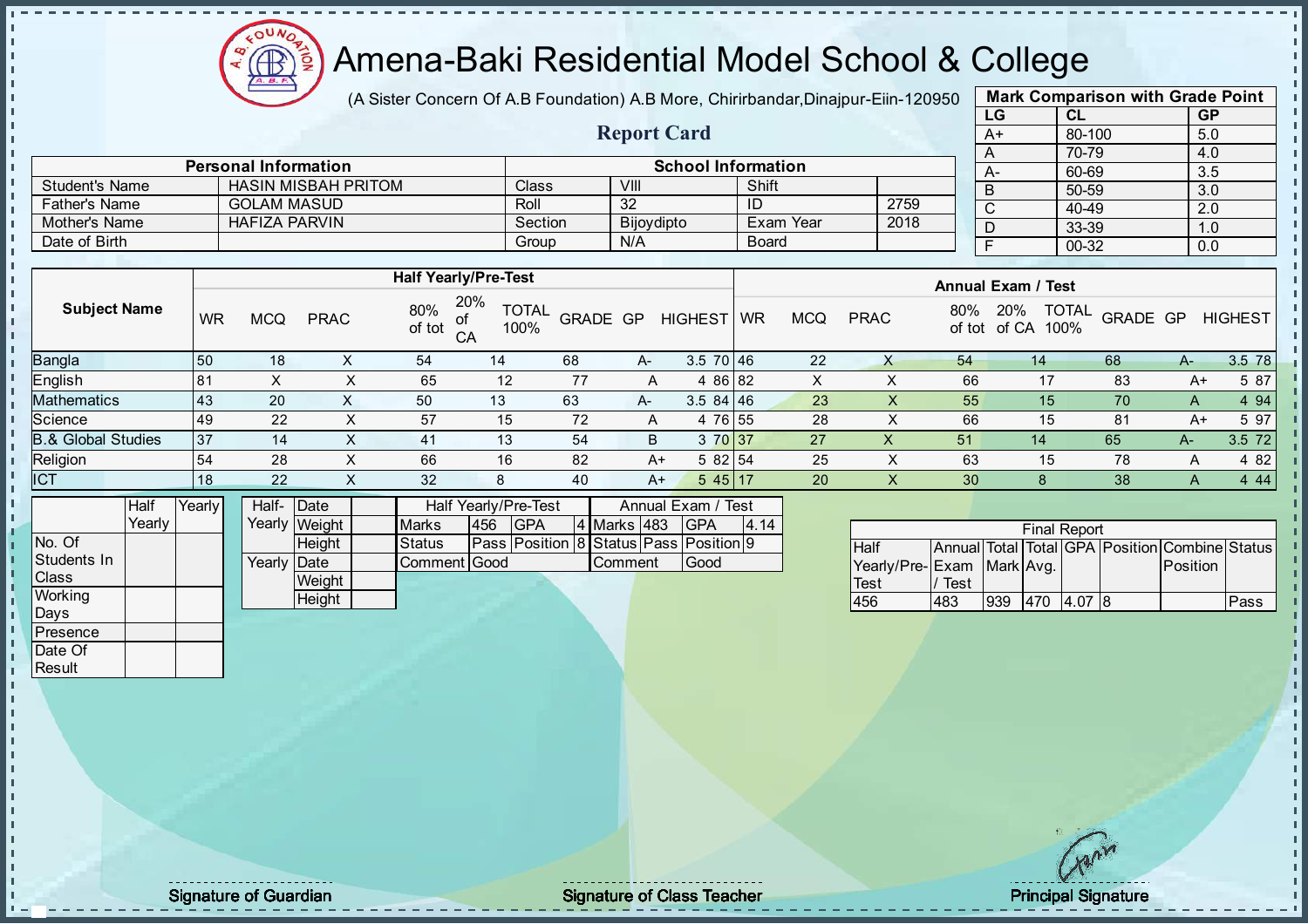Æ

## Amena-Baki Residential Model School & College

(A Sister Concern Of A.B Foundation) A.B More, Chirirbandar, Dinajpur-Eiin-120950

Report Card

| <b>Mark Comparison with Grade Point</b> |           |     |  |  |  |  |  |  |  |
|-----------------------------------------|-----------|-----|--|--|--|--|--|--|--|
| LG                                      | <b>GP</b> |     |  |  |  |  |  |  |  |
| $A+$                                    | 80-100    | 5.0 |  |  |  |  |  |  |  |
| A                                       | 70-79     | 4.0 |  |  |  |  |  |  |  |
| А-                                      | 60-69     | 3.5 |  |  |  |  |  |  |  |
| B                                       | 50-59     | 3.0 |  |  |  |  |  |  |  |
| C                                       | $40 - 49$ | 2.0 |  |  |  |  |  |  |  |
| D                                       | 33-39     | 1.0 |  |  |  |  |  |  |  |
| F                                       | 00-32     | 0.0 |  |  |  |  |  |  |  |
|                                         |           |     |  |  |  |  |  |  |  |

|                      | <b>Personal Information</b> |         | <b>School Information</b> |              |      |
|----------------------|-----------------------------|---------|---------------------------|--------------|------|
| Student's Name       | MD.MAHAMUDUL HASAN MUGDHO   | Class   | VIII                      | Shift        |      |
| <b>Father's Name</b> | MOKBUL HOSSAIN              | Roll    | 4 <sup>1</sup>            |              | 3904 |
| Mother's Name        | MAHAMUDA BEGUM              | Section | <b>Bijoydipto</b>         | Exam Year    | 2018 |
| Date of Birth        |                             | Group   | N/A                       | <b>Board</b> |      |

|                               |    |     |                           |               | <b>Half Yearly/Pre-Test</b>       |          |      |                 | <b>Annual Exam / Test</b> |                   |             |               |                                      |          |      |                |
|-------------------------------|----|-----|---------------------------|---------------|-----------------------------------|----------|------|-----------------|---------------------------|-------------------|-------------|---------------|--------------------------------------|----------|------|----------------|
| <b>Subject Name</b>           | WR | MCQ | <b>PRAC</b>               | 80%<br>of tot | 20%<br><b>TOTAL</b><br>100%<br>CA | GRADE GP |      | <b>HIGHEST</b>  | <b>WR</b>                 | <b>MCQ</b>        | <b>PRAC</b> | 80%<br>of tot | <b>TOTAL</b><br>20%<br>of CA<br>100% | GRADE GP |      | <b>HIGHEST</b> |
| <b>Bangla</b>                 | 44 | 23  | ⌒                         | 54            | 13                                | 67       | $A-$ | $3.5 \ 70 \ 50$ |                           | 25                |             | 60            | 13 <sub>1</sub>                      | 73       | A    | 4 78           |
| English                       | 81 |     | ∧                         | 65            | 15                                | 80       | A+   | 5 86 73         |                           | $\checkmark$<br>⋏ |             | 58            | 18                                   | 76       | A    | 4 87           |
| <b>Mathematics</b>            | 49 | 28  | Ā                         | 62            | 19                                | 81       | $A+$ | 584 62          |                           | 23                | $\Lambda$   | 68            | 19                                   | 87       | $A+$ | 5 94           |
| Science                       | 45 | 24  | ⋏                         | 55            | 17                                | 72       | A    | 4 76 58         |                           | 26                | ⌒           | 67            | 18                                   | 85       | A+   | 5 97           |
| <b>B.&amp; Global Studies</b> | 37 | 18  | ᄉ                         | 44            | 14                                | 58       | B    | 3 70 40         |                           | 25                | X           | 52            | 14                                   | 66       | $A-$ | 3.5 72         |
| Religion                      | 54 | 23  | $\lambda$                 | 62            | 16                                | 78       | A    | 4 82 56         |                           | 23                | ⌒           | 63            | 15                                   | 78       |      | 4 8 2          |
| <b>ICT</b>                    | 21 | 22  | $\checkmark$<br>$\lambda$ | 34            | 9                                 | 43       | A+   | 545 20          |                           | 23                | $\lambda$   | 34            |                                      | 43       | $A+$ | 5 4 4          |

|              | Half   | Yearly | Half-       | <b>IDate</b>  |               |     | <b>Half Yearly/Pre-Test</b> |                | Annual Exam / Test     |      |
|--------------|--------|--------|-------------|---------------|---------------|-----|-----------------------------|----------------|------------------------|------|
|              | Yearlv |        |             | Yearly Weight | <b>Marks</b>  | 479 | <b>IGPA</b>                 | 4.21 Marks 508 | <b>IGPA</b>            | 4.36 |
| No. Of       |        |        |             | Height        | <b>Status</b> |     | <b>Pass Position 4</b>      |                | Status Pass Position 5 |      |
| Students In  |        |        | Yearly Date |               | Comment Good  |     |                             | Comment        | Good                   |      |
| <b>Class</b> |        |        |             | Weight        |               |     |                             |                |                        |      |
| Working      |        |        |             | Height        |               |     |                             |                |                        |      |
| Davs         |        |        |             |               |               |     |                             |                |                        |      |

| <b>Final Report</b>       |      |     |     |        |  |                                                |      |  |  |
|---------------------------|------|-----|-----|--------|--|------------------------------------------------|------|--|--|
| <b>Half</b>               |      |     |     |        |  | Annual Total Total GPA Position Combine Status |      |  |  |
| Yearly/Pre-Exam Mark Avg. |      |     |     |        |  | <b>Position</b>                                |      |  |  |
| Test                      | Test |     |     |        |  |                                                |      |  |  |
| 179                       | 508  | 987 | 494 | 4 29 4 |  |                                                | Pass |  |  |

Presence Date Of **Result** 

- n -f J. İ  $\mathbf{I}$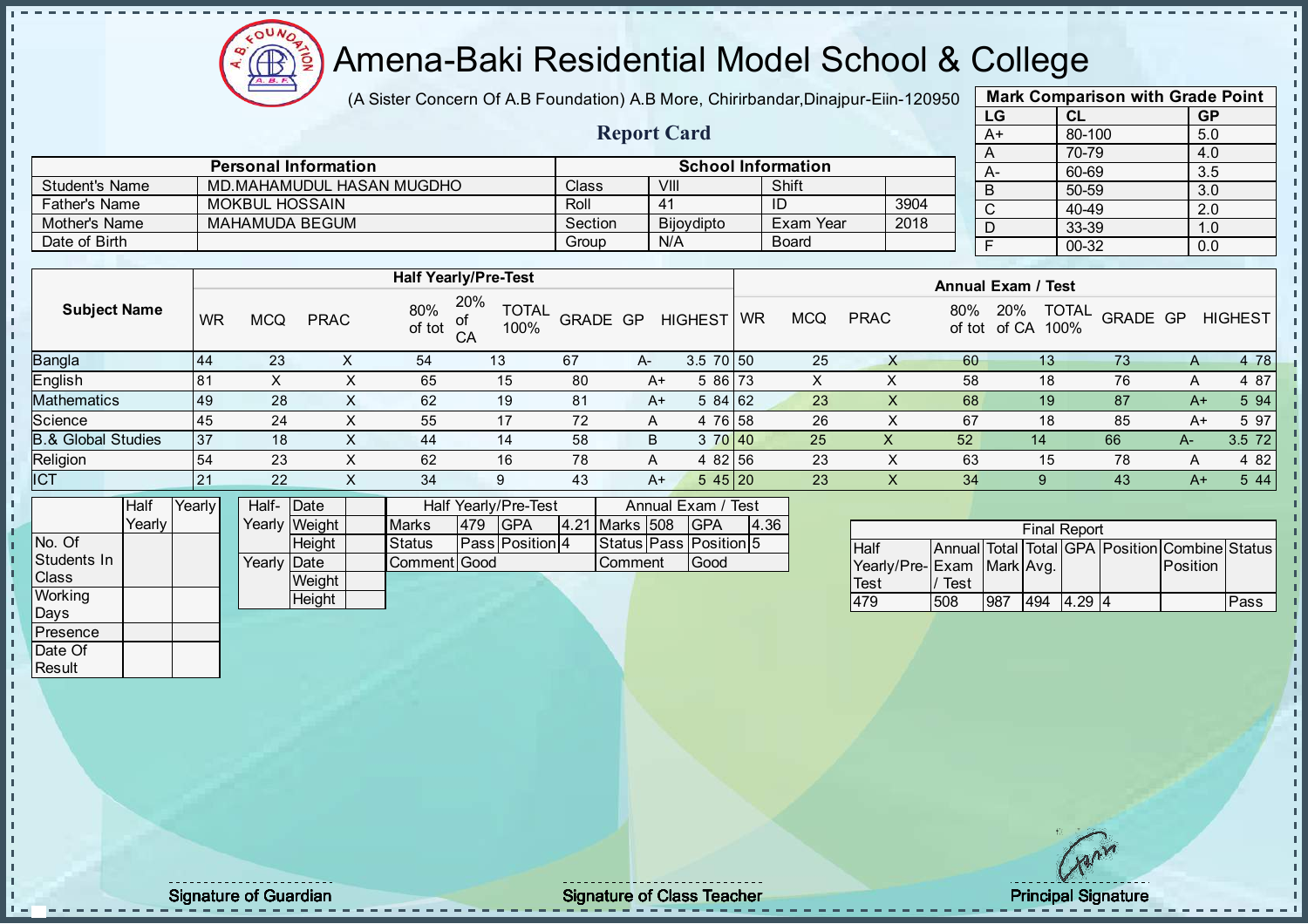$\Omega$ Æ

## Amena-Baki Residential Model School & College

(A Sister Concern Of A.B Foundation) A.B More, Chirirbandar, Dinajpur-Eiin-120950

Report Card

| <b>Mark Comparison with Grade Point</b> |        |           |  |  |  |  |  |  |  |
|-----------------------------------------|--------|-----------|--|--|--|--|--|--|--|
| LG                                      | CL     | <b>GP</b> |  |  |  |  |  |  |  |
| A+                                      | 80-100 | 5.0       |  |  |  |  |  |  |  |
| A                                       | 70-79  | 4.0       |  |  |  |  |  |  |  |
| A-                                      | 60-69  | 3.5       |  |  |  |  |  |  |  |
| B                                       | 50-59  | 3.0       |  |  |  |  |  |  |  |
| $\overline{\text{c}}$                   | 40-49  | 2.0       |  |  |  |  |  |  |  |
| D                                       | 33-39  | 1.0       |  |  |  |  |  |  |  |
| F                                       | 00-32  | 0.0       |  |  |  |  |  |  |  |
|                                         |        |           |  |  |  |  |  |  |  |

|                       | <b>Personal Information</b> |              | <b>School Information</b> |           |      |  |
|-----------------------|-----------------------------|--------------|---------------------------|-----------|------|--|
| <b>Student's Name</b> | MD. SALEUR ISLAM SHAWON     | <b>Class</b> | VIII                      | Shift     |      |  |
| <b>Father's Name</b>  | RIAJUL ISLAM                | Roll         | 42                        |           | 4115 |  |
| Mother's Name         | MST SALEHA ISLAM            | Section      | <b>Bijovdipto</b>         | Exam Year | 2018 |  |
| Date of Birth         |                             | Group        | N/A                       | Board     |      |  |

|                                                                                                                      |           |            |             |               | <b>Half Yearly/Pre-Test</b>             |                 |      |                 | <b>Annual Exam / Test</b> |            |             |               |                               |                 |      |                |
|----------------------------------------------------------------------------------------------------------------------|-----------|------------|-------------|---------------|-----------------------------------------|-----------------|------|-----------------|---------------------------|------------|-------------|---------------|-------------------------------|-----------------|------|----------------|
| <b>Subject Name</b>                                                                                                  | <b>WR</b> | <b>MCQ</b> | <b>PRAC</b> | 80%<br>of tot | 20%<br><b>TOTAL</b><br>of<br>CA<br>100% | <b>GRADE GP</b> |      | <b>HIGHEST</b>  | <b>WR</b>                 | <b>MCQ</b> | <b>PRAC</b> | 80%<br>of tot | TOTAL<br>20%<br>100%<br>of CA | <b>GRADE GP</b> |      | <b>HIGHEST</b> |
| <b>Bangla</b>                                                                                                        | 40        | 16         | ∧           | 45            | 11                                      | 56              | B    | 3 70 42         |                           | 23         | X           | 52            | 12                            | 64              | A-   | 3.5 78         |
| English                                                                                                              | 80        |            |             | 64            | 11                                      | 75              | A    | 4 86 73         |                           | х          |             | 58            | 18                            | 76              | A    | 4 87           |
| Mathematics                                                                                                          | 31        | 24         | X.          | 44            | 6                                       | 50              | B    | 384 34          |                           | 19         | X           | 42            |                               | 44              | C.   | 2 94           |
| Science                                                                                                              | 46        | 19         |             | 52            | 11                                      | 63              | A-   | $3.5 \ 76 \ 42$ |                           | 24         | X           | 53            | 11                            | 64              | А-   | 3.5 97         |
| <b>B.&amp; Global Studies</b>                                                                                        | 37        | 18         |             | 44            | 10                                      | 54              | B    | 3 70 32         |                           | 19         |             | 41            | 10                            | 51              | В    | 3 7 2          |
| Religion                                                                                                             | 44        | 20         |             | 51            | 14                                      | 65              | A-   | $3.582$ 52      |                           | 19         |             | 57            | 15                            | 72              | A    | 4 82           |
| <b>ICT</b>                                                                                                           | 20        | 23         |             | 34            | 8                                       | 42              | $A+$ | $545$   19      |                           | 20         | X           | 31            | 9                             | 40              | $A+$ | 5 4 4          |
| .<br>the contract of the contract of the contract of the contract of the contract of the contract of the contract of |           |            |             |               |                                         |                 |      |                 |                           |            |             |               |                               |                 |      |                |

|              | Half   | Yearly | Half- Date           |               |               |      | <b>Half Yearly/Pre-Test</b> | Annual Exam / Test |                |  |                               |      |  |
|--------------|--------|--------|----------------------|---------------|---------------|------|-----------------------------|--------------------|----------------|--|-------------------------------|------|--|
|              | Yearly |        |                      | Yearly Weight | <b>Marks</b>  | 1405 | <b>IGPA</b>                 |                    | 3.57 Marks 411 |  | IGPA                          | 3.57 |  |
| INo. Of      |        |        |                      | <b>Height</b> | <b>Status</b> |      | <b>PassIPosition121</b>     |                    |                |  | Status   Pass   Position   25 |      |  |
| Students In  |        |        | Yearly <b>I</b> Date |               | Comment Good  |      |                             |                    | <b>Comment</b> |  | Ilmprv.                       |      |  |
| <b>Class</b> |        |        |                      | Weight        |               |      |                             |                    |                |  | Needed                        |      |  |
| Working      |        |        |                      | Height        |               |      |                             |                    |                |  |                               |      |  |

|                           |      |     |      | <b>Final Report</b> |    |                                                |      |
|---------------------------|------|-----|------|---------------------|----|------------------------------------------------|------|
| <b>Half</b>               |      |     |      |                     |    | Annual Total Total GPA Position Combine Status |      |
| Yearly/Pre-Exam Mark Avg. |      |     |      |                     |    | Position                                       |      |
| <b>Test</b>               | Test |     |      |                     |    |                                                |      |
| 405                       | 411  | 816 | 1408 | $\vert 3.57 \vert$  | 19 |                                                | Pass |

Days Presence Date Of **Result** 

h D  $\frac{1}{1}$  $\mathbf{I}$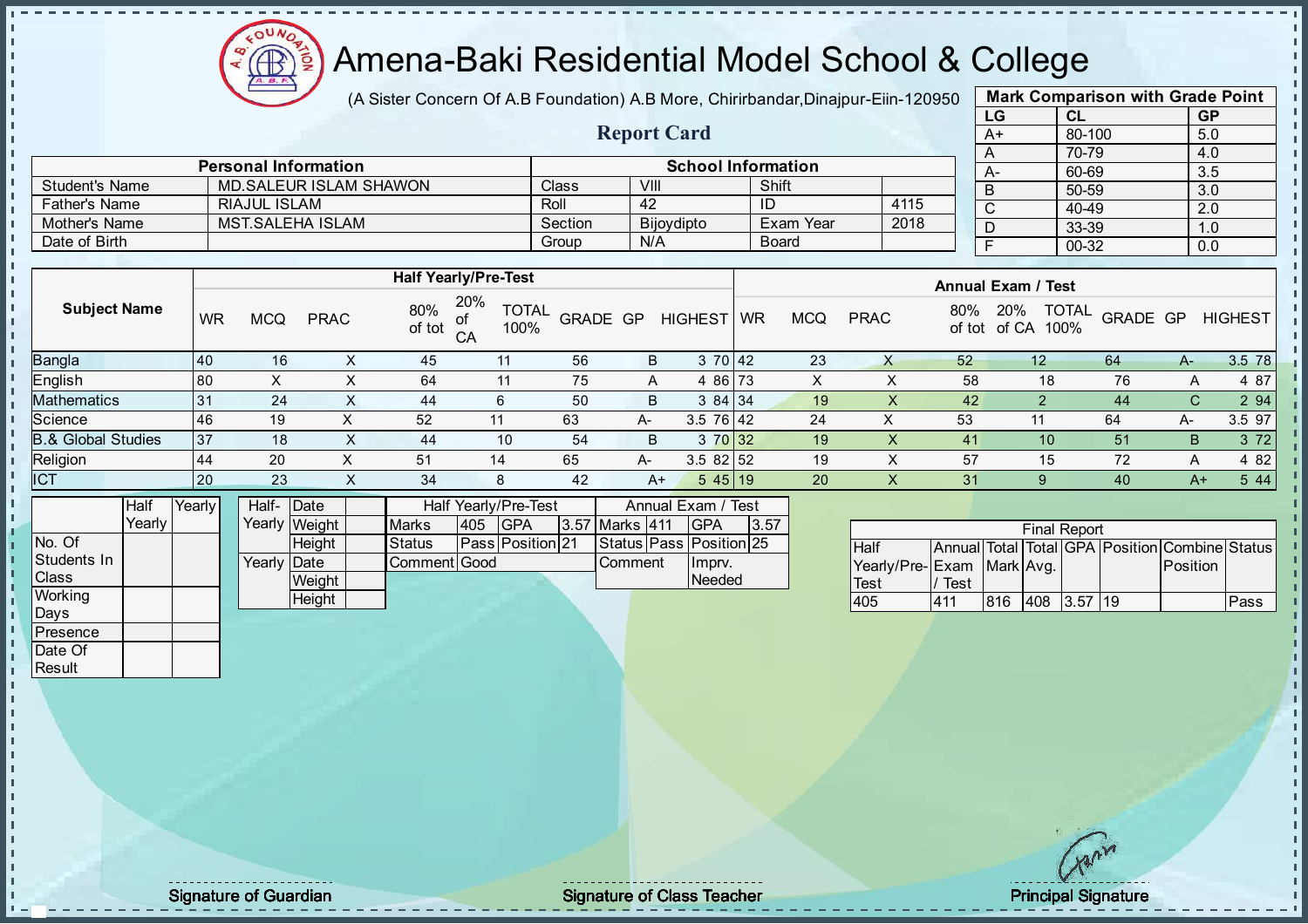

(A Sister Concern Of A.B Foundation) A.B More, Chirirbandar, Dinajpur-Eiin-120950

Report Card

| <b>Mark Comparison with Grade Point</b> |        |           |  |  |  |  |  |  |  |  |
|-----------------------------------------|--------|-----------|--|--|--|--|--|--|--|--|
| LG                                      | CL     | <b>GP</b> |  |  |  |  |  |  |  |  |
| $A+$                                    | 80-100 | 5.0       |  |  |  |  |  |  |  |  |
| A                                       | 70-79  | 4.0       |  |  |  |  |  |  |  |  |
| A-                                      | 60-69  | 3.5       |  |  |  |  |  |  |  |  |
| B                                       | 50-59  | 3.0       |  |  |  |  |  |  |  |  |
| C                                       | 40-49  | 2.0       |  |  |  |  |  |  |  |  |
| D                                       | 33-39  | 1.0       |  |  |  |  |  |  |  |  |
| F                                       | 00-32  | 0.0       |  |  |  |  |  |  |  |  |
|                                         |        |           |  |  |  |  |  |  |  |  |

|                      | <b>Personal Information</b> | <b>School Information</b> |            |              |      |  |  |  |  |
|----------------------|-----------------------------|---------------------------|------------|--------------|------|--|--|--|--|
| Student's Name       | <b>RAKESH BARMAN</b>        | Class                     | VIII       | Shift        |      |  |  |  |  |
| <b>Father's Name</b> | <b>HORIDAS CHONDRO ROY</b>  | Roll                      | 43         | ID           | 4120 |  |  |  |  |
| Mother's Name        | DIPTI RANI                  | Section                   | Bijoydipto | ⊩Exam Year   | 2018 |  |  |  |  |
| Date of Birth        |                             | Group                     | N/A        | <b>Board</b> |      |  |  |  |  |

|                               |           |            |             |               | <b>Half Yearly/Pre-Test</b>          |          |      |                | <b>Annual Exam / Test</b> |            |             |               |                                      |          |       |                |
|-------------------------------|-----------|------------|-------------|---------------|--------------------------------------|----------|------|----------------|---------------------------|------------|-------------|---------------|--------------------------------------|----------|-------|----------------|
| <b>Subject Name</b>           | <b>WR</b> | <b>MCQ</b> | <b>PRAC</b> | 80%<br>of tot | 20%<br><b>TOTAL</b><br>100%<br>$C$ A | GRADE GP |      | <b>HIGHEST</b> | WR                        | <b>MCQ</b> | <b>PRAC</b> | 80%<br>of tot | <b>TOTAL</b><br>20%<br>of CA<br>100% | GRADE GP |       | <b>HIGHEST</b> |
| <b>Bangla</b>                 | 50        | 19         |             | 55            | 12                                   | 67       | A-   | 3.5 70 51      |                           | 28         |             | 63            | 13                                   | 76       | A     | 4 78           |
| English                       | 85        |            |             | 68            | 12                                   | 80       | $A+$ | 5 86 83        |                           | X          | ⋏           | 66            | 18                                   | 84       | $A+$  | 5 87           |
| <b>Mathematics</b>            | 51        | 23         | X.          | 59            | 13                                   | 72       | A    | 4 84 53        |                           | 23         |             | 61            | 15                                   | 76       | A     | 4 9 4          |
| Science                       | 49        | 22         | X           | 57            | 15                                   | 72       | A    | 4 76 77        |                           | 25         |             | 82            | 15                                   | 97       | A+    | 5 97           |
| <b>B.&amp; Global Studies</b> | 44        | 26         | ⋏           | 56            | 12                                   | 68       | A-   | $3.5$ 70 47    |                           | 24         | X           | 57            | $12 \overline{ }$                    | -69      | $A -$ | $3.5$ 72       |
| Religion                      | 58        | 25         |             | 66            | 16                                   | 82       | $A+$ | 582 50         |                           | 27         |             | 62            | 16                                   | 78       | A     | 4 8 2          |
| <b>ICT</b>                    | 22        | 24         | X           | 37            | 8                                    | 45       | A+   | 545 21         |                           | 22         | $\lambda$   | 34            | 9                                    | 43       | A+    | 544            |
|                               |           |            |             |               |                                      |          |      |                |                           |            |             |               |                                      |          |       |                |

|                | Half            | Yearly | Half- Date  |               |               |     | Half Yearly/Pre-Test   |  |                | Annual Exam / Test |                        |      |
|----------------|-----------------|--------|-------------|---------------|---------------|-----|------------------------|--|----------------|--------------------|------------------------|------|
|                | Yearlv <b>I</b> |        |             | Yearly Weight | <b>Marks</b>  | 486 | <b>IGPA</b>            |  | 4.29 Marks 523 |                    | <b>IGPA</b>            | 4.36 |
| No. Of         |                 |        |             | Height        | <b>Status</b> |     | <b>Pass Position 3</b> |  |                |                    | Status Pass Position 4 |      |
| Students In    |                 |        | Yearly Date |               | Comment Good  |     |                        |  | <b>Comment</b> |                    | Good                   |      |
| <b>Class</b>   |                 |        |             | Weight        |               |     |                        |  |                |                    |                        |      |
| <b>Working</b> |                 |        |             | Height        |               |     |                        |  |                |                    |                        |      |
| Days           |                 |        |             |               |               |     |                        |  |                |                    |                        |      |

|                           |      |                 | <b>Final Report</b> |                                                |      |
|---------------------------|------|-----------------|---------------------|------------------------------------------------|------|
| <b>Half</b>               |      |                 |                     | Annual Total Total GPA Position Combine Status |      |
| Yearly/Pre-Exam Mark Avg. |      |                 |                     | <b>Position</b>                                |      |
| Test                      | Test |                 |                     |                                                |      |
| 486                       | 523  | 1009 505 4.32 3 |                     |                                                | Pass |

**Presence** Date Of **Result** 

J. T.  $\begin{bmatrix} 1 \\ 1 \\ 1 \end{bmatrix}$  $\mathbf{I}$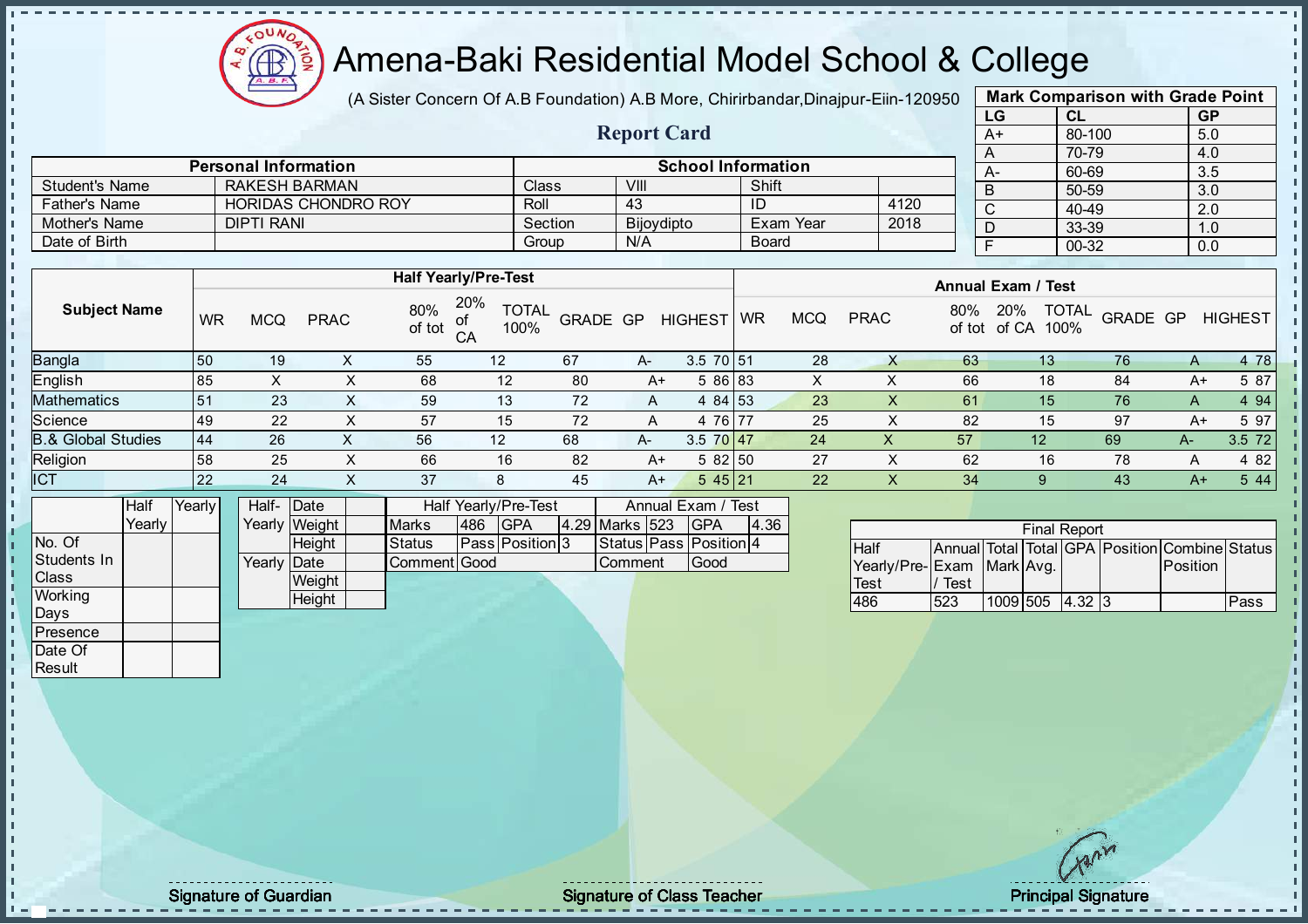

(A Sister Concern Of A.B Foundation) A.B More, Chirirbandar, Dinajpur-Eiin-120950

Report Card

| <b>Mark Comparison with Grade Point</b> |           |           |  |  |  |  |  |  |  |  |
|-----------------------------------------|-----------|-----------|--|--|--|--|--|--|--|--|
| LG                                      | <b>CL</b> | <b>GP</b> |  |  |  |  |  |  |  |  |
| $A+$                                    | 80-100    | 5.0       |  |  |  |  |  |  |  |  |
| A                                       | 70-79     | 4.0       |  |  |  |  |  |  |  |  |
|                                         | 60-69     | 3.5       |  |  |  |  |  |  |  |  |
| B                                       | 50-59     | 3.0       |  |  |  |  |  |  |  |  |
| C                                       | 40-49     | 2.0       |  |  |  |  |  |  |  |  |
|                                         | 33-39     | 1.0       |  |  |  |  |  |  |  |  |
|                                         | 00-32     | 0.0       |  |  |  |  |  |  |  |  |
|                                         |           |           |  |  |  |  |  |  |  |  |

|                      | <b>Personal Information</b> |         | <b>School Information</b> |           |      |
|----------------------|-----------------------------|---------|---------------------------|-----------|------|
| Student's Name       | <b>TANMOY RAY</b>           | Class   | VIII                      | Shift     |      |
| <b>Father's Name</b> | NITYA RANJAN RAY            | Roll    | 45                        | ID        | 4559 |
| Mother's Name        | <b>TAPATI RANI RAY</b>      | Section | <b>Bijoydipto</b>         | Exam Year | 2018 |
| Date of Birth        |                             | Group   | N/A                       | Board     |      |

|                     |              |                   |             | <b>Half Yearly/Pre-Test</b>      |                                                                                                                                                                                                                                                                                                                                                    |                 |      |                                                                                                                                                                                                                                                                                                                                    | <b>Annual Exam / Test</b> |            |             |               |                                      |          |      |                |
|---------------------|--------------|-------------------|-------------|----------------------------------|----------------------------------------------------------------------------------------------------------------------------------------------------------------------------------------------------------------------------------------------------------------------------------------------------------------------------------------------------|-----------------|------|------------------------------------------------------------------------------------------------------------------------------------------------------------------------------------------------------------------------------------------------------------------------------------------------------------------------------------|---------------------------|------------|-------------|---------------|--------------------------------------|----------|------|----------------|
| <b>Subject Name</b> | <b>WR</b>    | <b>MCQ</b>        | <b>PRAC</b> | 20%<br>80%<br>0f<br>of tot<br>CA | <b>TOTAL</b><br>100%                                                                                                                                                                                                                                                                                                                               | <b>GRADE GP</b> |      | <b>HIGHEST</b>                                                                                                                                                                                                                                                                                                                     | <b>WR</b>                 | <b>MCQ</b> | <b>PRAC</b> | 80%<br>of tot | <b>TOTAL</b><br>20%<br>100%<br>of CA | GRADE GP |      | <b>HIGHEST</b> |
| Bangla              | 47           | 18                |             | 52                               | 12                                                                                                                                                                                                                                                                                                                                                 | 64              | A-   | $3.5 \ 70 \ 50$                                                                                                                                                                                                                                                                                                                    |                           | 26         |             | 61            |                                      | 73       |      | 4 78           |
| English             | 78           | X                 | X           | 62                               | 13                                                                                                                                                                                                                                                                                                                                                 | 75              | A    | 4 86 42                                                                                                                                                                                                                                                                                                                            |                           | X          |             | 34            | 18                                   | 52       | B    | 3 87           |
| Mathematics         | 46           | 27                |             | 58                               | 16                                                                                                                                                                                                                                                                                                                                                 | 74              | A    | 4 84 42                                                                                                                                                                                                                                                                                                                            |                           | 26         | X           | 54            | 14                                   | 68       | $A-$ | 3.594          |
| Science             | 44           | 25                | X           | 55                               | 17                                                                                                                                                                                                                                                                                                                                                 | 72              | A    | 4 76 56                                                                                                                                                                                                                                                                                                                            |                           | 26         | ⋏           | 66            | -17                                  | 83       | $A+$ | 5 97           |
| 8.& Global Studies  | 43           | 23                | X           | 53                               | 13                                                                                                                                                                                                                                                                                                                                                 | 66              | A-   | $3.5 \ 70 \ 43$                                                                                                                                                                                                                                                                                                                    |                           | 27         |             | 56            | 13                                   | 69       | A-   | $3.5$ 72       |
| Religion            | 52           | 26                | ⌒           | 62                               | 12                                                                                                                                                                                                                                                                                                                                                 | 74              | A    | 4 82 44                                                                                                                                                                                                                                                                                                                            |                           | 25         | ∧           | 55            | 9                                    | 64       | A-   | 3.5 82         |
| <b>ICT</b>          | <b>20</b>    | 23                | X           | 34                               |                                                                                                                                                                                                                                                                                                                                                    | 41              | $A+$ | $545$   19                                                                                                                                                                                                                                                                                                                         |                           | 22         | $\sim$      | 33            | -8                                   | 41       | $A+$ | 5 4 4          |
| lu un               | $\mathbf{1}$ | $\cdots$ $\cdots$ |             |                                  | $\mathbf{1}$ $\mathbf{1}$ $\mathbf{1}$ $\mathbf{1}$ $\mathbf{1}$ $\mathbf{1}$ $\mathbf{1}$ $\mathbf{1}$ $\mathbf{1}$ $\mathbf{1}$ $\mathbf{1}$ $\mathbf{1}$ $\mathbf{1}$ $\mathbf{1}$ $\mathbf{1}$ $\mathbf{1}$ $\mathbf{1}$ $\mathbf{1}$ $\mathbf{1}$ $\mathbf{1}$ $\mathbf{1}$ $\mathbf{1}$ $\mathbf{1}$ $\mathbf{1}$ $\mathbf{$<br>$\mathbf{r}$ |                 |      | $\mathbf{A}$ $\mathbf{A}$ $\mathbf{A}$ $\mathbf{A}$ $\mathbf{A}$ $\mathbf{A}$ $\mathbf{A}$ $\mathbf{A}$ $\mathbf{A}$ $\mathbf{A}$ $\mathbf{A}$ $\mathbf{A}$ $\mathbf{A}$ $\mathbf{A}$ $\mathbf{A}$ $\mathbf{A}$ $\mathbf{A}$ $\mathbf{A}$ $\mathbf{A}$ $\mathbf{A}$ $\mathbf{A}$ $\mathbf{A}$ $\mathbf{A}$ $\mathbf{A}$ $\mathbf{$ |                           |            |             |               |                                      |          |      |                |

|              | Half   | Yearly <mark>I</mark> | Half- Date  |               |               | Half Yearly/Pre-Test |                                         |  |                |  | Annual Exam / Test |      |  |  |  |
|--------------|--------|-----------------------|-------------|---------------|---------------|----------------------|-----------------------------------------|--|----------------|--|--------------------|------|--|--|--|
|              | Yearlv |                       |             | Yearly Weight | <b>Marks</b>  | 466                  | <b>IGPA</b>                             |  | 4 Marks 450    |  | <b>IGPA</b>        | 3.93 |  |  |  |
| INo. Of      |        |                       |             | <b>Height</b> | <b>Status</b> |                      | Pass Position 7 Status Pass Position 15 |  |                |  |                    |      |  |  |  |
| Students In  |        |                       | Yearly Date |               | Comment Good  |                      |                                         |  | <b>Comment</b> |  | Ilmpry.            |      |  |  |  |
| <b>Class</b> |        |                       |             | Weight        |               |                      |                                         |  |                |  | Needed             |      |  |  |  |
| Working      |        |                       |             | Height        |               |                      |                                         |  |                |  |                    |      |  |  |  |

|                           |      |     | <b>Final Report</b> |                                                |      |
|---------------------------|------|-----|---------------------|------------------------------------------------|------|
| <b>Half</b>               |      |     |                     | Annual Total Total GPA Position Combine Status |      |
| Yearly/Pre-Exam Mark Avg. |      |     |                     | <b>IPosition</b>                               |      |
| <b>Test</b>               | Test |     |                     |                                                |      |
| 466                       | 450  | 916 | 458 3.96 10         |                                                | Pass |

Days **Presence** Date Of **Result** 

h h D  $\frac{1}{1}$  $\mathbf{I}$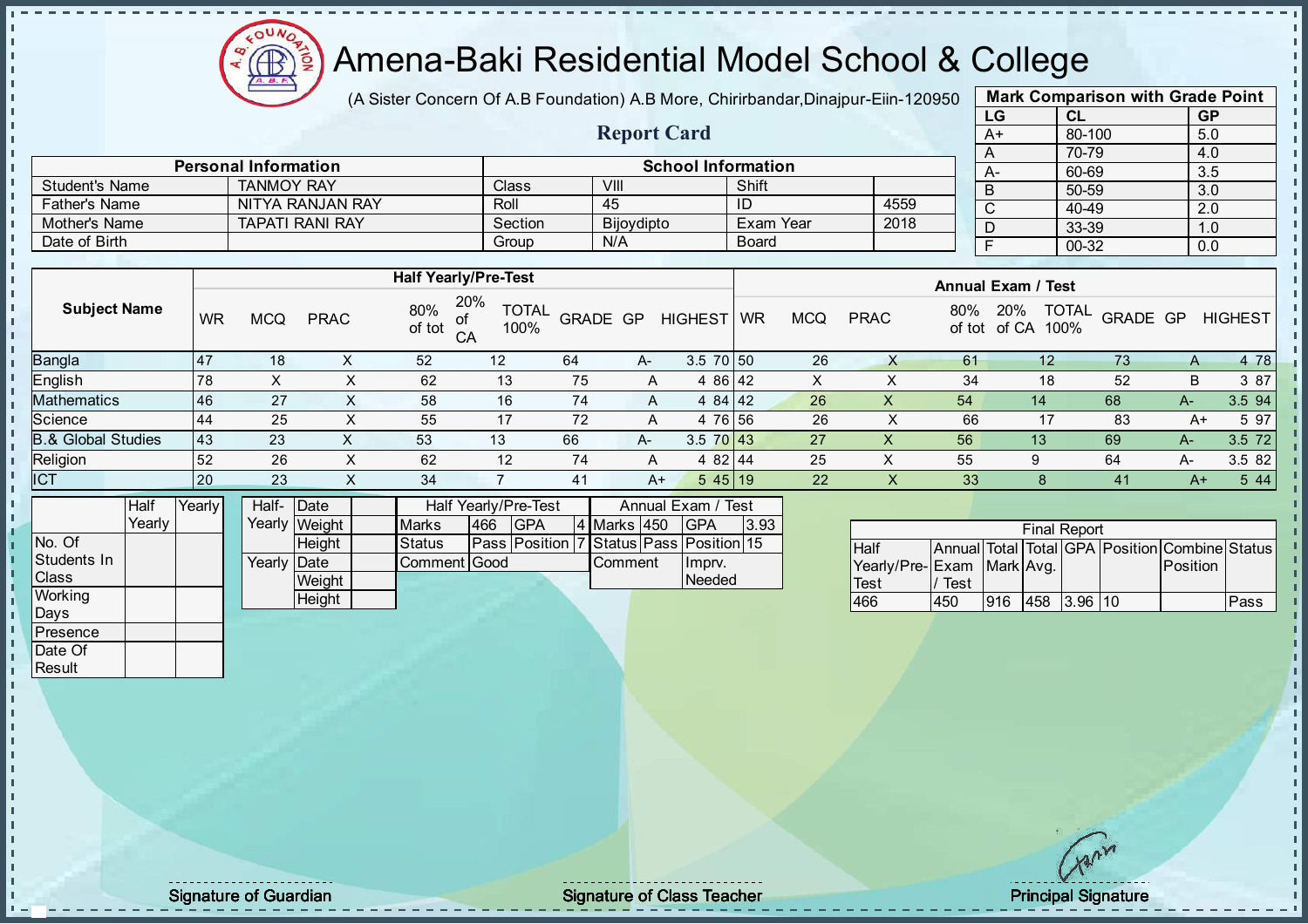

(A Sister Concern Of A.B Foundation) A.B More, Chirirbandar, Dinajpur-Eiin-120950

Report Card

| <b>Mark Comparison with Grade Point</b> |           |           |  |  |  |  |  |  |  |
|-----------------------------------------|-----------|-----------|--|--|--|--|--|--|--|
| LG                                      | <b>CL</b> | <b>GP</b> |  |  |  |  |  |  |  |
| $A+$                                    | 80-100    | 5.0       |  |  |  |  |  |  |  |
| A                                       | 70-79     | 4.0       |  |  |  |  |  |  |  |
| $A -$                                   | 60-69     | 3.5       |  |  |  |  |  |  |  |
| B                                       | 50-59     | 3.0       |  |  |  |  |  |  |  |
| C                                       | 40-49     | 2.0       |  |  |  |  |  |  |  |
| D                                       | 33-39     | 1.0       |  |  |  |  |  |  |  |
| F                                       | 00-32     | 0.0       |  |  |  |  |  |  |  |
|                                         |           |           |  |  |  |  |  |  |  |

|                       | <b>Personal Information</b> |              |            | <b>School Information</b> |      |
|-----------------------|-----------------------------|--------------|------------|---------------------------|------|
| <b>Student's Name</b> | JOYJIT KUMAR RAY            | <b>Class</b> | VIII       | Shift                     |      |
| <b>Father's Name</b>  | RABINDRO NATH RAY           | Roll         | 44         | ID                        | 4508 |
| Mother's Name         | <b>SUMOTI RANY ROY</b>      | Section      | Bijoydipto | Exam Year                 | 2018 |
| Date of Birth         |                             | Group        | N/A        | <b>Board</b>              |      |

|                               |     | <b>Half Yearly/Pre-Test</b> |             | <b>Annual Exam / Test</b> |                                                   |          |    |                |           |            |             |     |                                             |          |      |                |
|-------------------------------|-----|-----------------------------|-------------|---------------------------|---------------------------------------------------|----------|----|----------------|-----------|------------|-------------|-----|---------------------------------------------|----------|------|----------------|
| <b>Subject Name</b>           | WR  | <b>MCQ</b>                  | <b>PRAC</b> | 80%<br>of tot             | 20%<br><b>TOTAL</b><br>of<br>100%<br>$C^{\Delta}$ | GRADE GP |    | <b>HIGHEST</b> | <b>WR</b> | <b>MCQ</b> | <b>PRAC</b> | 80% | <b>TOTAL</b><br>20%<br>100%<br>of tot of CA | GRADE GP |      | <b>HIGHEST</b> |
| Bangla                        | 151 | 18                          |             | 55                        | 13                                                | 68       | A- | $3.5$ 70 $53$  |           | 28         | X           | 65  | 13 <sup>°</sup>                             | 78       | A    | 4 78           |
| English                       | 181 | X                           | X           | 65                        | 13                                                | 78       | A  | 4 86 82        |           | X          |             | 66  | 17                                          | 83       | A+   | 5 87           |
| Mathematics                   | 38  | 24                          |             | 50                        | 9                                                 | 59       | B  | 384 51         |           | 24         |             | 60  | 10 <sup>°</sup>                             | 70       | A    | 4 9 4          |
| Science                       | 144 | 25                          |             | 55                        | 14                                                | 69       | A- | 3.5 76 53      |           | 26         |             | 63  | 12                                          | 75       | A    | 4 97           |
| <b>B.&amp; Global Studies</b> | 41  | 25                          |             | 53                        | 13                                                | 66       | A- | 3.5 70 44      |           | 23         | X           | 54  | 12                                          | 66       | A-   | 3.5 72         |
| Religion                      | 54  | 26                          |             | 64                        | 16                                                | 80       | A+ | 582 52         |           | 26         | X           | 62  | 16                                          | 78       | A    | 4 8 2          |
| ICT                           | 22  | 22                          | х           | 35                        | 8                                                 | 43       | A+ | 545 21         |           | 22         | X           | 34  | 9                                           | 43       | $A+$ | 5 4 4          |
|                               |     |                             |             |                           |                                                   |          |    |                |           |            |             |     |                                             |          |      |                |

|                | Half            | <b>Yearly</b> | Half- Date           |               |              |     | Half Yearly/Pre-Test    |  | Annual Exam / Test |  |                        |      |
|----------------|-----------------|---------------|----------------------|---------------|--------------|-----|-------------------------|--|--------------------|--|------------------------|------|
|                | Yearlv <b>I</b> |               |                      | Yearly Weight | <b>Marks</b> | 463 | <b>IGPA</b>             |  | 3.93 Marks 493     |  | <b>IGPA</b>            | 4.21 |
| INo. Of        |                 |               |                      | <b>Height</b> | Status       |     | <b>Pass Position 10</b> |  |                    |  | Status Pass Position 8 |      |
| Students In    |                 |               | Yearly <b>I</b> Date |               | Comment Good |     |                         |  | <b>I</b> Comment   |  | <b>Good</b>            |      |
| <b>Class</b>   |                 |               |                      | Weight        |              |     |                         |  |                    |  |                        |      |
| <b>Working</b> |                 |               |                      | Height        |              |     |                         |  |                    |  |                        |      |
| Days           |                 |               |                      |               |              |     |                         |  |                    |  |                        |      |

|                           |      |     |     | <b>Final Report</b> |                                                |      |
|---------------------------|------|-----|-----|---------------------|------------------------------------------------|------|
| <b>Half</b>               |      |     |     |                     | Annual Total Total GPA Position Combine Status |      |
| Yearly/Pre-Exam Mark Avg. |      |     |     |                     | Position                                       |      |
| Test                      | Test |     |     |                     |                                                |      |
| 463                       | 493  | 956 | 478 | 4.07                |                                                | Pass |

**Presence** Date Of **Result** 

h J.  $\begin{bmatrix} 1 \\ 1 \\ 1 \end{bmatrix}$  $\mathbf{I}$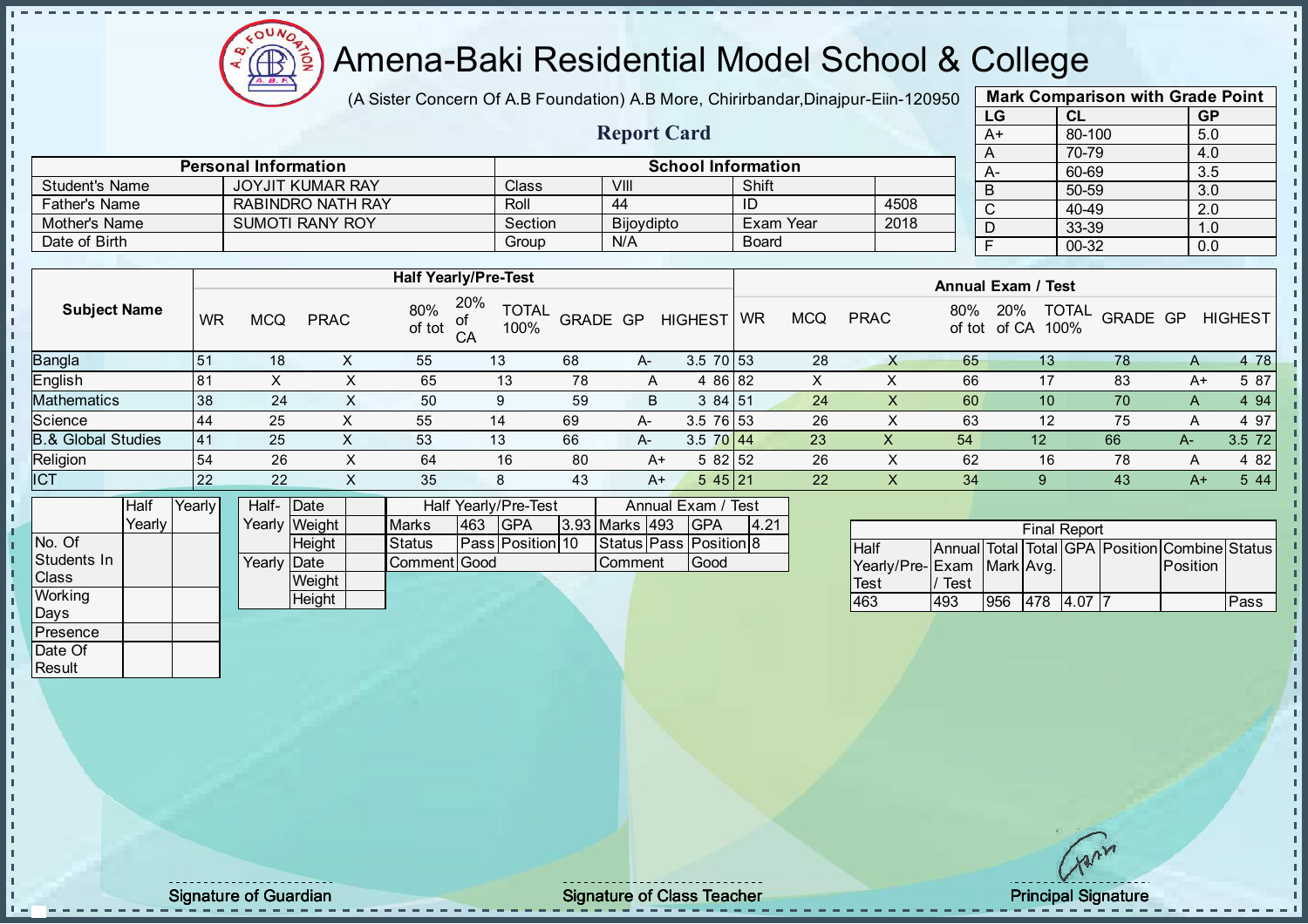

(A Sister Concern Of A.B Foundation) A.B More, Chirirbandar, Dinajpur-Eiin-120950

Report Card

| <b>Mark Comparison with Grade Point</b> |           |           |  |  |  |  |  |  |  |
|-----------------------------------------|-----------|-----------|--|--|--|--|--|--|--|
| LG                                      | <b>CL</b> | <b>GP</b> |  |  |  |  |  |  |  |
| $A+$                                    | 80-100    | 5.0       |  |  |  |  |  |  |  |
| A                                       | 70-79     | 4.0       |  |  |  |  |  |  |  |
|                                         | 60-69     | 3.5       |  |  |  |  |  |  |  |
| B                                       | 50-59     | 3.0       |  |  |  |  |  |  |  |
| $\mathsf{C}$                            | 40-49     | 2.0       |  |  |  |  |  |  |  |
|                                         | 33-39     | 1.0       |  |  |  |  |  |  |  |
| F                                       | 00-32     | 0.0       |  |  |  |  |  |  |  |
|                                         |           |           |  |  |  |  |  |  |  |

|                      | <b>Personal Information</b> |         | <b>School Information</b> |              |      | $A-$ |
|----------------------|-----------------------------|---------|---------------------------|--------------|------|------|
| Student's Name       | FAHIM AHMED UTSHO           | Class   | VIII                      | Shift        |      |      |
| <b>Father's Name</b> | MD.MIZANUR RAHMAN           | Roll    | 47                        | ID           | 4581 |      |
| Mother's Name        | MST.UMME KULSUM             | Section | <b>Bijoydipto</b>         | Exam Year    | 2018 |      |
| Date of Birth        |                             | Group   | N/A                       | <b>Board</b> |      |      |

|                               |    |     |             |               | <b>Half Yearly/Pre-Test</b> |          |       |                | <b>Annual Exam / Test</b> |            |             |               |                                      |          |      |                |
|-------------------------------|----|-----|-------------|---------------|-----------------------------|----------|-------|----------------|---------------------------|------------|-------------|---------------|--------------------------------------|----------|------|----------------|
| <b>Subject Name</b>           | WR | MCQ | <b>PRAC</b> | 80%<br>of tot | 20%<br><b>TOTAL</b><br>100% | GRADE GP |       | <b>HIGHEST</b> | <b>WR</b>                 | <b>MCQ</b> | <b>PRAC</b> | 80%<br>of tot | <b>TOTAL</b><br>20%<br>of CA<br>100% | GRADE GP |      | <b>HIGHEST</b> |
| <b>Bangla</b>                 | 42 | 17  |             | 47            | 13                          | 60       | $A -$ | $3.5$ 70 54    |                           | 21         |             | 60            | 14                                   | 74       | A    | 4 78           |
| English                       | 82 | ⌒   | $\sim$      | 66            | 11                          | 77       | A     | 4 86 84        |                           | x          |             | 67            | 18                                   | 85       | A+   | 5 87           |
| <b>Mathematics</b>            | 48 | 24  | $\sim$      | 58            | 13                          | 71       | A     | 4 84 45        |                           | 25         | X           | 56            | 14                                   | 70       | A    | 4 9 4          |
| Science                       | 47 | 23  | $\sim$      | 56            | 16                          | 72       | A     | 4 76 45        |                           | 24         | ⋏           | 55            | 16                                   |          |      | 4 97           |
| <b>B.&amp; Global Studies</b> | 32 | 20  | X           | 42            | 12                          | 54       | B.    | 3 70 43        |                           | 24         | Χ           | 54            | 10                                   | 64       | A-   | 3.5 72         |
| Religion                      | 54 | 26  | X           | 64            | 16                          | 80       | A+    | 5 82 55        |                           | 26         | X           | 65            | 15                                   | 80       | $A+$ | 5 82           |
| <b>ICT</b>                    | 21 | 22  |             | 34            | 9                           | 43       | A+    | 545 20         |                           | 22         | X           | 34            |                                      | 43       | $A+$ | 5 4 4          |
|                               |    |     |             |               |                             |          |       |                |                           |            |             |               |                                      |          |      |                |

|                | Half     | <b>Yearly</b> | Half- Date  |               |              |     | Half Yearly/Pre-Test |                | Annual Exam / Test     |      |
|----------------|----------|---------------|-------------|---------------|--------------|-----|----------------------|----------------|------------------------|------|
|                | Yearlv l |               |             | Yearly Weight | <b>Marks</b> | 457 | <b>IGPA</b>          | 4.07 Marks 487 | <b>IGPA</b>            | 4.36 |
| No. Of         |          |               |             | <b>Height</b> | Status       |     | Pass Position 6      |                | Status Pass Position 6 |      |
| Students In    |          |               | Yearly Date |               | Comment Good |     |                      | Comment        | Good                   |      |
| <b>Class</b>   |          |               |             | Weight        |              |     |                      |                |                        |      |
| <b>Working</b> |          |               |             | Height        |              |     |                      |                |                        |      |
| Days           |          |               |             |               |              |     |                      |                |                        |      |

|                           |      |     | <b>Final Report</b> |                                                |      |
|---------------------------|------|-----|---------------------|------------------------------------------------|------|
| <b>Half</b>               |      |     |                     | Annual Total Total GPA Position Combine Status |      |
| Yearly/Pre-Exam Mark Avg. |      |     |                     | Position                                       |      |
| Test                      | Test |     |                     |                                                |      |
| 457                       | 487  | 944 | 472 4.21 6          |                                                | Pass |

**Presence** Date Of **Result** 

J. T. J. i.  $\blacksquare$ 

Signature of Guardian The Signature of Class Teacher Principal Signature of Guardian Principal Signature of Class Teacher Principal Signature of Class Teacher Principal Signature of Class Teacher Principal Signature of Cla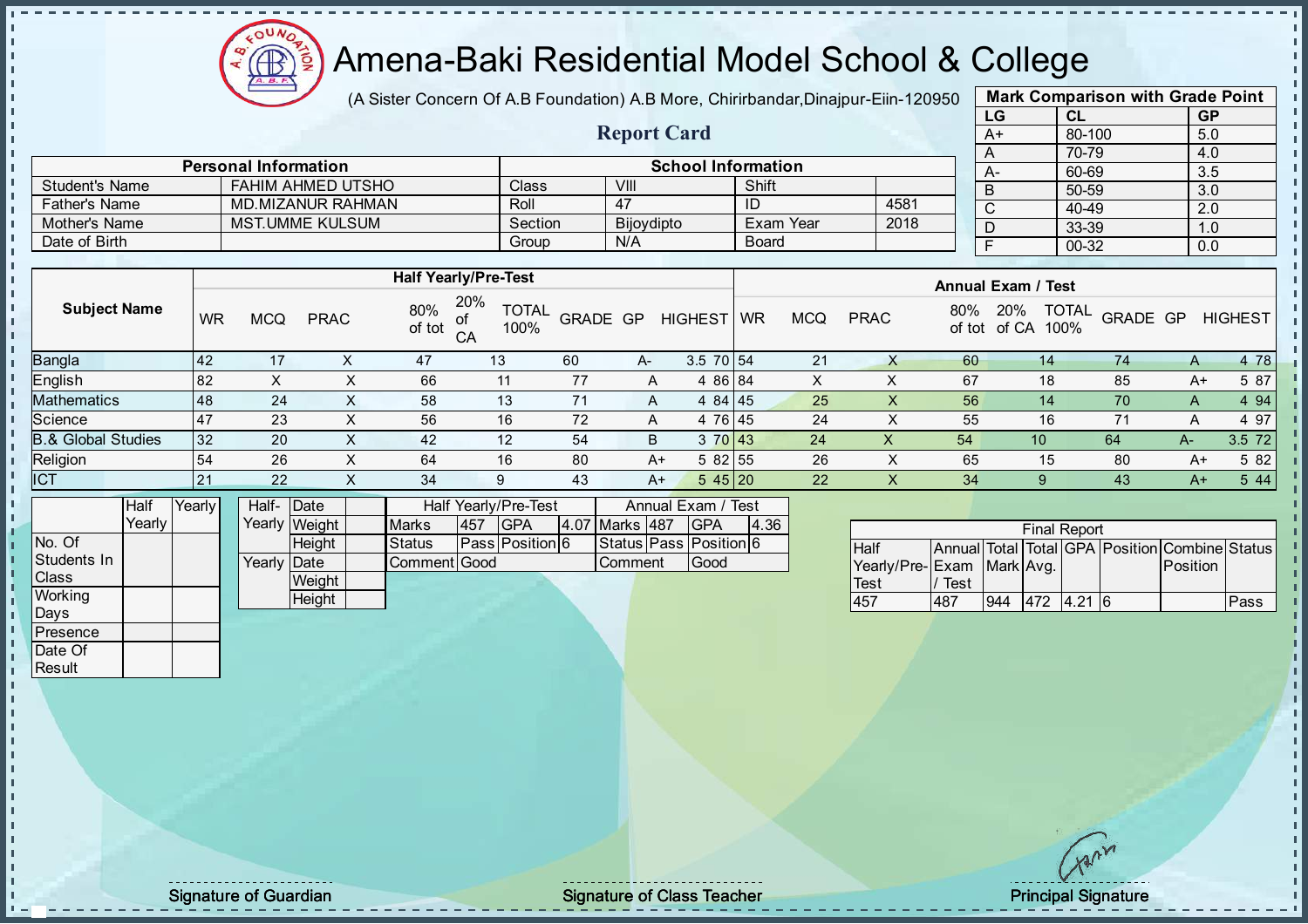

(A Sister Concern Of A.B Foundation) A.B More, Chirirbandar, Dinajpur-Eiin-120950

Report Card

| <b>Mark Comparison with Grade Point</b> |        |           |  |  |  |  |  |  |  |  |
|-----------------------------------------|--------|-----------|--|--|--|--|--|--|--|--|
| LG                                      | CL     | <b>GP</b> |  |  |  |  |  |  |  |  |
| $A+$                                    | 80-100 | 5.0       |  |  |  |  |  |  |  |  |
| A                                       | 70-79  | 4.0       |  |  |  |  |  |  |  |  |
| A-                                      | 60-69  | 3.5       |  |  |  |  |  |  |  |  |
| B                                       | 50-59  | 3.0       |  |  |  |  |  |  |  |  |
| $\mathsf{C}$                            | 40-49  | 2.0       |  |  |  |  |  |  |  |  |
| D                                       | 33-39  | 1.0       |  |  |  |  |  |  |  |  |
| F                                       | 00-32  | 0.0       |  |  |  |  |  |  |  |  |
|                                         |        |           |  |  |  |  |  |  |  |  |

|                      | <b>Personal Information</b> |              | <b>School Information</b> |              |      |
|----------------------|-----------------------------|--------------|---------------------------|--------------|------|
| Student's Name       | RAJIN ROY                   | <b>Class</b> | VIII                      | Shift        |      |
| <b>Father's Name</b> | <b>BINAY KUMAR BASUDEB</b>  | Roll         | 48                        | ID           | 4592 |
| Mother's Name        | <b>SHAFALI ROY</b>          | Section      | Bijoydipto                | Exam Year    | 2018 |
| Date of Birth        |                             | Group        | N/A                       | <b>Board</b> |      |

|                               |           |     |             |               | <b>Half Yearly/Pre-Test</b>       |          |      |                |    |            |             |               | <b>Annual Exam / Test</b>            |                 |              |                |
|-------------------------------|-----------|-----|-------------|---------------|-----------------------------------|----------|------|----------------|----|------------|-------------|---------------|--------------------------------------|-----------------|--------------|----------------|
| <b>Subject Name</b>           | <b>WR</b> | MCQ | <b>PRAC</b> | 80%<br>of tot | 20%<br><b>TOTAL</b><br>100%<br>CA | GRADE GP |      | <b>HIGHEST</b> | WR | <b>MCQ</b> | <b>PRAC</b> | 80%<br>of tot | <b>TOTAL</b><br>20%<br>100%<br>of CA | <b>GRADE GP</b> |              | <b>HIGHEST</b> |
| Bangla                        | 47        | 18  | ^           | 52            | 13                                | 65       | $A-$ | $3.5$ 70 53    |    | 25         |             | 62            | 14                                   | 76              | $\mathsf{A}$ | 4 78           |
| English                       | 80        | ∧   | х           | 64            | 12                                | 76       | A    | 4 86 70        |    | X          |             | 56            | 16                                   | 72              | A            | 4 87           |
| <b>Mathematics</b>            | <b>49</b> | 23  | X.          | 58            | 9                                 | 67       | A-   | $3.584$   45   |    | 22         |             | 54            | 16                                   | 70              | A            | 4 9 4          |
| Science                       | 42        | 18  |             | 48            | 15                                | 63       | $A-$ | 3.5 76 54      |    | 26         |             | 64            | 16                                   | 80              |              | 5 97<br>$A+$   |
| <b>B.&amp; Global Studies</b> | 134       | 19  | X           | 42            | 11                                | 53       | B    | 3 70 43        |    | 16         | v           | 47            | 12                                   | 59              | B            | 3 7 2          |
| Religion                      | 55        | 26  | х           | 65            | 15                                | 80       | A+   | 5 82 51        |    | 23         |             | 59            | 14                                   | 73              | A            | 4 8 2          |
| ICT                           | 21        | 20  | X           | 33            | 6                                 | 39       | A    | 4 4 5 2 0      |    | 19         | X           | 31            |                                      | 38              | A            | 4 4 4          |
|                               |           |     |             |               |                                   |          |      |                |    |            |             |               |                                      |                 |              |                |

|                  | Half   | Yearly | Half- Date  |               |               |     | Half Yearly/Pre-Test |                | Annual Exam / Test            |  |
|------------------|--------|--------|-------------|---------------|---------------|-----|----------------------|----------------|-------------------------------|--|
|                  | Yearlv |        |             | Yearly Weight | <b>Marks</b>  | 443 | IGPA                 | 3.79 Marks 468 | <b>IGPA</b>                   |  |
| No. Of           |        |        |             | Height        | <b>Status</b> |     | Pass Position 12     |                | Status   Pass   Position   12 |  |
| Students In      |        |        | Yearly Date |               | Comment Good  |     |                      | Comment        | Good                          |  |
| <b>Class</b>     |        |        |             | Weight        |               |     |                      |                |                               |  |
| Working          |        |        |             | Height        |               |     |                      |                |                               |  |
| Davs             |        |        |             |               |               |     |                      |                |                               |  |
| <b>IPresence</b> |        |        |             |               |               |     |                      |                |                               |  |

|                           |      |     | <b>Final Report</b> |                                                |      |
|---------------------------|------|-----|---------------------|------------------------------------------------|------|
| <b>Half</b>               |      |     |                     | Annual Total Total GPA Position Combine Status |      |
| Yearly/Pre-Exam Mark Avg. |      |     |                     | Position                                       |      |
| <b>Test</b>               | Test |     |                     |                                                |      |
| 443                       | 468  | 911 | 456 3.89 12         |                                                | Pass |

Date Of **Result** 

J. J. J.  $\overline{1}$  $\mathbf{r}$  $\mathbf{I}$